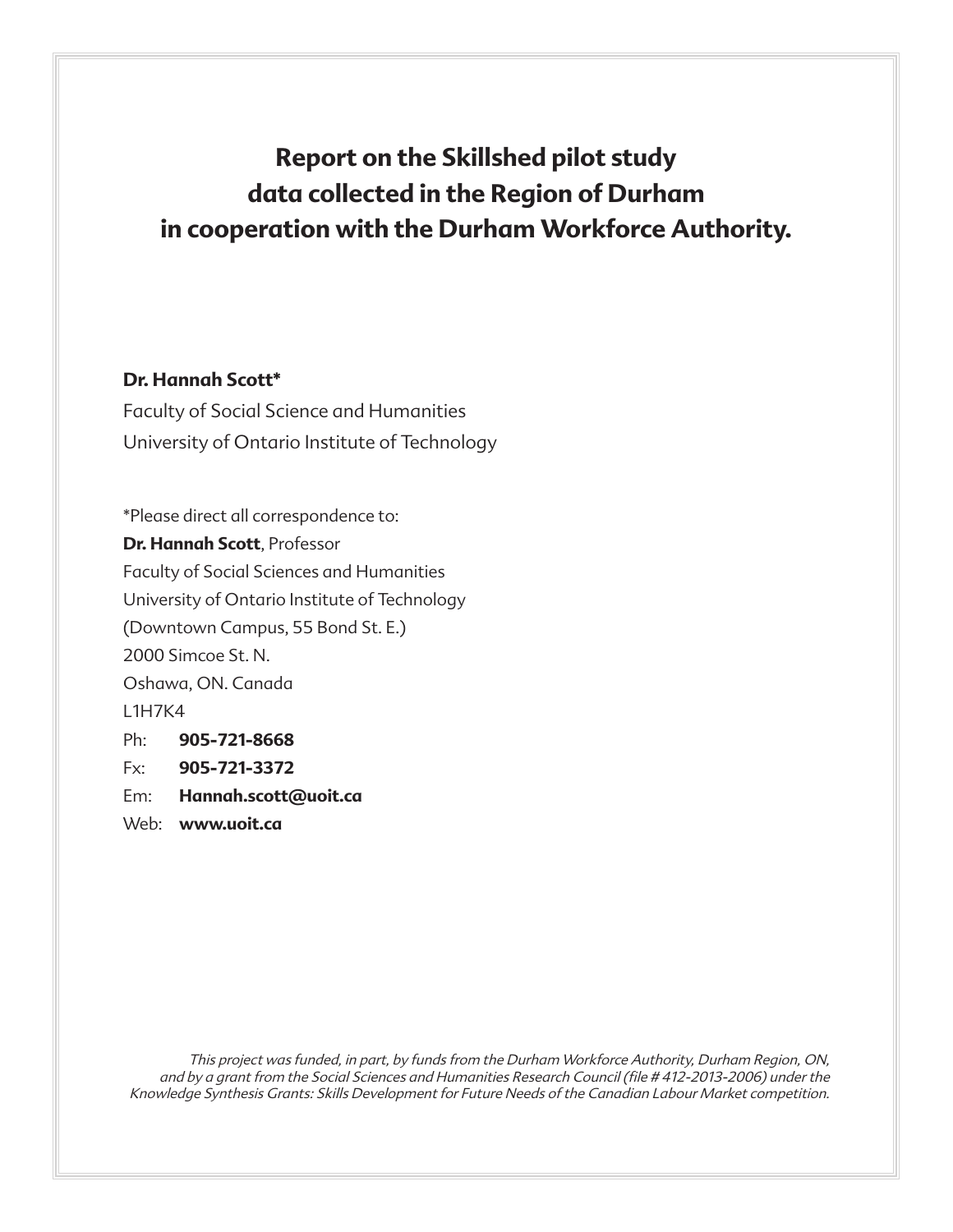#### **Table of Contents**

| 2  |
|----|
| 3  |
| 3  |
| 3  |
| 4  |
| 4  |
| 5  |
| 16 |
| 34 |
| 36 |
| 36 |
| 44 |
| 54 |
|    |

Page

Report on the Skillshed pilot study data collected in the Region of Durham in cooperation with the Durham Workforce Authority.

#### **Introduction**

The following are selected results derived from the data collected from a pilot study which was a joint initiative between the Durham Workforce Authority in the Region of Durham and Dr. Hannah Scott from the Faculty of Social Science and Humanities at the University of Ontario Institute of Technology. The request for data did not include an in-depth analysis of material as the results follow from a volunteer sample and are not generalizable to the Regional Municipality of Durham. The request dove-tailed into a Knowledge Synthesis Grant that we applied for, and were awarded, with the Social Sciences and Humanities Research Council (SSHRC; file # 412- 2013-2006) under the Knowledge Synthesis Grants: Skills Development for Future Needs of the Canadian Labour Market Competition). This report has been completed and will be made available via the SSHRC website at http://www.sshrc-crsh.gc.ca/funding-financement/programs-programmes/knowledge\_synthesis\_grantssubventions\_connaissances\_syntheses-eng.aspx. A copy of this final report has been placed in the appendix of this document.

What follows is a brief literature review explaining the purpose of a skillshed analysis, and a summary of findings with very few interpretative statements. The purpose of this document is to invoke discussion about the skillshed analysis, to test the instrument generated under the Knowledge Synthesis Grant, and evaluate its potential for local data gathering utility. More in-depth analysis may come at a later date, should there be sufficient interest in doing so.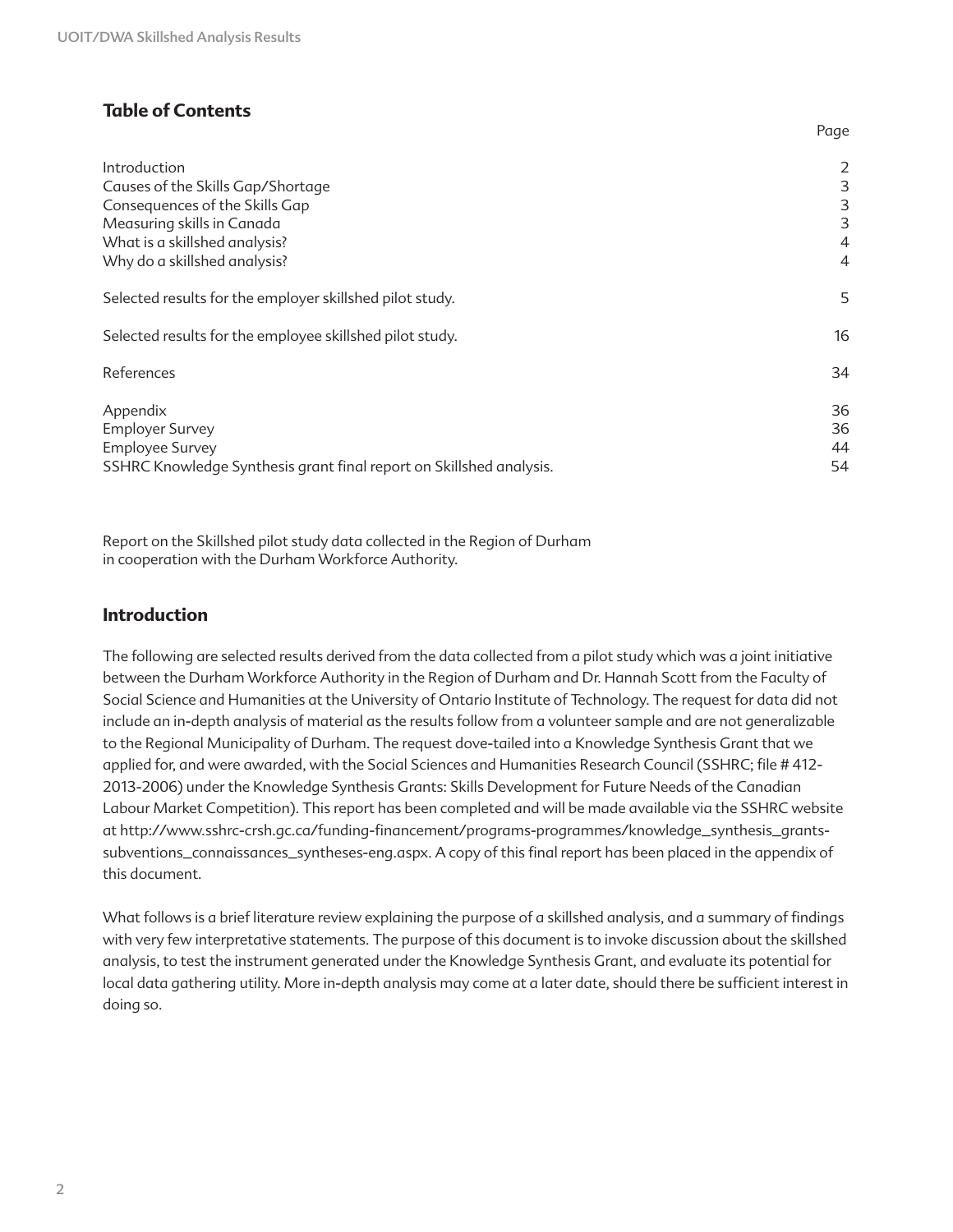#### **Causes of the Skills Gap/Shortage**

• Canadian companies are experiencing increasing challenges in finding qualified job candidates who have the required skills to fill a position (Deloitte, 2012). The existence of a skills gap is illustrated by Miner (2012), who notes that workers cannot find jobs and employers cannot find workers with the skill sets that they require.

• Causes of the skills shortage: The growth of a knowledge-based workplace, which is accompanied by changes in the nature and organization of work. As a result, jobs are becoming increasingly specialized and require workers to have higher levels of education and skills (Canadian Chamber of Commerce, 2013; Canada Council of Learning, 2006).

• In order to illustrate the predominant shift toward a knowledge-based workplace, the Canadian Chamber of Commerce (2013) notes that between 1991 and 2003, the number of businesses in Canada grew by 12% and the number of workers grew by 8%. Over this same period, the number of high-knowledge businesses increased by 78%, the number of medium-knowledge businesses increased by 14%, and the number of low-knowledge businesses decreased by 3%.

• Associated with the growth of a knowledge-based workplace are technological advancements that have increased productivity and that facilitate communication and information sharing (Canada Council of Learning, 2006).

• The aging of the population and the departure of baby boomers from the workforce (Canadian Chamber of Commerce, 2013; Johnson & Gaston, 2011).

• The growth in global markets has resulted in increased competition for Canadian firms (Canadian Chamber of Commerce, 2013; Canadian Council of Learning, 2006).

• Global competition is further enhanced by the rising level of skills in developing countries (Canadian Chamber of Commerce, 2013)

• Work that was traditionally completed by unskilled workers has been increasingly outsourced to foreign countries, thereby reducing the relative domestic demand for unskilled workers (Canadian Council of Learning, 2006).

#### **Consequences of the Skills Gap**

• The shortage of skilled workers reduces the competitiveness of Canadian businesses by limiting their productivity, profitability, and capacity for innovation. To this end, the Canadian Chamber of Commerce (2013) has listed the skills crisis as first on the "Top 10 Barriers to Competitiveness" in both 2012 and 2013.

• The shortage of skills has been described as "one of the great challenges facing Canada" and has been identified as the country's leading economic issue. It is recognized that the skills gap significantly impedes the country's potential for long-term economic success (Canadian Chamber of Commerce, 2013).

• In the province of Ontario alone, the skills gap is estimated to cost \$24.3 billion in lost GDP, \$4.4 billion in lost federal tax revenues, and \$3.7 billion in lost provincial tax revenues each year (Stuckey & Munro, 2013).

• On an individual level, the skills gap can have an effect on one's quality of life by affecting their employability and salary, which can in turn also affect one's physical health (Canadian Chamber of Commerce, 2013).

• Acemoglu and Autor (2011) note that, over the past 40 years, work experiences and skills have become a better predictor of employment and wage growth than either one's level of education or occupation.

#### **Measuring skills in Canada**

• Existing methods tend to focus on labour shortages as opposed to skills. At the national level, the Canadian Occupational Projection System provides projections of labour demand and supply by occupation. While studies have been conducted at the provincial, regional, and local level (see, for example, Crutchfield 2012), they also tend to focus on labour shortages and surpluses as opposed to gaps in specific skills.

• These methods are problematic for several reasons. Results that focus on the available labour supply are often too broad for assessing exact skills gaps; for example, individuals who are a part of an occupational group may lack certain skills that are required by an employer.

• The demand and supply of skills may vary substantially in different regions of Canada.

Employers tend to recruit employees from a narrow geographic area, which can make information collected at the national or provincial level not very meaningful.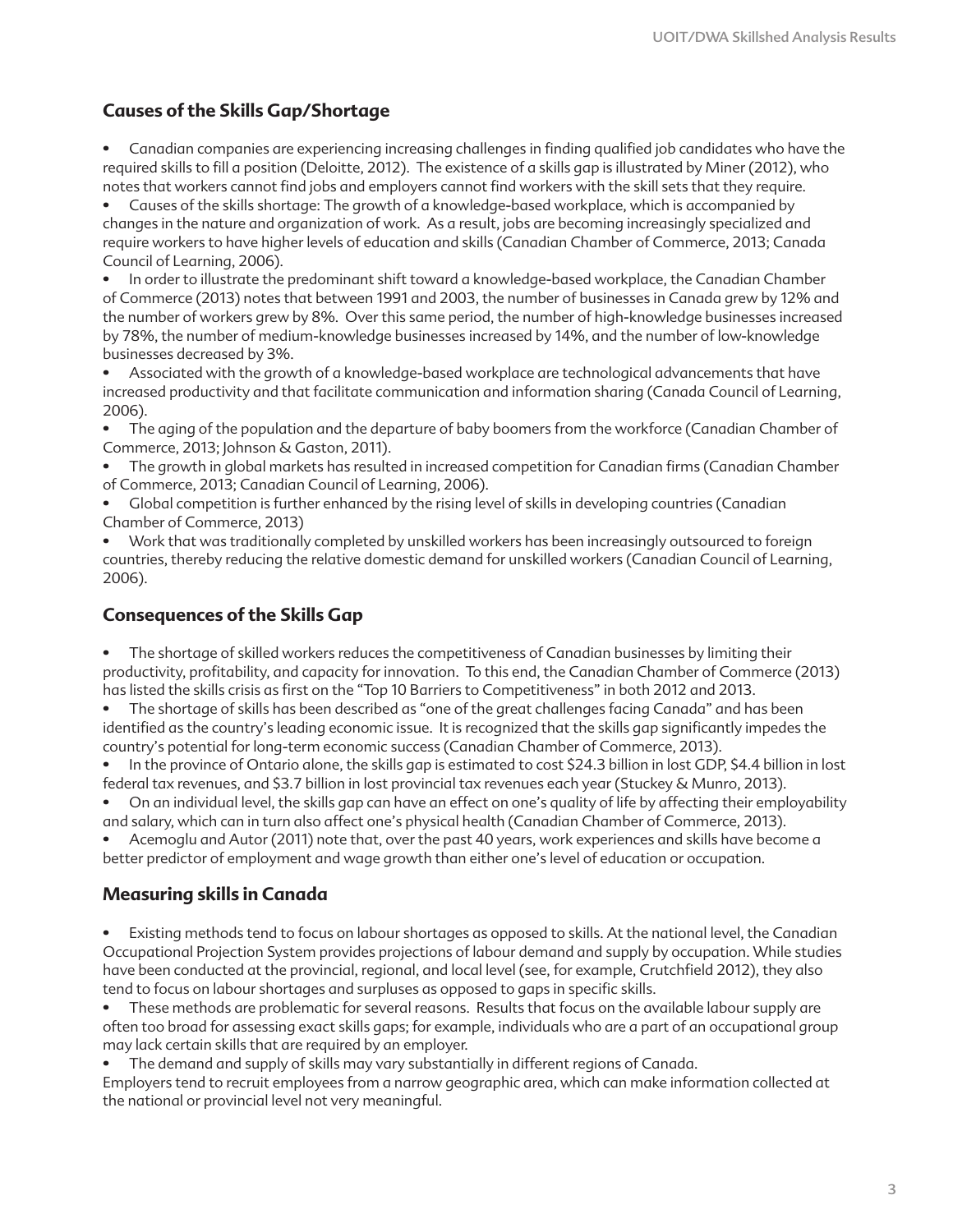## **What is a skillshed analysis?**

• A skillshed has been defined as "the geographic area from which a region pulls its workforce and the skills, education, and experience that the workforce possesses" (Iowa Workforce Development, 2010).

• Closely related to the concept of a skillshed is a labourshed, which is an "area or region from which an employment center draws its commuting workers" (Colorado State University Extension & Colorado Department of Local Affairs, 2008).

• Whereas a labourshed refers to the geographic area from which a region draws its workers, a skillshed refers specifically to the skills, education, and experiences of the workers who comprise this geographic area.

• Studying a workforce at the labourshed level is different from other assessments that focus on a specific region or community. An analysis of a labourshed involves the examination of a distribution of workers as they relate to a node community, regardless of any natural (i.e., rivers, mountains) or political (i.e., state borders, county lines) boundaries (Iowa Workforce Development, n.d.).

• The general goal of a skillshed analysis is to describe the experiences and skills of an area's labour force, and to compare these experiences and skills with the reported needs of area employers (The Pathfinders, 2012c). In other words, a skillshed analysis identifies and examines the supply and demand for labour with respect to the skills that are required to work within an occupation (Mid Iowa Growth Partnership, 2011; Northeast Iowa Business Network, 2012).

• Although such analyses have been called various different names (for example, skillshed, labourshed, labour availability, labour force, and labour market analyses), they are all similar in that they attempt to assess the skills and experiences of a workforce at the labourshed level.

• While there are differences in the scope and focus of these reports, this paper will consider all studies that examine the skills of a workforce and/or potential workforce at the labourshed level.

• Differences between reports include an exclusive focus on civilian labour (e.g., The Pathfinders, 2012c) as opposed to both civilian and military labour (e.g., TIP Strategies, 2007) within a labourshed, or a sole focus on available labour (e.g., The Pathfinders, 2012a) instead of considering both the current and potential workforce (e.g., North Central Iowa Alliance, 2010).

#### **Why do a skillshed analysis?**

• In the past, labour markets have typically been examined by considering the products that are produced by a region, which is then used as a basis for determining the relative strength of certain industries (Iowa Workforce Development, 2010). Also, unemployment rates were often used to form inferences of a region's potential for economic growth (Cedar County Economic Development Commission, 2011).

• Solely relying on unemployment statistics to measure labour availability can lead to inaccurate conclusions. For example, it used to be believed that the state of Iowa could not sustain economic growth and could not accommodate the needs of expanding and new employers because of low unemployment rates. Despite this, many Iowa companies are receiving between five and ten applicants for new positions that they are attempting to fill. This indicates that unemployment statistics are not an accurate measure for available labour within a region (Cedar County Economic Development Commission, 2011).

• At its most basic level, a skillshed analysis identifies and examines the characteristics of the labour force that forms a part of an identified labourshed (Colorado State University Extension & Colorado Department of Local Affairs, 2008). Specifically, it identifies the current skills that are possessed by workers in the area (the labourshed's supply), as well as the knowledge and skills required by employers in the area (the labourshed's demand). This information is then compared to determine any gaps that exist between the skills and education of the workforce and the needs of employers (Iowa Workforce Development, 2010).

• In addition to showing the strengths of a region, this information can be examined in the context of a labourshed's industry and occupational clusters, as well as the emerging markets, in order to identify which occupations or industries a region can "grow into" (Iowa Workforce Development, 2010).

• It is not entirely clear who actually uses the information that is provided by a skillshed analysis. However, it is apparent that many of the reports are primarily intended for recipients within the business community. For example, the Labour Availability Reports for East Central Indiana and Amarillo, Texas indicate that the availability of labour, the skills and experience of the workforce, and the cost of wages are among the most critical factors that a business considers when determining whether a location is appropriate for new or expanded operations. Therefore, a skillshed report can be an effective tool in understanding regional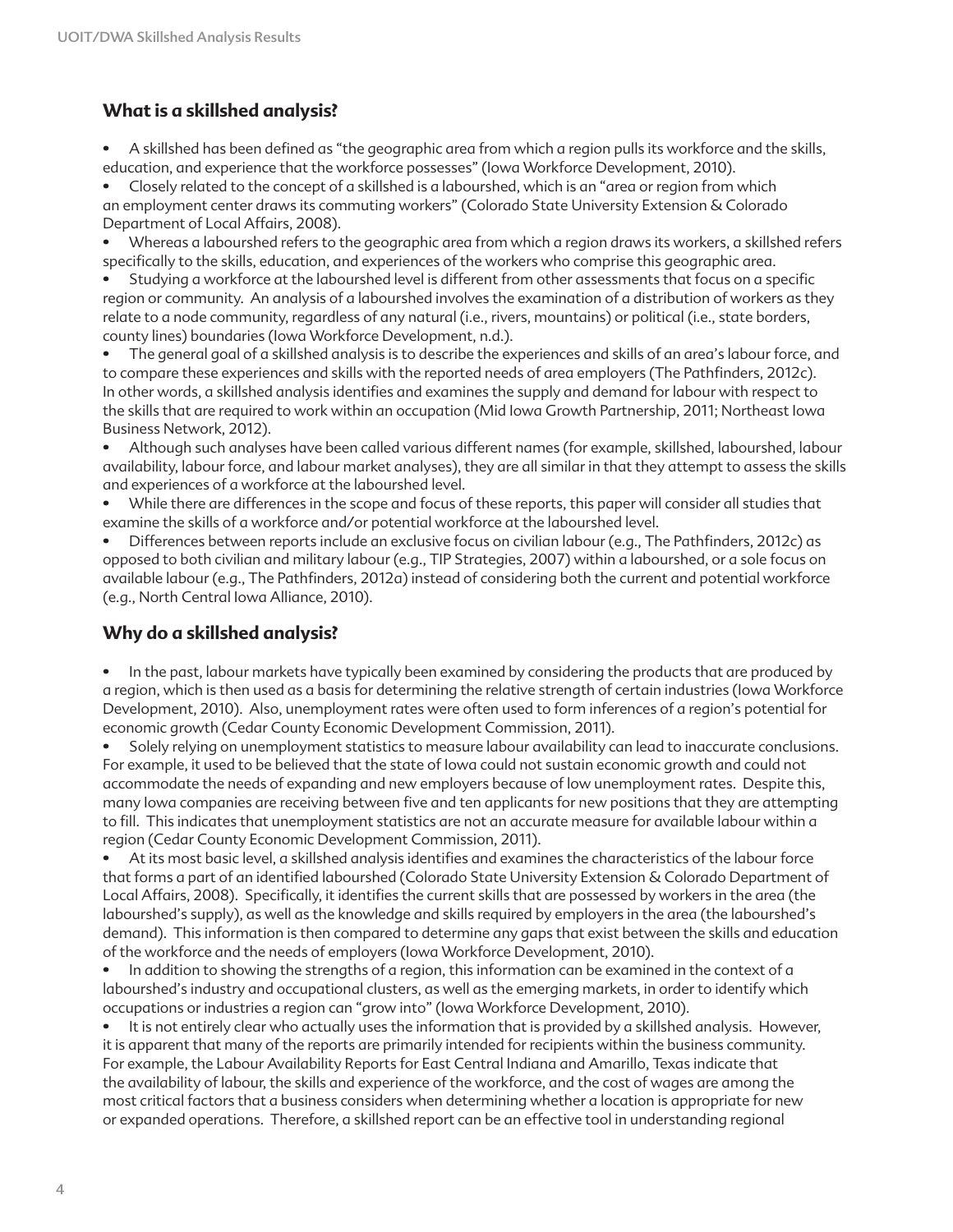workforce issues as they relate to site selections, relocations, expansions, employee retention, and both training requirements and opportunities (Foote Consulting Group, 2011).

• Other skillshed reports indicate that the information being collected is intended for a broader or more general audience. In addition to current and prospective businesses, the information contained in a skillshed report can be used by community and economic development officials in order to retain and expand existing businesses and to recruit new businesses to the area (Iowa Workforce Development, 2012; The Pathfinders, 2012a; 2012b). Local governments and policy makers can use this information to develop economic growth initiatives and to create policies that ensure the workforce is adequately prepared to support emerging occupations and industries. This is often done in conjunction with educational institutions (i.e., community colleges and universities), which may develop programs and tailor courses to respond to the needs of employers in the area. Data that reveals underemployment as a result of a mismatch of skills, low hours, and low income may also be used by community officials to develop initiatives that are intended to reduce poverty and other related social challenges in the area (Iowa Workforce Development, n.d.).

• On a more individual basis, information collected on the gaps in labour supply and demand within an area can be used by individuals to make decisions regarding the training and skills needed to transition from one occupation to another (Iowa Workforce Development, 2010). This information can also be used by "up-andcoming workers" in order to make informed decisions involving their education and future plans to enter the workforce (The Pathfinders, 2012c).

What follows are a series of results from two pilot surveys offered online on a volunteer basis. One was administered to 62 employers from around the Region of Durham. The other was designed to seek information from 299 employed and unemployed individuals who are working or looking for work in the same region. These results, as they are based on individuals who volunteered to complete the survey are not generalizable to the Region of Durham population. However, these results are informative as a pilot and should be used to inform future skillshed projects.

| Table 1.1                                                  |                |        |             |
|------------------------------------------------------------|----------------|--------|-------------|
| Primary location of business and rural/urban response rate |                |        |             |
|                                                            | Freq.          | $\%$ * | Rural/urban |
| Oshawa                                                     | 17             | 27.4   |             |
| Pickering                                                  | 12             | 19.4   |             |
| Clarington                                                 | 3              | 4.8    | 72.6        |
| Ajax                                                       | 7              | 11.3   |             |
| Whitby                                                     | 6              | 9.7    |             |
| <b>Brock</b>                                               | 3              | 4.8    |             |
| Scugog                                                     | 3              | 4.8    | 11.3        |
| Uxbridge                                                   |                | 1.7    |             |
| More than 1 office across<br>Durham Region.                | $\overline{4}$ | 6.5    | 6.5         |
| Don't know/No answer                                       | 6              | 9.7    | 9.7         |
| Total                                                      | 62             | 100    | 100         |
| *May not add up to 100% due to rounding.                   |                |        |             |

#### **Selected results for the employer skillshed pilot study.**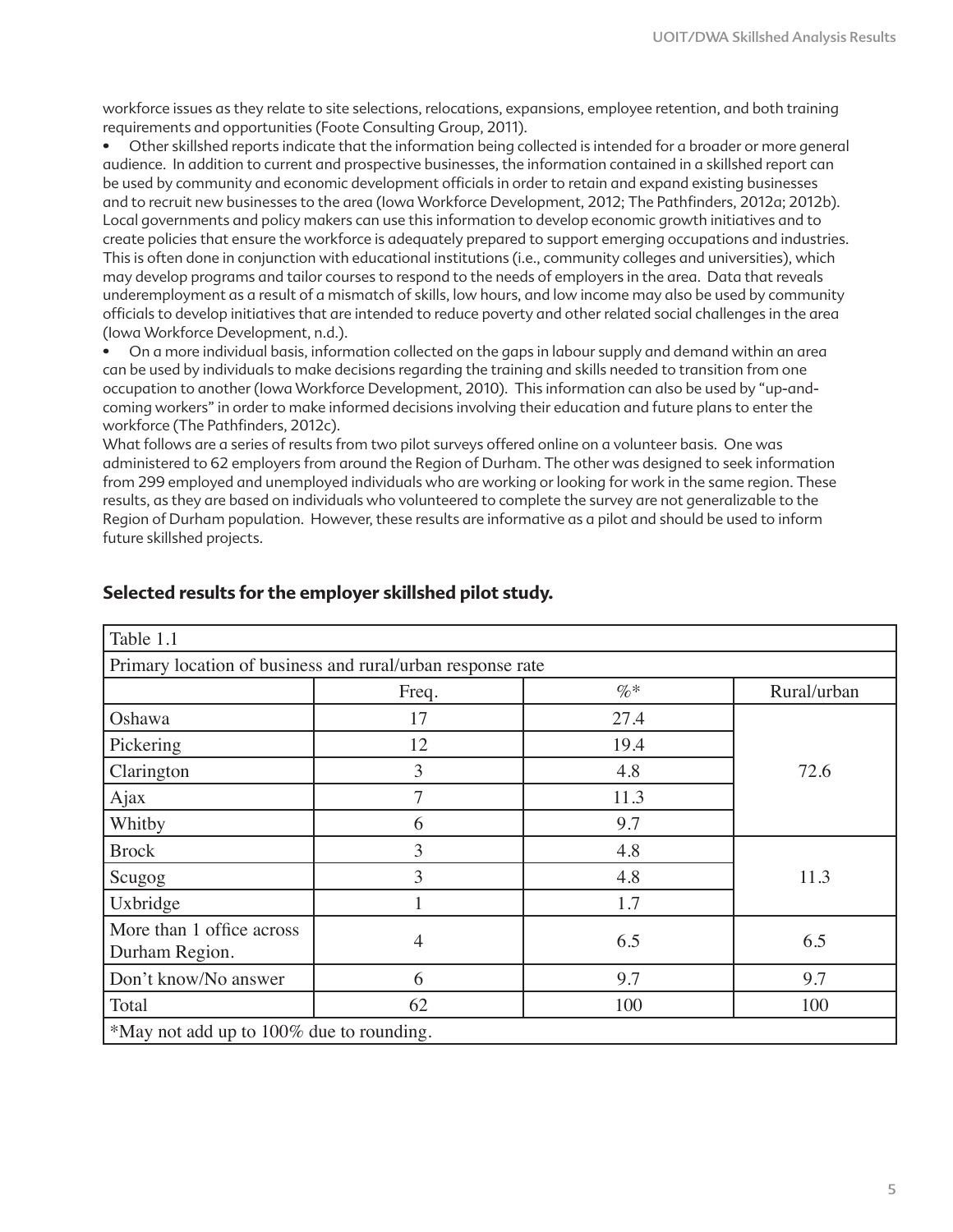| Table 1.2                                          |       |        |  |  |
|----------------------------------------------------|-------|--------|--|--|
| Number of full time employees excluding respondent |       |        |  |  |
|                                                    | Freq. | $\% *$ |  |  |
| None                                               |       | 11.0   |  |  |
| $1 - 4$                                            | 21    | 33.9   |  |  |
| $5 - 20$                                           | 14    | 22.6   |  |  |
| $21-50$                                            | 11    | 17.7   |  |  |
| 50 or more                                         | 8     | 12.9   |  |  |
| Don't know/No answer                               |       | 11.3   |  |  |
| Total                                              | 62    | 100    |  |  |
| *May not add up to 100% due to rounding.           |       |        |  |  |

| Table 1.3                                          |                |      |  |
|----------------------------------------------------|----------------|------|--|
| Number of part time employees excluding respondent |                |      |  |
|                                                    | $\%*$<br>Freq. |      |  |
| None                                               | 17             | 27.4 |  |
| $1 - 4$                                            | 17             | 27.4 |  |
| $5 - 20$                                           | 8              | 12.9 |  |
| $21 - 50$                                          | 4              | 6.5  |  |
| 50 or more                                         | 8              | 12.9 |  |
| Don't know/No answer                               | 8              | 12.9 |  |
| Total                                              | 62             | 100  |  |
| *May not add up to 100% due to rounding.           |                |      |  |

| Table 1.4                                |                                                     |             |            |              |
|------------------------------------------|-----------------------------------------------------|-------------|------------|--------------|
|                                          | Number and percent of salaried and hourly employees |             |            |              |
|                                          | Salaried #                                          | Salaried %* | Hourly $#$ | Hourly $%^*$ |
| None                                     | 10                                                  | 16.1        | 10         | 16.1         |
| $1 - 25\%$                               | 14                                                  | 22.58       | 5          | 8.1          |
| $26 - 50\%$                              | 11                                                  | 17.74       | 11         | 17.74        |
| 51-75%                                   | 7                                                   | 11.3        | 8          | 12.9         |
| 76-99%                                   | 5                                                   | 8.1         | 13         | 20.97        |
| 100%                                     | 8                                                   | 12.9        | 8          | 12.9         |
| Don't know/No<br>answer                  | 7                                                   | 11.3        | 7          | 11.3         |
| Total                                    | 62                                                  | 100         | 62         | 100          |
| *May not add up to 100% due to rounding. |                                                     |             |            |              |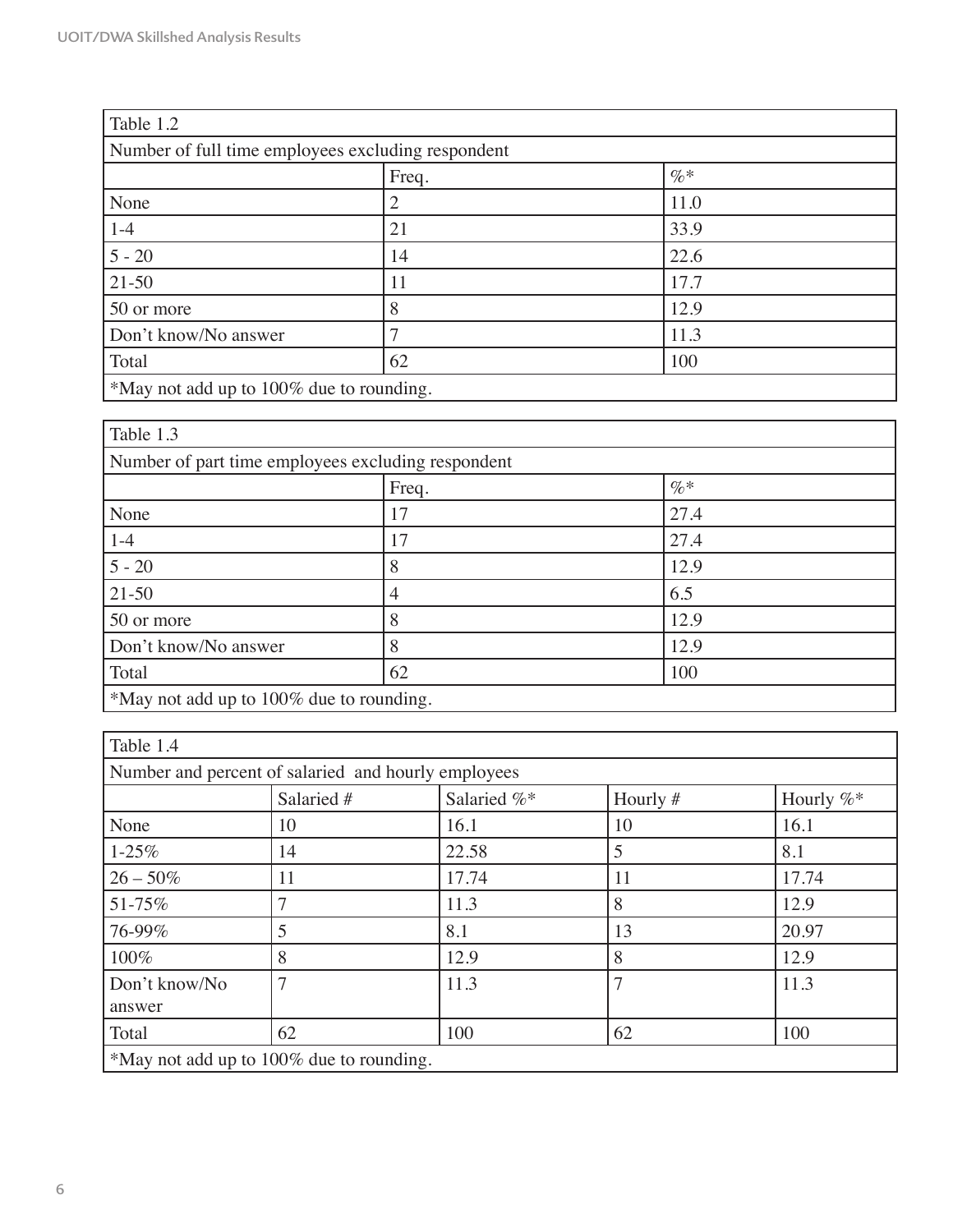| Table 1.5                                |                                                                      |           |     |         |
|------------------------------------------|----------------------------------------------------------------------|-----------|-----|---------|
|                                          | Number and percent of part and full time employees and hours worked. |           |     |         |
|                                          | PT#                                                                  | PT $\%$ * | FT# | $FT\%*$ |
| 34 hours or less                         | 39                                                                   | 62.90     |     | 6.45    |
| 35 hours or more                         |                                                                      | 1.6       | 49  | 79.0    |
| Don't know/No                            | 22                                                                   | 35.5      | 9   | 14.5    |
| answer                                   |                                                                      |           |     |         |
| Total                                    | 62                                                                   | 100       | 62  | 100     |
| *May not add up to 100% due to rounding. |                                                                      |           |     |         |

Table 1.6

Number and percent of company characteristics: contract and seasonal work, unionization, and employees on layoff.

|                                                                  | Freq. | $\%$ |
|------------------------------------------------------------------|-------|------|
| No. of companies with employees<br>under contract                | 18    | 29.0 |
| No. of companies with employees<br>that are seasonal             | 6     | 9.7  |
| No. of companies with unionized<br>employees                     | 11    | 17.7 |
| No. of companies with less than<br>50% or less unionized workers | 5     | 8.1  |
| No. of companies with employees<br>on layoff                     |       | 1.6  |
|                                                                  |       |      |

#### Table 1.7

Number and percent of businesses requiring various reading, document, numeracy, writing, and computing skills.

|                                                                                                                 | Freq. | $\%$ |
|-----------------------------------------------------------------------------------------------------------------|-------|------|
| Reading skills                                                                                                  |       |      |
| You would like your employees to<br>be able to scan written materials for<br>information and/or overall meaning | 44    |      |
| You would like your employees to<br>be able to read materials to under-<br>stand, learn, critique or evaluate   | 48    | 77.4 |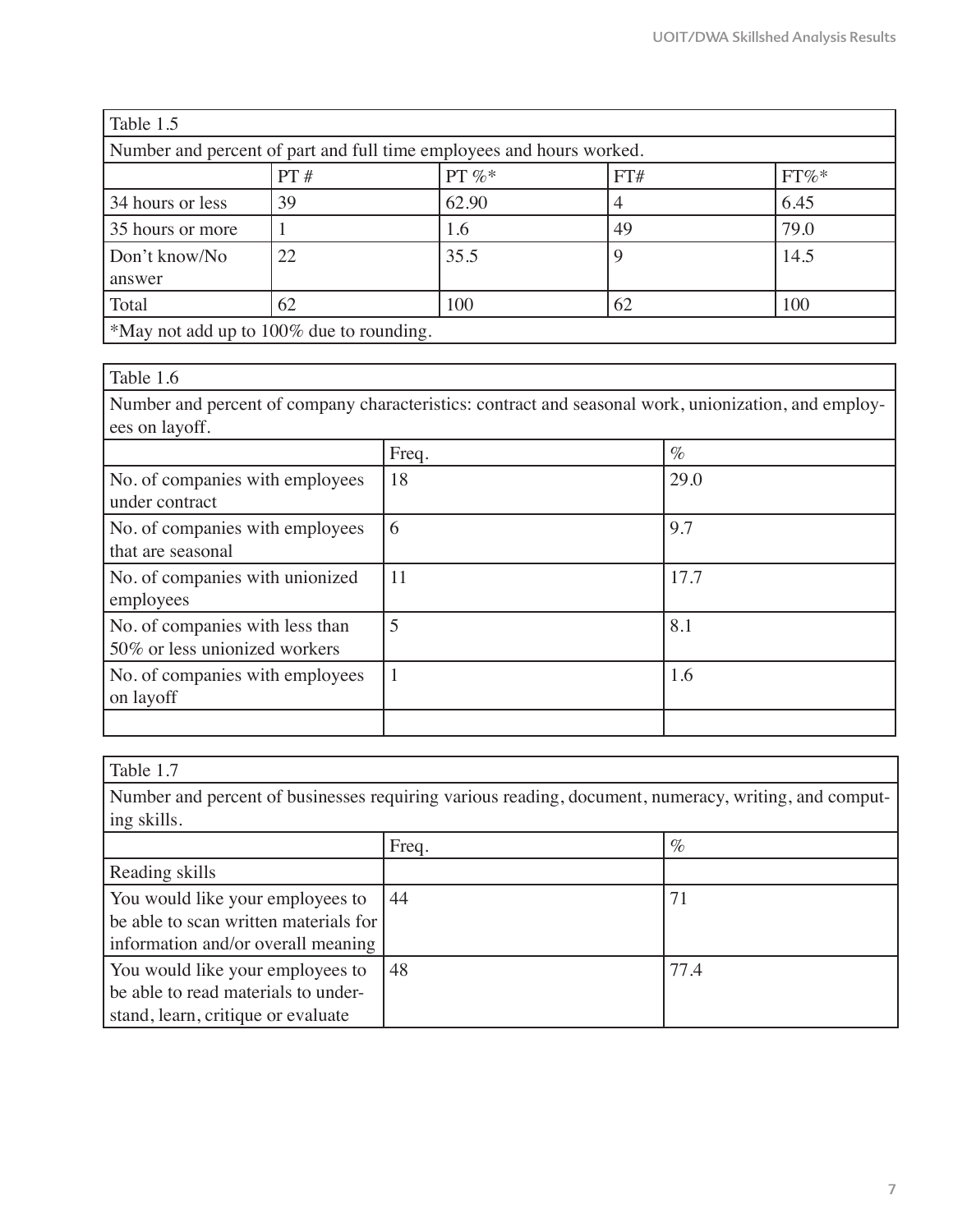| You would like your employees to<br>be able to analyze and synthesize<br>information from multiple sources<br>for or from complex and lengthy | 33             | 53.2 |
|-----------------------------------------------------------------------------------------------------------------------------------------------|----------------|------|
| text                                                                                                                                          |                |      |
| Other reading skills not mentioned<br>above                                                                                                   | $\overline{2}$ | 1.6  |
|                                                                                                                                               |                |      |
| Documents skills                                                                                                                              |                |      |
| You would like your employees to<br>be able to read signs, labels or lists                                                                    | 46             | 74.2 |
| You would like your employees to<br>be able to understand information<br>on graphs or charts                                                  | 40             | 64.5 |
| You would like your employees to<br>be able to enter information into<br>forms                                                                | 48             | 77.4 |
| You would like your employees to<br>be able to create or read schematic<br>drawings                                                           | 16             | 25.8 |
| Other document skills needed not<br>mentioned above                                                                                           | $\mathbf{1}$   | 1.6  |
|                                                                                                                                               |                |      |
| Numeracy skills                                                                                                                               |                |      |
| You would like your employees to<br>be able to make calculations                                                                              | 48             | 77.4 |
| You would like your employees to<br>be able to make measurements                                                                              | 29             | 46.8 |
| You would like your employees to<br>be able to perform scheduling, bud-<br>geting or accounting activities                                    | 36             | 58.1 |
| You would like your employees to<br>be able to analyze data                                                                                   | 37             | 59.7 |
| You would like your employees to<br>be able to make estimations                                                                               | 31             | 50   |
| Other numeracy skills needed that<br>are not mentioned                                                                                        | $\overline{3}$ | 4.8  |
|                                                                                                                                               |                |      |
| Writing skills                                                                                                                                |                |      |
| You would like your employees<br>to be able to write to organize or<br>record information                                                     | 51             | 82.3 |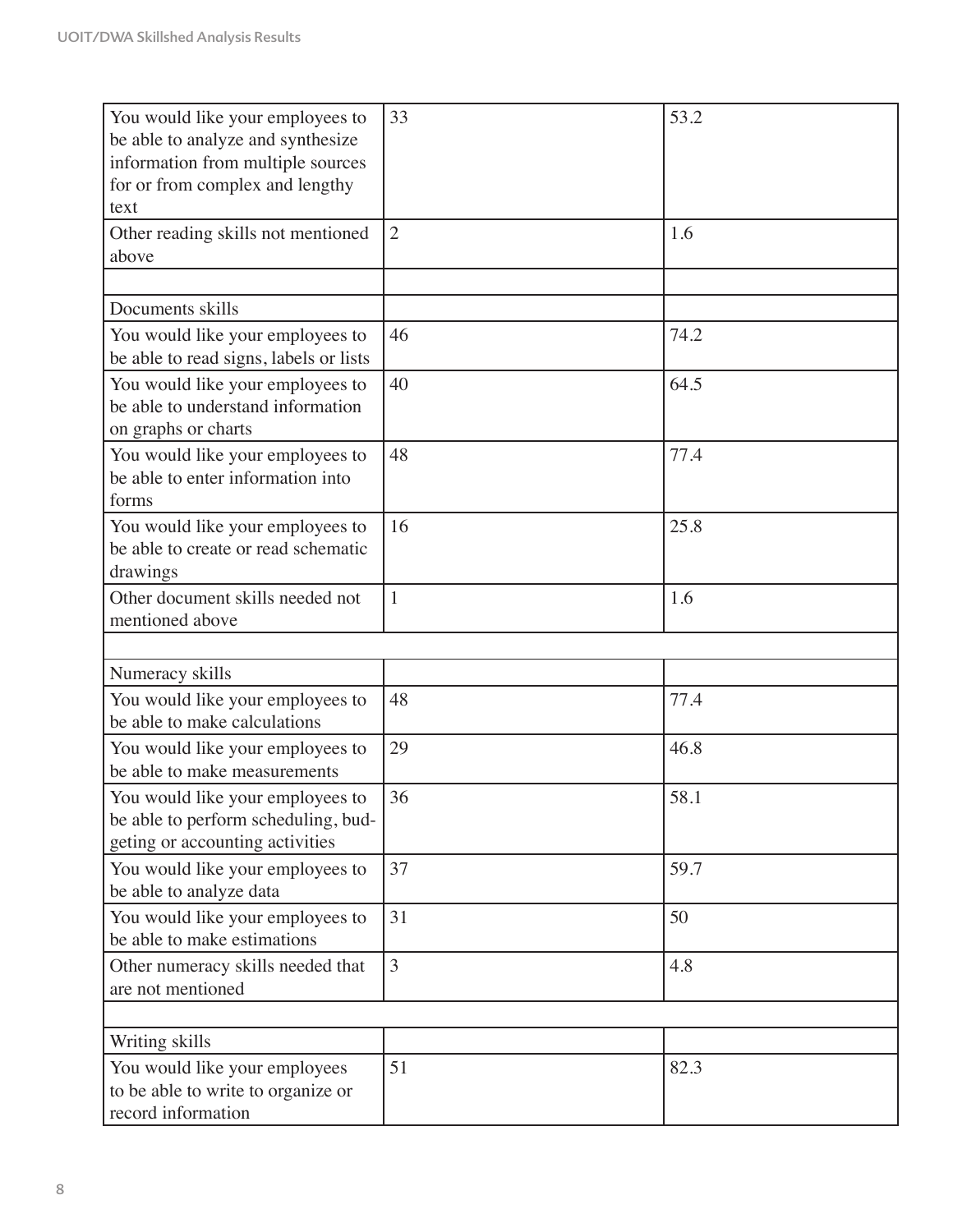| You would like your employees to<br>be able to write to inform or per-<br>suade                                               | 40             | 64.5 |
|-------------------------------------------------------------------------------------------------------------------------------|----------------|------|
| You would like your employees to<br>be able to write to request informa-<br>tion or justify a request                         | 46             | 74.2 |
| You would like your employees<br>to be able to write an analysis or<br>comparison                                             | 34             | 54.8 |
| Other writing skills needed that are<br>not mentioned above                                                                   | $\mathbf{1}$   | 1.6  |
|                                                                                                                               |                |      |
| Computing skills                                                                                                              |                |      |
| You would like your employees to<br>be able to use different forms of<br>technology such as cash registers<br>or fax machines | 42             | 67.6 |
| You would like your employees<br>to be able to use word processing<br>software                                                | 45             | 72.6 |
| You would like your employees to<br>be able to send and receive emails                                                        | 48             | 77.4 |
| You would like your employees<br>to be able to create and modify<br>spreadsheets                                              | 39             | 62.9 |
| You would like your employees to<br>be able to navigate the internet                                                          | 48             | 77.4 |
| Other computing skills needed that<br>are not mentioned above                                                                 | $\overline{4}$ | 6.3  |

Employers were then asked to comment about other skills that were not mentioned in the above lists that were needed for the jobs they were looking for:

- Initiative
- Research capabilities
- Excellent writing, listening, assessment, critical thinking. Able to prioritize, meet deadlines, handle heavy workload, creativity
- Formal training and if possible, real world experience in Video Game Development. Experienced & Fluent in most commonly used software programs necessary for the development of video games.
- Customer service skills. Proper language skills.
- A small percentage of employees will need some of the skills I have not listed
- We require our employees to have customer service skills including problem solving
- Experience working with children and youth
- As web developers we require employees who understand HTML, CSS and Javascript. They need to be self-learners as they will need to learn new programming as the industry evolves.
- Mechanically inclined.
- Excellent Customer Service skills, Ability to build rapport and relationships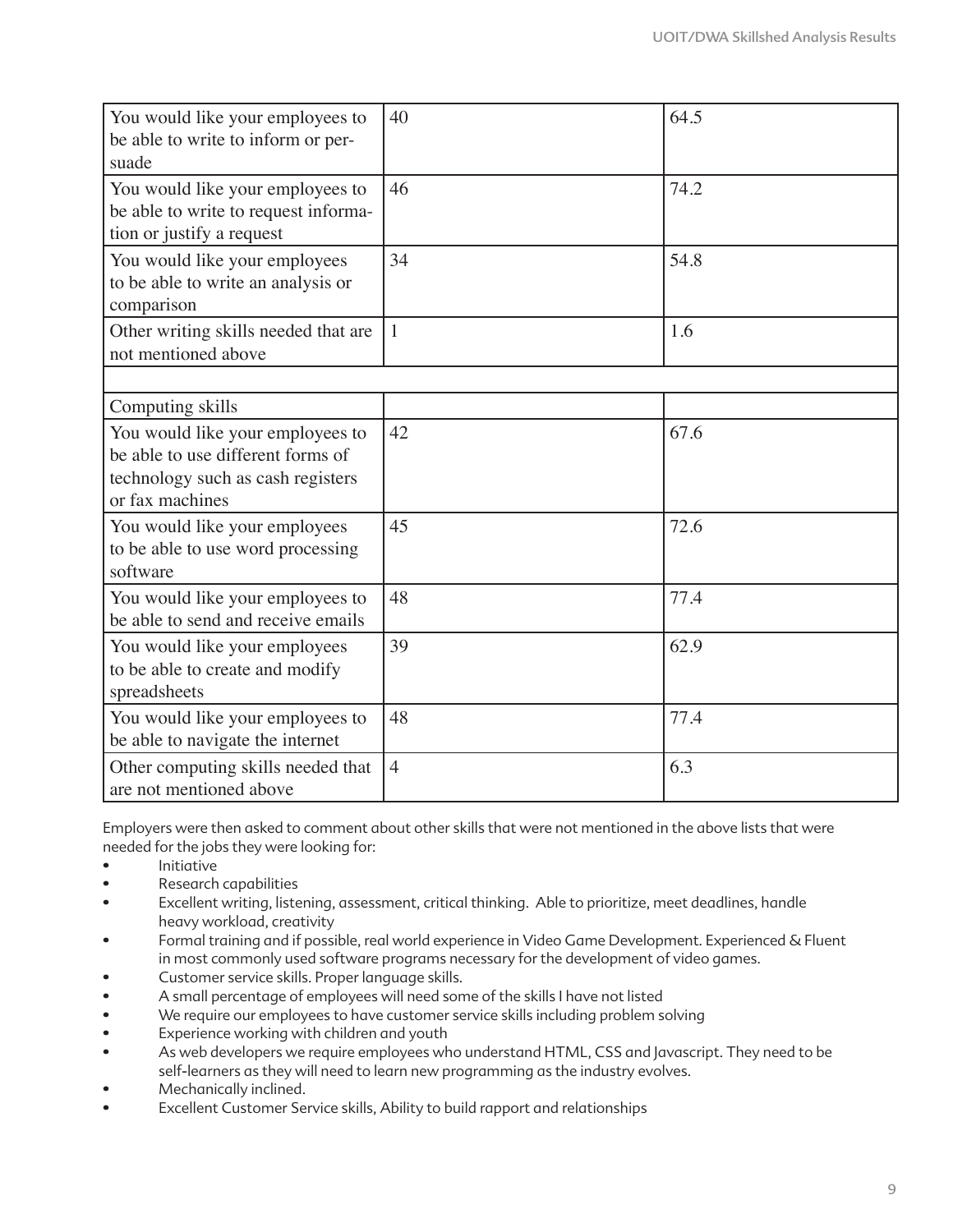- Dental experience
- Must have excellent verbal and written communications skills (English only). Must be able to create a well-written letter email with correct spelling and grammar.
- Would like employees to be responsible to check the quality of their own work
- Most of our employees are skilled labourers mig welders, industrial painters, mechanically inclined labourers
- Technical Aptitude Millwright Welding
- Our employees need to have basic computer skills on top of their health care training
- Common Sense Open to learn and lead learn from mistakes take direction well Creative thinking Compassion for others Passion for completion
- Strong Interpersonal and communication skills
- Many of our employees who are new to the workforce don't know how to open a bank account. Many of them cannot read. Simple math (counting change) is troublesome for many new hires.
- Skills will all be subject to the positions.
- People skills Sales
- We need skilled welders and machinists

#### Table 1.8

Number and percent in which businesses reported that at least some of their employees came from the following areas within Durham Region.

| rono wing areas within Duriam Region. |       |      |  |
|---------------------------------------|-------|------|--|
|                                       | Freq. | $\%$ |  |
| Ajax                                  | 25    | 40.3 |  |
| Oshawa                                | 35    | 56.5 |  |
| Pickering                             | 23    | 37.1 |  |
| Clarington                            | 23    | 37.1 |  |
| Whitby                                | 29    | 46.8 |  |
| <b>Brock</b>                          |       | 11.3 |  |
| Scugog                                | 10    | 16.1 |  |
| Uxbridge                              | 9     | 14.5 |  |
| Other                                 | 15    | 24.2 |  |
|                                       |       |      |  |

| Table 1.9                                         |               |      |  |
|---------------------------------------------------|---------------|------|--|
| Recruitment services used to search for employees |               |      |  |
|                                                   | $\%$<br>Freq. |      |  |
| Attend job fairs                                  |               | 11.3 |  |
| Centre d'Access a l'Emploi                        |               | 4.8  |  |
| Durham College Community Em-                      | 12            | 19.4 |  |
| ployment resource Centre                          |               |      |  |
| Durham Region Unemployed Help<br>Centre           | 10            | 16.1 |  |
| Government job banks                              | 9             | 14.5 |  |
| John Howard Society                               | 3             | 4.8  |  |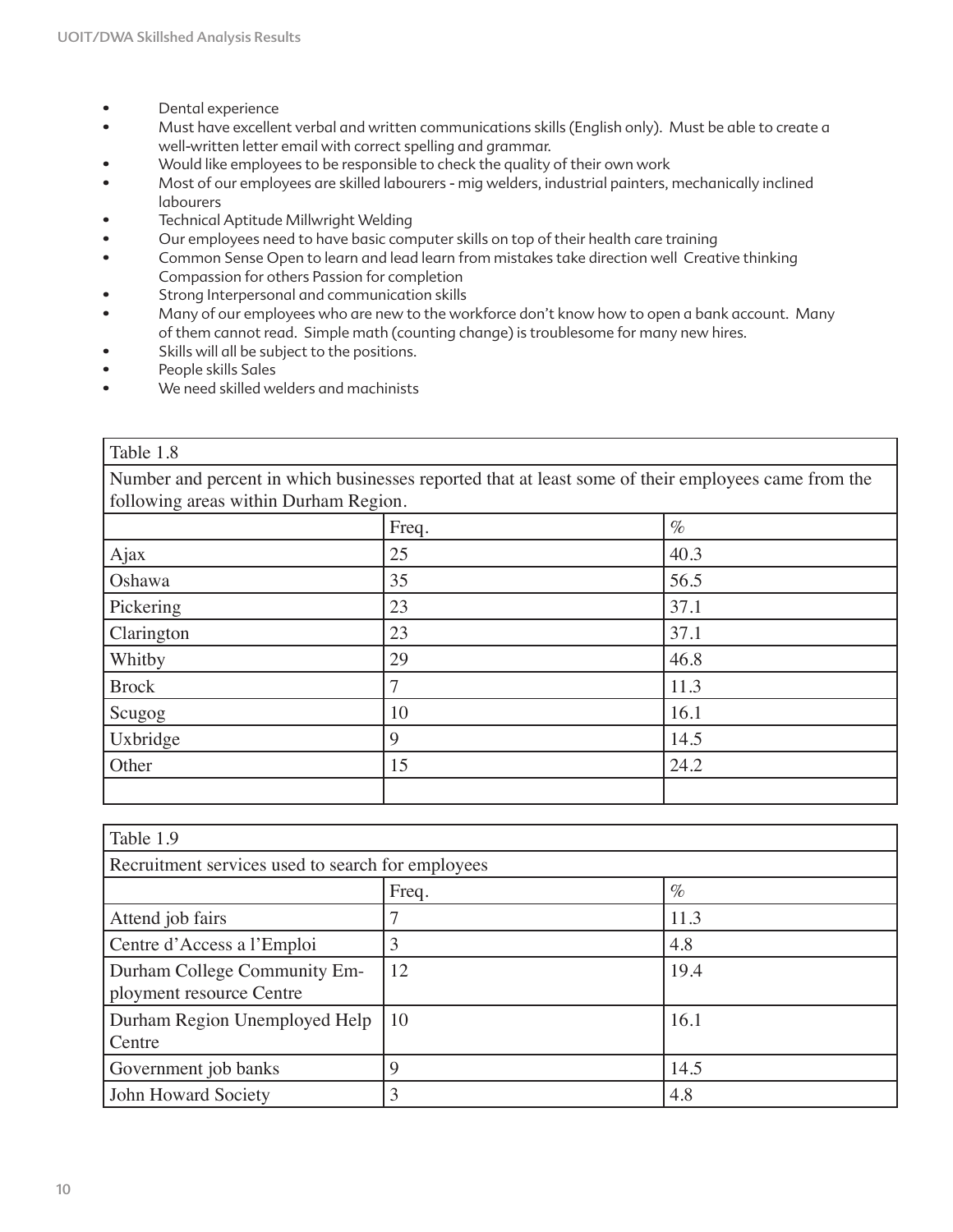| Northern Lights                    | O  | 9.7  |
|------------------------------------|----|------|
| Online job search engines (i.e.    | 15 | 24.2 |
| Monster, Workopolis, etc.)         |    |      |
| <b>VPI</b>                         |    | 1.6  |
| <b>YMCA Durham Employment</b>      | 6  | 9.7  |
| Your company's website             | 22 | 35.5 |
| Not applicable                     |    | 4.8  |
| Other methods (acquaintances,      | 18 | 29.0 |
| agencies, Charity Village, newspa- |    |      |
| per advertising, references, etc.) |    |      |

| <b>Table 1.10</b>                        |                                                                                       |      |  |  |
|------------------------------------------|---------------------------------------------------------------------------------------|------|--|--|
|                                          | Total number of listed recruitment services used by companies to search for employees |      |  |  |
| $\%$<br>Freq.                            |                                                                                       |      |  |  |
| None                                     | 20                                                                                    | 32.3 |  |  |
| $1 - 2$                                  | 25                                                                                    | 40.3 |  |  |
| $2 - 4$                                  | 12                                                                                    | 19.4 |  |  |
| 5 or more                                |                                                                                       | 8.1  |  |  |
| Total                                    | 62                                                                                    | 100  |  |  |
| *May not add up to 100% due to rounding. |                                                                                       |      |  |  |

| Table 1.11                                                                                                |       |       |            |  |
|-----------------------------------------------------------------------------------------------------------|-------|-------|------------|--|
| Rating from 1 (poor) to 7 (excellent) the availability of services in the Regional Municipality of Durham |       |       |            |  |
|                                                                                                           | Mean1 | S.D.2 | Responses3 |  |
| Apprenticeship training                                                                                   | 4.44  | 1.667 | 9          |  |
| Colleges                                                                                                  | 5.38  | 1.071 | 21         |  |
| <b>Cultural facilities</b>                                                                                | 4.77  | 1.382 | 30         |  |
| Daycare affordability                                                                                     | 4.05  | 1.432 | 20         |  |
| Daycare availability                                                                                      | 4.28  | 1.320 | 18         |  |
| Electrical power                                                                                          | 5.94  | 1.145 | 36         |  |
| Housing affordability                                                                                     | 4.06  | 1.492 | 36         |  |
| Housing availability                                                                                      | 4.42  | 1.388 | 36         |  |
| Medical services                                                                                          | 4.93  | 1.679 | 41         |  |
| Other utilities                                                                                           | 5.29  | 1.596 | 31         |  |
| Private career colleges                                                                                   | 4.47  | 1.867 | 19         |  |
| Public transportation                                                                                     | 4.34  | 1.477 | 41         |  |
| Recreation                                                                                                | 5.41  | 1.013 | 37         |  |
| Roads                                                                                                     | 4.71  | 1.293 | 38         |  |
| Secondary schools                                                                                         | 5.30  | 1.262 | 33         |  |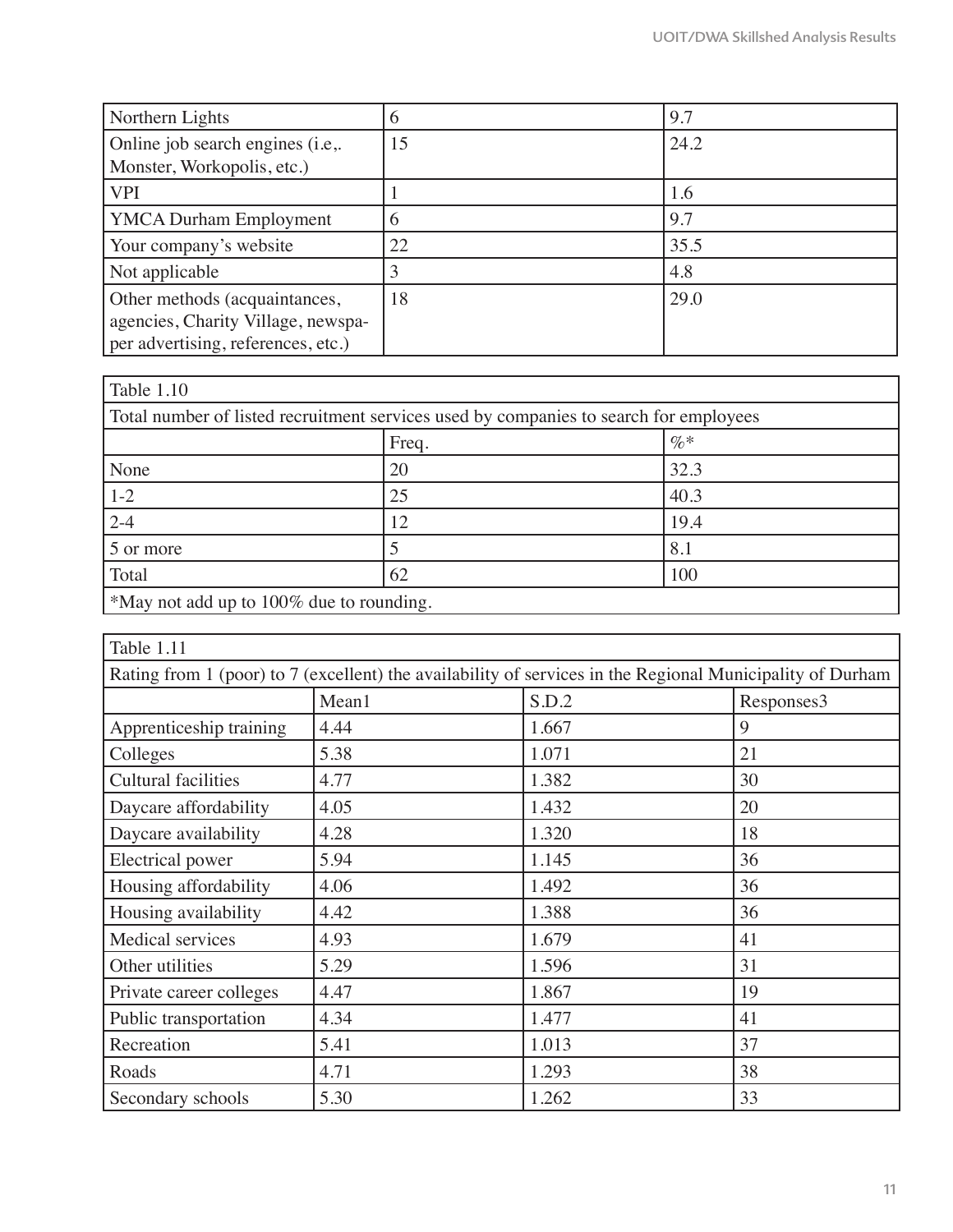|  | $\sim$ $\sim$ |
|--|---------------|
|  |               |

1 This is the average of the responses

2This is the standard deviation. This means that this is the range of scores that fall within 68% of the mean. For example, if we have a mean of 4, and a standard deviation of 1, then 68 percent of the all the scores would fall in the range of 3 (1 SD below the mean) to 5 (1 SD above the mean).

3These are the number of people who felt they had knowledge of the issue and provided an answer to the question.

| Table 1.12                                                                                           |                              |       |    |  |  |
|------------------------------------------------------------------------------------------------------|------------------------------|-------|----|--|--|
| Rating from 1 (poor) to 7 (excellent) the quality of services in the Regional Municipality of Durham |                              |       |    |  |  |
|                                                                                                      | S.D.2<br>Mean1<br>Responses3 |       |    |  |  |
| Apprenticeship training                                                                              | 4.26                         | 1.695 | 19 |  |  |
| Colleges                                                                                             | 5.33                         | 1.539 | 30 |  |  |
| <b>Cultural facilities</b>                                                                           | 4.76                         | 1.411 | 21 |  |  |
| Daycare affordability                                                                                | 4.29                         | 1.490 | 17 |  |  |
| Daycare availability                                                                                 | 4.65                         | 1.115 | 17 |  |  |
| <b>Electrical</b> power                                                                              | 5.38                         | 1.522 | 29 |  |  |
| Housing affordability                                                                                | 4.04                         | 1.513 | 25 |  |  |
| Housing availability                                                                                 | 4.07                         | 1.328 | 27 |  |  |
| Medical services                                                                                     | 4.90                         | 1.689 | 30 |  |  |
| Other utilities                                                                                      | 5.08                         | 1.552 | 25 |  |  |
| Private career colleges                                                                              | 4.67                         | 1.557 | 12 |  |  |
| Public transportation                                                                                | 4.22                         | 1.672 | 27 |  |  |
| Recreation                                                                                           | 5.21                         | 0.940 | 29 |  |  |
| Roads                                                                                                | 4.27                         | 1.437 | 30 |  |  |
| Secondary schools                                                                                    | 5.23                         | 1.193 | 22 |  |  |
| Universities                                                                                         | 5.43                         | 1.550 | 28 |  |  |

1 This is the average of the responses

2This is the standard deviation. This means that this is the range of scores that fall within 68% of the mean. For example, if we have a mean of 4, and a standard deviation of 1, then 68 percent of the all the scores would fall in the range of 3 (1 SD below the mean) to 5 (1 SD above the mean). 3These are the number of people who felt they had knowledge of the issue and provided an answer to

the question.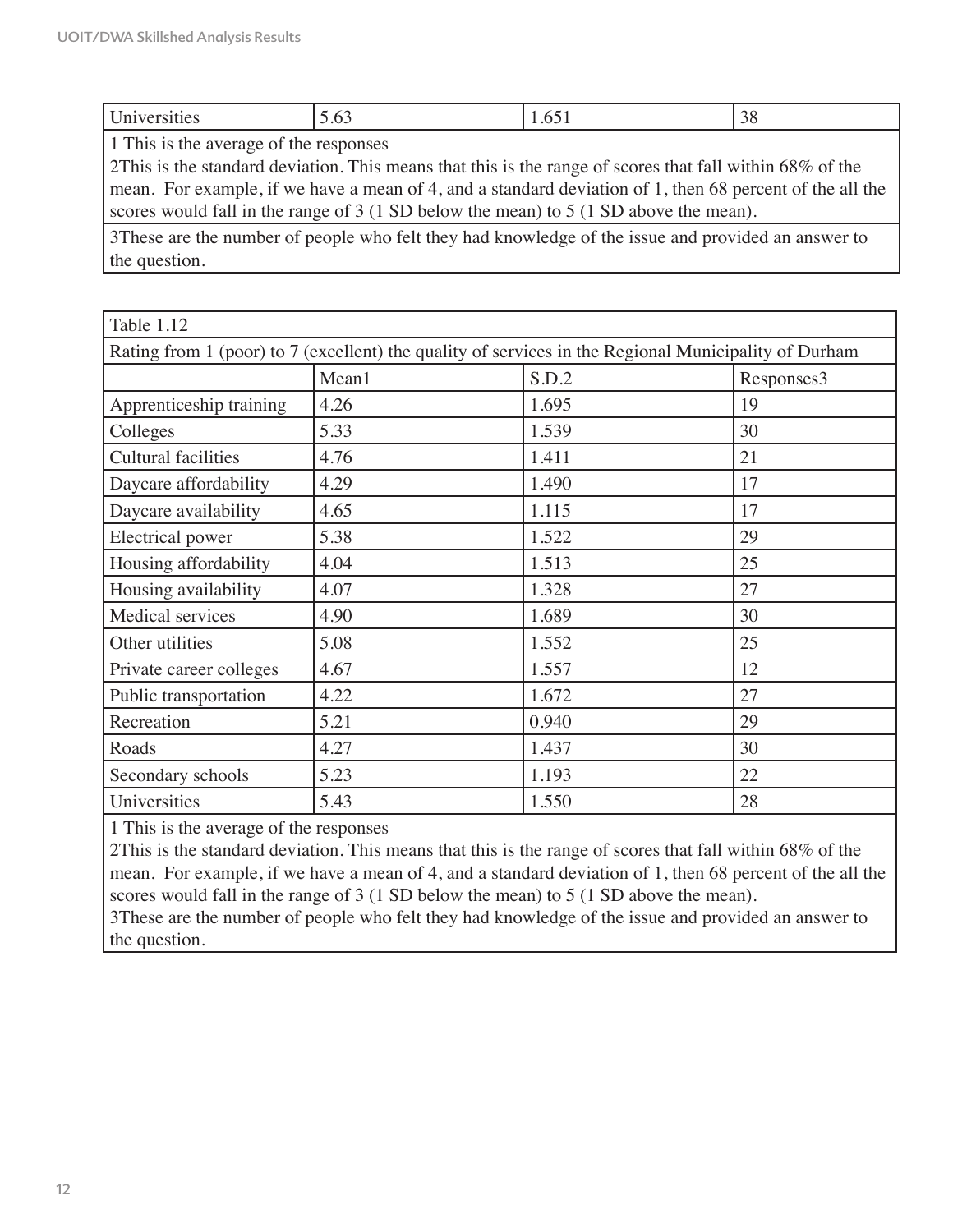| Rating from 1 (poor) to 7 (excellent) the availability and ease that companies are able to fill positions in |      |       |    |  |  |
|--------------------------------------------------------------------------------------------------------------|------|-------|----|--|--|
| the following labour areas.                                                                                  |      |       |    |  |  |
| S.D. 2<br>Mean1<br>Responses3                                                                                |      |       |    |  |  |
| Skilled                                                                                                      | 3.89 | 1.705 | 38 |  |  |
| Unskilled                                                                                                    | 5.12 | 1.166 | 25 |  |  |
| Clerical                                                                                                     | 5.25 | 1.519 | 36 |  |  |
| 4.39<br>Technical<br>1.771<br>28                                                                             |      |       |    |  |  |
| Management                                                                                                   | 4.62 | 1.738 | 37 |  |  |

#### Table 1.13

1 This is the average of the responses

2This is the standard deviation. This means that this is the range of scores that fall within 68% of the mean. For example, if we have a mean of 4, and a standard deviation of 1, then 68 percent of the all the scores would fall in the range of 3 (1 SD below the mean) to 5 (1 SD above the mean).

3These are the number of people who felt they had knowledge of the issue and provided an answer to the question.

Companies were asked about the training they provided to ensure the company becomes a "good fit" for the employee. Below are a selection of for this question:

- Computer programs training i.e., excel, word
- Company orientation, mental health training, AODA , training on programs offered by MTCU (informal)
- AODA, Employment Services Related workshops
- Corporate orientation, buddy system, probationary performance reviews, ongoing training and development (pending budget availability), annual performance appraisals
- We are in the start-up phase and have not yet hired a full-time or part-time employee outside of the founders. As we prepare to hire our first employee we will ensure that we create some sort of training program for that position. As our company's employees do operate very closely in a team dynamic, the employee will need to be a 'good fit' both personality and in ability to perform job roles.
- On-site and hands on by us the owners
- Many types, both in-house and external.
- Computer program training ms word suite
- Professional development workshops
- It varies for my office since it is such a variety of skill sets required.
- Individual training with an existing employee. Also online and class training.
- Required to take Mortgage Agent course & become AMP
- A variety of training often provided by our funders at not charge. We also give all staff PHCD, First Aid, CPR, WHMIS,and a wide variety of in-house training.
- We teach new employees the latest methods in building websites. We also introduce them to new online services.
- We provide management, clerical skills and technical type training
- High school College/University
- On the job training
- Hands-on work as well as seminar workshops at best practice stores
- Dental back ground
- orientation of 6 7 days health and safety training, policy training
- All
- We need employees that have experience, we cannot train on the job.
- Internal training. On-line training (virtual training).
- Full learning and development course and in class courses
- WHMIS, forklift, overhead crane, violence & harassment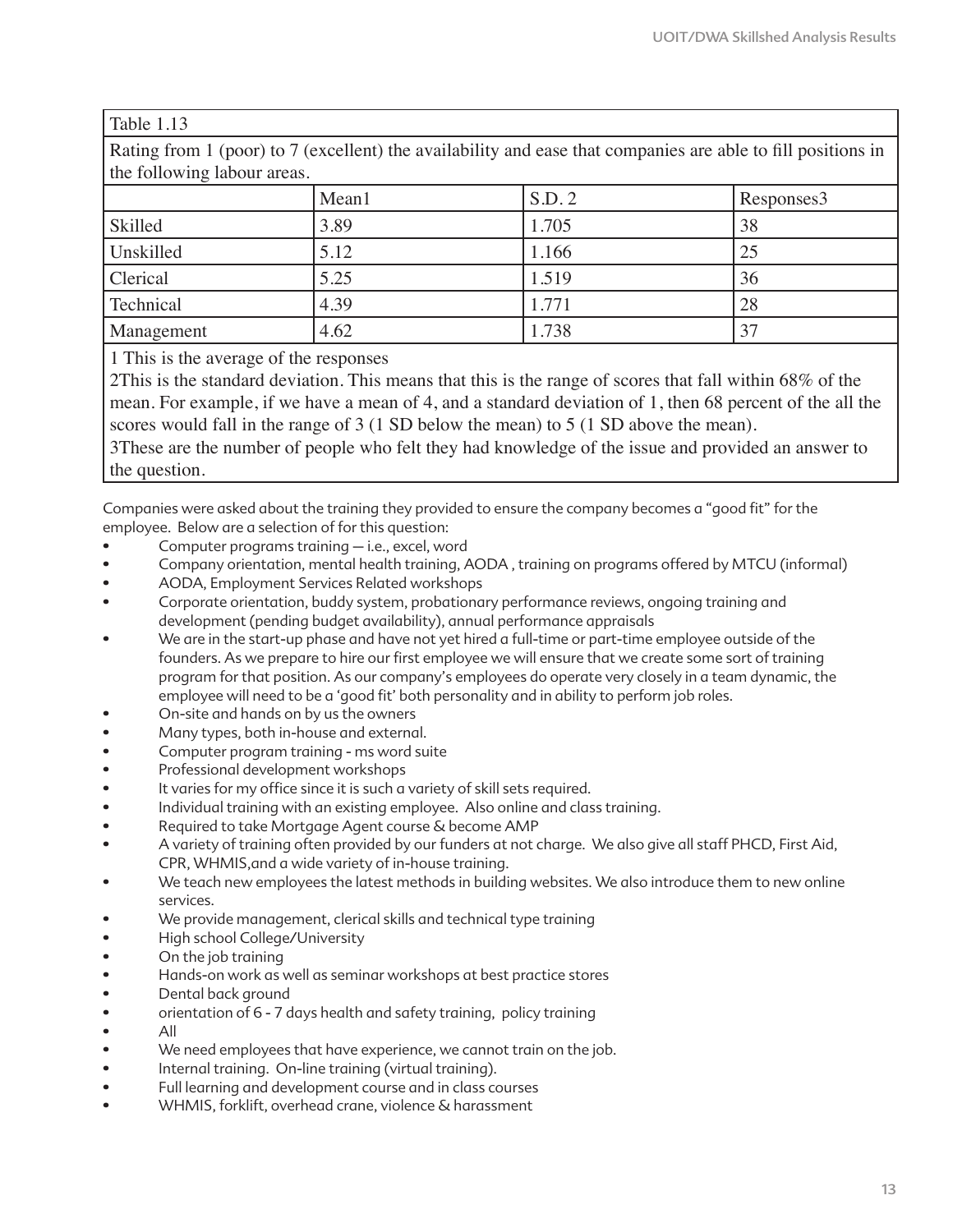- Apprentice Millwright All necessary safety training Vantage Software Training Durham college courses applicable to position
- In long term care we take a lot of students, PSW, RPN, and RN. These students become our future hires. All new hires are provided full training in their positions
- Training set up by company
- None
- On the job training.
- training courses provincial lic for OTL training course and lic for LLQP Life lic training course and lic for mutual funds
- On hand training as well as computerized specialized product training
- New employee orientation and training
- Defusing anger training Customer Service Training Conferences Workshops
- On the job/hands on training with fully trained staff/management. Training materials are used to help aid in the training of new staff members
- Health &Safety (variations) Dealing with Difficult People/Customer Service On the job training Mentorship PD as available
- Train them on my standards. Food handling course.
- Internal and external as needed.
- Industry specific seminars payroll, software, taxation
- We have an educational reimbursement program for employees to upgrade College, University level. We also provide in house training and have employees attend seminars where applicable.
- Product training customer service training office training
- We do not have any specific/skilled training for our employees. Employees are encouraged to participate in professional development.
- Sales training
- We provide and pay for all education that the employee and the company believe is relevant to success and pay on passing marks!
- We do one on one training here as well as courses they attend.
- **Corporate**
- Product knowledge training 3 step professional salesmanship training house hold procedure
- Generally 2 weeks' worth of training before a new employee becomes integrated.

Businesses were also asked about the positive aspects of hiring from within the Regional Municipality of Durham:

- They know the community
- Access to skilled young professionals (through the colleges and universities), local workforce that is willing to and looking for work, employment network you are able to connect with the find the right employees
- Large talent pool of highly skilled workers available. High levels of education. Free employment services throughout the region to assist in hiring.
- Knowledge of community, ease of commute, supports local residents, and their lifestyles
- As our company's founders are all graduates of UOIT's Game Development & Entrepreneurship program, we are still well connected with the University, and have access to the most recent graduates of the program. Additionally, Durham College has a similar program and we have a similar connection with the College.
- Feel good about hiring in our own region
- Stable employee base.
- Understand the region because they live here.
- Some qualified staff familiar with the region
- Support the community and economy in the area. Enjoy working with local students or young people. Less stressful for them than commuting to Toronto. Feel a commitment to the success of my business in Durham Region.
- Employees are close to home so they see value in not having to travel outside of where they live
- People like being able to work close to home. There are a lot of college and university students interested in finding part-time work. Our full-time staff stay a long time with our agency.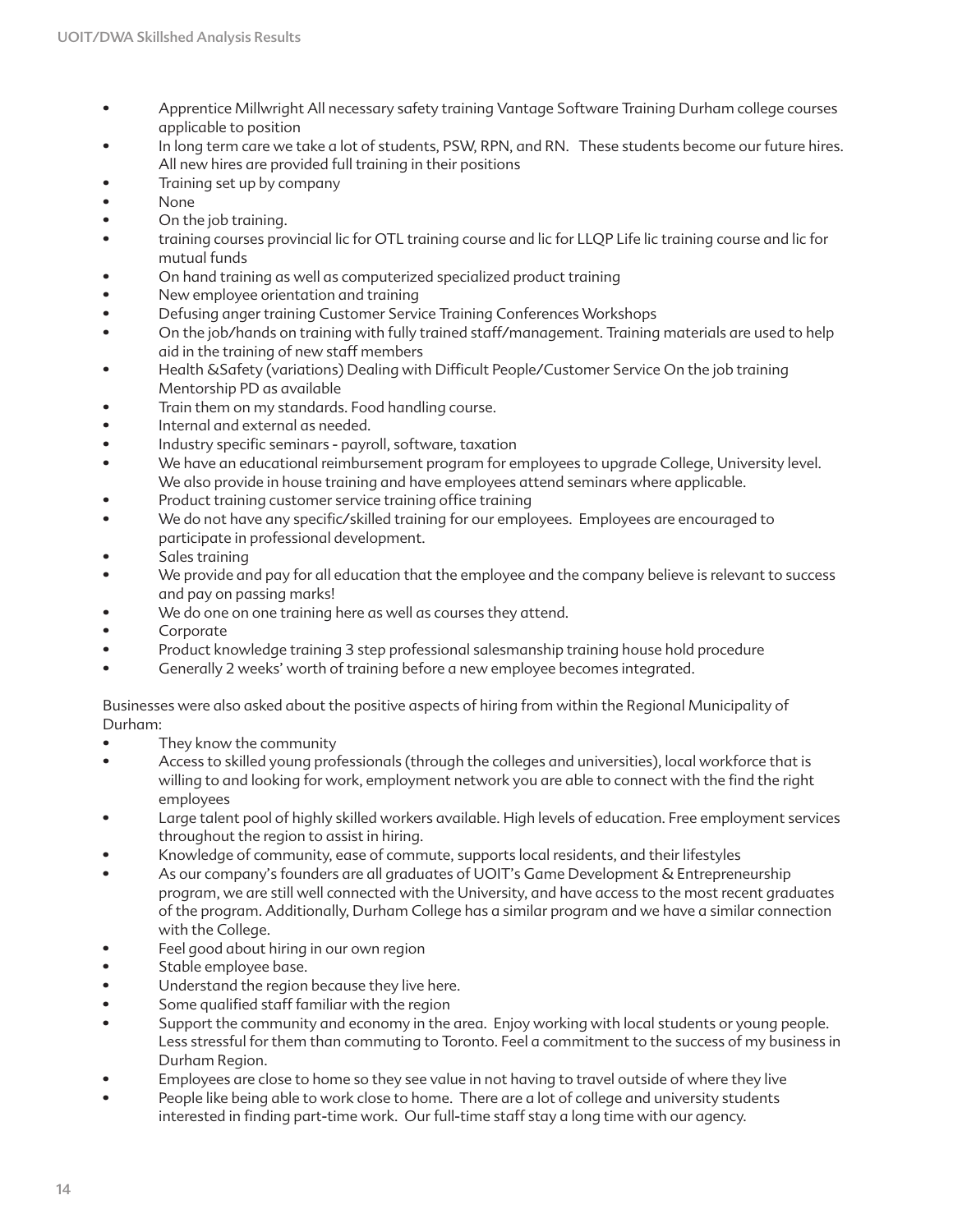- People that are from Durham aren't from Toronto. They have an appreciation for the life that Durham affords. Scugog is a community. Our advantage is attracting those type of employees that prefer this type of rural community over urban Toronto.
- Whenever possible we like to hire locally (Durham) because it helps us with employee retention.
- Keep the skills in own community
- Know people in the area
- Realistic workers
- Close to home
- Our trucks are located in Durham region so hiring from the area means less travelling to pick up the trucks
- Happier employees (able to work closer to home and save on time and gas). Fewer problems with attendance.
- Close to work community involvement
- Larger population to choose from
- There is a large pool of mature employees willing to work to make a difference. Durham College provides us good apprentice employees.
- Hiring in your own community is always good.
- Close to work, helping the economy
- Wages are minimal
- Durham college graduates have been referred to me and have been good employees
- reliability to get to work
- Applicants are keen as UOIT is close to home Greater sense of community belonging with a growing University
- Hiring individuals who live in Durham and want to work in Durham. They know the Region well.
- So far we have not had very much luck in finding reliable/capable/responsible/dependable/honest employees (we have a handful of good employees but he majority are not employable)
- Lots of applicants to choose from
- Local talent, local growth
- Transportation costs and time for their families.
- Allows people to work close to home
- Recruiting is not restricted to the Durham region. We look in Durham and outside to find the best candidates for our open positions if we are not able to promote from within.
- Travel location
- Less travel & stress
- They are close to work.
- Readily available, close commute
- People are eager to work.

Employers were then asked to identify some of the negative aspects to hiring from within the Regional Municipality of Durham:

- Perception that companies in Durham Region do not pay competitive wages, employees can look outside of Durham Region for work where wages will be higher
- Rural areas lack service
- A large portion of the video game industry in Canada is in Toronto, Montreal and Vancouver. A lot of game developers live in these cities. In the future this could be a potential problem in recruiting individuals to move to Durham Region from Toronto, etc.
- Writing and language skills.
- Limited talent
- Lots of people looking for work means that there are hundreds of resumes to go through
- Not as much variety in terms of educational background
- Variety of job skills
- We are sometimes unable to fill all of our positions. People don't stay long as they find better paying jobs (part-time only)
- At times it is difficult to find qualified electrical trades and engineering staff.
- Not enough qualified candidates. Wages not high enough to keep them.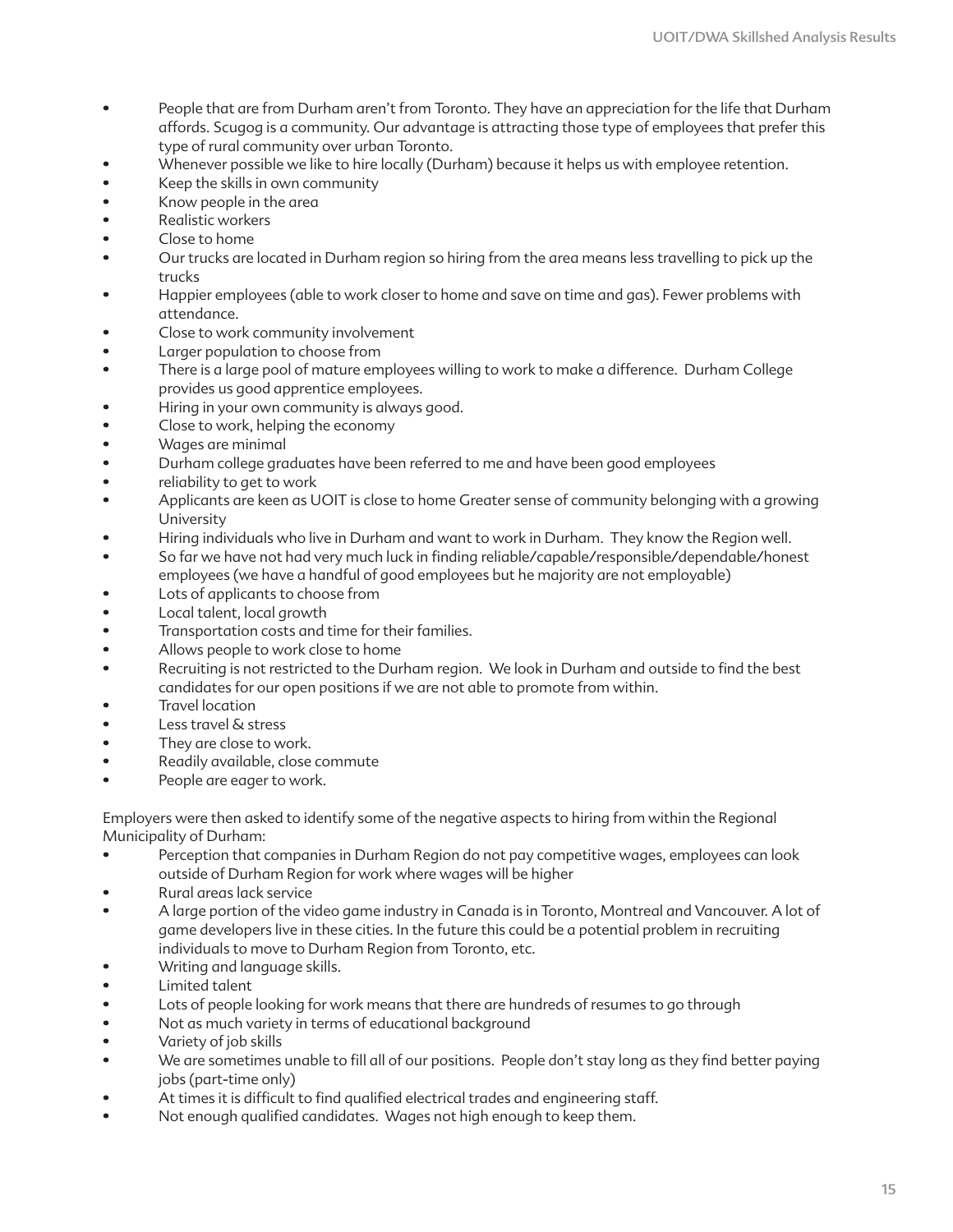- Overall, the quality of applicants interested in positions at our store is quite poor in terms of skills, education and experience.
- Not enough Registered staff
- Quality of personnel
- Not enough experienced drivers need to look outside of the region to hire
- Lack of movement once in a role due to close to home
- Lots of unemployment from auto industry which are semi-non skilled labourers
- As in any community right now qualified and experienced technical staff hard to find.
- Skills and results are minimal
- Shortage of available reliable help in the Northern part of the Region
- Many people seem to want high salary, benefits, and fixed hours. Not sure if it is because of long history of unions in Oshawa, hard for small sole proprietor. have found that younger employees fit better
- Some challenges in finding candidates with post-secondary work experience
- Smaller pool of qualified candidates
- Most of the people who come to apply for positions are our establishment are either just looking for some extra pocket change or their parents have sent them out to find a job. This group is not responsible or reliable and they don't care about my business or their co-workers
- Often receive applications from people who live very far away for a contract position... Will the person stay?
- The pay scale is a bit less than GTA.
- Smaller pool than Toronto
- No jobs available

Employers we asked at the end of the survey to identify which positions they were currently looking to hire. Of the 62 respondents, 20 did not answer this question. Another 12 responded that they were not looking for employees at this time. Therefore just over half of those who responded to the survey (51.6%) stated they were not looking for workers or did not feel they could answer the question.

#### **Selected results for the employee skillshed pilot study.**

| Table 2.1                                |       |        |  |
|------------------------------------------|-------|--------|--|
| Age of respondent $(N=229)$              |       |        |  |
|                                          | Freq. | $\% *$ |  |
| 18-24                                    | 33    | 14.4   |  |
| 25-34                                    | 29    | 12.7   |  |
| 35-44                                    | 39    | 17.0   |  |
| 45-54                                    | 81    | 35.4   |  |
| 55-64                                    | 31    | 13.6   |  |
| 65 and over                              | 5     | 2.2    |  |
| Don't know/No answer                     | 11    | 4.8    |  |
| Total                                    | 229   | 100    |  |
| *May not add up to 100% due to rounding. |       |        |  |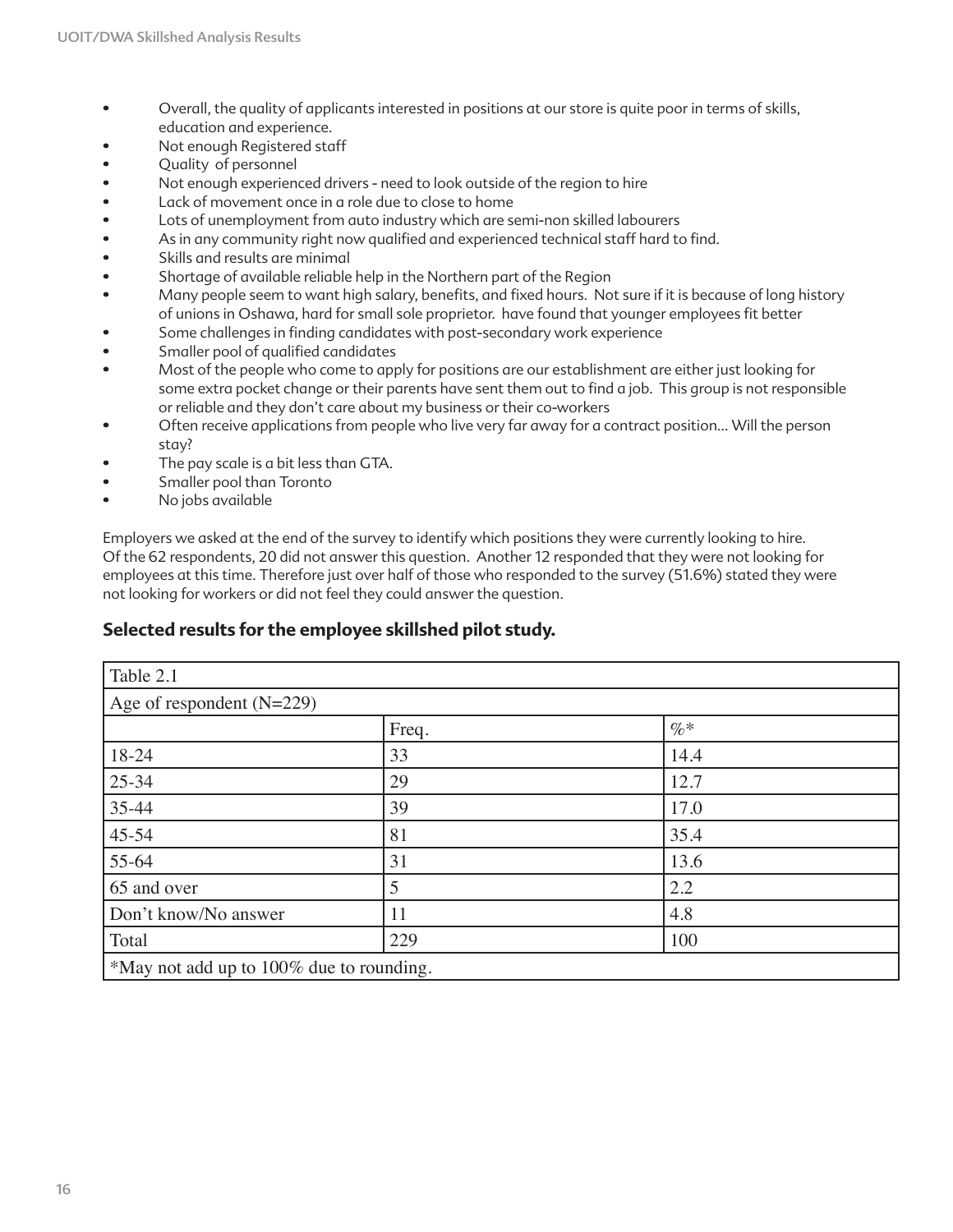| Table 2.2                                |     |      |  |  |
|------------------------------------------|-----|------|--|--|
| Gender of respondent $(N=229)$           |     |      |  |  |
| $\% *$<br>Freq.                          |     |      |  |  |
| Female                                   | 150 | 65.5 |  |  |
| Male                                     | 71  | 31.0 |  |  |
| Don't know/No answer                     |     | 3.5  |  |  |
| Total<br>229<br>100                      |     |      |  |  |
| *May not add up to 100% due to rounding. |     |      |  |  |

| Table 2.3                                                           |                |        |  |
|---------------------------------------------------------------------|----------------|--------|--|
| Highest educational attainment of respondent $(N=229)$              |                |        |  |
|                                                                     | Freq.          | $\% *$ |  |
| No certificate, diploma, or degree                                  | $\overline{4}$ | 1.7    |  |
| High school certificate or equiva-<br>lent                          | 45             | 19.7   |  |
| Apprenticeship of trades certificate<br>or diploma                  | $\overline{7}$ | 3.1    |  |
| Some college/working on college<br>degree                           | $\overline{2}$ | 0.9    |  |
| College, CEGEP, or other non-uni-<br>versity certificate or diploma | 70             | 30.6   |  |
| Some university/working on uni-<br>versity degree                   | $\overline{2}$ | 0.9    |  |
| University certificate, diploma, or<br>degree                       | 64             | 27.9   |  |
| Graduate or post graduate degree                                    | 23             | 10.0   |  |
| Other                                                               | 1              | 0.4    |  |
| Don't know/No answer                                                | 11             | 4.8    |  |
| Total                                                               | 229            | 100    |  |
| *May not add up to 100% due to rounding.                            |                |        |  |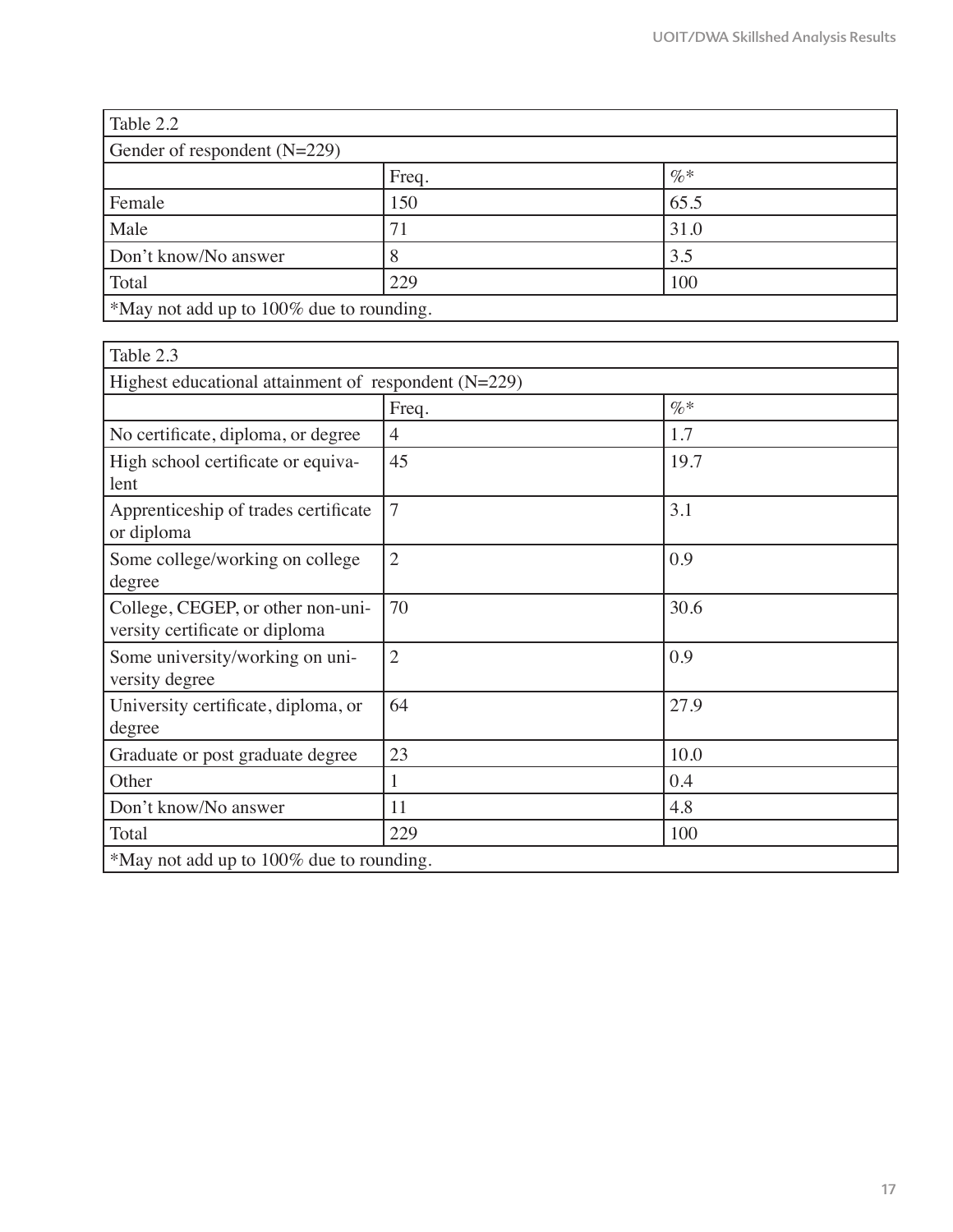| Table 2.4                                                                                             |                |      |  |
|-------------------------------------------------------------------------------------------------------|----------------|------|--|
| Number and percent of workforce respondents and position in the workforce career                      |                |      |  |
|                                                                                                       | Freq.          | $\%$ |  |
| No. of workforce employed - full<br>time                                                              | 137            | 59.8 |  |
| No. of workforce employed - part<br>time                                                              | 33             | 14.4 |  |
| No. of workforce unemployed                                                                           | 32             | 14.0 |  |
| No. of workforce retired                                                                              | 6              | 2.2  |  |
| No of workforce who are home<br>makers – full time                                                    | $\overline{2}$ | 0.9  |  |
| No of workforce who are home<br>$makes - part time$                                                   | $\mathbf{1}$   | 0.4  |  |
| No. of workforce who are students<br>- full time                                                      | 10             | 4.4  |  |
| No. of workforce who are students<br>- part time                                                      | $\mathbf{1}$   | 0.4  |  |
| No. of workforce who are self<br>employed                                                             | 12             | 5.2  |  |
| No of workforce – precarious short<br>term full time employment or spo-<br>radic part time employment | $\overline{3}$ | 1.3  |  |
| Receiving benefits - disability                                                                       | 1              | 0.4  |  |

| Table 2.5            |                                            |      |  |  |
|----------------------|--------------------------------------------|------|--|--|
|                      | How many workplaces do you have? $(N=229)$ |      |  |  |
|                      | Freq.                                      | $\%$ |  |  |
|                      | 12                                         | 5.2  |  |  |
|                      | 151                                        | 65.9 |  |  |
|                      | 24                                         | 12.4 |  |  |
| 3 or more            |                                            | 2.6  |  |  |
| Don't know/No answer | 36                                         | 15.7 |  |  |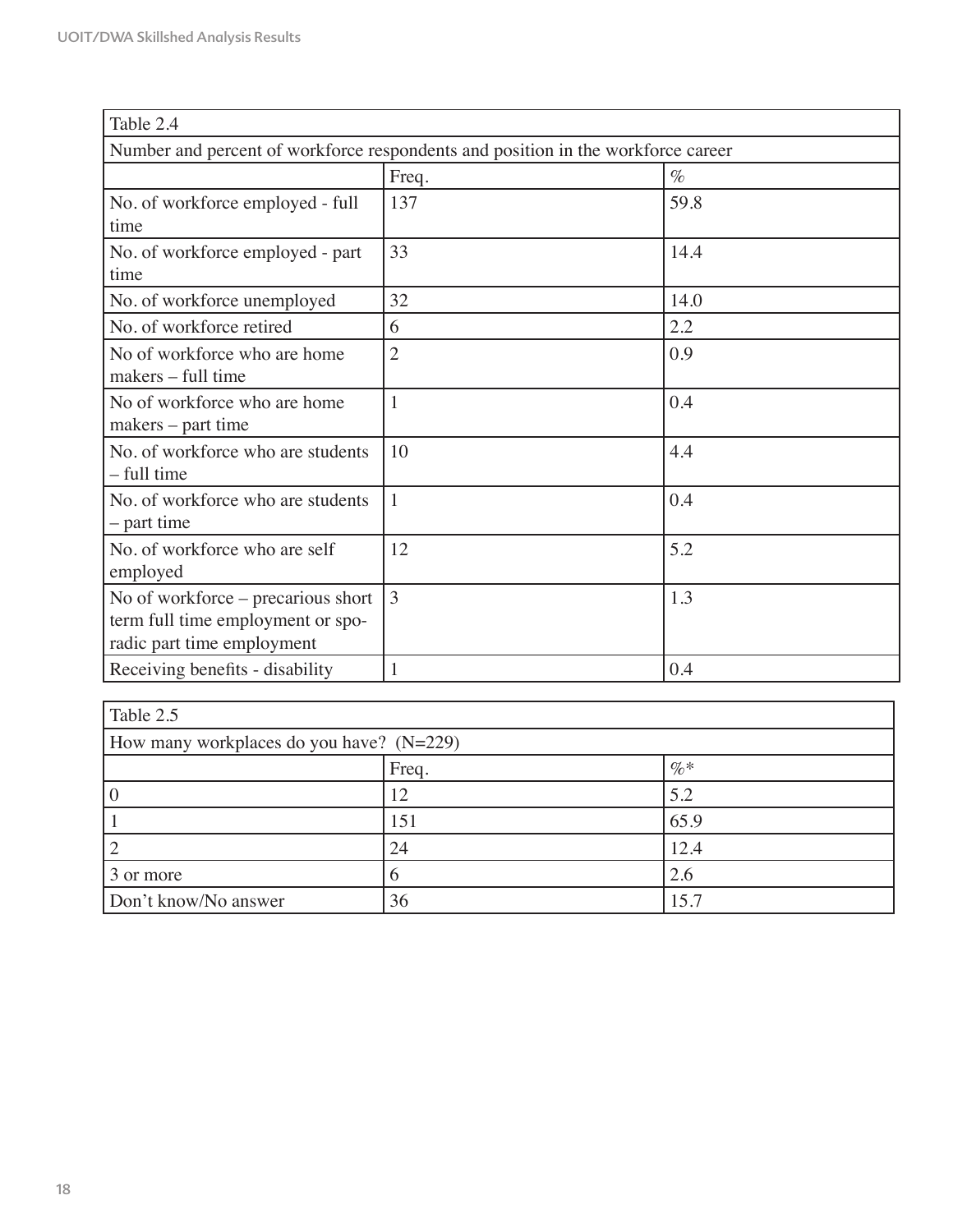| Table 2.6                                             |                |        |                                                                               |
|-------------------------------------------------------|----------------|--------|-------------------------------------------------------------------------------|
| How long have your been at your job (years) $(N=229)$ |                |        |                                                                               |
|                                                       | Freq.          | $\% *$ |                                                                               |
| Less than one year                                    | $\overline{7}$ | 3.1    | Proportion of<br>people working 5<br>years or less at cur-<br>rent job: 30.6% |
| 1 year                                                | 18             | 7.9    |                                                                               |
| 2 years                                               | 17             | 7.4    |                                                                               |
| 3 years                                               | 14             | 6.1    |                                                                               |
| 4 years                                               | 9              | 3.9    |                                                                               |
| 5 years                                               | 15             | 6.6    |                                                                               |
| 6-10 years                                            | 37             | 16.2   | Proportion of<br>people working 6<br>years or more at<br>current job: 34.9%   |
| $11-15$ years                                         | 19             | 8.3    |                                                                               |
| $16-20$ years                                         | 8              | 3.5    |                                                                               |
| $21-30$ years                                         | 14             | 6.1    |                                                                               |
| 30 or more years                                      | $\overline{2}$ | 0.9    |                                                                               |
| Don't know/No answer/<br>Not applicable               | 69             | 30.1   |                                                                               |
| Total                                                 | 229            | 100    |                                                                               |
| *May not add up to 100% due to rounding.              |                |        |                                                                               |

## Table 2.7

Employed respondent's personal income from all sources and before taxes and other deductions and desired salary  $(N=229)$ 

|                                                     | <b>Current Income</b> |        | <b>Desired Salary</b> |       |        |
|-----------------------------------------------------|-----------------------|--------|-----------------------|-------|--------|
|                                                     | Freq.                 | $\%$ * |                       | Freq. | $\%$ * |
| No income                                           |                       | 1.3    |                       | 4     | 1.7    |
| Less than $$5000$                                   | 11                    | 4.8    |                       | 6     | 2.6    |
| $$5000$ or more                                     | 13                    | 5.7    |                       | 4     | 1.7    |
| by less that<br>\$9,999                             |                       |        |                       |       |        |
| $$10,000$ or more   10<br>but less than<br>\$14,999 |                       | 4.4    |                       | 9     | 3.9    |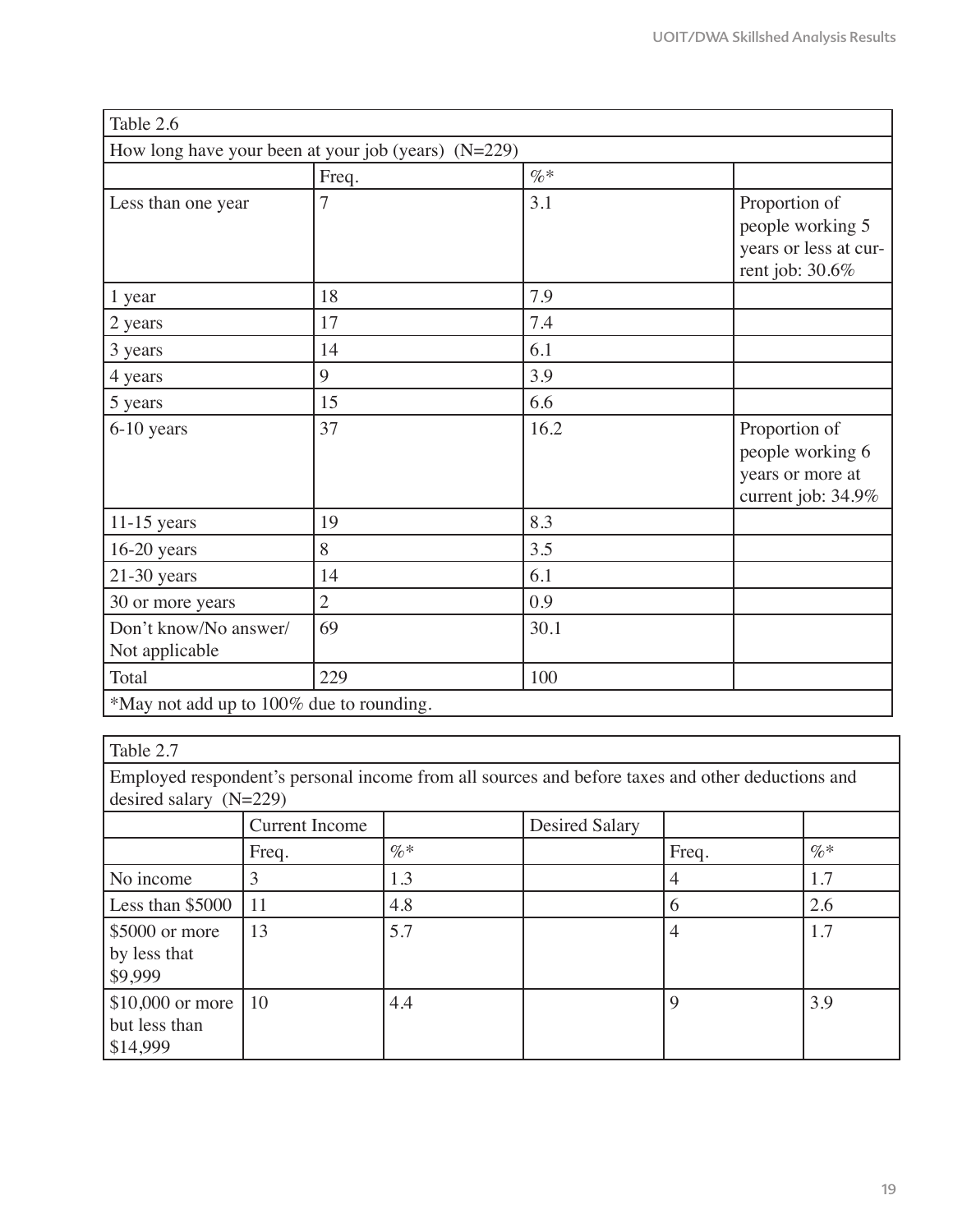| \$15,000 or more<br>but less than<br>\$19,999   | 5            | 2.2  | 9              | 3.9  |
|-------------------------------------------------|--------------|------|----------------|------|
| \$20,000 or more<br>but less than<br>\$29,999   | 9            | 3.9  | 10             | 4.4  |
| \$30,000 or more<br>but less than<br>\$39,999   | 15           | 6.6  | 13             | 5.7  |
| \$40,000 or more<br>but less than<br>\$49,999   | 18           | 7.9  | 23             | 10.0 |
| \$50,000 or more<br>but less than<br>\$59,999   | 18           | 7.9  | 14             | 6.1  |
| \$60,000 or more<br>but less than<br>\$69,999   | 22           | 9.6  | 17             | 7.4  |
| \$70,000 or more<br>but less than<br>\$79,999   | 18           | 7.9  | 19             | 8.3  |
| \$80,000 or more<br>but less than<br>\$89,999   | 12           | 5.2  | 9              | 3.9  |
| \$90,000 or more<br>but less than<br>\$99,999   | 6            | 2.6  | 10             | 4.4  |
| \$100,000 or<br>more but less<br>than \$109,999 | 8            | 3.5  | 6              | 2.6  |
| \$110,000 or<br>more but less<br>than \$149,999 | 8            | 2.5  | $\overline{7}$ | 3.1  |
| \$150,000 or<br>more                            | 5            | 2.2  | $\overline{4}$ | 1.7  |
| Income loss                                     | $\mathbf{1}$ | 0.4  | $\overline{0}$ | 0.0  |
| Don't know/No<br>answer                         | 47           | 20.5 | 62             | 27.1 |
| Total                                           | 229          | 100  | 229            | 100  |
| *May not add up to 100% due to rounding.        |              |      |                |      |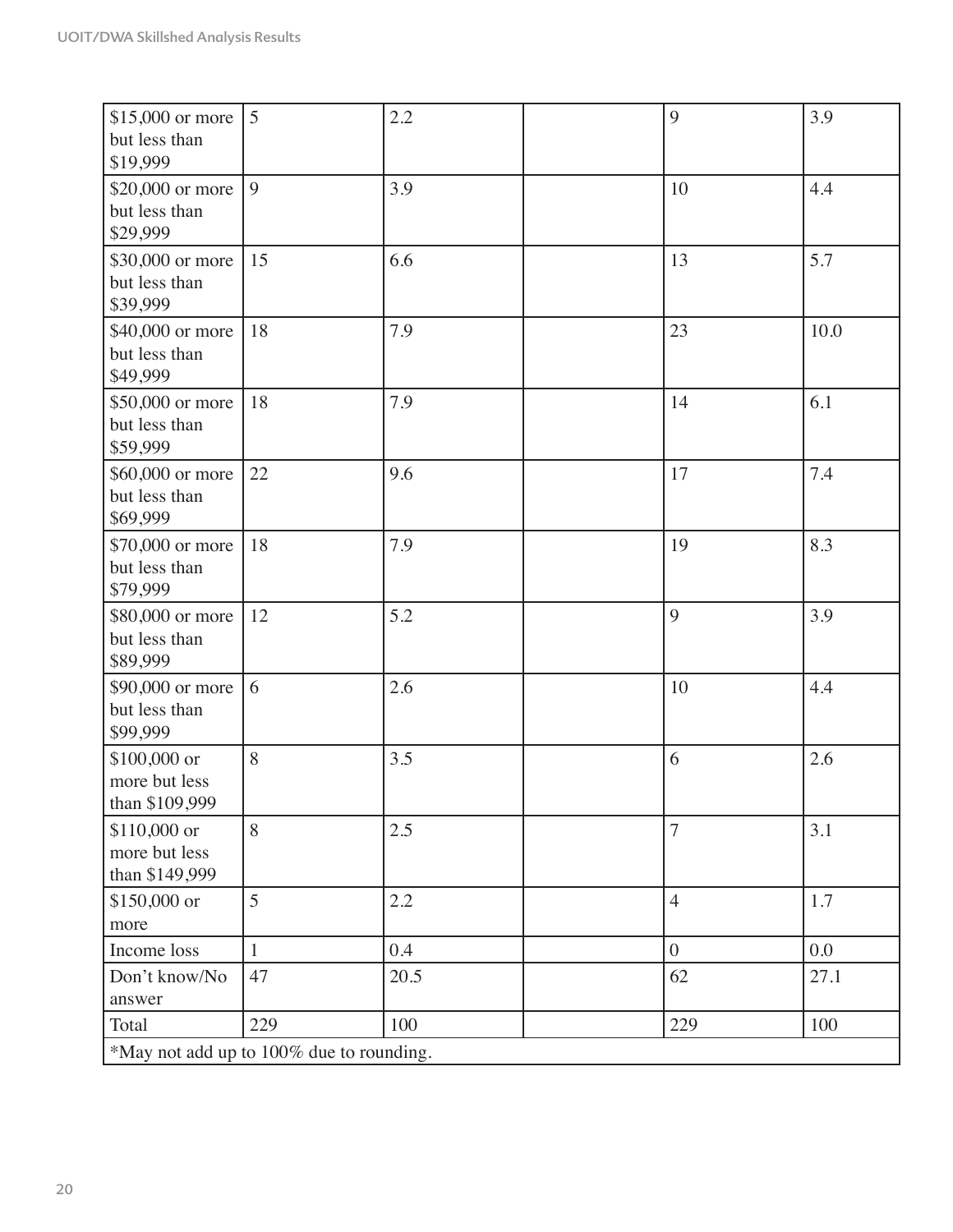| Table 2.8                                                                 |       |        |  |
|---------------------------------------------------------------------------|-------|--------|--|
| Number and percent who answered "yes" to job happiness and fit questions. |       |        |  |
|                                                                           | Freq. | $\%$ * |  |
| Are you willing to apply for a dif-<br>ferent job?                        | 102   | 44.5   |  |
| I have all the skills and training I<br>need to do my job.                | 102   | 44.5   |  |
| I have more skills than this job<br>requires.                             | 59    | 25.8   |  |
| I need more training to do my job<br>effectively.                         | 21    | 9.2    |  |

| Table 2.9                                                                                                        |                                                                                                      |      |
|------------------------------------------------------------------------------------------------------------------|------------------------------------------------------------------------------------------------------|------|
| numeracy, writing, and computing skills as part of their employment.                                             | Number and percent of respondents in the workforce who are required to do various reading, document, |      |
|                                                                                                                  | Freq.                                                                                                | $\%$ |
| Reading skills                                                                                                   |                                                                                                      |      |
| Do you scan written materials for<br>information and/or overall meaning                                          | 145                                                                                                  | 63.3 |
| Do you read materials to under-<br>stand, learn, critique or evaluate                                            | 167                                                                                                  | 72.9 |
| Do you to analyze and synthesize<br>information from multiple sources<br>for or from complex and lengthy<br>text | 121                                                                                                  | 52.8 |
| Other reading skills not mentioned<br>(highly specialized reading/analy-<br>sis)                                 | 3                                                                                                    | 1.7  |
|                                                                                                                  |                                                                                                      |      |
| Documents skills                                                                                                 |                                                                                                      |      |
| Do you have to read signs, labels<br>or lists                                                                    | 137                                                                                                  | 59.8 |
| Do you have to be able to under-<br>stand information on graphs or<br>charts                                     | 146                                                                                                  | 63.8 |
| Do you have to be able to enter<br>information into forms                                                        | 155                                                                                                  | 67.7 |
| Do you have to be able to create or<br>read schematic drawings                                                   | 41                                                                                                   | 17.9 |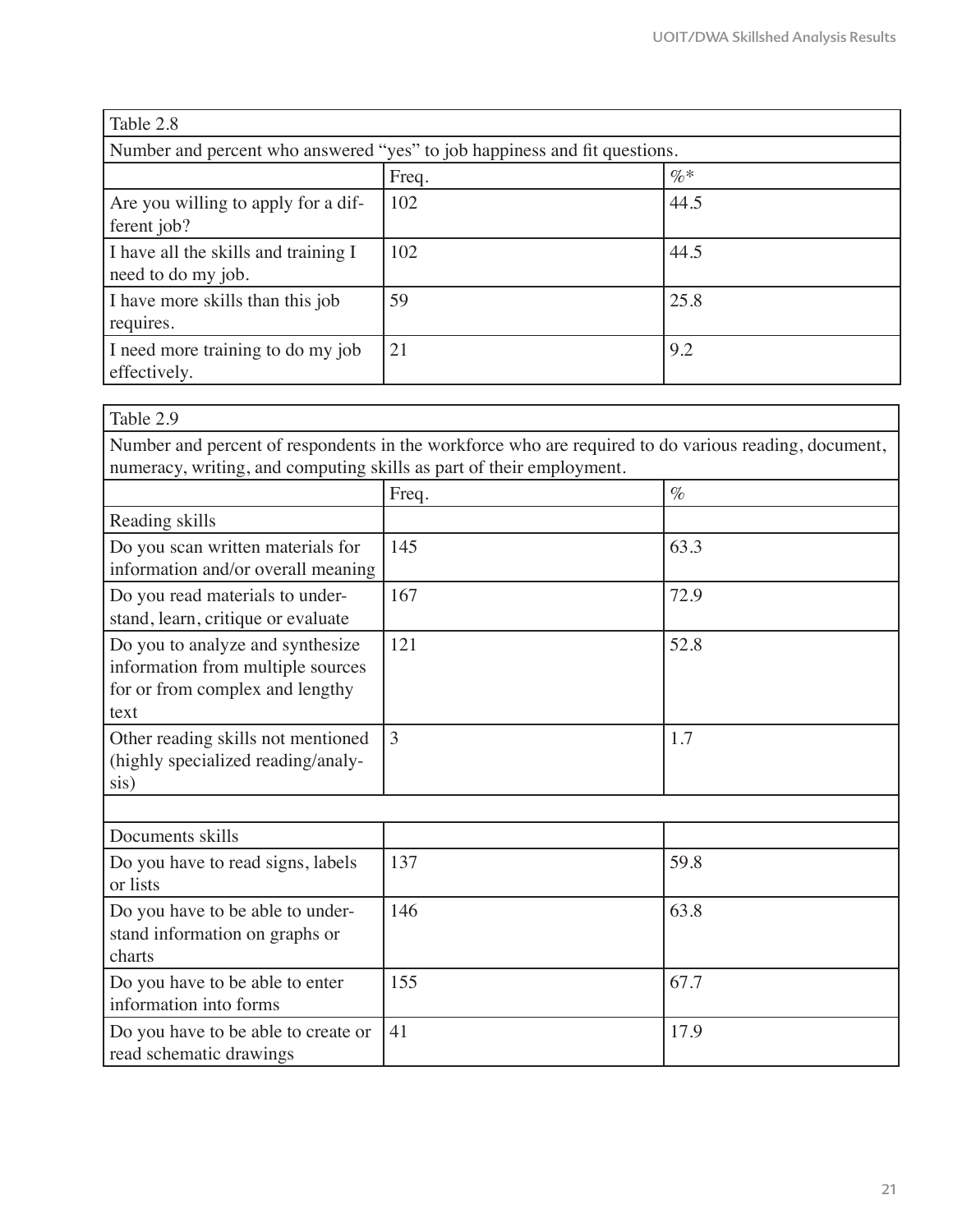| Other document skills needed not<br>mentioned (create or read docu-<br>ments, read spreadsheets, contracts,<br>blueprints, and proofreading) | 6            | 2.6  |
|----------------------------------------------------------------------------------------------------------------------------------------------|--------------|------|
|                                                                                                                                              |              |      |
| Numeracy skills                                                                                                                              |              |      |
| Do you have to make calculations                                                                                                             | 158          | 69.0 |
| Do you have to be able to make<br>measurements                                                                                               | 77           | 33.6 |
| Do you have to be able to perform<br>scheduling, budgeting or account-<br>ing activities                                                     | 141          | 61.6 |
| Do you have to be able to analyze<br>data                                                                                                    | 139          | 60.7 |
| Do you have to be able to make<br>estimations                                                                                                | 114          | 49.8 |
| Other numeracy skills needed that<br>are not mentioned (projections)                                                                         | $\mathbf{1}$ | 0.4  |
|                                                                                                                                              |              |      |
| Writing skills                                                                                                                               | 167          | 72.9 |
| Do you have to be able to write to<br>organize or record information                                                                         |              |      |
| Do you have to be able to write to<br>inform or persuade                                                                                     | 145          | 63.3 |
| Do you have to be able to write<br>to request information or justify a<br>request                                                            | 156          | 68.1 |
| Do you have to be able to write an<br>analysis or comparison                                                                                 | 113          | 49.3 |
| Other writing skills needed that are<br>not mentioned above (create policy,<br>write grants, legal writing)                                  | 3            | 1.7  |
| Computing skills                                                                                                                             |              |      |
| Do you have to use different forms<br>of technology such as cash regis-<br>ters or fax machines                                              | 141          | 61.6 |
| Do you have to be able to use word<br>processing software                                                                                    | 169          | 73.8 |
| Do you have to be able to send and<br>receive emails                                                                                         | 150          | 65.5 |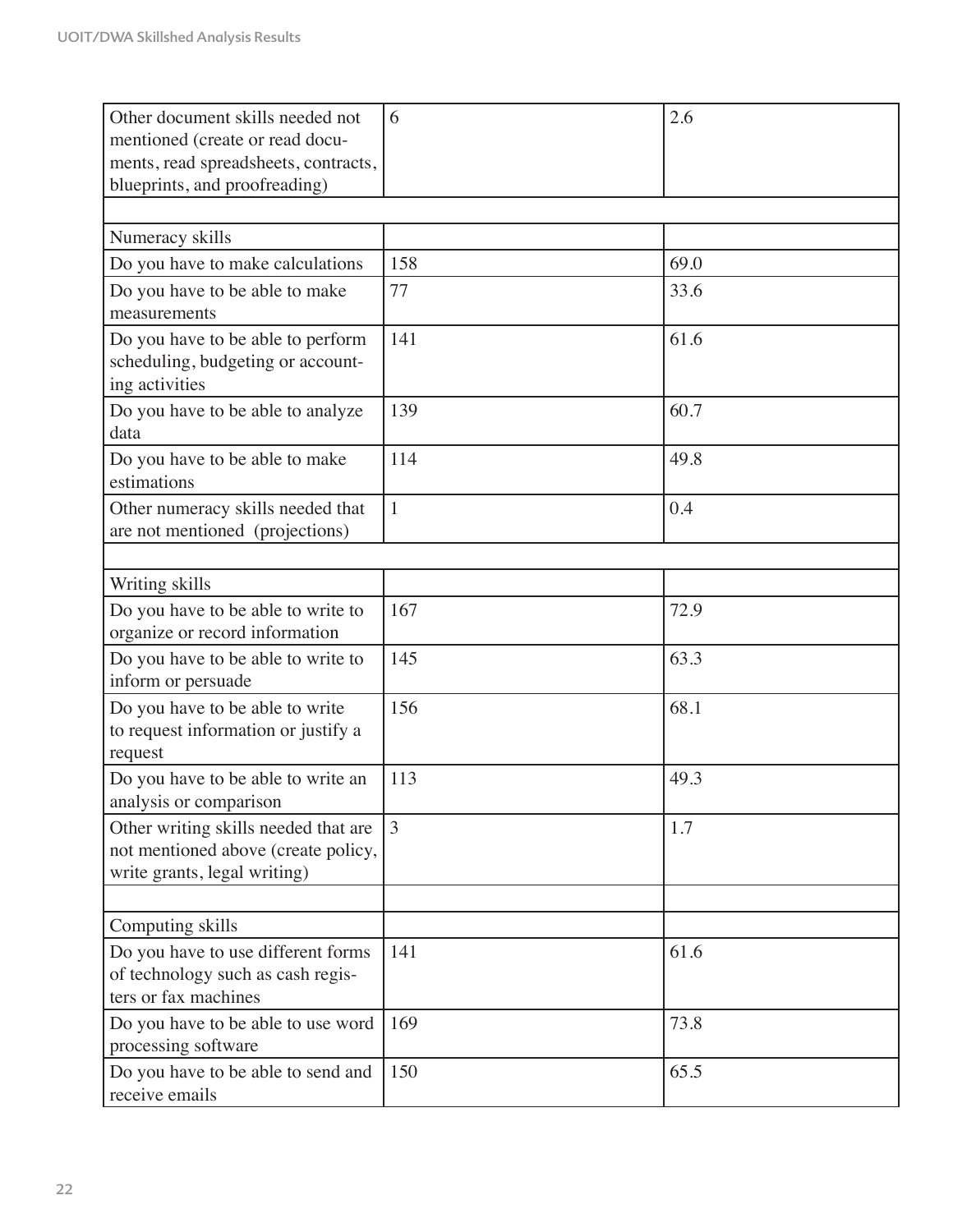| Do you have to be able to create<br>and modify spreadsheets                                                                                                          | 176 | 76.9 |
|----------------------------------------------------------------------------------------------------------------------------------------------------------------------|-----|------|
| Do you have to be able to navigate<br>the internet                                                                                                                   | 149 | 65.1 |
| Other computing skills needed that 18<br>are not mentioned above (software)<br>design, other IT including com-<br>puter hardware and specialized<br>software skills) |     | 3.5  |

| Table 2.10                                                                                             |       |      |  |  |
|--------------------------------------------------------------------------------------------------------|-------|------|--|--|
| Number and percent of respondents in the workforce who stated these skills are NOT used at their place |       |      |  |  |
| of employment                                                                                          |       |      |  |  |
|                                                                                                        | Freq. | $\%$ |  |  |
| Reading skills                                                                                         |       |      |  |  |
| Scanning written materials for in-<br>formation and/or overall meaning                                 | 32    | 14.0 |  |  |
| Read materials to understand,<br>learn, critique or evaluate                                           | 20    | 8.7  |  |  |
| Analyze and synthesize informa-<br>tion from multiple sources for or<br>from complex and lengthy text  | 36    | 15.7 |  |  |
| Documents skills                                                                                       |       |      |  |  |
| Read signs, labels or lists                                                                            | 32    | 14.0 |  |  |
| Understand information on graphs<br>or charts                                                          | 39    | 17.0 |  |  |
| Enter information into forms                                                                           | 24    | 10.5 |  |  |
| Create or read schematic drawings                                                                      | 82    | 35.8 |  |  |
|                                                                                                        |       |      |  |  |
| Numeracy skills                                                                                        |       |      |  |  |
| Make calculations                                                                                      | 34    | 14.8 |  |  |
| Make measurements                                                                                      | 75    | 32.8 |  |  |
| Perform scheduling, budgeting or<br>accounting activities                                              | 40    | 17.5 |  |  |
| Analyze data                                                                                           | 39    | 17.0 |  |  |
| Make estimations                                                                                       | 44    | 19.2 |  |  |
| Writing skills                                                                                         |       |      |  |  |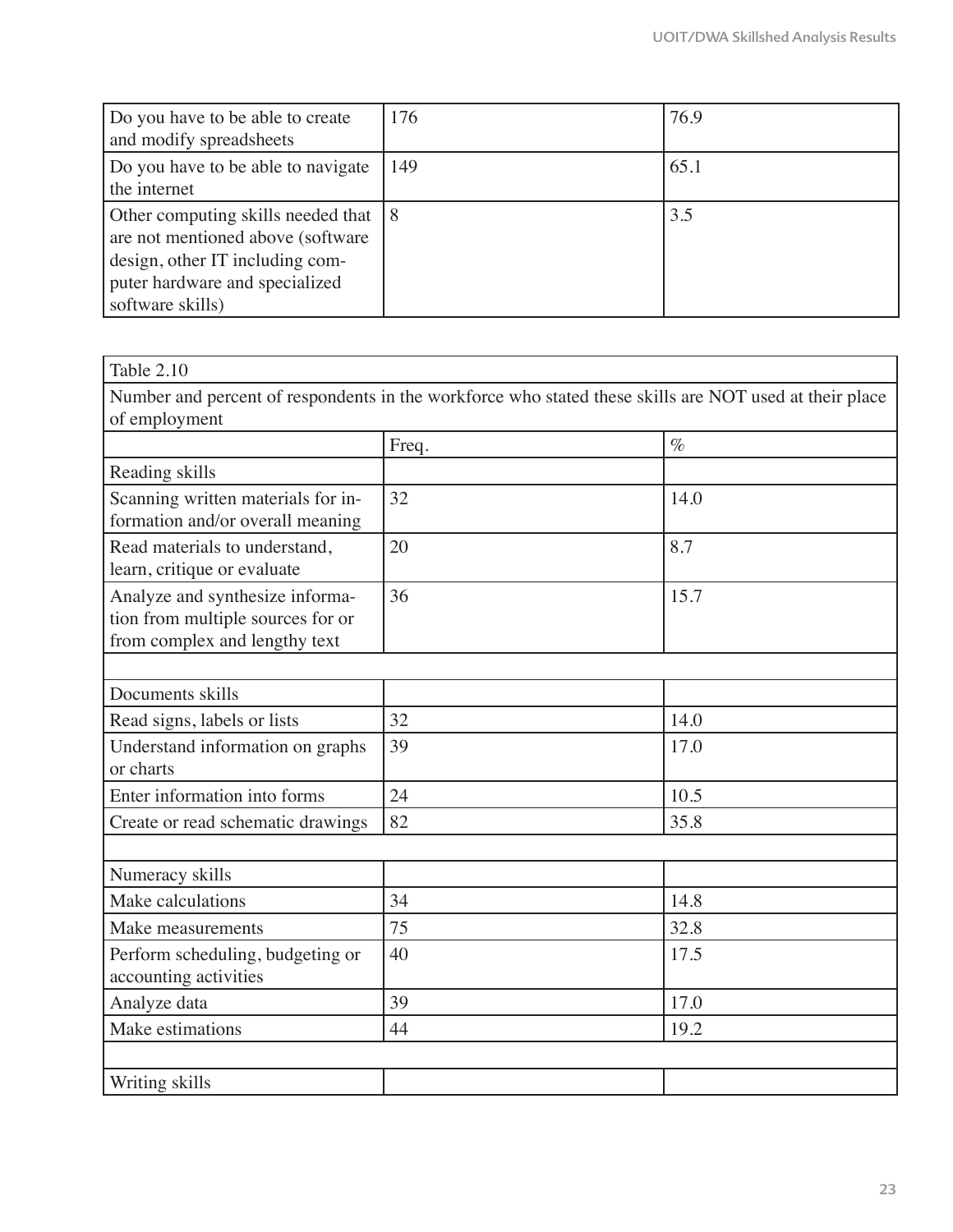| Write to organize or record infor-<br>mation                                     |                    | 24                                                             |                      | 10.5           |      |  |
|----------------------------------------------------------------------------------|--------------------|----------------------------------------------------------------|----------------------|----------------|------|--|
| Write to inform or persuade                                                      |                    | 35                                                             |                      | 15.3           |      |  |
| Write to request information or<br>justify a request                             |                    | 28                                                             |                      | 12.2           |      |  |
| Write an analysis or comparison                                                  |                    | 35                                                             |                      | 15.3           |      |  |
|                                                                                  |                    |                                                                |                      |                |      |  |
| Computing skills                                                                 |                    |                                                                |                      |                |      |  |
| Use different forms of technology<br>such as cash registers or fax ma-<br>chines |                    | 28                                                             |                      | 12.2           |      |  |
| Use word processing software                                                     |                    | 32                                                             |                      | 14.0           |      |  |
| Send and receive emails                                                          |                    | 29                                                             |                      | 12.7           |      |  |
| Create and modify spreadsheets                                                   |                    | 34                                                             |                      | 14.8           |      |  |
| Navigate the internet                                                            |                    | 26<br>11.4                                                     |                      |                |      |  |
| Table 2.11                                                                       |                    |                                                                |                      |                |      |  |
|                                                                                  |                    | Commuting characteristics, current and desired commuting times |                      |                |      |  |
|                                                                                  | Yes                | $\%$                                                           |                      | N <sub>o</sub> | $\%$ |  |
| Do you com-<br>mute to your<br>place of employ-<br>ment?                         | 166                | 72.5                                                           |                      | 63             | 27.5 |  |
|                                                                                  | $C$ <i>xxxxxxx</i> |                                                                | $D$ and $\mathbf{J}$ |                |      |  |

|                                          | Current |        | Desired |       |        |
|------------------------------------------|---------|--------|---------|-------|--------|
| Commute dis-                             | Freq.   | $\% *$ |         | Freq. | $\% *$ |
| tances                                   |         |        |         |       |        |
| Less than 1 km                           | 12      | 12.4   |         | 9     | 3.9    |
| 1 to 5 kms                               | 35      | 15.3   |         | 3     | 1.3    |
| 6 to 10 kms                              | 39      | 17.0   |         | 5     | 2.2    |
| 11 to 20 kms                             | 30      | 13.1   |         | 17    | 7.4    |
| 21 to 30 kms                             | 23      | 10.0   |         | 49    | 21.4   |
| 31 to 40 kms                             | 13      | 5.7    |         | 22    | 9.6    |
| 41 to 50 kms                             | 18      | 7.9    |         | 37    | 16.2   |
| 51 to 80 kms                             | 8       | 3.5    |         | 29    | 12.7   |
| 81 or more kms                           | 5       | 2.2    |         | 15    | 6.6    |
| Don't know/No                            | 43      | 18.8   |         | 43    | 18.8   |
| answer                                   |         |        |         |       |        |
| Total                                    | 229     | 100    |         | 229   | 100    |
| *May not add up to 100% due to rounding. |         |        |         |       |        |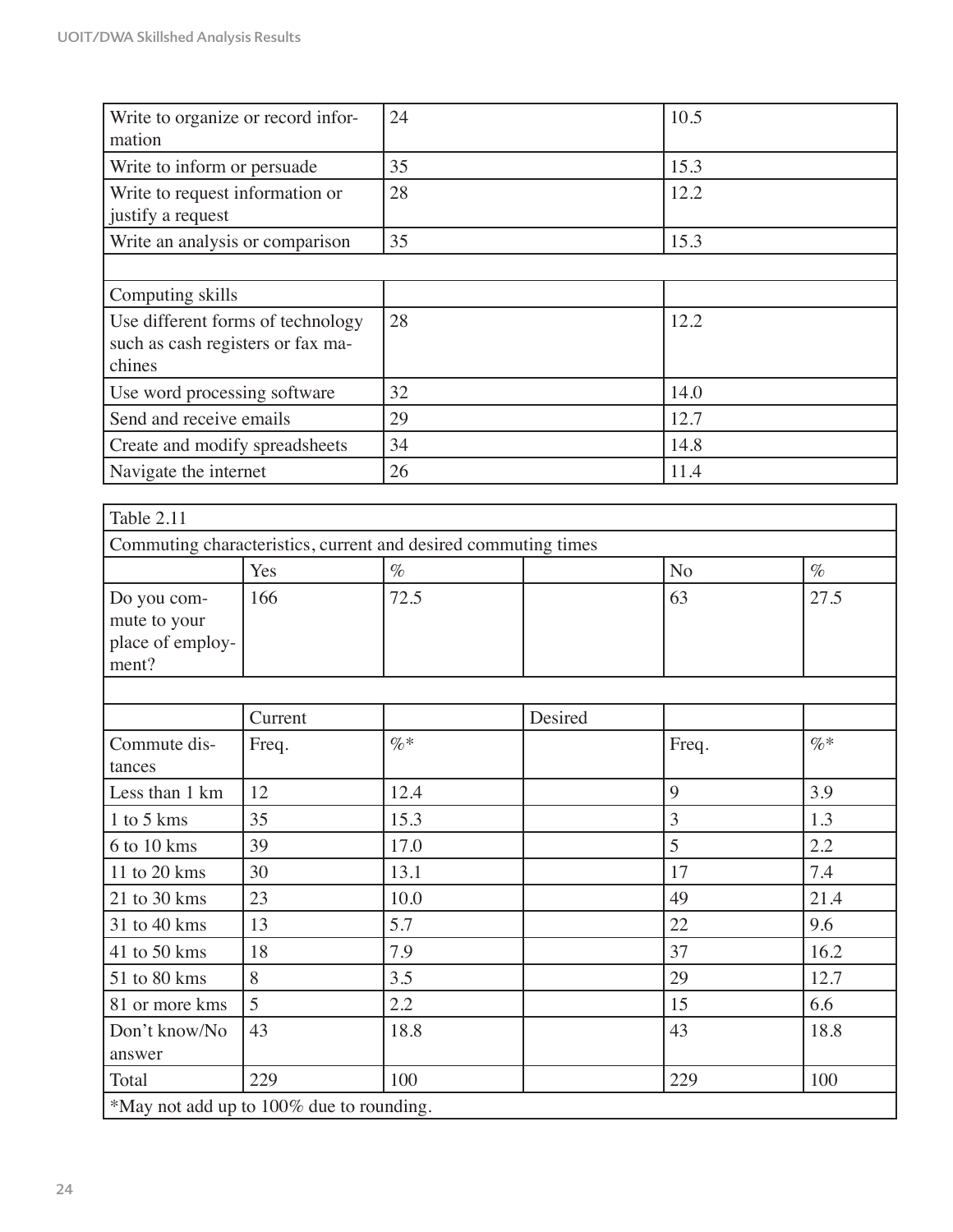| Table 2.12                                           |                  |        |  |
|------------------------------------------------------|------------------|--------|--|
| How long have your been unemployed (years) $(N=229)$ |                  |        |  |
|                                                      | Freq.            | $\% *$ |  |
| Less than one year                                   | 29               | 12.7   |  |
| 1 year                                               | 3                | 1.3    |  |
| 2 years                                              | 8                | 3.5    |  |
| 3 years                                              | 3                | 1.3    |  |
| 4 years                                              |                  | 0.4    |  |
| 5 years                                              | $\left( \right)$ | 0.0    |  |
| 6-10 years                                           | 4                | 1.7    |  |
| Don't know/No answer/Not applicable                  | 180              | 78.6   |  |
| Total                                                | 229              | 100    |  |
| *May not add up to 100% due to rounding.             |                  |        |  |

| Table 2.13                                                             |               |      |  |  |
|------------------------------------------------------------------------|---------------|------|--|--|
| Number and percent of unemployed work experience and work interest     |               |      |  |  |
|                                                                        | $\%$<br>Freq. |      |  |  |
| Do you have any interest in enter-<br>ing or re-entering the workforce | 46            | 12.7 |  |  |
| Have you had full time work be-<br>fore?                               | 21            | 1.3  |  |  |

Table 2.14

Number and percent of respondents who are unemployed and skills possessed: various reading, document, numeracy, writing, and computing skills

|                                                                                                                   | Freq. | $\%$ |
|-------------------------------------------------------------------------------------------------------------------|-------|------|
| Reading skills                                                                                                    |       |      |
| Can you scan written materials for<br>information and/or overall meaning                                          | 44    | 19.2 |
| Can you read materials to under-<br>stand, learn, critique or evaluate                                            | 52    | 22.7 |
| Can you to analyze and synthesize<br>information from multiple sources<br>for or from complex and lengthy<br>text | 35    | 15.3 |
| Other reading skills not mentioned<br>(fluency in other languages)                                                | 1     | 0.4  |
|                                                                                                                   |       |      |
| Documents skills                                                                                                  |       |      |
| Can you read signs, labels or lists                                                                               | 52    | 22.7 |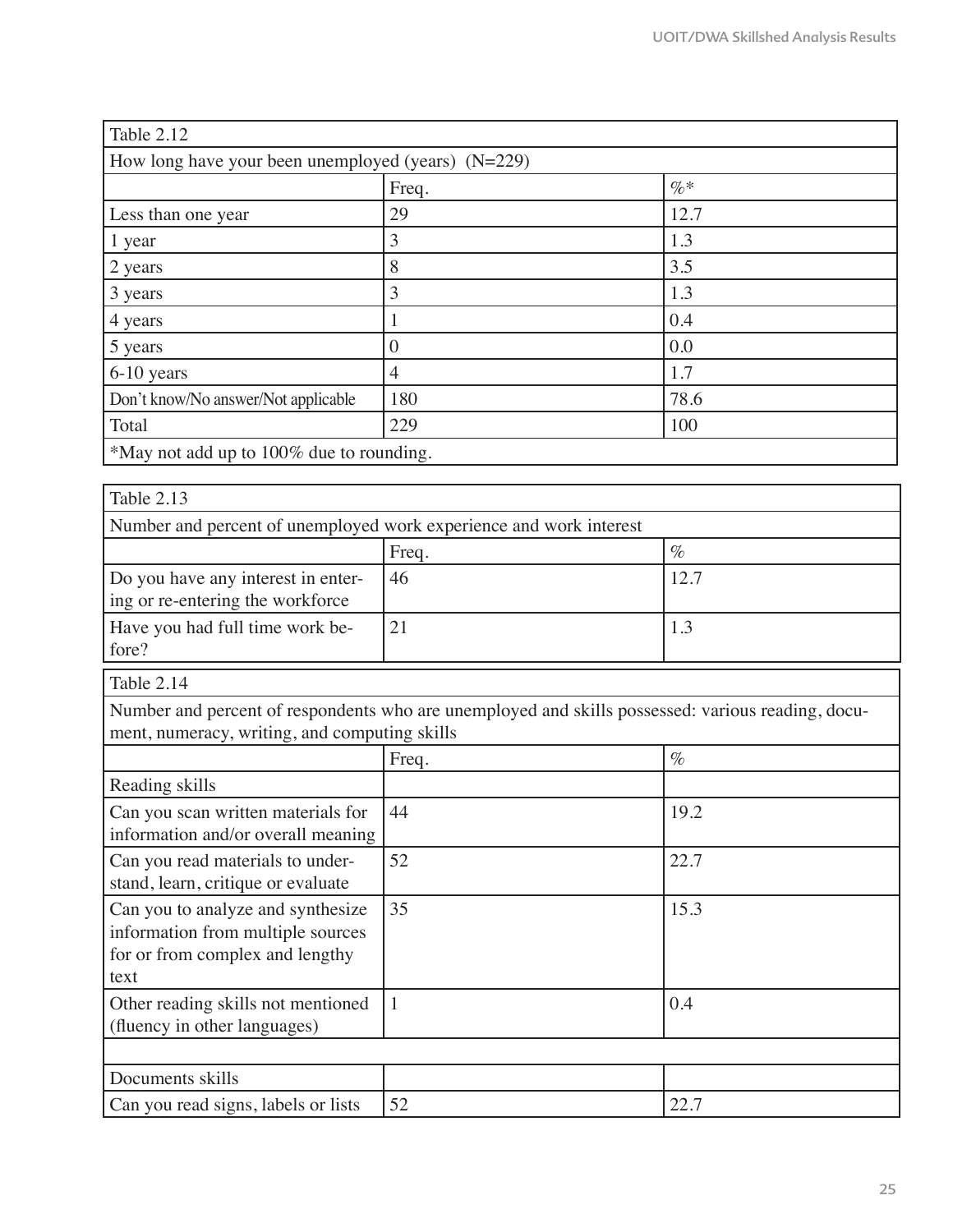| Can you understand information on<br>graphs or charts                                                      | 45           | 19.7 |
|------------------------------------------------------------------------------------------------------------|--------------|------|
| Can you enter information into<br>forms                                                                    | 46           | 20.1 |
| Can you create or read schematic<br>drawings                                                               | 23           | 10.0 |
|                                                                                                            |              |      |
| Numeracy skills                                                                                            |              |      |
| Can you make calculations                                                                                  | 49           | 21.4 |
| Can you make measurements                                                                                  | 37           | 16.2 |
| Can you perform scheduling, bud-<br>geting or accounting activities                                        | 38           | 16.6 |
| Can you analyze data                                                                                       | 40           | 17.5 |
| Can you make estimations                                                                                   | 31           | 13.5 |
|                                                                                                            |              |      |
| Writing skills                                                                                             |              |      |
| Can you write to organize or record<br>information                                                         | 56           | 24.5 |
| Can you write to inform or per-<br>suade                                                                   | 42           | 18.3 |
| Can you write to request informa-<br>tion or justify a request                                             | 47           | 20.5 |
| Can you write an analysis or com-<br>parison                                                               | 42           | 18.3 |
| Other writing skills needed that are<br>not mentioned above (create poetry,<br>music)                      | $\mathbf{1}$ | 0.4  |
|                                                                                                            |              |      |
| Computing skills                                                                                           |              |      |
| Can you use different forms of<br>technology such as cash registers<br>or fax machines                     | 41           | 17.9 |
| Can you use word processing soft-<br>ware                                                                  | 41           | 17.9 |
| Can you send and receive emails                                                                            | 51           | 22.3 |
| Can you create and modify spread-<br>sheets                                                                | 37           | 16.2 |
| Can you navigate the internet                                                                              | 49           | 21.4 |
| Other computing skills you per-<br>form that are not mentioned above<br>(PC assembly and trouble shooting) | $\mathbf{1}$ | 0.4  |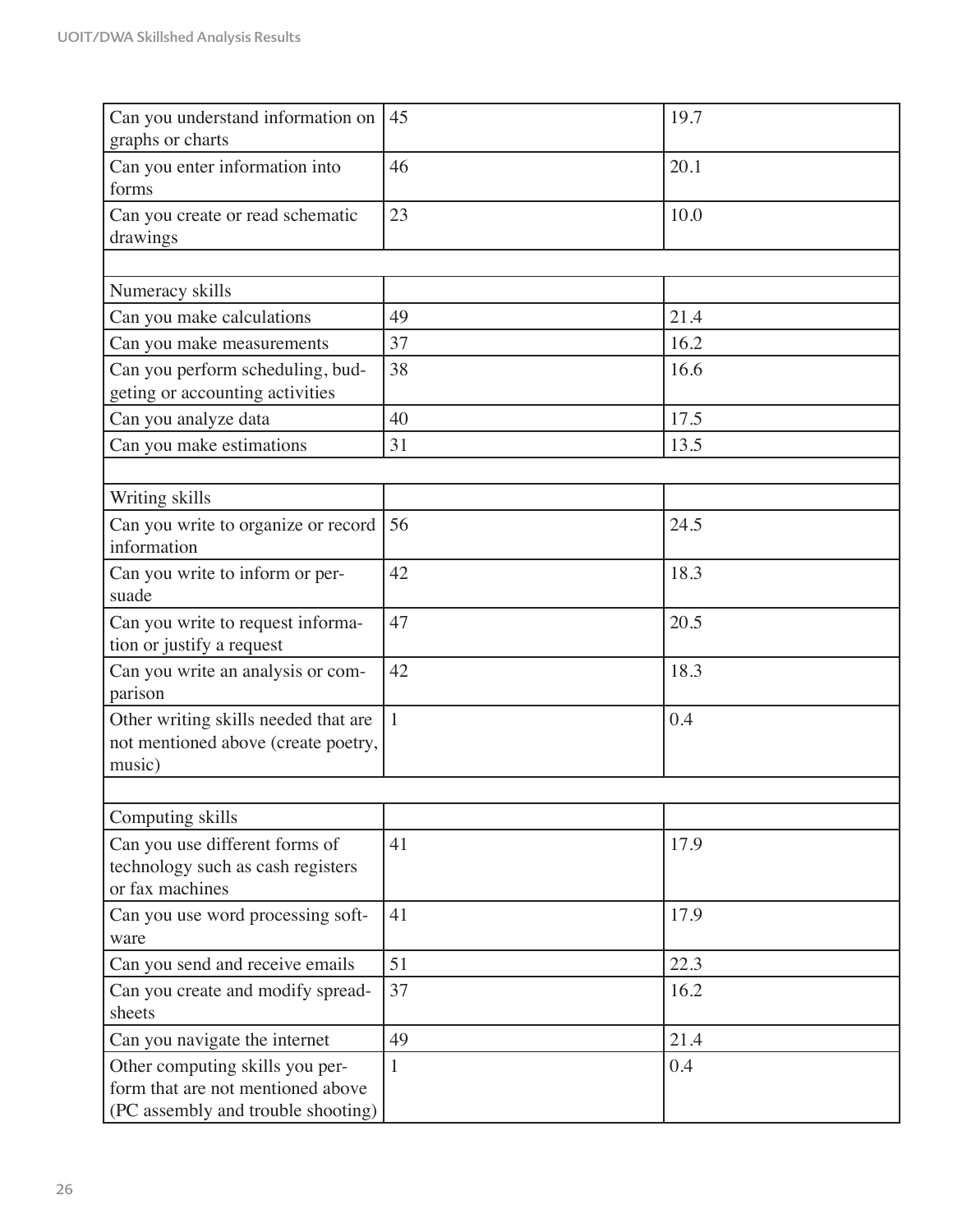| Table 2.15                                                                                        |                |      |
|---------------------------------------------------------------------------------------------------|----------------|------|
| Number and percent of respondents who use the following employment services                       |                |      |
|                                                                                                   | Freq.          | $\%$ |
| Attend job fairs                                                                                  | 23             | 10.0 |
| Centre d'Access a l'Emploi                                                                        | $\overline{4}$ | 1.7  |
| Durham College Community Em-<br>ployment resource Centre                                          | 13             | 5.7  |
| Durham Region Unemployed Help<br>Centre                                                           | 32             | 14.0 |
| Government job banks                                                                              | 38             | 16.6 |
| John Howard Society                                                                               | 14             | 6.1  |
| Northern Lights                                                                                   | 10             | 4.4  |
| Online job search engines (i.e,.<br>Monster, Workopolis, etc.)                                    | 44             | 19.2 |
| Other websites (i.e. Kijiji, Craig-<br>slist, etc.)                                               | 32             | 14.0 |
| Talk to friends and family                                                                        | 42             | 18.3 |
| <b>VPI</b>                                                                                        | 5              | 2.2  |
| <b>YMCA Durham Employment</b>                                                                     | 11             | 4.8  |
| Other methods (acquaintances, agencies, charity village, newspaper advertising, references, etc.) |                |      |

Respondents were asked, in addition to what was mentioned in the list above, what other resources have they used to look for work.

- Charity Village
- Cold calls
- Durham Region Employment Network
- Job Skills Seneca Newmarket<br>• Newspapers
- Newspapers
- Professional websites and recruiters
- Specific employer websites
- Volunteering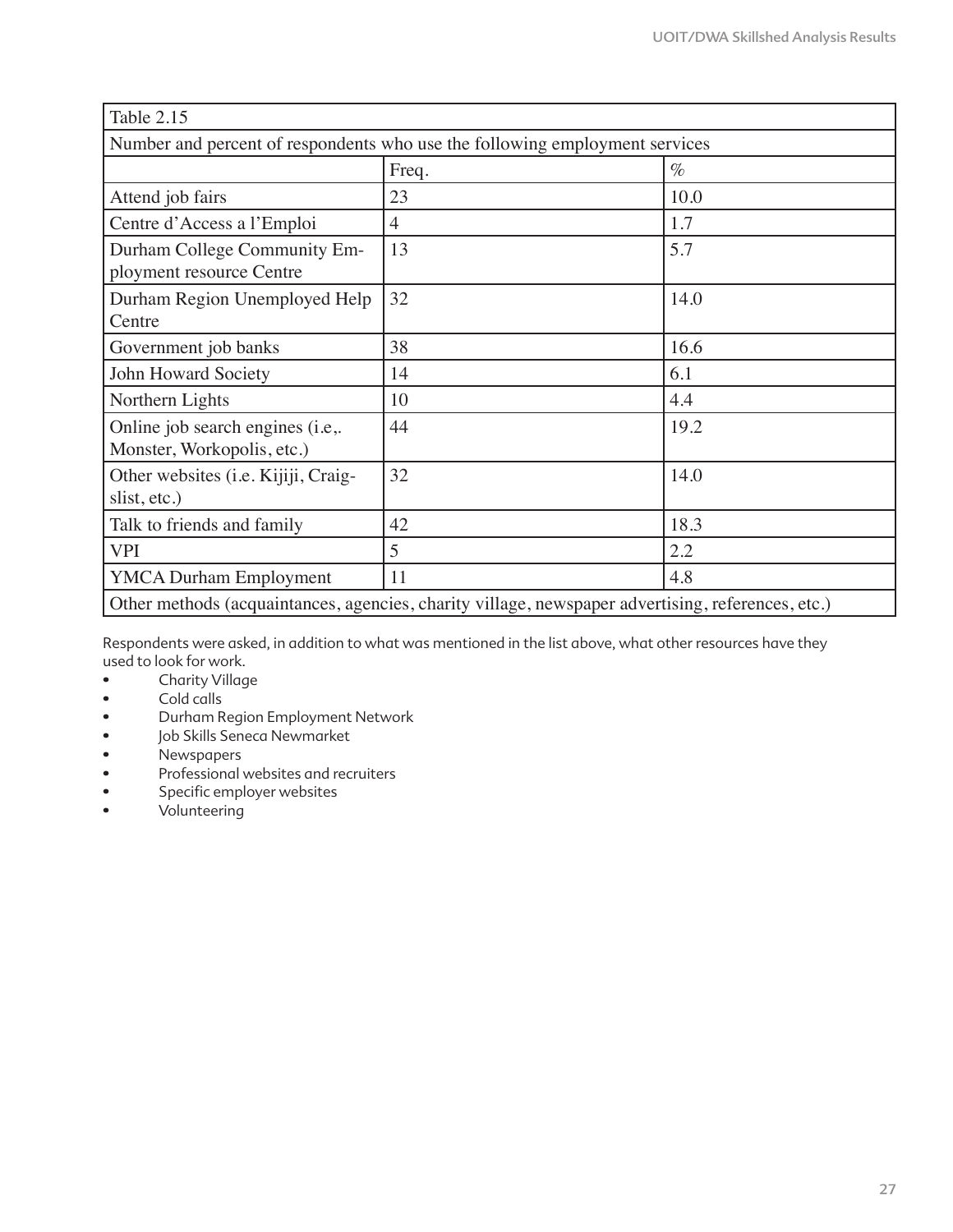| Table 2.16                                                                                                               |                |        |         |                |      |
|--------------------------------------------------------------------------------------------------------------------------|----------------|--------|---------|----------------|------|
| If you entered the workforce, how far would you be willing to commute to work in kilometers, and in<br>minutes, one-way? |                |        |         |                |      |
|                                                                                                                          | Kilometers     |        | Minutes |                |      |
| Commute dis-<br>tances                                                                                                   | Freq.          | $\% *$ |         | Freq.          | $\%$ |
| Less than 1 km<br>or minutes                                                                                             | $\overline{0}$ | 0.0    |         | $\overline{2}$ | 3.6  |
| 1 to 5 kms or<br>minutes                                                                                                 | 3              | 5.6    |         | $\mathbf{1}$   | 1.8  |
| 6 to 10 kms or<br>minutes                                                                                                | 3              | 5.6    |         | $\overline{0}$ | 0.0  |
| 11 to 20 kms or<br>minutes                                                                                               | 9              | 16.7   |         | $\overline{7}$ | 12.5 |
| 21 to 30 kms or<br>minutes                                                                                               | 12             | 22.2   |         | 9              | 16.1 |
| 31 to 40 kms or<br>minutes                                                                                               | $\mathbf{1}$   | 0.4    |         | $\overline{4}$ | 7.1  |
| 41 to 50 kms or<br>minutes                                                                                               | 15             | 1.9    |         | 8              | 14.3 |
| 51 to 80 kms or<br>minutes                                                                                               | 6              | 6.7    |         | 20             | 35.7 |
| 81 or more kms<br>or minutes                                                                                             | 5              | 9.3    |         | 5              | 8.9  |
| Total                                                                                                                    | 54             | 100    |         | 56             | 100  |
| *May not add up to 100% due to rounding.                                                                                 |                |        |         |                |      |

| Table 2.17                                                                                                                                                              |    |      |  |
|-------------------------------------------------------------------------------------------------------------------------------------------------------------------------|----|------|--|
| As an unemployed person, if you were offered a job in your field that has a lower salary that what you<br>desired, but was closer to home would you consider taking it? |    |      |  |
| $\%$ *<br>Freq.                                                                                                                                                         |    |      |  |
| Yes                                                                                                                                                                     | 43 | 70.5 |  |
| N <sub>o</sub>                                                                                                                                                          | 13 | 21.3 |  |
| Don't know                                                                                                                                                              |    | 8.2  |  |
| Total                                                                                                                                                                   | 61 | 100  |  |
| *May not add up to 100% due to rounding.                                                                                                                                |    |      |  |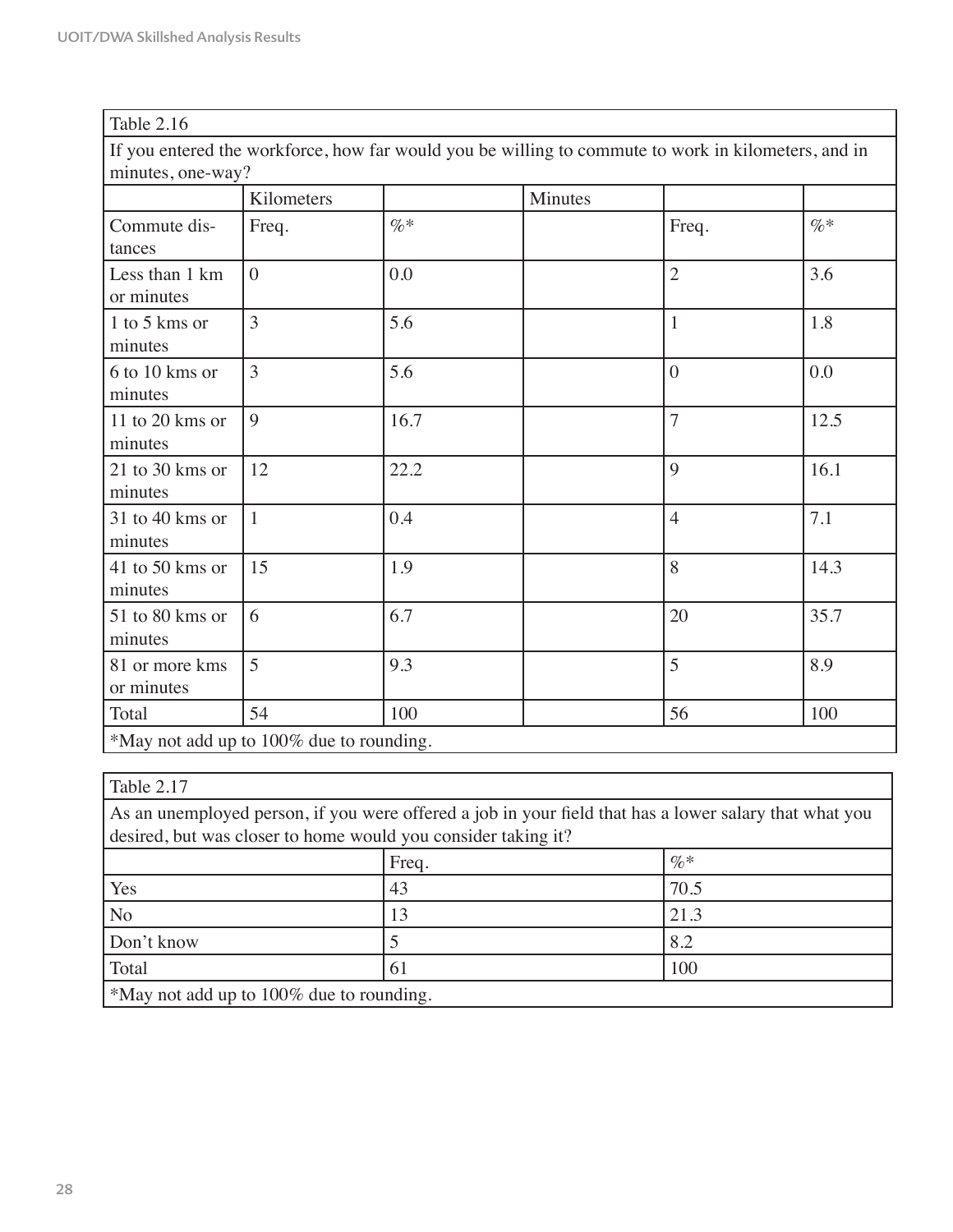| Table 2.18                                                                                               |    |      |  |
|----------------------------------------------------------------------------------------------------------|----|------|--|
| All respondents - if you were offered a job in your field that has a lower salary that what you desired, |    |      |  |
| but was closer to home would you consider taking it?                                                     |    |      |  |
| $\%$<br>Freq.                                                                                            |    |      |  |
| Yes                                                                                                      | 74 | 32.3 |  |
| N <sub>o</sub>                                                                                           | 87 | 38.0 |  |
| 9.2<br>Not applicable<br>21                                                                              |    |      |  |
| 20.5<br>47<br>No answer                                                                                  |    |      |  |
| Total<br>229<br>100                                                                                      |    |      |  |
| *May not add up to 100% due to rounding.                                                                 |    |      |  |

| Table 2.19                                      |                |        |
|-------------------------------------------------|----------------|--------|
| Unemployed respondent's desired salary $(N=54)$ |                |        |
|                                                 | Desired Income |        |
|                                                 | Freq.          | $\% *$ |
| No income                                       | 1              | 1.9    |
| Less than \$5000                                | $\overline{0}$ | 0.0    |
| \$5000 or more by less than \$9,999             | $\mathbf{1}$   | 1.9    |
| \$10,000 or more but less than<br>\$14,999      | $\overline{0}$ | 0.0    |
| \$15,000 or more but less than<br>\$19,999      | $\overline{2}$ | 3.7    |
| \$20,000 or more but less than<br>\$29,999      | 5              | 9.3    |
| \$30,000 or more but less than<br>\$39,999      | 10             | 18.5   |
| \$40,000 or more but less than<br>\$49,999      | 12             | 22.2   |
| \$50,000 or more but less than<br>\$59,999      | $\overline{2}$ | 3.7    |
| \$60,000 or more but less than<br>\$69,999      | $\overline{4}$ | 7.4    |
| \$70,000 or more but less than<br>\$79,999      | $\overline{2}$ | 3.7    |
| \$80,000 or more but less than<br>\$89,999      | $\overline{0}$ | 0.0    |
| \$90,000 or more but less than<br>\$99,999      | $\mathbf{1}$   | 1.9    |
| \$100,000 or more but less than<br>\$109,999    | 3              | 5.6    |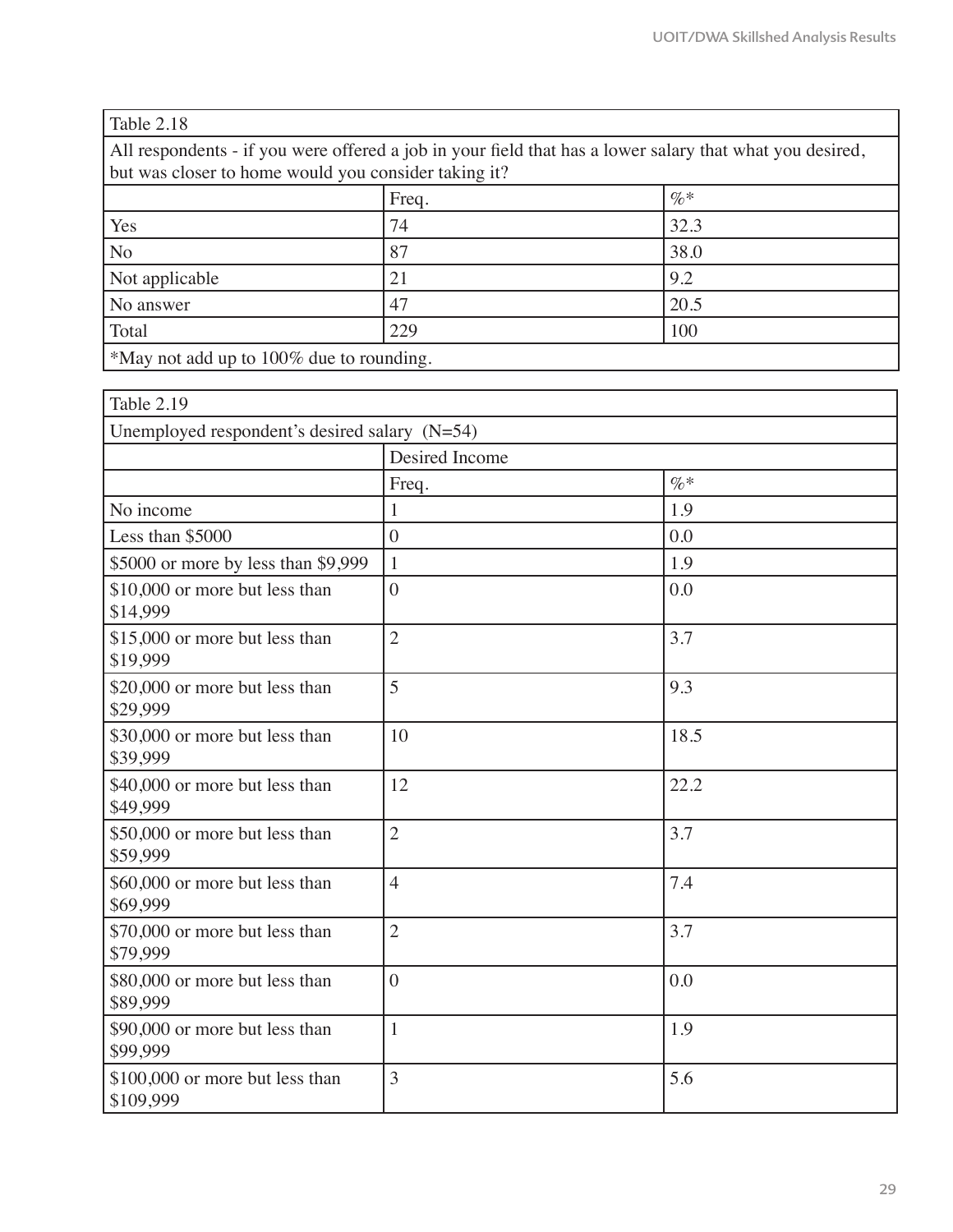'n

| $\frac{1}{2}$ \$110,000 or more but less than<br>\$149,999 |    | 1.9 |
|------------------------------------------------------------|----|-----|
| $$150,000$ or more                                         |    | 9.3 |
| Total                                                      | 54 | 100 |
| $\vert$ *May not add up to 100% due to rounding.           |    |     |

\*May not add up to 100% due to rounding.

| Table 2.20                                   |                                                                                                   |        |
|----------------------------------------------|---------------------------------------------------------------------------------------------------|--------|
| would be their desired salary $(n=70)$       | All respondents (whether employed or unemployed) - If they said yes to working more locally, what |        |
|                                              | Desired Income                                                                                    |        |
|                                              | Freq.                                                                                             | $\% *$ |
| No income                                    | 1                                                                                                 | 1.4    |
| Less than \$5000                             | $\overline{0}$                                                                                    | 0.0    |
| \$5000 or more by less than \$9,999          | $\mathbf{1}$                                                                                      | 1.4    |
| \$10,000 or more but less than<br>\$14,999   | $\mathbf{1}$                                                                                      | 1.4    |
| \$15,000 or more but less than<br>\$19,999   | $\mathbf{1}$                                                                                      | 1.4    |
| \$20,000 or more but less than<br>\$29,999   | 9                                                                                                 | 12.9   |
| \$30,000 or more but less than<br>\$39,999   | 16                                                                                                | 22.9   |
| \$40,000 or more but less than<br>\$49,999   | 11                                                                                                | 15.7   |
| \$50,000 or more but less than<br>\$59,999   | 6                                                                                                 | 8.6    |
| \$60,000 or more but less than<br>\$69,999   | 5                                                                                                 | 7.1    |
| \$70,000 or more but less than<br>\$79,999   | 6                                                                                                 | 8.6    |
| \$80,000 or more but less than<br>\$89,999   | $\overline{2}$                                                                                    | 2.9    |
| \$90,000 or more but less than<br>\$99,999   | $\overline{2}$                                                                                    | 2.9    |
| \$100,000 or more but less than<br>\$109,999 | 1                                                                                                 | 1.4    |
| \$110,000 or more but less than<br>\$149,999 | $\overline{3}$                                                                                    | 4.3    |
| \$150,000 or more                            | $\overline{2}$                                                                                    | 2.9    |
| Total                                        | 70                                                                                                | 100    |
| *May not add up to 100% due to rounding.     |                                                                                                   |        |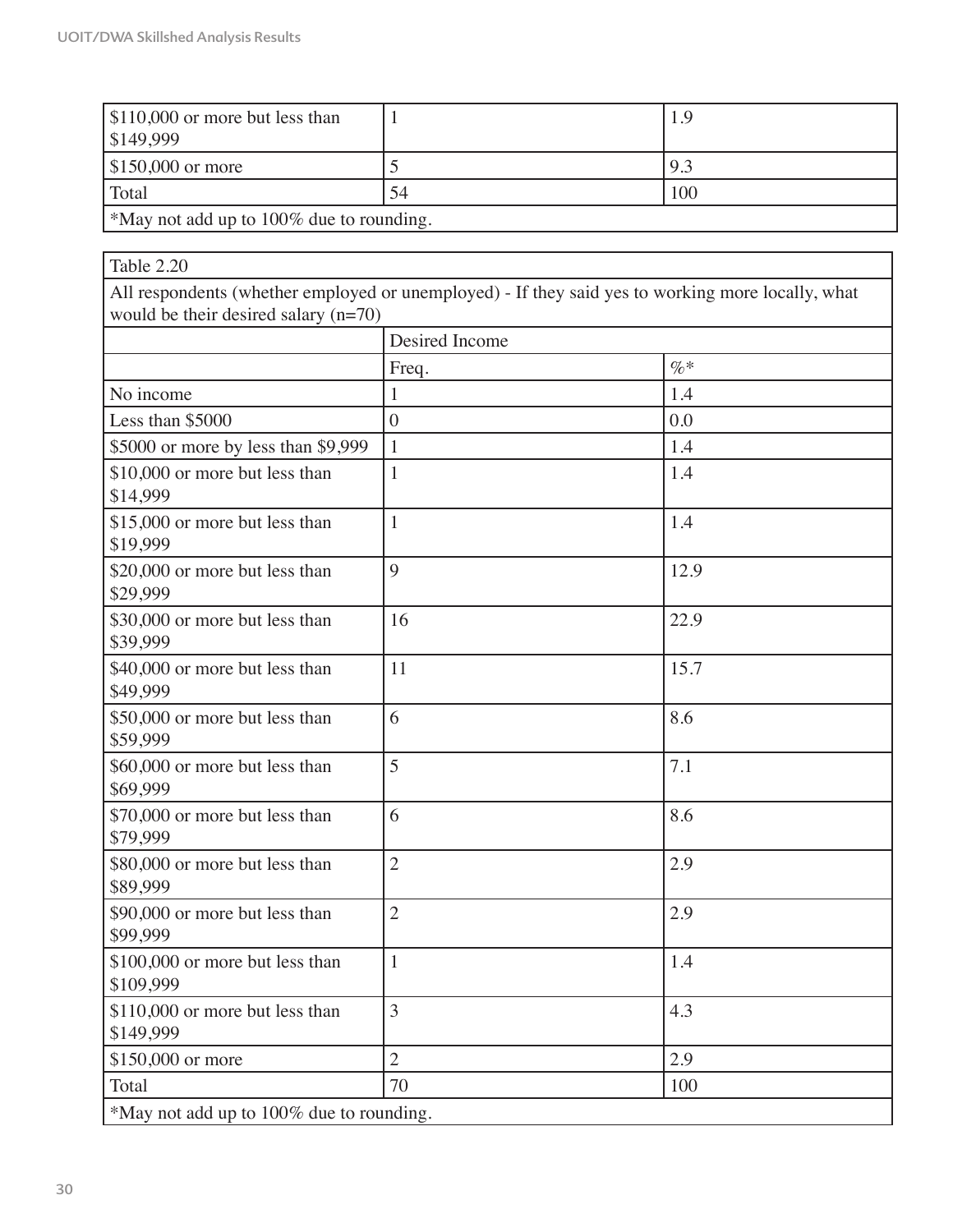| Table 2.21                     |       |      |
|--------------------------------|-------|------|
| Do you volunteer?              |       |      |
|                                | Freq. | $\%$ |
| Yes                            | 116   | 50.7 |
| N <sub>o</sub>                 | 74    | 32.3 |
| Not applicable                 | 39    | 17.0 |
| Total                          | 229   | 100  |
| *May not add up to 100% due to |       |      |
| rounding.                      |       |      |

| Table 2.22                                                       |     |      |  |
|------------------------------------------------------------------|-----|------|--|
| Are the skills you listed above used in your volunteer position? |     |      |  |
| $\%$ *<br>Freq.                                                  |     |      |  |
| Yes                                                              | 93  | 40.6 |  |
| N <sub>o</sub>                                                   | 21  | 9.2  |  |
| Not applicable/do not volunteer                                  | 115 | 50.2 |  |
| Total                                                            | 229 | 100  |  |
| *May not add up to 100% due to rounding.                         |     |      |  |

Respondents both employed and unemployed were asked to explain which of their skills were utilized at their volunteer position. A total of 138 people did not answer this question as they did not want to answer, either felt that the question was not applicable to their situation, or they did not volunteer. Below is a selection of their comments:

- Drafting or Preparing Program Proposal Conducting or Facilitating Workshop Listening others needs and providing advises - Excellent Interpersonal Skill - Tutoring - Problem Solving Skill
- Office procedures -Filing -Searching -Telephone/Communications -Fax machines -Typing -Preparing reports -Forms -Writing articles -Creating brochures and flyers -Critical thinking
- accounting, first aid, organizing schedules and time management
- accounting, strategic planning,
- Administration
- All of the skills mentioned above I use in my volunteer position
- All skills which are applicable to serving as a Board member.
- analyzing data, strategic planning, communication, internet, forms, emailing, scheduling, advising, manual labour
- Any and all computer skills, reading, writing and more that aren't used for work.
- calculations/budgeting/written and verbal skills
- Communication Reading Writing Physical Activity
- Communication skills, negotiation skills, planning and scheduling skills and document use skills
- communication, networking, computer skills, analyzing, record keeping and estimating
- crisis intervention facilitate group discussion
- Customer Service childcare cooking
- Data Entry
- email
- Employment Counselling skills i.e. resume writing, career coaching, facilitation skills, public speaking, memorizing, communication skills
- Event planning and fundraising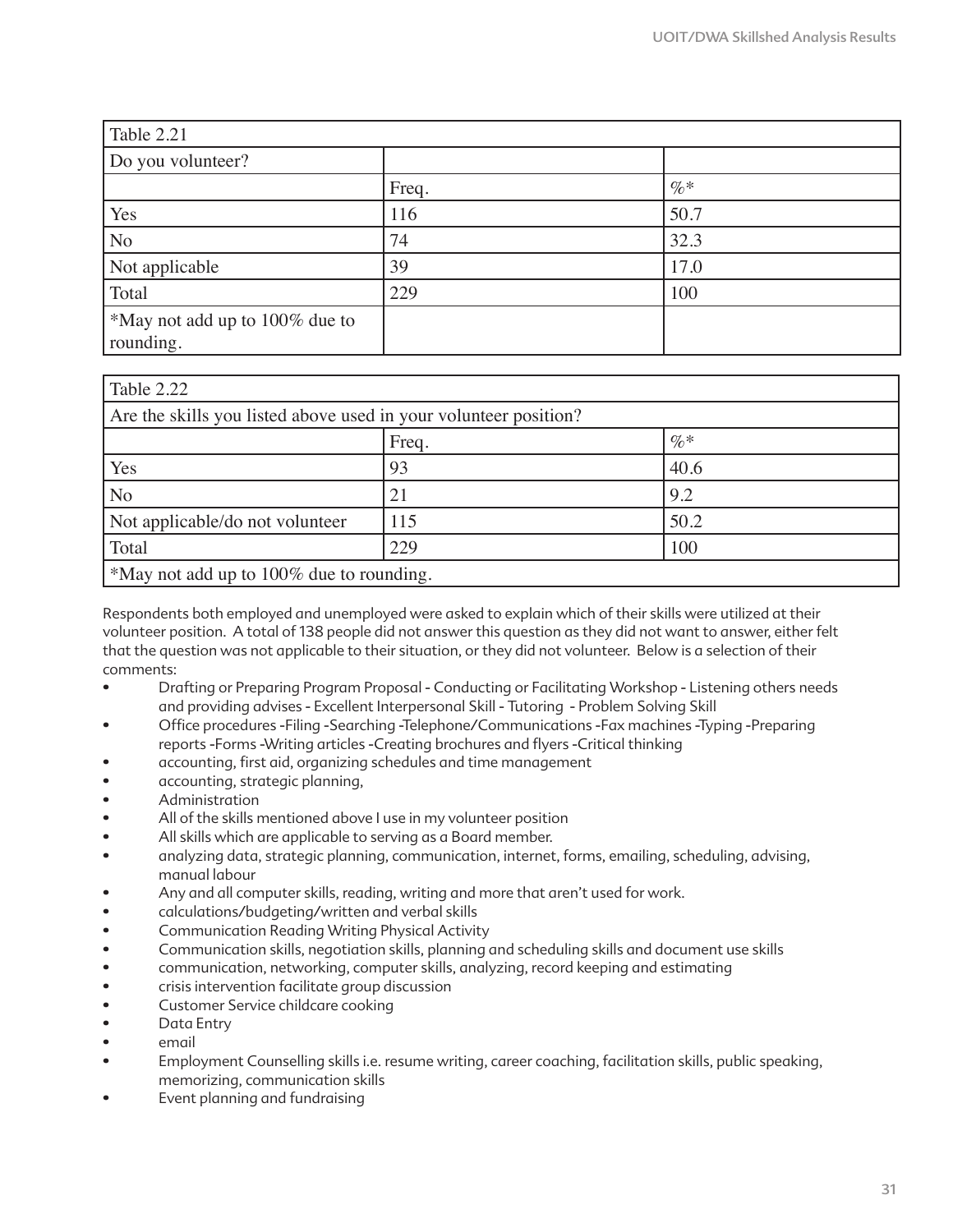- Filling out forms, word processing, writing to inform/persuade, using technology, writing to request information, making calculations. Washing everything constant. Getting slobbered on by large dogs.
- Financial Process Analysis
- helping people help themselves
- Helping Seniors
- Highly organized. Attention to detail. Compassion for the career. Reliable, Dependable. Independent worker. Problem Solving.
- I am able to help with their taxes, fundraising activities, incorporate some analytical point of views in regards to ideas through conversations and formulating written ideas
- I am sometimes called upon to write on behalf of organizations to persuade people to donate or alter a decision.
- Leadership and team player abilities for committee/project planning and activity. Multiple resource contacts amassed from job and networking. Public relations and diplomacy skills.
- leadership skills, team building, time management, problem solving, organizational skills, fundraising
- listening, comprehending, calculating, email, internet search, inform, persuade, organize, record data, schedule, request information.
- Make calculations
- Many of them, at different times
- math, budgets, scanning docs, writing minutes
- Mathematical skills, leadership, problem solving, carrying weight
- Mentoring, listening, organizing, review/ interpret business plan
- Most of them
- my communications and willing to share what i learned from the members of AA
- negotiating, planning, budgeting, presenting,
- numeracy, communication, reading, analysis, writing, computer usage
- Observing, note taking,
- organizational skills, facilitation skills, document preparation and distribution, analytical skills
- Organizing, Planning, Scanning, Calculations
- Organizing, reading, data collection and storage, email, web, accounting and numeracy
- organizing, writing skills, computer skills, people skills
- patient care
- Photography
- Planning, Budgeting, Reading, Writing
- Presentation, writing, analysis, spreadsheets, technology such as email text and cell phone
- Read material, record information, create spreadsheets, use fax, photocopier & internet.
- Reading (for drills etc.) Writing- parent information etc.
- reading reports; analyzing data
- Reading skills, grant writing, public speaking
- Reading text, writing reports, writing grant applications
- Reading, Document Use, Numeracy, Computer Use, Writing, Working with Others, Thinking Skills, Oral Communication
- Reading, explaining, counting, using information to make decisions i.e. diet list says no thin liquids for Mr. Smith so no cup of tea offered but frozen ice cream OK
- recording information Helping others in need
- Researching, computer use, internet use, fundraising
- Safety Experience
- sales / networking / entrepreneurial
- scan written materials for information and/or overall meaning read materials to understand, learn write to organize or record information Do you write to inform or persuade write to request information or justify a request perform scheduling activities Make calculations use word processing software send and receive emails create and modify spreadsheets navigate the internet read lists enter information into forms
- Scheduling and directing of rehearsals, reading plays and interpreting for production values and needs; emailing performers and crew; communicating intent of play and performance requirements;
- Scheduling, Collaborative activities for execution of events.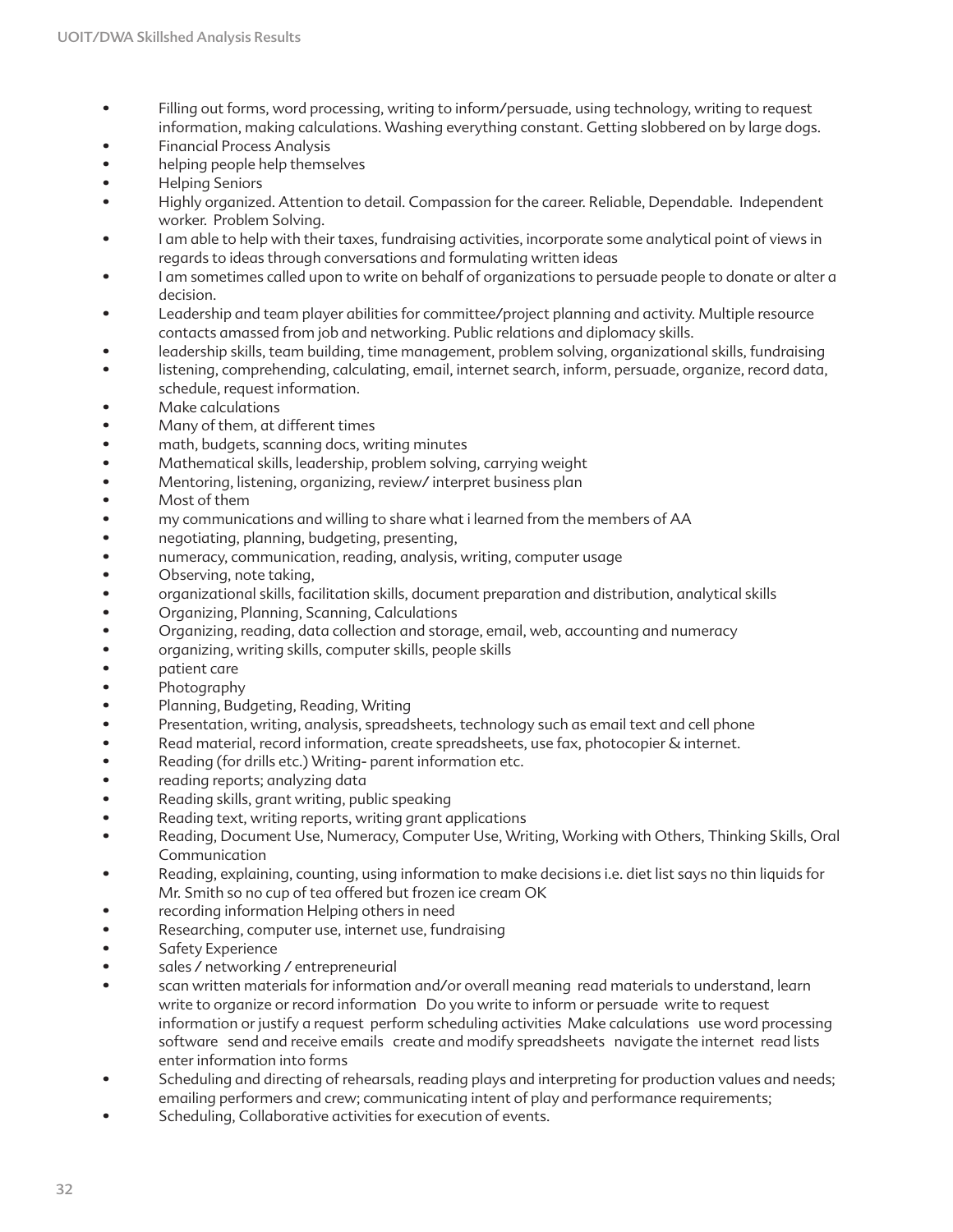- Self confidence
- Sending and receiving email analyzing data Preparing spreadsheets Written work
- TASK ORIENTED, TECHNOLOGY
- teaching diplomacy
- This is my primary employer, but I volunteer time and skills to specific fundraising events. Part of my job function is to welcome dignitaries and the general public. I also will help with set up/tear down of the events, and participate in the events.
- until recently volunteered at Pickering Soccer Club as the House league Director computer use and calling of people (phone skills) as well as organization/spread-sheeting were very important.
- Use of computer and internet
- Writing, computer and communication skills.
- written communication, emails, creating reports, spreadsheets, website, navigating the website, calculations, banking

All respondents were then asked to share some of the obstacles and challenges they have faced or were currently experiencing. Below is a very preliminary trend analysis of patterns in responses:

- Many mention that the job market is saturated or highly competitive as jobs are few in specific areas in fields they have been trained. Certification in many cases is very specific, and getting required certifications can be difficult. Some identified that they had many of the skills needed but were certified in other fields, suggesting that the skills they had were transferable, but there was an overreliance on certification requirements.
- Only one respondent mentioned ethnicity is an obstacle to employment
- Time completion was a major factor, for those either trying to negotiate work and family needs, or job search needs with maintaining a current job for which they felt was not in their area, or they were displeased with for other reasons.
- Many respondents identified ageism and age discrimination as problematic. Although this was most widely commented on by older respondents, some younger respondents were also feeling this was an issue.
- Many also expressed the concern that it was difficult to get a job without work experience even after internships and volunteer experience. Others, who have experience in other countries mentioned issues with having specifically Canadian work experience.
- Some mentioned that finding a job was important but there was concern over a reasonable wage. Some in this group were even more specific, looking for jobs with reasonable wages, in a community that worked for them. Although not mentioned that often, commute times did appear to play a role in some obstacles faced, looking at the number of people who mentioned commute times, or the importance of the local job market and transportation issues.
- Many respondents identified that they needed more job searching skills such as interview training, cover letter writing, resume building, and help with computer internet job searches.
- Many also expressed frustration in the job search when prospective employers were not providing any feedback, including a notification that the candidate was not successful in the job search. Many also identified that the job search, especially over computer, was overwhelming and that employers were not prepared to get to know them. People felt that the computer application process was "automated" and alienating. Further the computer application process enhanced the employer's non-responsiveness if unsuccessful in the job application providing little understanding of why their applications were unsuccessful.
- Many who were searching for work recognized that many jobs were short term full and part time contract positions that were precarious.
- Further, one person suggested job councillors were identified as overworked and were not able to offer quality feedback.
- A few individuals felt that getting to know or learn about jobs that are available was an obstacle. Some felt that jobs posted may be for internal candidates only, or that you had to know someone who knew of a job that was available as they felt that some job opportunities were not being posted.
- A few respondents mentioned that they wanted to work for current employers in the region, but those employers were not replacing the workforce in those jobs.
- Many, especially older and/or retired workers felt that they had a lot of job experience, but were not able to get a job and a salary that reflected their experience. Often they would be told they are over-qualified for positions.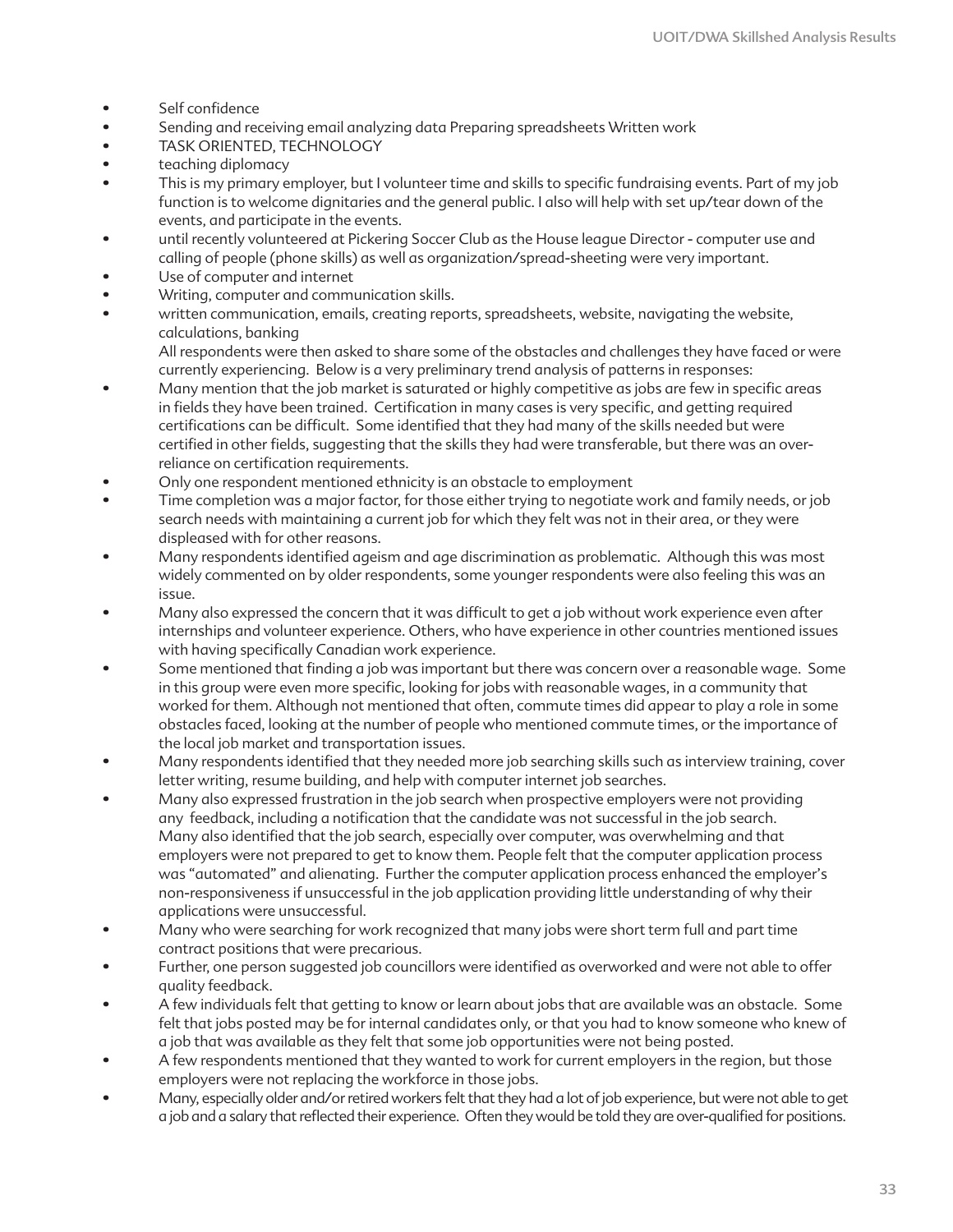- One respondent had concerns that there were no jobs in the automotive industry for which they were trained. This same person also talked about hostile work environments as an obstacle in looking for work.
- Some, who were currently employed, were looking for jobs that held more interest for them.

Respondents were then asked to identify what they felt they would need in terms of training and/or training in order to obtain a job that was desirable.

Overall respondents stated that they needed help in a variety of ways. Many identified the need for advanced university degrees or certificates from colleges or training facilities. Some identified the need for some additional coursework to upgrade or maintain skills. Those new to the work environment who were looking for work expressed needs for more job search training. Some identified that they needed more experience in the workforce and were working towards that goal. A small portion (13 of 149 responses) of respondents stated that they did not need additional training, education, or certification to get the job they desired.

## **References**

Acemoglu, D. & Autor, D. (in press). Skills, tasks, and technologies: Implications for employment and earnings. In Orley Ashenfelter and David E. Card (eds.)Handbook of Labor Economics Volume 4, Amsterdam: Elsevier. Retrieved Feb 20, 2014 from http://economics.mit.edu/faculty/dautor/data/acemoglu.

Canadian Chamber of Commerce. (2013). Closing the skills gap: Mapping a path for small business. Toronto, ON: The Canadian Chamber of Commerce. Retrieved from http://www.chamber.ca/media/blog/130220\_SME\_Skills\_Symposium\_Report.pdf

Canadian Council on Learning. (2006). The skills gap in Canada: The knowledge intensity of Canadians' jobs is growing rapidly. Ottawa, ON: Canadian Council on Learning. Retrieved from http://www.cclcca.ca/pdfs/LessonsInLearning/Dec-21-06-The-skills-gap.pdf

Cedar County Economic Development Commission. (2011). Laborshed Analysis: A Study of Workforce Characteristics. Des Moines, IA: Iowa Workforce Development. Retrieved from http://www. iowacityareadevelopment.com/files/ Laborshed%20Report%20with%20Cover%20-%20Tipton.pdf

Colorado State University Extension & Colorado Department of Local Affairs. (2008). Final Report: Northeastern Colorado Labor Force Study. Fort Collins, CO: Colorado State University Extension & Colorado Department of Local Affairs. Retrieved from http://www.ext.colostate.edu/cis/lf-final.pdf

Crutchfield, S. (2012). BC Tourism Labour Market Data Gaps Analysis Report. Go2, Tourism Labour Market Data and Information System. Retrieved from https://www.go2hr.ca/download/go2-tourismindustry-data-gaps-analysis-report.

Deloitte. (2009). Mind the talent gap: Key findings from a global executive survey on IT talent. Toronto, ON: Deloitte Development. Retrieved from http://www.deloitte.com/assets/Dcom-Canada/Local%20 Assets/Documents/Consulting/ca\_consulting\_MindtheGap.pdf

Foote Consulting Group. (2011). Labor Shed Analysis, 2010 for the Boone & Winnebago Counties (IL) Area. Glendale, AZ: Foote Consulting Group. Retrieved from http://www.rockfordil.com/public/ resources/resource\_135/Laborshed\_Analysis\_2011.pdf

Iowa Workforce Development. (n.d.). Iowa's Laborshed Studies Guide: Understanding the Workforce Availability Study. Des Moines: IA, Iowa Workforce Development. Retrieved from http://www. iowaworkforce.org/lmi/labsur/laborshed\_studies\_guide.pdf

Iowa Workforce Development. (2010). Skillshed Analysis: Guide to Identifying Your Workforce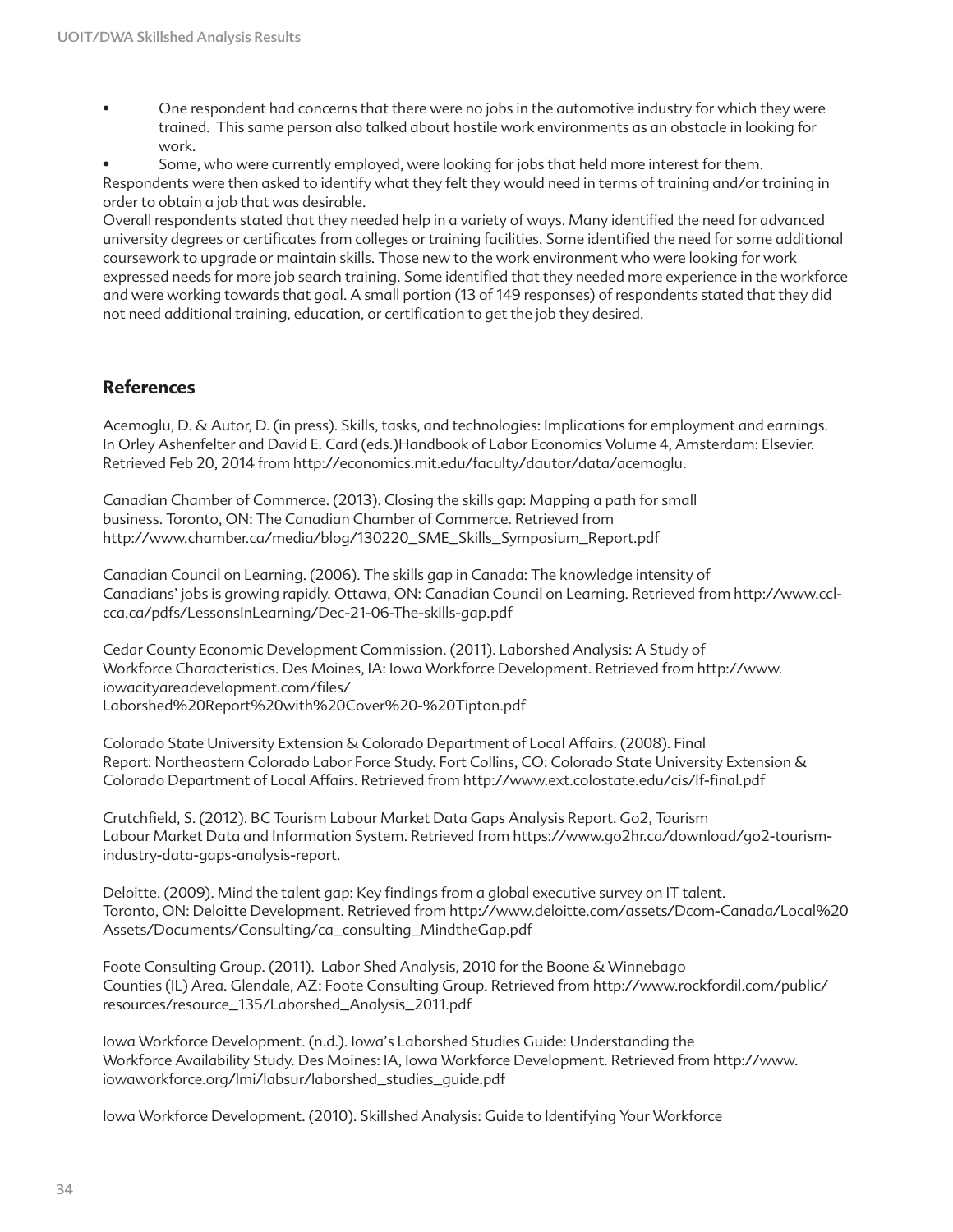Skills. Des Moines, IA: Iowa Workforce Development. Retrieved from http://www.iowaworkforce.org/lmi/ labsur/skillshed\_gap\_report\_guide.pdf

Iowa Workforce Development. (2012). Statewide Laborshed Analysis: A Study of Workforce Characteristics. Des Moines, IA: Iowa Workforce Development. Retrieved from http://www.iowaworkforce.org/ lmi/labsur/iowastatewidelaborshedreport2011.pdf

Johnson, S. & Gaston, B. (2011). Voices of the Oklahoma Aerospace Industry Leaders: Improving Oklahoma's Workforce and Ultimately our Economy – Skills Gap Analysis Report. Newcastle, OK: Anautics Inc. Retrieved from http://www.ok.gov/OAC/documents/Final%20Skills%20Gap%20Analysis%20 Report%206-1-2011.pdf

Mid Iowa Growth Partnership. (2011). Skillshed Analysis: A Study of Occupational Clusters, Skills, & Gap Analysis in the Mid Iowa Growth Partnership Region. Des Moines, IA: Iowa Workforce Development. Retrieved from http://www.iowafallsdevelopment.com/pdf/MIGP-2011%20Skillshed%20 Report.pdf

Miner, R. (2012). Jobs of the future: Options and opportunities. Toronto, ON: Miner Management Consultants. Retrieved from http://www.minerandminer.ca/data/Jobs\_of\_the\_Future\_Final.pdf

North Central Iowa Alliance. (2009). Regional Workforce Analysis: A Study of Workforce Characteristics. Des Moines, IA: Iowa Workforce Development. Retrieved from http://www.northcentraliowa. net/docs/Regional%20Executive%20Summary%20revised.pdf

Northeast Iowa Business Network. (2012). Regional Skillshed Analysis: A Study of Supply, Demand, and Skills Gaps. Des Moines, IA: Iowa Workforce Development. Retrieved from http://www. iowaworkforce.org/lmi/labsur/neiowaskillshed.pdf

The Pathfinders. (2012a). The Amarillo, Texas Area Labor Availability Report. Dallas, TX: The Pathfinders. Retrieved from http://amarilloedc.com/sites/default/files/files/ Underemployment%20Study%20Amarillo%20TX%20May%202012.pdf

The Pathfinders. (2012b). The East Central Indiana Western Area Labor Availability Report. Dallas, TX: The Pathfinders. Retrieved from http://www.muncie.com/media/docs/Labor%20Availability%20 Report%202012%20-%20Muncie%20Indiana%20Labor%20Market%20Area\_pdf%281%29.pdf

The Pathfinders. (2012c). The Longview, Texas Area Skill Shed Analysis. Dallas, TX: The Pathfinders. Retrieved from http://longviewusa.com/sites/longviewusa.com/ files/files/pdf/2012-SkillShed\_Lv.pdf

Stuckey, J., & Munro, D. (2013). The need to make skills work: The cost of Ontario's skills gap. Ottawa, ON: The Conference Board of Canada. Retrieved from http://www.collegesontario.org/Need\_to\_ Make\_Skills\_Work\_Report\_June\_2013.pdf

TIP Strategies. (2007). A Labor Market Assessment for The Fort Campbell Region. Austin, TX: TIP Strategies. Retrieved from http://clarksvilletned.com/content/files/labor-market-assessment.pdf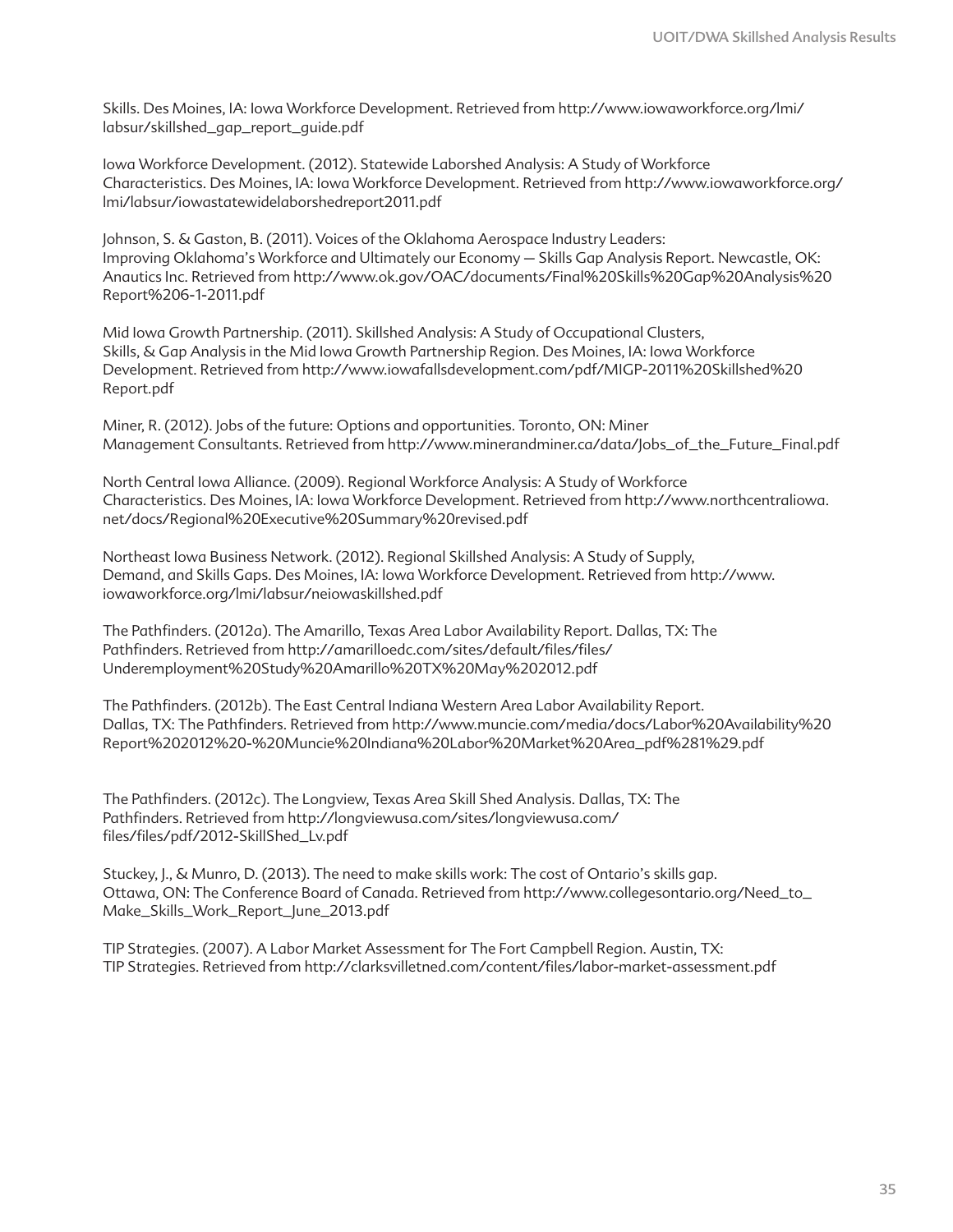# **Appendix**

Appendix Table of Contents Page

Employer Survey 36 Employee Survey 44 SSHRC Knowledge Synthesis grant final report on Skillshed analysis. 54

## **Skillshed Employer Survey - Template**

## **INFORMATION ABOUT THE EMPLOYER**

First, we would like to get to know your business and gather some details about your employees and the employee structure of your business.

1. What is the name of your business/company/organization?

2. What are the first 3 characters of your business's postal code? (i.e., L9L)

3. What industry is your business/company/organization in?

- ❍ Accommodation, Food Services, and Hospitality
- ❍ Agriculture, Fishing and Hunting
- ❍ Construction
- ❍ Finance and Insurance
- ❍ Forestry and Forest Industries
- ❍ Government
- ❍ Health Care and Social Assistance
- ❍ Information and Cultural Industries
- ❍ Licensed Trades (i.e. Plumber, Electrician, etc.)
- ❍ Mining, Quarrying, and Oil and Gas Extraction
- ❍ Not-For-Profit
- ❍ Professional, Scientific, and Technical Services
- ❍ Professional Services (i.e. Legal, Accounting, Real Estate, etc.)
- ❍ Public Administration
- ❍ Transportation and Warehousing
- ❍ Waste Management and Remediation Services
- ❍ Other

4. What is your job title?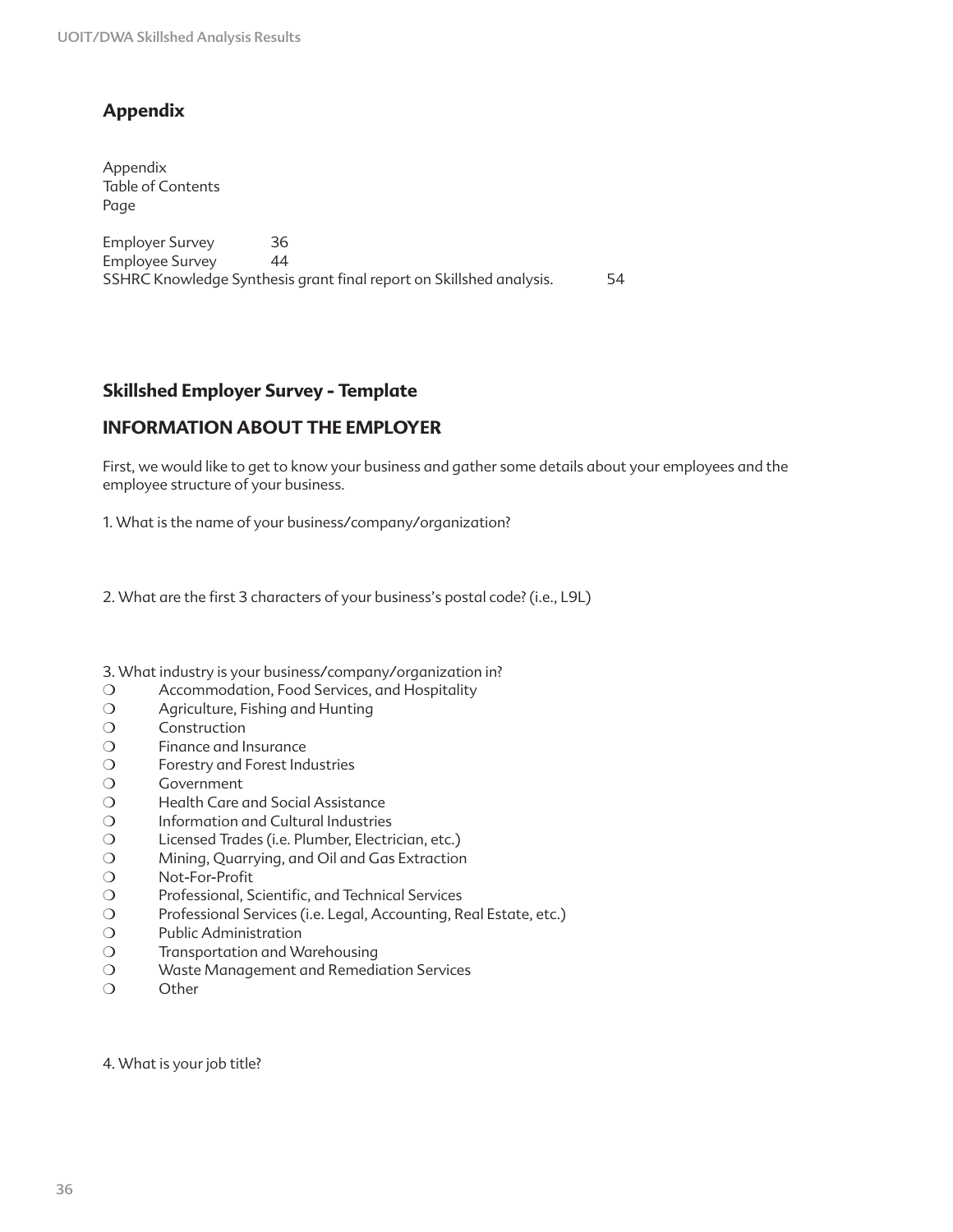5. Other than yourself, how many full-time employees does your business/company/organization have?

6. Other than yourself, how many part-time employees does your business/company organization have?

7. How many of your employees are salaried and how many are paid hourly?

Salaried

Hourly

8. How many hours a week do your part-time and full-time employees work?

Part-time

Full-time

9. How many of your employees are contractual and how many are seasonal? If this does not apply to you please skip to the next question.

Contractual

Seasonal

10a. Do you have unionized employees?

- ❍ Yes
- ❍ No
- ❍ Not applicable

10b. If you answered yes to 11a, approximately what percentage of your employees are unionized? If none of your employees are unionized, please place a zero (0) in the box below.

11a. Do you have employees on layoff? (If you answer yes, please answer questions 11b & 11c, if you answered no please move on to question 12)

- ❍ Yes
- ❍ No
- ❍ Not applicable

11b. If you answered yes to question 12a, how many employees are on layoff?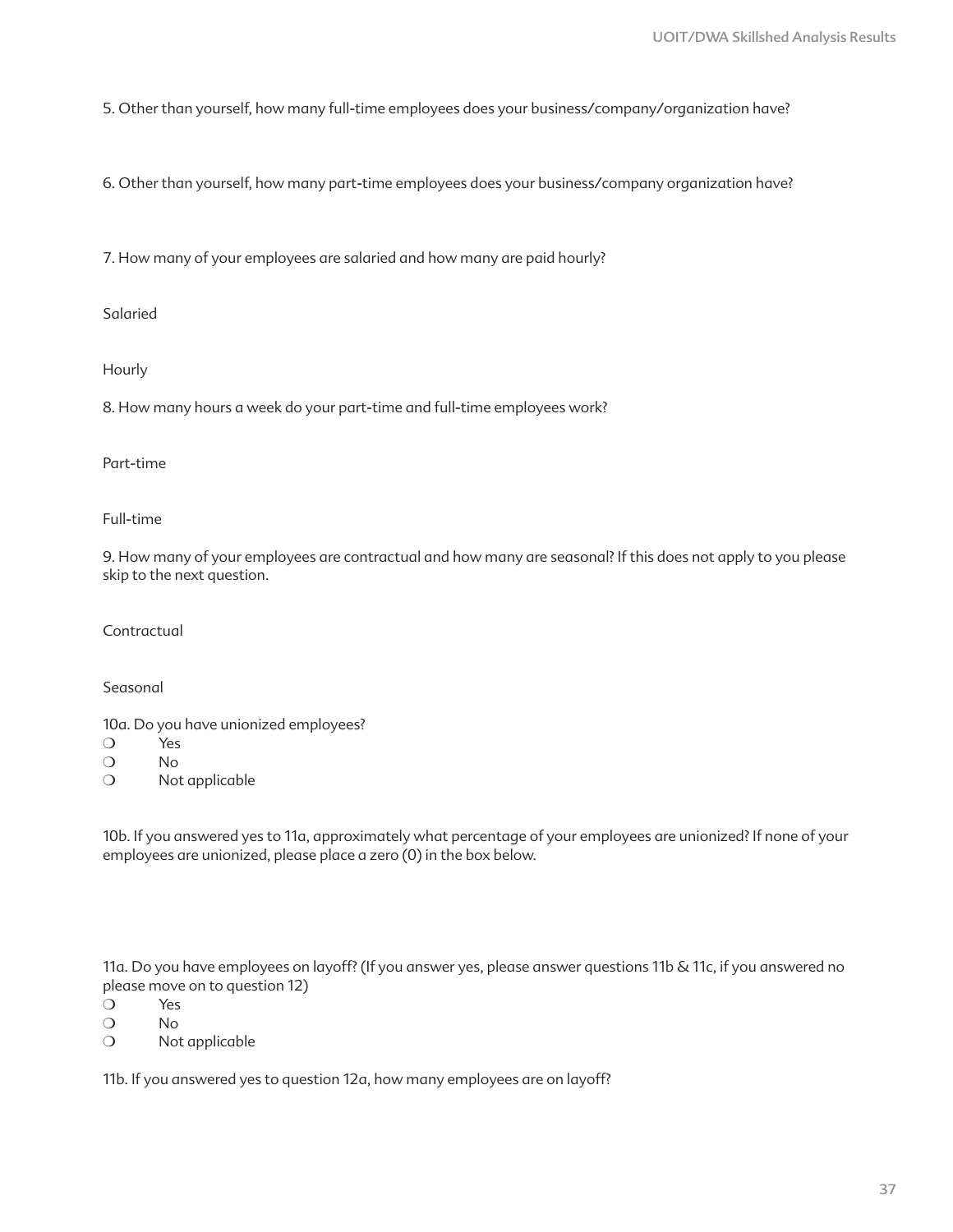11c. If you answered yes to question 12a, how long is the average layoff term? (Please state this in terms of months).

12. What is your average starting wage per hour at your business/company/organization?

\$

Per hour

### **SKILLS NEEDS**

Which of the following skills do you need from your workforce?

(Please answer questions 13a to 13f with regards to desired skills sets. There is an example provided for each skill set. Please select any options that are applicable to each skills desired from your workforce).

13a. Reading Skills:

For example, an airlines sales agent reads notices on a computer screen, such as special handling requirements or weather information.

Please choose all that apply:

- ❍ You would like your employees to be able to scan written materials for information and/or overall meaning
- ❍ You would like your employees to be able to read materials to understand, learn, critique or evaluate
- ❍ You would like your employees to be able to analyze and synthesize information from multiple sources for or from complex and lengthy text
- ❍ Other, please specify:

13b. Document Use Skills:

For example, a bricklayer interprets blueprints to determine the height, length and thickness of walls. Please choose all that apply:

- ❍ You would like your employees to be able to read signs, labels or lists
- ❍ You would like your employees to be able to understand information on graphs or charts
- ❍ You would like your employees to be able to enter information into forms
- ❍ You would like your employees to be able to create or read schematic drawings
- ❍ Other, please specify:

#### 13c. Numeracy Skills:

For example, payroll clerks monitor vacation entitlements to prepare budget and scheduling forecasts. Please choose all that apply:

- ❍ You would like your employees to be able to make calculations
- ❍ You would like your employees to be able to make measurements
- ❍ You would like your employees to be able to perform scheduling, budgeting or accounting activities
- ❍ You would like your employees to be able to analyze data
- ❍ You would like your employees to be able to make estimations
- ❍ Other, please specify: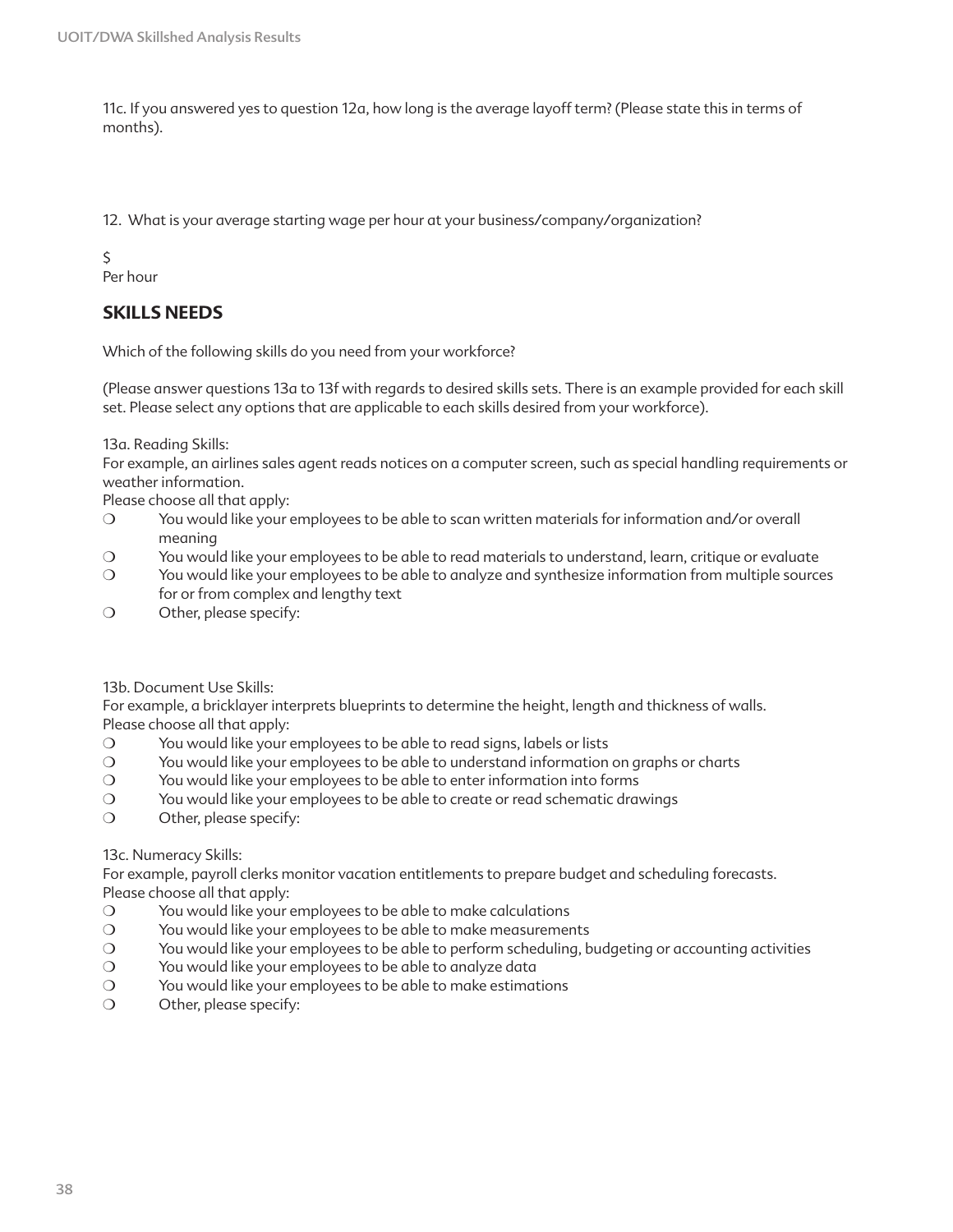13d. Writing Skills:

For example, Human resources professionals write recommendations on issues such as workplace health and safety.

Please choose all that apply:

- ❍ You would like your employees to be able to write to organize or record information
- ❍ You would like your employees to be able to write to inform or persuade
- ❍ You would like your employees to be able to write to request information or justify a request
- ❍ You would like your employees to be able to write an analysis or comparison
- ❍ Other, please specify:

13e. Computer Use Skills:

For example, telephone operators use customized software to scan databases for telephone numbers or long distance rates.

Please choose all that apply:

- ❍ You would like your employees to be able to use different forms of technology such as cash registers or fax machines
- ❍ You would like your employees to be able to use word processing software
- ❍ You would like your employees to be able to send and receive emails
- ❍ You would like your employees to be able to create and modify spreadsheets
- ❍ You would like your employees to be able to navigate the internet
- ❍ Other, please specify:

13f. Please provide us with any other comments you may have on the desired skills from your workforce (If you currently do not have any employees, please write 'not applicable' below).

14. Approximately what percentage of your employees come from each of the following areas? Please choose all that apply and provide a comment:

[Local boundary designation (i.e, neighbourhood, township, parish, etc.)]

[Local boundary designation (i.e, neighbourhood, township, parish, etc.)]

[Local boundary designation (i.e, neighbourhood, township, parish, etc.)]

[Local boundary designation (i.e, neighbourhood, township, parish, etc.)]

[Local boundary designation (i.e, neighbourhood, township, parish, etc.)]

[Local boundary designation (i.e, neighbourhood, township, parish, etc.)]

[Local boundary designation (i.e, neighbourhood, township, parish, etc.)]

[Local boundary designation (i.e, neighbourhood, township, parish, etc.)]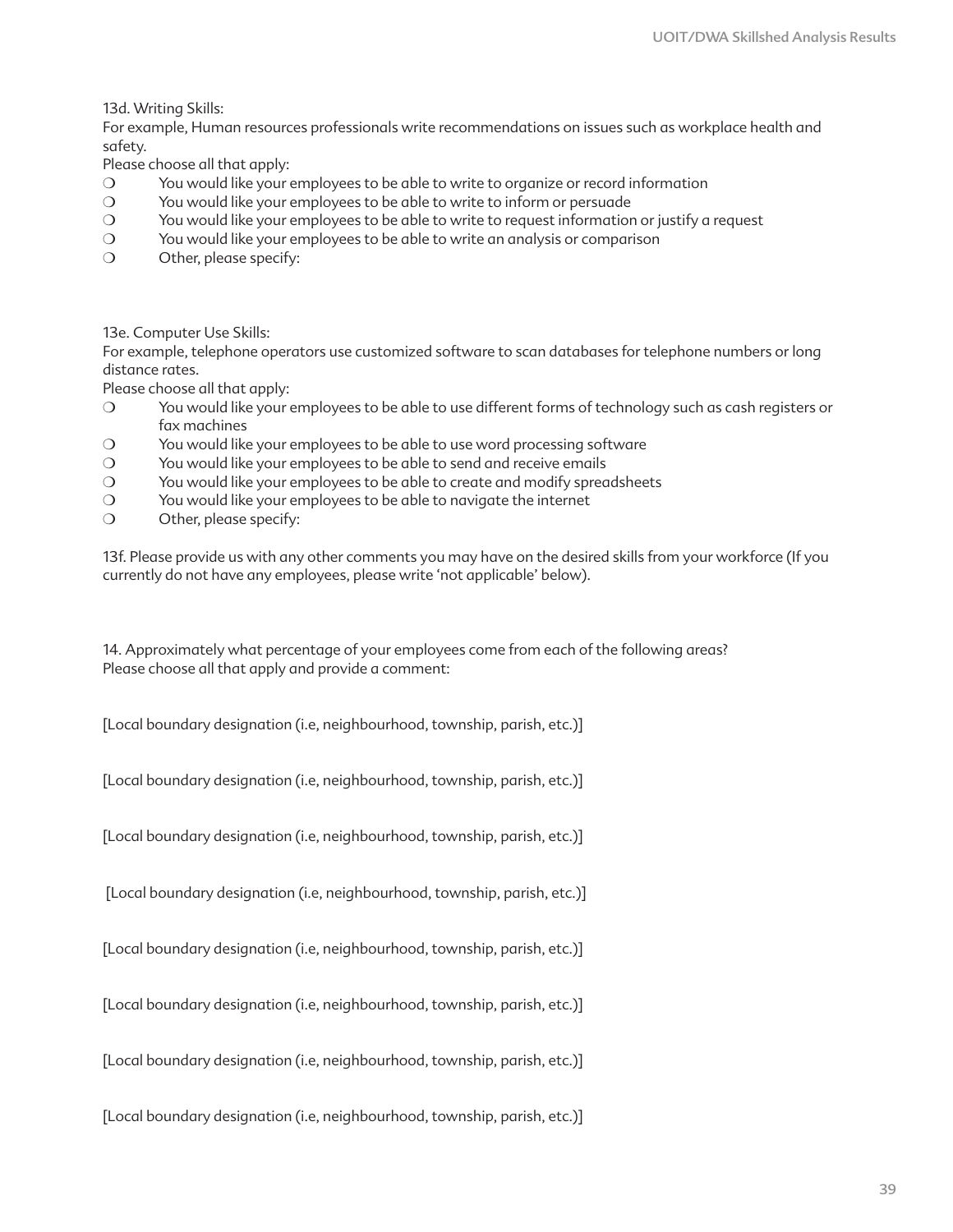Other, please specify:

### **TRAINING AND RECRUITING EMPLOYEES**

We would now like to ask you some questions about training and recruiting of employees

15a. Are you trying to fill a position in your business/company/organization?

- ❍ Yes
- ❍ No
- ❍ Not applicable

15b. If you answered "yes" to the question above, how many positions are you currently trying to fill?

16. Now, thinking about your last series of hiring, about how long, on average, does it take to fill a position once it has been created, or vacated?

17. Please indicate what occupations you are having difficulty filling and retaining?

18. Thinking about all the jobs that you offer in your place of employment, which jobs do you think are the hardest to fill?

19. In the last year have you had any changes to the size of your workforce?

- ❍ Increased the number of employees
- ❍ Decreased the number of employees
- ❍ My workforce has stayed about the same size over the last year
- ❍ Not applicable

20. Thinking about the next five years are you looking to change the size of your workforce?

- ❍ Increased the number of employees
- ❍ Decreased the number of employees
- ❍ My workforce has stayed about the same size over the last year
- ❍ Not applicable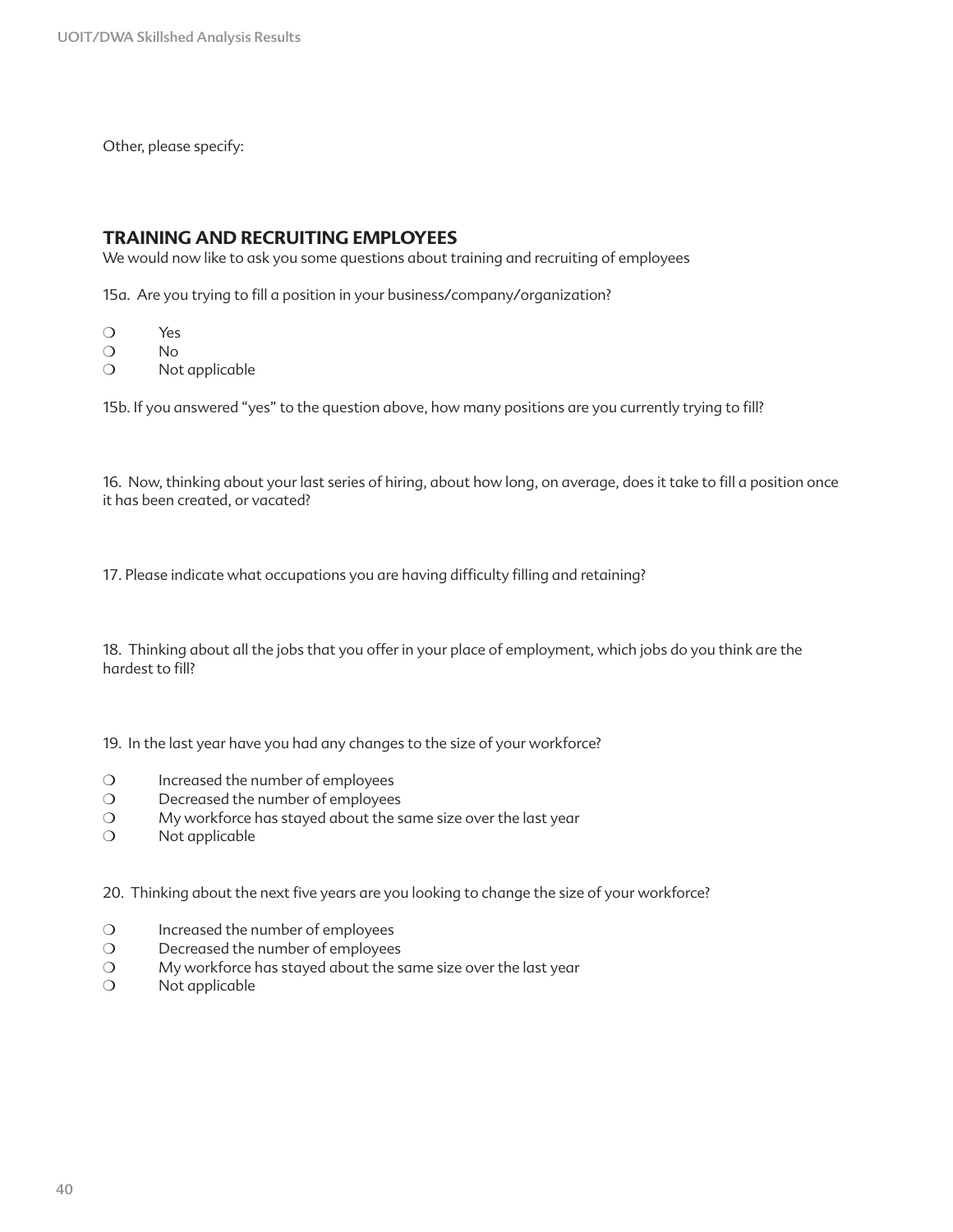21. What are the methods your organization uses to recruit employees? Please choose all that apply:

- O Attend job fairs
- ❍ Government job banks
- O John Howard Society
- O Online job search engines (i.e. Monster, Workopolis, etc.)
- O Other websites (i.e. Kijiji, Craigslist, etc.)
- ❍ Talk to friends and family about job opportunities
- O [Local employment resource]
- ❍ [Local employment resource]
- ❍ Not applicable
- O Other, please specify:

22. Please rate the availability of services in the region of Durham:

|                            | $\mathbf{1}$             | $\mathbf{2}$ | 3      | $\overline{4}$ | 5 | 6 | $\tau$         | Don't |
|----------------------------|--------------------------|--------------|--------|----------------|---|---|----------------|-------|
|                            | Poor                     |              |        | Average        |   |   | Excel-<br>lent | know  |
| Apprenticeship<br>training |                          |              |        |                |   |   |                |       |
| Colleges                   |                          |              |        |                |   |   |                |       |
| Cultural facilities        |                          |              |        |                |   |   |                |       |
| Daycare affordability      |                          |              |        |                |   |   |                |       |
| Daycare availability       | $\overline{\phantom{a}}$ |              |        |                |   |   |                |       |
| Electrical power           | $\Box$                   |              |        |                |   |   |                |       |
| Housing affordability      | $\bigcirc$               |              | $\Box$ |                |   |   | $\Box$         |       |
| Housing availability       | $\blacksquare$           |              |        |                |   |   |                |       |
| Medical services           |                          |              |        |                |   |   |                |       |
| Other utilities            |                          |              |        |                |   |   |                |       |
| Private career<br>colleges |                          |              |        |                |   |   |                |       |
| Public transportation      |                          |              |        |                |   |   |                |       |
| Recreation                 |                          |              |        |                |   |   |                |       |
| Roads                      |                          |              |        |                |   |   |                |       |
| Secondary schools          |                          |              |        |                |   |   |                |       |
| Universities               |                          |              |        |                |   |   |                |       |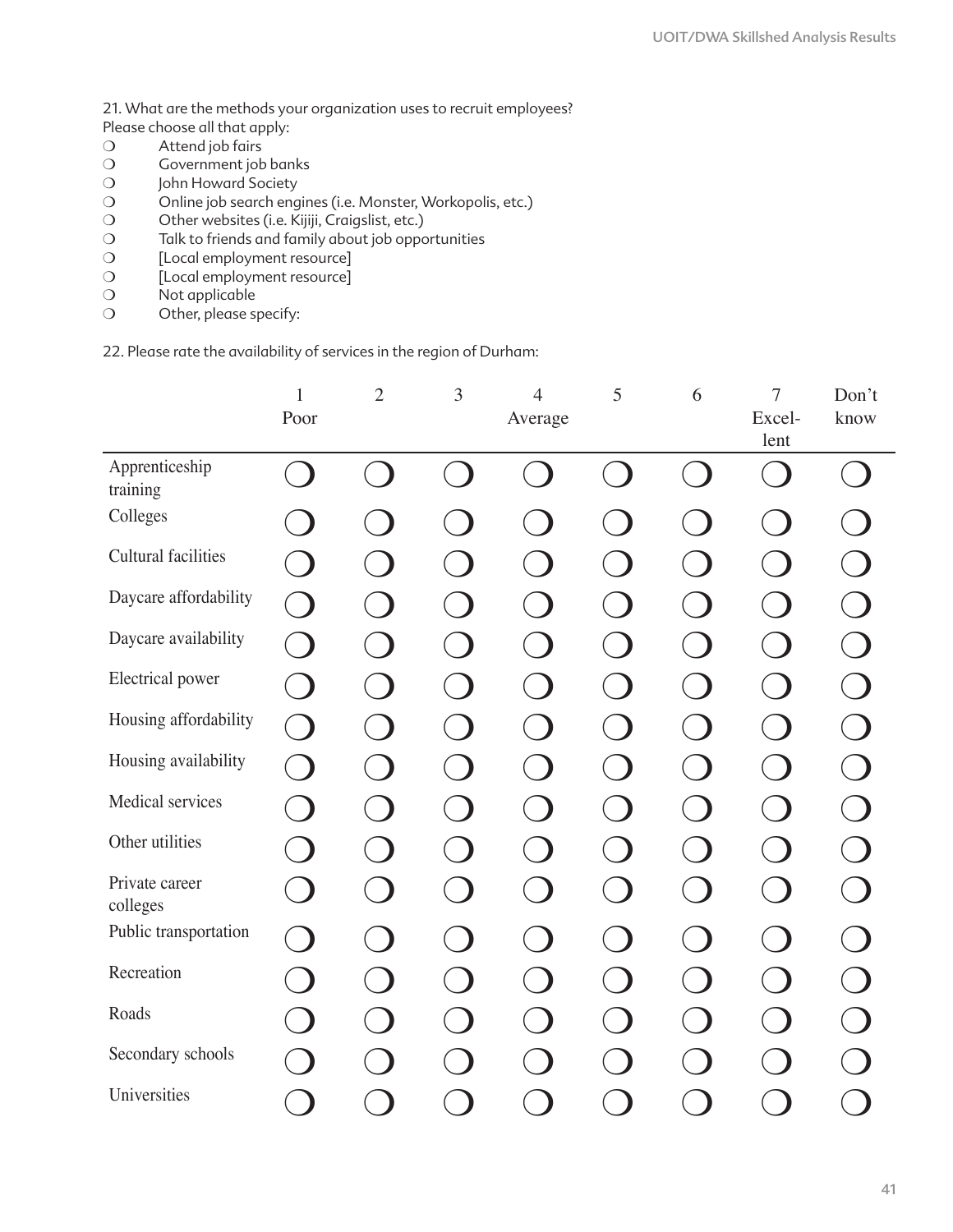23. Please rate the quality of services in the region of Durham:

|                            | $\mathbf{1}$ | $\mathbf{2}$             | 3                        | $\overline{4}$ | 5                        | 6      | $\overline{7}$           | Don't |
|----------------------------|--------------|--------------------------|--------------------------|----------------|--------------------------|--------|--------------------------|-------|
|                            | Poor         |                          |                          | Average        |                          |        | Excel-<br>lent           | know  |
| Apprenticeship<br>training |              | $\overline{\phantom{a}}$ | in the control           |                | ta.                      | $\Box$ | $\overline{\phantom{a}}$ |       |
| Colleges                   |              |                          |                          |                |                          |        |                          |       |
| <b>Cultural facilities</b> |              |                          |                          |                |                          |        |                          |       |
| Daycare<br>affordability   |              |                          |                          |                |                          |        |                          |       |
| Daycare<br>availability    |              |                          |                          |                |                          |        |                          |       |
| Electrical power           |              |                          | $\overline{\phantom{a}}$ |                |                          |        | $\overline{\phantom{a}}$ |       |
| Housing<br>affordability   |              | $\blacksquare$           | $\Box$                   |                | $\overline{\phantom{a}}$ |        | $\overline{\phantom{a}}$ |       |
| Housing<br>availability    |              |                          |                          |                |                          |        | $\overline{\phantom{a}}$ |       |
| Medical services           |              |                          |                          |                |                          |        |                          |       |
| Other utilities            |              |                          |                          |                |                          |        | $\Box$                   |       |
| Private career<br>colleges |              |                          |                          |                |                          |        | $\Box$                   |       |
| Public<br>transportation   |              |                          |                          |                |                          |        | $\overline{\phantom{a}}$ |       |
| Recreation                 |              |                          |                          |                |                          |        |                          |       |
| Roads                      |              |                          |                          |                |                          |        |                          |       |
| Secondary schools          |              |                          |                          |                |                          |        |                          |       |
| Universities               | a d          |                          |                          |                |                          |        |                          |       |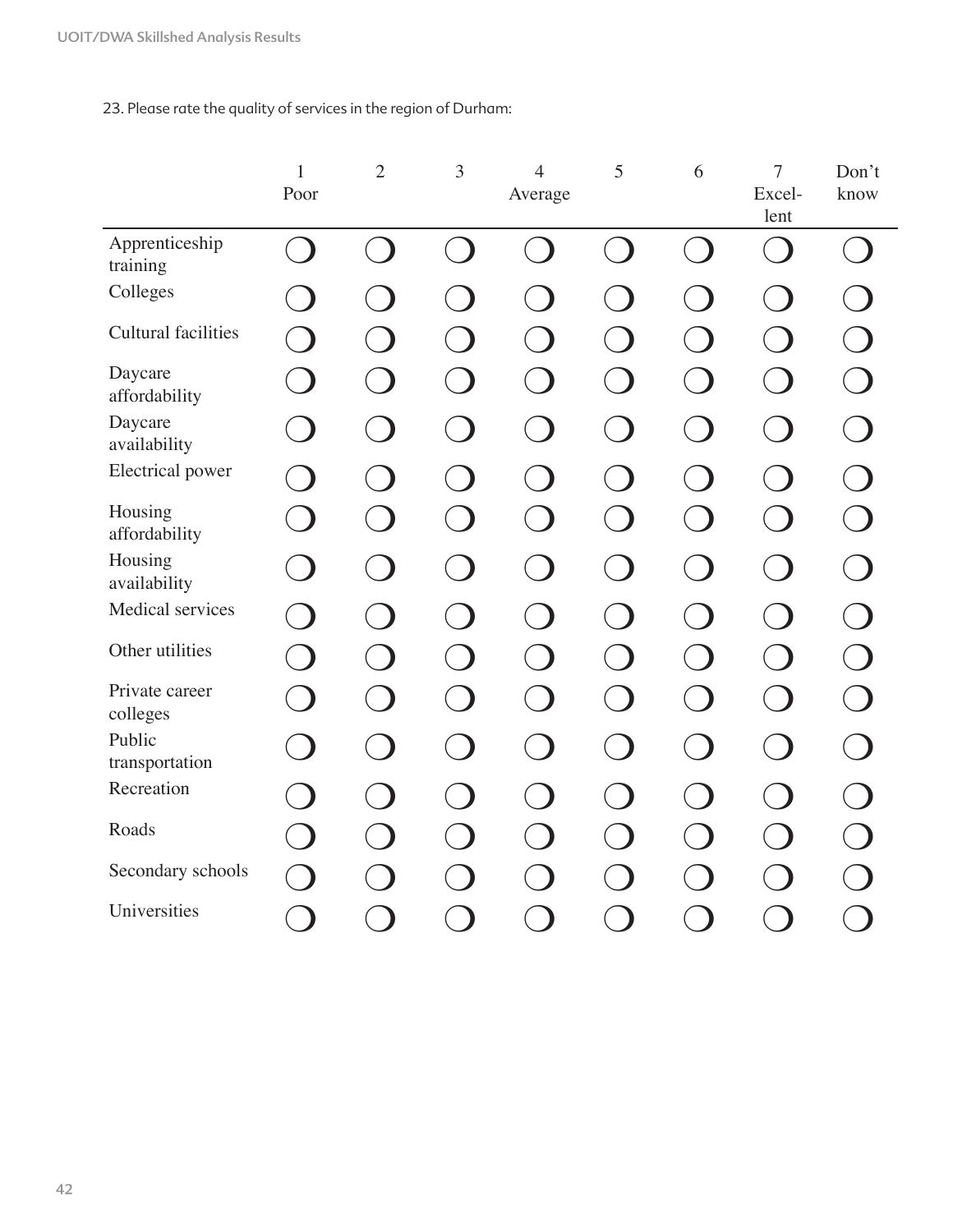1 Poor 2 3 4 Average 5 6 7 Excellent Don't know Skilled ❍ ❍ ❍ ❍ ❍ ❍ ❍ ❍ Semi-skilled ❍ ❍ ❍ ❍ ❍ ❍ ❍ ❍ Unskilled ❍ ❍ ❍ ❍ ❍ ❍ ❍ ❍ Clerical ❍ ❍ ❍ ❍ ❍ ❍ ❍ ❍ Technical  $\bigcirc$   $\bigcirc$   $\bigcirc$   $\bigcirc$   $\bigcirc$   $\bigcirc$   $\bigcirc$   $\bigcirc$   $\bigcirc$ Management ❍ ❍ ❍ ❍ ❍ ❍ ❍ ❍

24. Please rate the availability and ease with which you are able to fill company positions in the following categories:

25. Now, thinking about the business climate of your community please rate the following attributes of your community with respect to the community business climate:

|                           |      | 2 | 3                        | $\overline{4}$ |                                        | 6 |        | Don't |
|---------------------------|------|---|--------------------------|----------------|----------------------------------------|---|--------|-------|
|                           | Poor |   |                          | Average        |                                        |   | Excel- | know  |
|                           |      |   |                          |                |                                        |   | lent   |       |
| Support for<br>businesses |      |   | $\overline{\phantom{a}}$ | $\bullet$      | $\begin{pmatrix} 1 \\ 1 \end{pmatrix}$ |   |        |       |
| Communication             |      |   |                          |                |                                        |   |        |       |
| Quality of Life           |      |   |                          |                |                                        |   |        |       |

### **NEXT STEPS**

26. We would now like to get your thoughts of the next stages of employment for this region.

27. What education and/or training do you provide to ensure your employee becomes a "good fit" for your company?

28. Overall, what are the positive aspects of hiring in Durham Region?

29. What are the negative aspects of hiring in the region of Durham?

Thank you for your feedback. We very much appreciate your time and effort in answering these questions.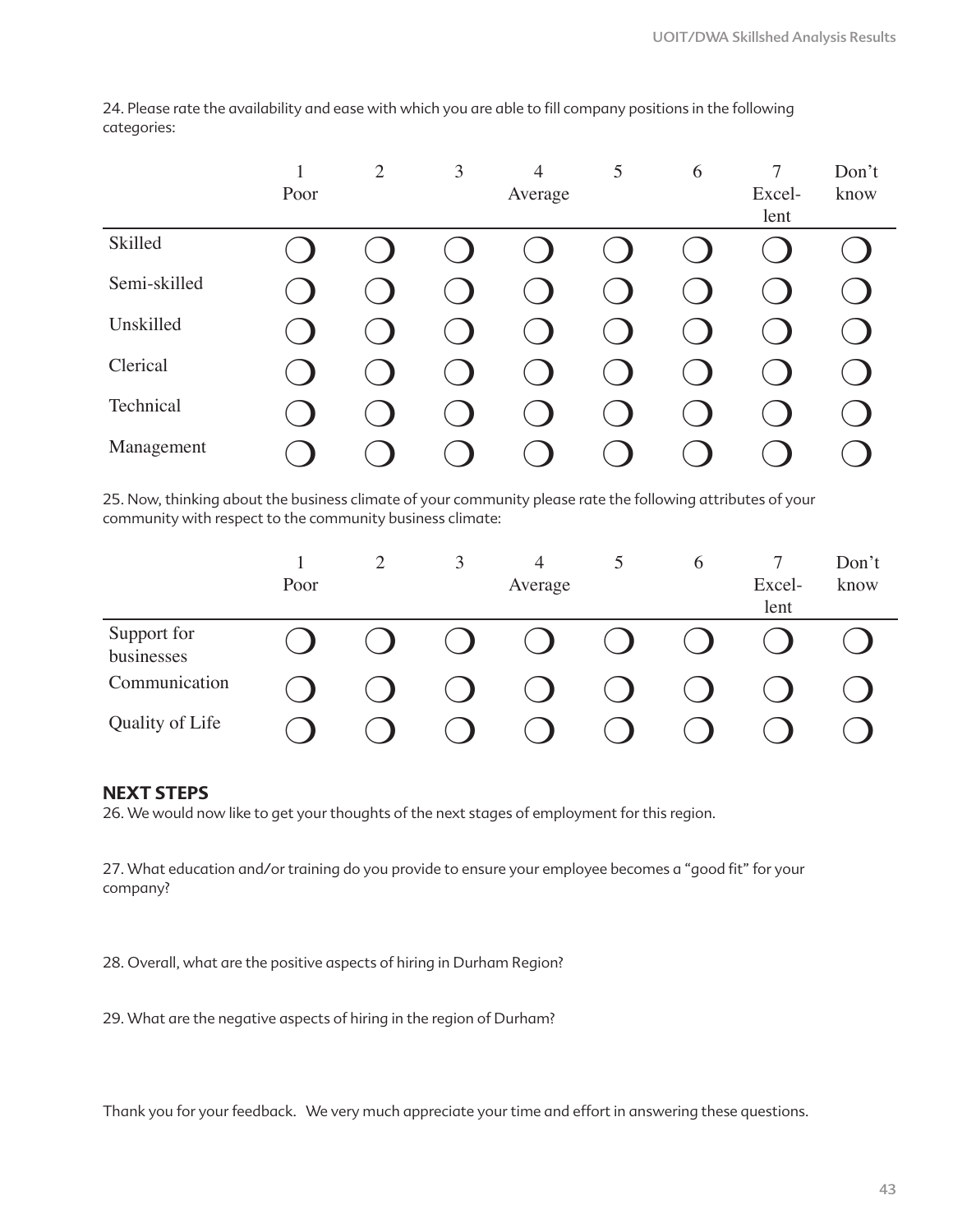### **Skillshed Workforce Survey - Template**

### **DEMOGRAPHIC INFORMATION**

Please share with us a little bit about yourself.

1. How old are you (in years)?

- 2. Please indicate your gender:
- ❍ Male
- ❍ Female
- ❍ Transgendered

3. What are the first 3 characters of your postal code? (i.e., L9L)

4a. What is the highest level of education that you have attained?

- ❍ No certificate, diploma, or degree
- ❍ High school certificate or equivalent
- ❍ Apprenticeship or trades certificate or diploma
- ❍ College, CEGEP, or other non-university certificate or diploma
- ❍ University certificate, diploma, or degree
- ❍ Graduate or post graduate degree
- ❍ Other, please specify:

4b. What is/was your field of study while attending school. If this question is not applicable to you, please write "not applicable."

5. What is your current employment status?

- Please choose all that apply:
- ❍ Employed full-time
- ❍ Employed part-time
- ❍ Unemployed
- ❍ Retired
- ❍ Home maker full-time
- ❍ Home maker part-time
- ❍ Student full-time
- ❍ Student part-time
- ❍ Self-employed
- ❍ No answer
- ❍ Other, please specify:

### **QUESTIONS FOR RESPONDENTS WHO ARE CURRENTLY WORKING**

Now we would like to know more about the jobs people have: If you answered yes to being EMPLOYED, full or part-time, please answer the following questions.

(If you are not currently employed please skip to question 19)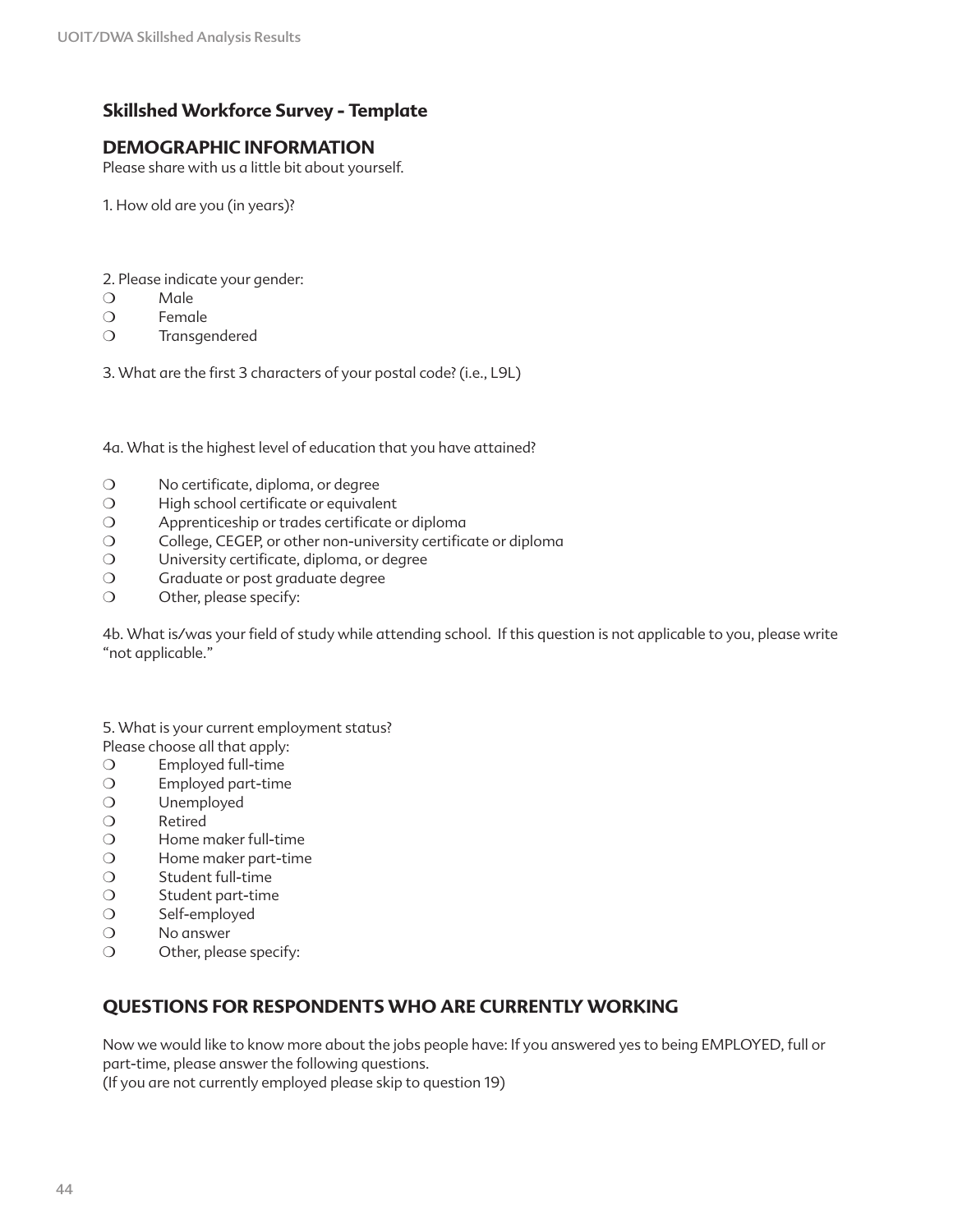6. How many work places do you have? In other words, how many jobs do you currently hold?

7. Now, thinking of your primary employment, what type of business or organization do you work for?

- ❍ Accommodation, Food Services, and Hospitality
- ❍ Agriculture, Fishing and Hunting
- ❍ Construction
- ❍ Education and Training Services
- ❍ Entertainment, Arts, Recreation
- ❍ Finance and Insurance
- ❍ Forestry and Forest Industries
- ❍ Government
- ❍ Health Care and Social Assistance
- ❍ Information and Cultural Industries
- ❍ Licensed Trade (i.e. Plumber, Electrician, etc.)
- ❍ Management of Companies and Enterprises
- ❍ Manufacturing (i.e. textiles or machinery, etc.)
- ❍ Mining, Quarrying, and Oil and Gas Extraction
- ❍ Not-For-Profit
- ❍ Nuclear Industry
- ❍ Professional, Scientific, and Technical Services
- ❍ Professional Services (i.e. Legal, Accounting, Real Estate, etc.)
- ❍ Public Administration
- ❍ Retail
- ❍ Transportation and Warehousing
- ❍ Waste Management and Remediation Services
- ❍ Other, please specify:

8. What is your current job title(s)?

9. How long have you been at your primary job? (For example, if you have been unemployed for 8 months, you would put 0 in the years box and 8 in the months box).

Years

Months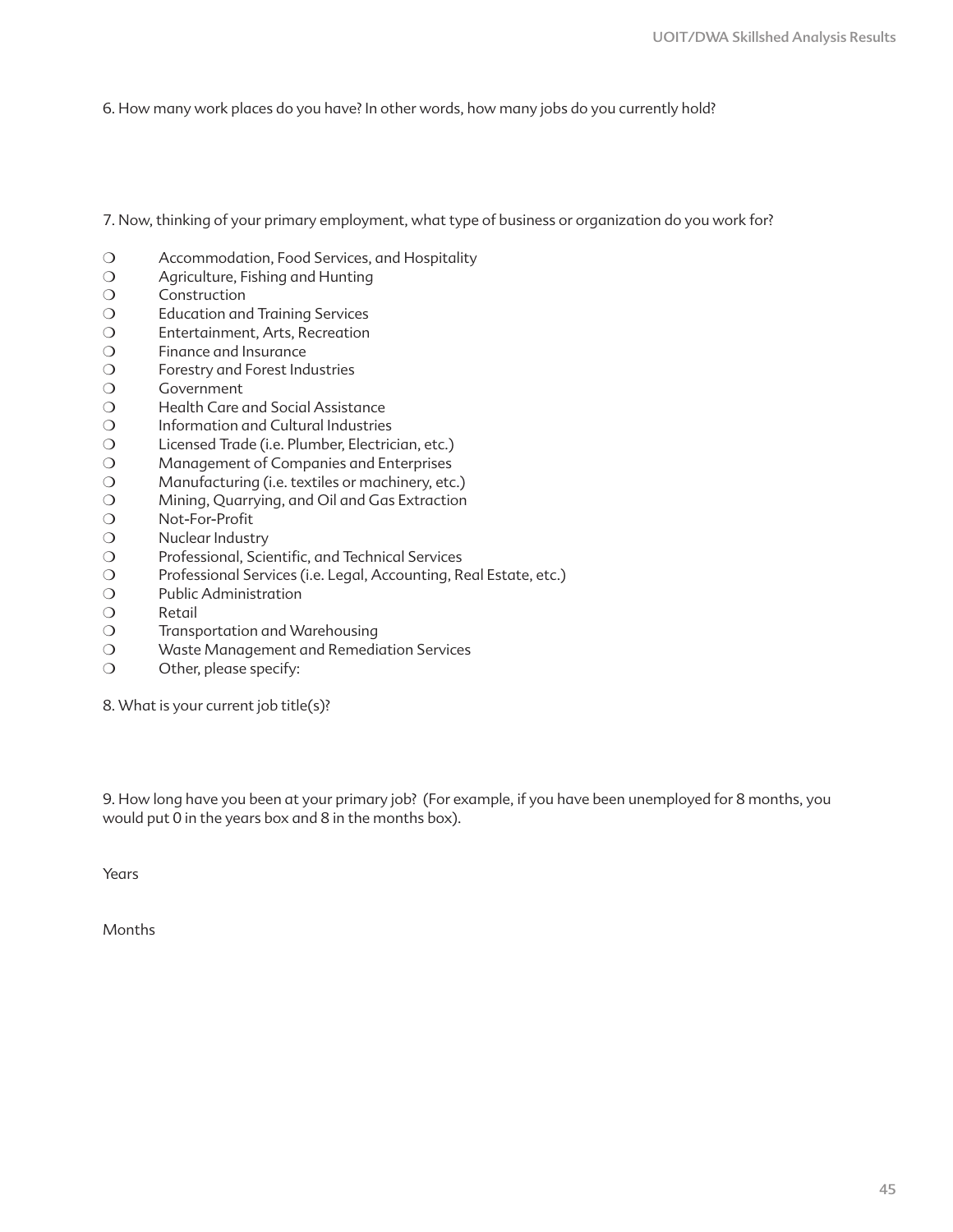10. What is your best estimate of your total PERSONAL income before taxes and deductions, from all sources during the past 12 months?

- ❍ Income loss
- ❍ No income
- ❍ Less than \$5000
- ❍ \$5000, or more but less than \$9,999
- ❍ \$10,000, or more but less than \$14,999
- ❍ \$15,000, or more but less than \$19,999
- ❍ \$20,000, or more but less than \$29,999
- ❍ \$30,000, or more but less than \$39,999
- ❍ \$40,000, or more but less than \$49,999
- ❍ \$50,000, or more but less than \$59,999
- ❍ \$60,000, or more but less than \$69,999 ❍ \$70,000, or more but less than \$79,999
- ❍ \$80,000, or more but less than \$89,999
- 
- ❍ \$90,000, or more but less than \$99,999
- ❍ \$100,000, or more but less than \$109,999 ❍ \$110,000, or more but less than \$119,999
- ❍ \$120,000, or more but less than \$129,999
- ❍ \$130,000, or more but less than \$139,999
- ❍ \$140,000, or more but less than \$149,999
- ❍ \$150,000 or more
- ❍ Don't know
- ❍ Not applicable

11. Do you have any interest or are you willing to apply for a different job other than the one(s) you are currently in?

- ❍ Yes
- ❍ No
- ❍ Not applicable

12. We are interested in knowing about whether people who are currently employed are making what they feel they are worth. How much are you currently making per year and what would is your desired salary?

Current

Desired

13. How well do you feel you fit your current job based on your experience and education?

- ❍ I have all the skills and training I need to do my job
- ❍ I have more skills than this job requires
- ❍ I need more training to do my job effectively
- ❍ Not applicable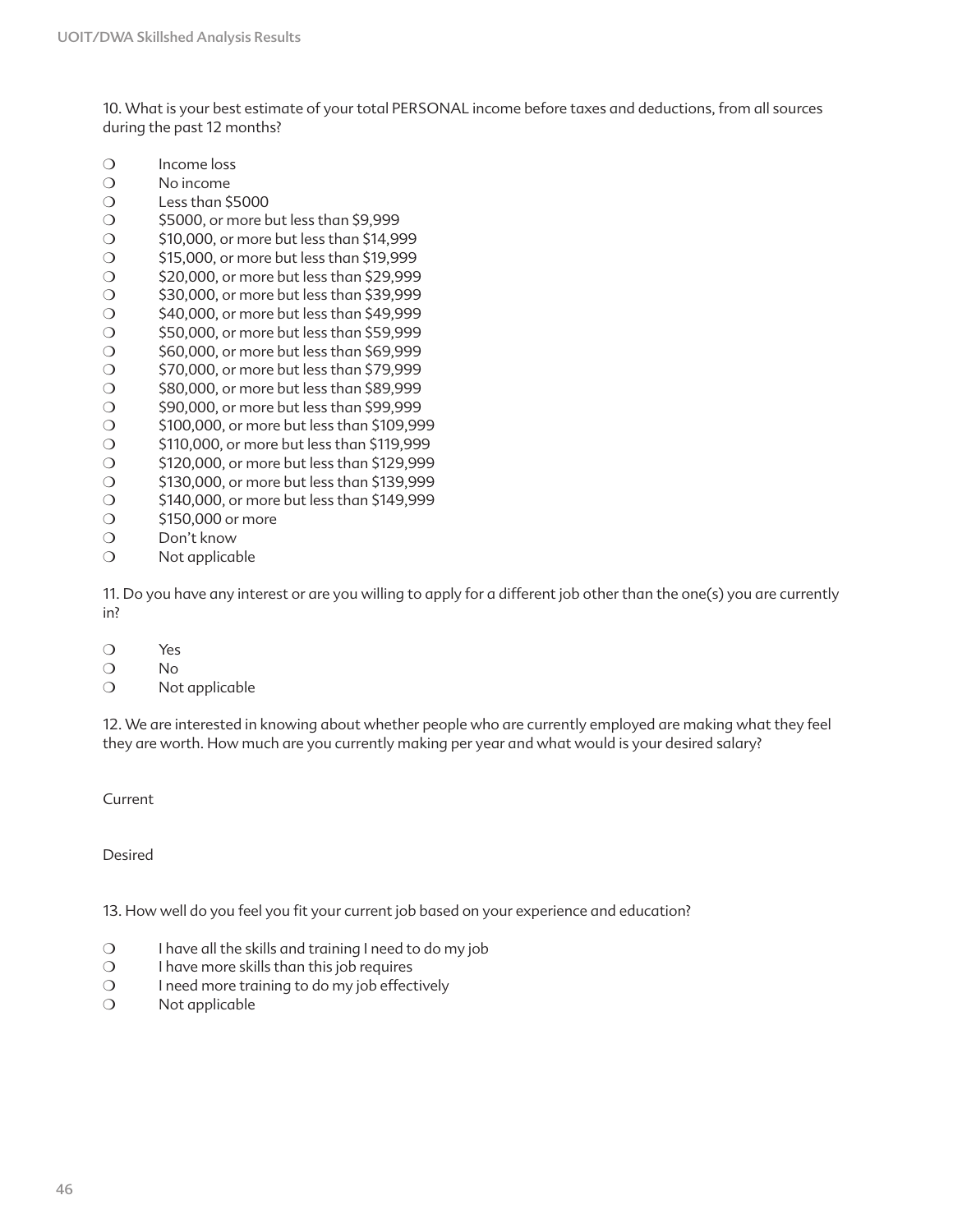### **SKILLS ON THE JOB**

We are now interested in learning a little bit about the skills you currently possess. What employable skills do you feel you currently have?

(Please answer questions 14a to 14f, with regards to your employable skills. We provide you with the skill set, an example, and skill options. Please select any skills from the options that you feel apply to your employable abilities).

14a. Reading Skills:

For example, an airline sales agent reads notices on a computer screen, such as special handling requirements or weather information.

Please choose all that apply:

- ❍ Do you scan written materials for information and/or overall meaning
- ❍ Do you read materials to understand, learn, critique or do evaluation
- ❍ Do you analyze and synthesize information from multiple sources for or from complex and lengthy text
- ❍ Other, please specify:

14b. Document Use Skills:

For example, a bricklayer interprets blueprints to determine the height, length and thickness of walls. Please choose all that apply:

- O Do you read signs, labels or lists
- ❍ Do you read and understand information on graphs or charts
- ❍ Do you enter information into forms
- O Do you create or read schematic drawings
- ❍ Other, please specify:

14c. Numeracy Skills:

For example, payroll clerks monitor vacation entitlement to prepare budget and scheduling forecasts. Please choose all that apply:

- ❍ Do you make calculations
- O Do you make measurements
- ❍ Do you perform scheduling, budgeting or accounting activities
- ❍ Do you analyze data
- ❍ Do you make estimations
- ❍ Other, please specify:

14d. Writing Skills:

For example, human resources professionals write recommendations on issues such as workplace health and safety.

Please choose all that apply:

- ❍ Do you write to organize or record information
- ❍ Do you write to inform or persuade
- ❍ Do you write to request information or justify a request
- ❍ Do you write an analysis or comparisons
- ❍ Other, please specify: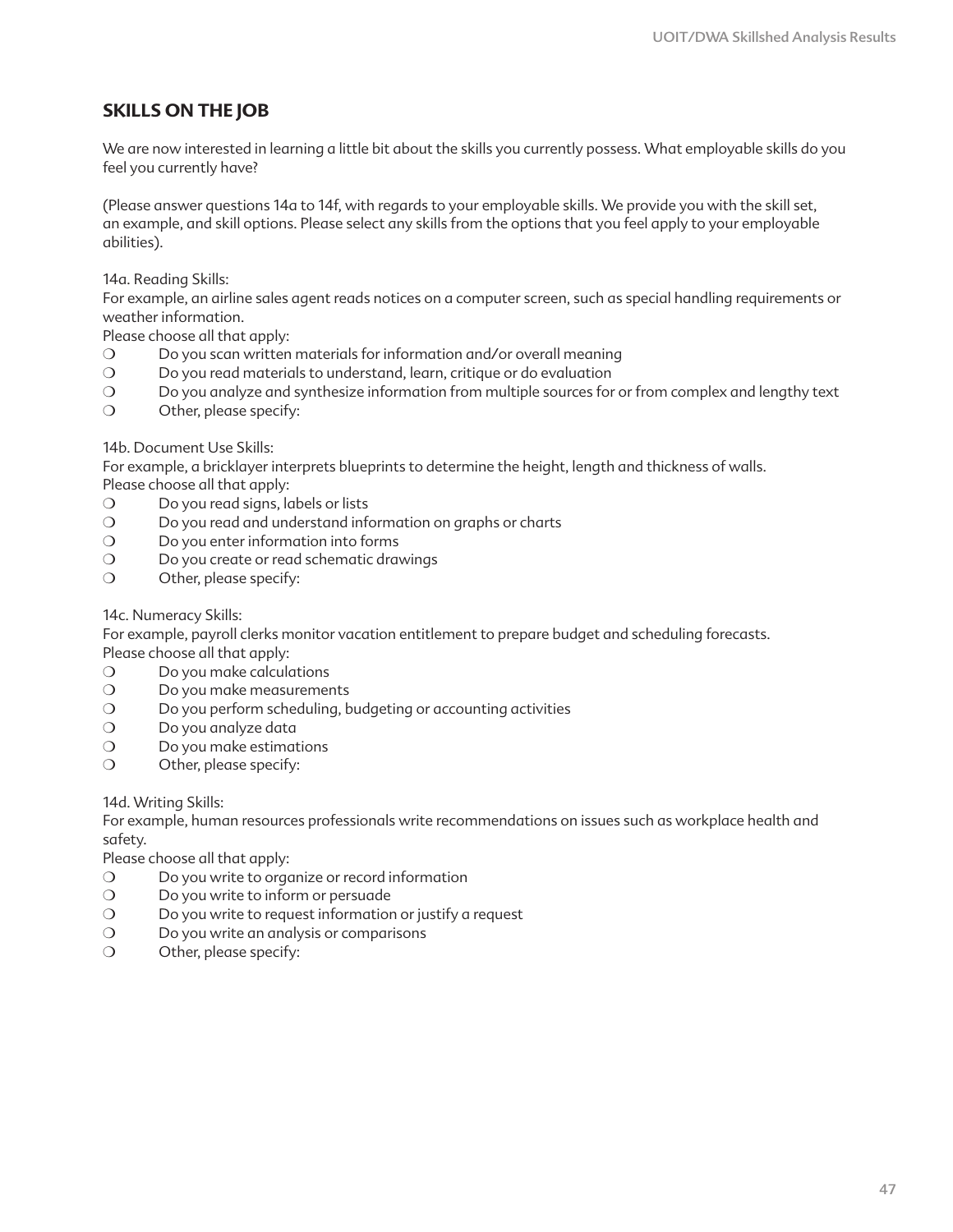14e. Computer Use Skills:

For example, telephone operators use customized software to scan databases for telephone numbers or long distance rates.

Please choose all that apply:

- ❍ Do you use different forms of technology such as cash registers or fax machines
- O Do you use word processing software
- ❍ Do you send and receive emails
- O Do you create and modify spreadsheets
- ❍ Do you navigate the internet
- ❍ Do you use tablets or smart phones for things like texting, instant messaging, emailing etc.
- ❍ Other, please specify:

14f. Which of the skills you selected, from 14a to 14e, are not used at your current place of employment? Please choose all that apply:

- ❍ Scan written materials for information and/or overall meaning
- ❍ Read materials to understand, learn, critique or evaluate
- ❍ Analyze and synthesize information from multiple sources for or from complex and lengthy text
- ❍ Read signs, labels or lists
- O Understand information on graphs or charts
- ❍ Enter information into forms
- ❍ Create or read schematic drawings
- ❍ Make calculations
- ❍ Take measurements
- ❍ Perform scheduling, budgeting or accounting activities
- ❍ Analyze data
- ❍ Make estimations
- ❍ Write to organize or record information
- ❍ Write to inform or persuade
- ❍ Write to request information or justify a request
- ❍ Write an analysis or comparison
- ❍ Use different forms of technology such as cash registers or fax machines
- O Use word processing software
- ❍ Send and receive emails
- ❍ Create and modify spreadsheets
- ❍ Navigate the internet
- ❍ Other, please specify:

### **TRAVELLING TO WORK**

We would like to know a little bit about how much time you spend getting to work each day. Thinking about your primary place of employment…

- 15. Do you commute to your place of employment?
- ❍ Yes, I commute
- ❍ No, I work from home
- ❍ Not applicable

16. Approximately how many kilometers is it from your house to your place of employment, one way? If you work from home please place 0 in the space below.

17. Approximately how many minutes does it take you to travel to work, one way? (Please note that the system will accept a range, i.e. 20-35)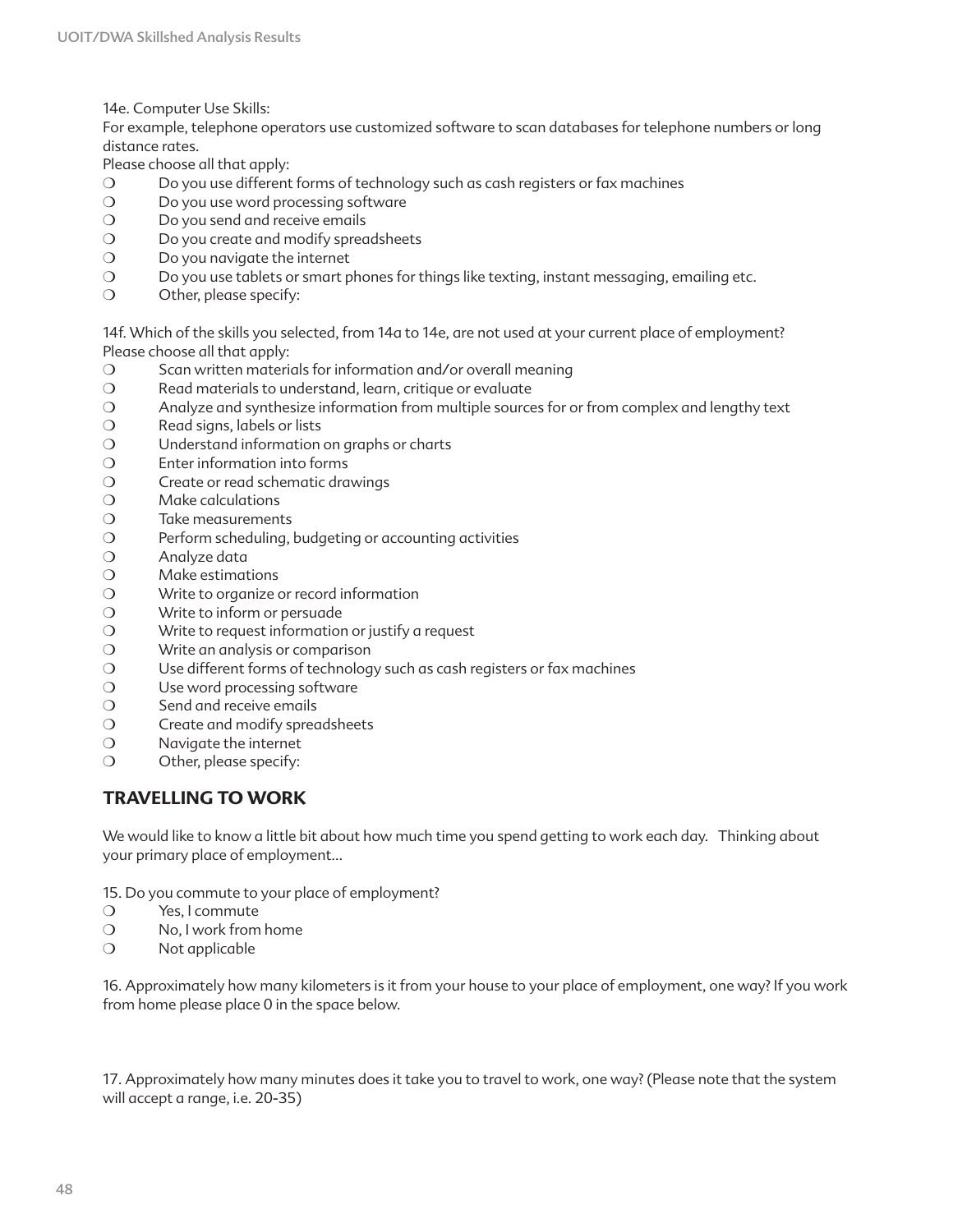18. How many kilometers would you be willing to commute, one way, for a higher pay rate?

### **FOR RESPONDENTS CURRENTLY NOT WORKING**

If you are currently unemployed, we would like know more about your situation (If this section does not apply to you please skip to question 27)

19. How long have you been unemployed? (For example, if you have been unemployed for 8 months, you would put 0 in the years box and 8 in the months box).

Years

Months

20. Do you have any interest in entering or re-entering the workforce full-time?

- ❍ Yes
- ❍ No
- ❍ Not applicable

21. If you are currently looking for work, would this be your first time entering the workforce in a full-time/long term position? In other words, have you had a full-time, long term job before?

- ❍ Yes
- ❍ No
- ❍ Not applicable

### **SKILLS YOU HAVE ACQUIRED**

We would now like to learn a little bit about the skills you feel you currently possess? Thinking back to your previous jobs, answer the questions below.

(Please answer questions 22a to 22e, with regards to your employable skills. We provide you with the skill set, an example, and skill options. Please select any skills from the options that you feel apply to your employable abilities).

22a. Reading Skills:

For example, an airline sales agent reads notices on a computer screen, such as special handling requirements or weather information.

Please choose all that apply:

- ❍ Have you scanned written materials for information and/or overall meaning
- ❍ Have you read materials to understand, learn, critique or do evaluation
- ❍ Have you analyzed and synthesized information from multiple sources for or from complex and lengthy

text

❍ Other, please specify: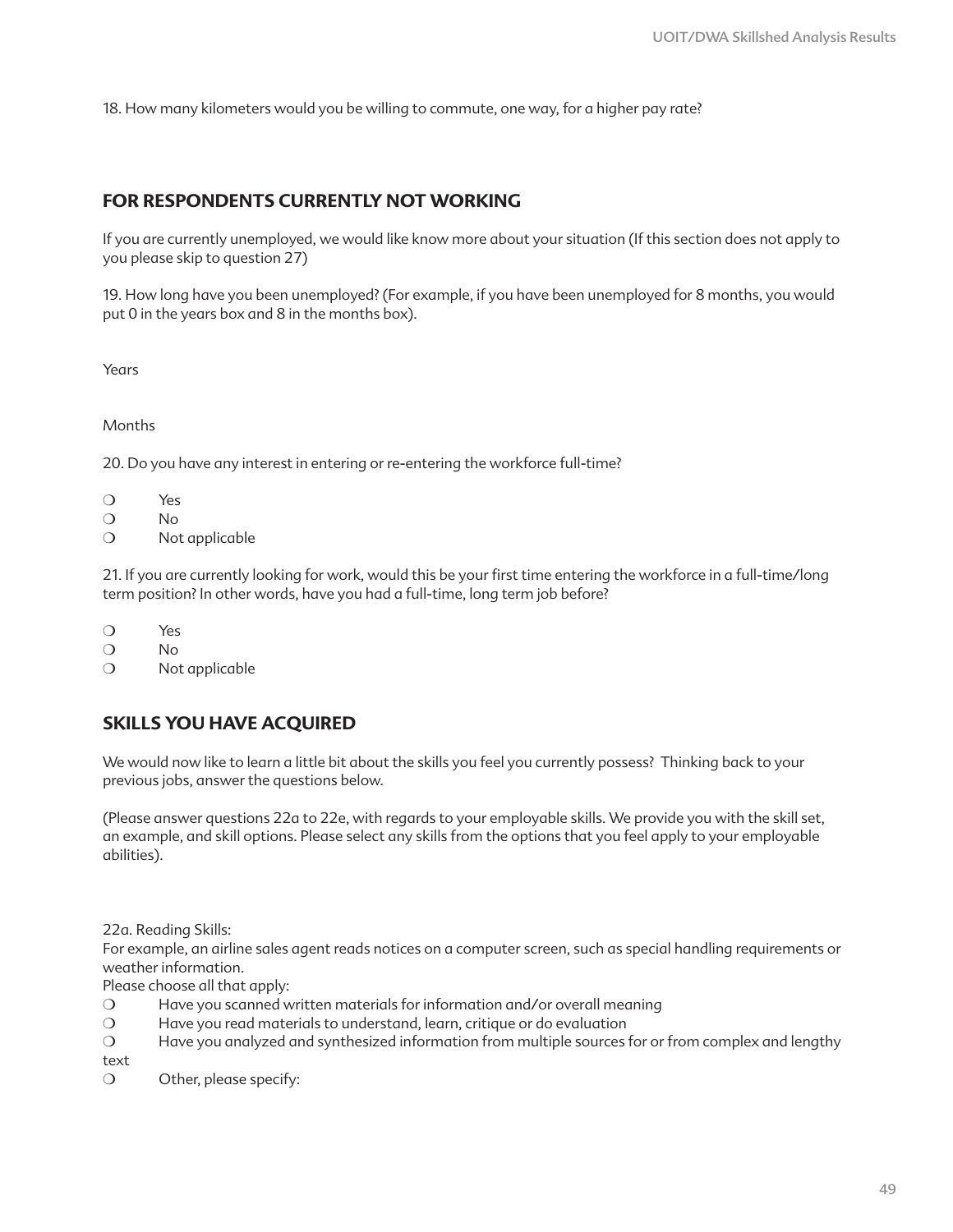22b. Document Use Skills:

For example, a bricklayer interprets blueprints to determine the height, length and thickness of walls. Please choose all that apply:

- ❍ Have you read signs, labels or lists
- ❍ Have you read and understand information on graphs or charts
- ❍ Have you entered information into forms
- ❍ Have you created or read schematic drawings
- ❍ Other, please specify:

#### 22c. Numeracy Skills:

For example, payroll clerks monitor vacation entitlement to prepare budget and scheduling forecasts. Please choose all that apply:

- ❍ Have you made calculations
- ❍ Have you made measurements
- ❍ Have you performed scheduling, budgeting or accounting activities
- ❍ Have you analyzed data
- ❍ Have you made estimations
- ❍ Other:

#### 22d. Writing Skills:

For example, human resources professionals write recommendations on issues such as workplace health and safety.

Please choose all that apply:

- ❍ Have you written to organize or record information
- ❍ Have you written to inform or persuade
- ❍ Have you written to request information or justify a request
- ❍ Have you written an analysis or comparisons
- ❍ Other, please specify:

#### 22e. Computer Use Skills:

For example, telephone operators use customized software to scan databases for telephone numbers or long distance rates.

Please choose all that apply:

- ❍ Have you used different forms of technology such as cash registers or fax machines
- ❍ Have you used word processing software
- O Have you sent and received emails
- ❍ Have you created and modified spreadsheets
- ❍ Have you navigated the internet
- ❍ Have you used tablets or smart phones for things like texting, instant messaging, emailing etc.
- ❍ Other, please specify:

23. What resources do you use in order to search for a job? [Note: this question can be tailored to resources within the skillshed area]

Please choose all that apply:

- ❍ Attend job fairs
- ❍ Government job banks
- ❍ John Howard Society
- ❍ Online job search engines (i.e. Monster, Workopolis, etc.)
- ❍ Other websites (i.e. Kijiji, Craigslist, etc.)
- ❍ Talk to friends and family about job opportunities
- ❍ [Local employment resource]
- ❍ [Local employment resource]
- ❍ Not applicable
- ❍ Other, please specify: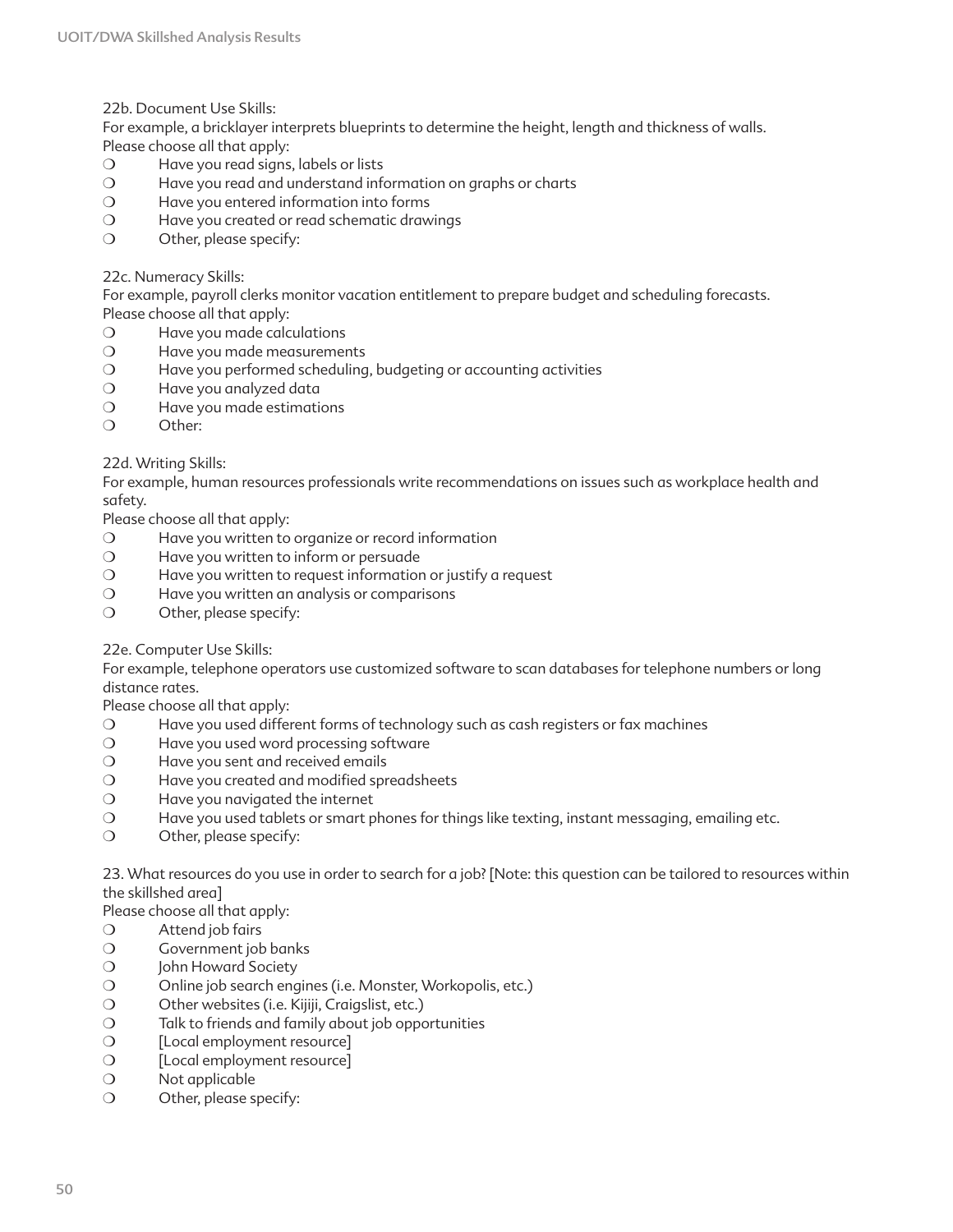24a. If you are thinking about entering or re-entering the workforce, how far would you be willing to commute to work, one way? Please list the distance in kilometers.

24b. If you are thinking of entering or re-entering the workforce, what is the maximum time (in minutes) you would be willing to spend travelling to work one way?

25. If you were offered a job in your field that paid a lower salary than what you desired, but it was closer to home, would you consider taking it?

- ❍ Yes
- ❍ No
- ❍ Don't know

26. What would be your desired annual salary to enter or re-enter the workforce? Please round to the closest whole number.

#### **VOLUNTEERISM**

(Whether you are employed or unemployed, please answer the following questions, if you do not volunteer and these questions are not applicable to you please skip forward to question 30)

27. Do you volunteer?

- ❍ Yes
- ❍ No

28a. About how many hours a month do you volunteer, on average. If you do not volunteer, please place a zero (0) in the box below.

28b. If you feel comfortable, please share with us the name of the organization(s) you volunteer with (you may list any/all volunteer positions you currently hold):

29a. Do you feel at least some of the skills you listed, in this survey, are used at your volunteer position? ❍ Yes

❍ No

29b. Please explain what skills are utilized at your volunteer position: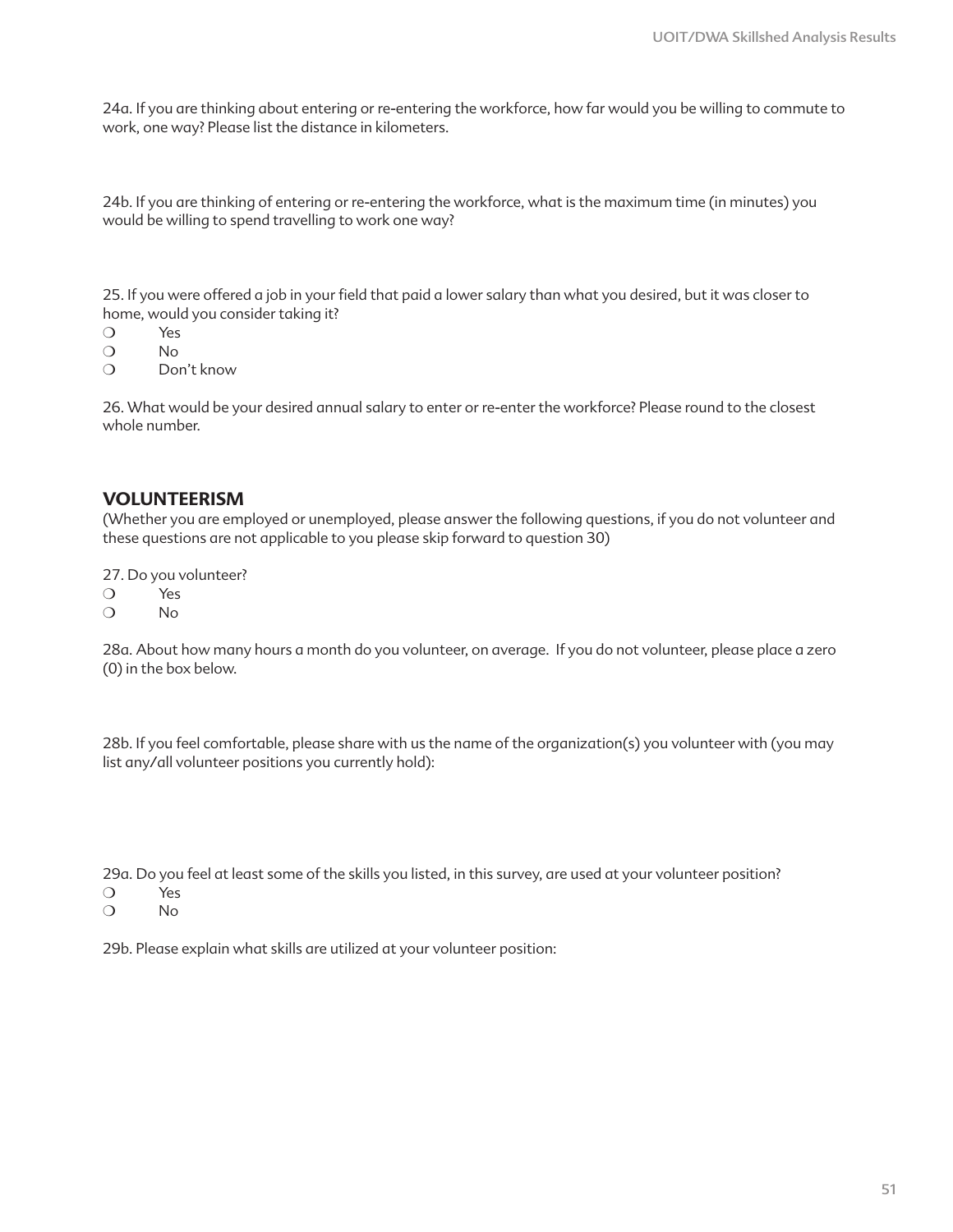#### GENERAL QUESTIONS

Please answer these questions regardless of your employment status.

30. Now, thinking about the last time you searched for a job (if you are currently employed) or your current job search experiences (if you are not currently employed), please share with us some of the obstacles and challenges you have or are currently experiencing?

31. What do you feel you would require in terms of training and education in order to obtain the job you desire?

32a. Would you be willing to earn less if you were able to work closer to home?

- ❍ Yes
- ❍ No
- ❍ Not applicable

32b. If you answered yes to 32a, what would be the minimum annual salary you would require to work locally?

Thank you for your feedback. We very much appreciate your time and effort in answering these questions.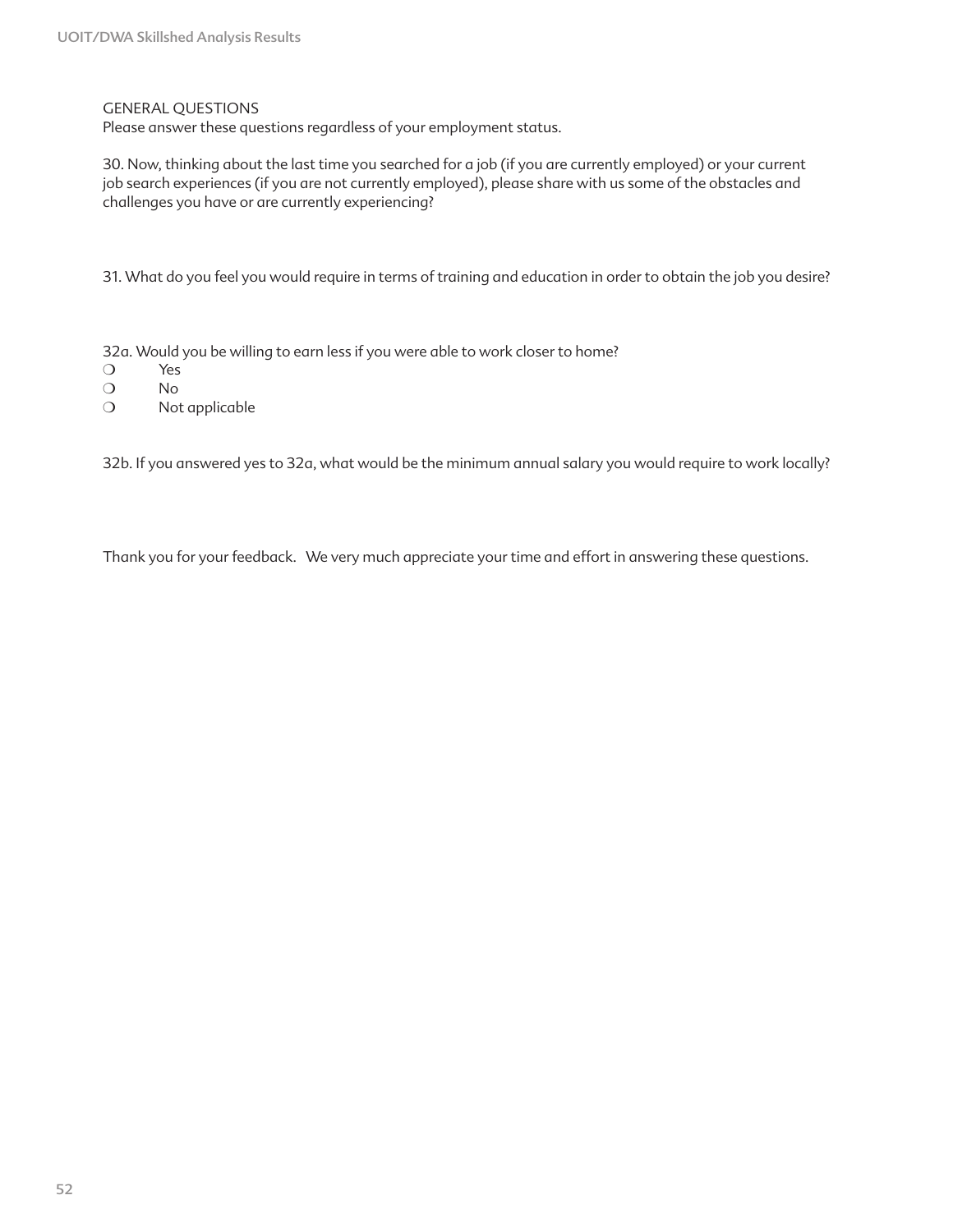# **A Review of Skillshed Analysis Practices and Outcomes**

## **Dr. Hannah Scott\***

Faculty of Social Science and Humanities and

## **Dr. Igor Kotlyar**

Faculty of Business and Information Technology University of Ontario Institute of Technology

\*Please direct all correspondence to:

**Dr. Hannah Scott**, Professor Faculty of Social Sciences and Humanities University of Ontario Institute of Technology (Downtown Campus, 55 Bond St. E.) 2000 Simcoe St. N. Oshawa, ON. Canada. L1H7K4.

- Ph: **905-721-8668**
- Fx: **905-721-3372**
- Em: **Hannah.scott@uoit.ca**
- Web: **www.uoit.ca**

This project was funded by a grant from the Social Sciences and Humanities Research Council (file # 412-2013- 2006) under the Knowledge Synthesis Grants: Skills Development for Future Needs of the Canadian Labour Market competition.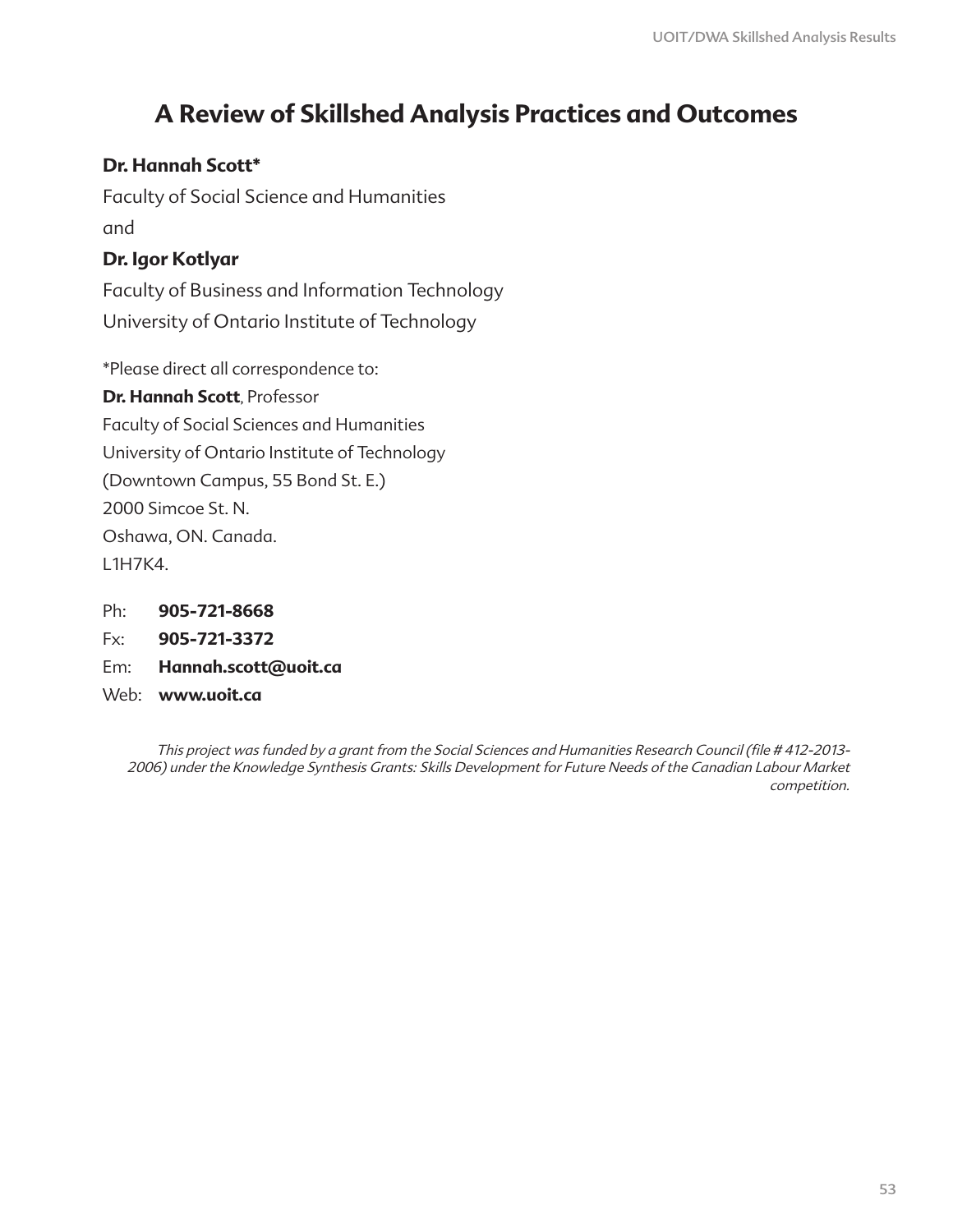### **A Review of Skillshed Analysis Practices and Outcomes**

### **Main Messages**

The skills gap – whether in the form of wide ranging skills shortages or the result of skills being mismatched to employment opportunities – has been described as one of the great challenges facing the Canadian economy. Communities have identified a growing need for data gathering at the local level to address the community response to putting workers in touch with jobs in their communities. Provincial and federal studies looking at the "skills gap" between the skills workers have and the skills employers need do not provide sufficient direction for addressing local responses to what is needed within the community. One response to this issue, undertaken in the United States, is conducting a "skillshed study." A skillshed is an area from which employers pull their workforce and workers receive locally relevant training and education. Skillshed studies can be done within a relatively small geographic area and/or be sector-specific in their focus (e.g., skills associated with the manufacturing or information technology sectors within a specific region). Both the workforce and the business community are surveyed in efforts to assess which skills each has and/or needs, in efforts to determine an appropriate community response to addressing unemployment and preparing future employees for the ever-changing labour market.

Skillshed analysis is a promising tool for evaluating skills within a labourshed and skills needs at a local level, however the methodology for conducting this form of analysis still needs to be further systematized and refined. Furthermore, the economic impact of skillshed analysis is unclear, as there are generally no systematic follow-up efforts to assess or measure the impact of conducting skillshed analysis.

If conducting a skillshed analysis, we recommend a few practices that may help in assuring the effectiveness of the effort. First, it is important to determine, in advance, the exact purpose of the report and its target audience: Who the information is intended for and how it is going to be used? For example, reports intended to assist the business community with site selection decisions should contain different information than those intended to assist economic development officials in developing economic growth initiatives and to create policies that ensure the workforce is adequately prepared to support emerging occupations and industries. Second, these surveys require that they be done by telephone or in person and randomized sampling methods to enhance response rates and make the study meaningful to the entire community. This can be expensive and, therefore, having a financial strategy is important before initiating the study. Third, make reports easy to understand. According to survey results, users of skillshed studies experience difficulties understanding skillshed reports and have indicated that they might benefit from assistance in interpreting the data provided. Fourth, educate the public and potential stakeholders on the importance of studying a skillshed and the benefits that such an assessment would have for the community. Finally, conduct follow-up evaluation analyses to assess whether the study is of value to stakeholders and learning if, when, and how the data is actually being used.

### **A Review of Skillshed Analysis Practices and Outcomes Executive Summary**

• Canadian companies are encountering increasing challenges in finding qualified job candidates with the appropriate skill sets. The shortage of skills is affecting most sectors and regions of the country and impeding Canada's economic growth and innovation capacity particularly in technology-based and knowledge-based sectors.

• There is some disagreement on whether the Canadian workforce is experiencing a skills gap (i.e., the skills needed for jobs in Canada are not available) or a skills mismatch (i.e., the skills needed for jobs exist within the workforce, but they have not been matched for a number of reasons to the right employers).

• Communities have identified a growing need for data gathering at the local level to address the community response to putting workers in touch with jobs in their communities. Provincial and federal studies looking at the "skills gap" between the skills workers have and the skills employers need do not provide sufficient direction for addressing local responses to what is needed within the community.

• Skillshed analysis is a process for evaluating and projecting skills needs at a labourshed level, which refers to the geographic area from which an employer draws its commuting employees and skills, level education, and experience that the workforce possesses. The two elements that make this form of analysis unique include (i) its focus on the geographic area meaningful to employers and employees (as opposed to following municipal or provincial boundaries) and (ii) its focus on skills (as opposed to types of jobs). While this innovative approach to projecting skills needs has been gaining popularity in the United States, it has not been done in the Canadian context.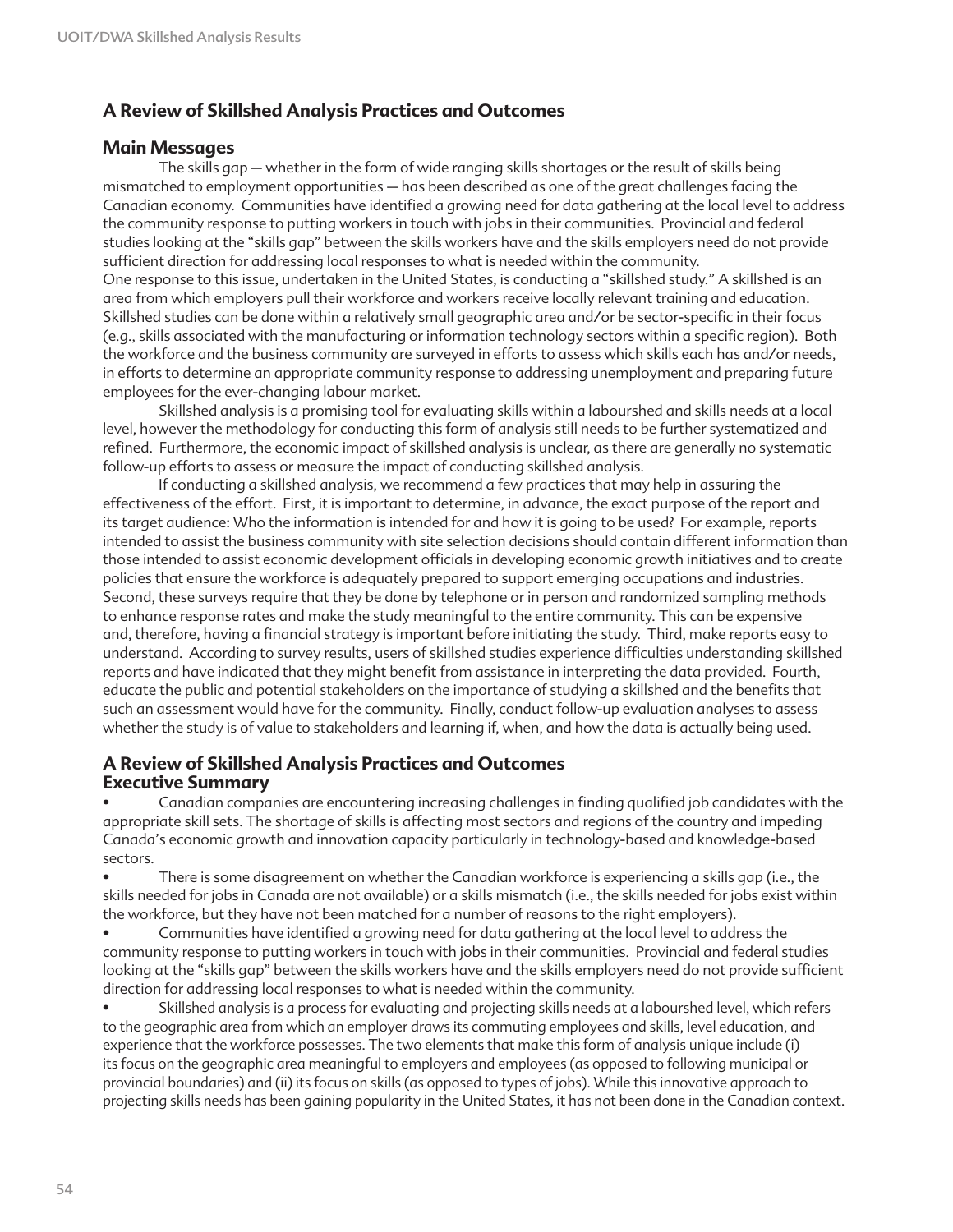### **Approach/Methodology**

• For the purposes of this project, extensive searches of newspapers, academic and trade journals, and industry and consulting reports were conducted using the search terms skillshed, labourshed, skills gap, gap analysis, and labour availability. We have examined skillshed analysis reports completed in the states of Colorado, Iowa, South Dakota, Texas, Illinois, Indiana, Tennessee, Mississippi, Michigan, Minnesota, Rhode Island, and Virginia. Skillshed studies have not been done, to date, in Canada or the United Kingdom.

• Templates of both a workforce and an employer skillshed survey have been prepared based on best practices, based on the studies reviewed, and are available in the Appendix.

### **Results**

• Studies vary in how analysts establish boundaries of a labourshed area to conduct a skillshed study. Tactics ranged from surveying within a 15 to 65 mile radius around a community node. Factors typically included for consideration in establishing boundaries of s skillshed are population density, local geography (e.g., rivers), and transportation infrastructure (e.g., roads and highways). Studies have also focused on a series of skill sets (for example occupational or essential skills) in a geographic region.

The two key components of skillshed analysis include the workforce survey and the employer survey. The workforce survey is used to measure the supply of available workers within a labourshed tapping into the skillsets, work activities, and tasks of workers. The employer survey is used to measure the demand for workers within a skillshed, as well as understanding what education, training, and skills are needed to produce consumer products.

• Workforce surveys generally collect the following information on individuals including, but not limited to: age, gender, race, educational background, areas of study, certifications attained, desired/current commute times, employment status, current or desired employment type and/or current or desired occupation. Respondents are also often asked their desired salary, the lowest salary they would accept to live closer to their worksite, openness to job-specific training, willingness to move for work, and the tools and resources they use to search for a jobs.

• Some workforce surveys measure the supply of skills at the basic skills level (i.e., literacy, numeracy), while others measure skills at the occupational level (e.g., analytic, managerial). For example, respondents are often asked to identify the knowledge or skills used in their current or past occupation and the length of time that they have used each skill. Some initiatives indirectly measure a respondent's skills by identifying the knowledge levels and work activities associated with their job by using software aids such as the Occupational Information Network (O\*NET).

• Workforce surveys are generally conducted via telephone. Phone numbers associated with landlines and/or cell phones belonging to a skillshed area are randomly selected using tools such as Computer Assisted Telephone Interviewing (CATI) software. To avoid respondents being geographically clustered in one area of the skillshed, areas are sometimes divided into different zones that require equal representation in the sample (i.e., quota sampled). Cell phone numbers can be problematic as these numbers are not tracked by geographic locators (such as ZIP or postal codes) and users may be less willing to participate in the survey as some have to pay for the call.

• Sample sizes in the studies examined tended to range substantially, from 98 to 773, and some initiatives maintain an annual or biannual 'rolling survey' in which over-sampling from a specific area is used.

• In contrast to workforce surveys, employer surveys collect data primarily through face-to-face interviews. Other initiatives utilize a combination of both in person and telephone interviews, as well as email correspondence. Most surveys rely on interviews with area employers, while others also collect information from educators and human resource professionals. Most studies appear to have only 30 to 35 participants, however at least one study used 586 employer surveys in order to conduct its skillshed analysis.

• Employers are commonly asked about the following: size of their workforce; future plans to expand or downsize (including an assessment of the number of employees who are eligible to retire within the next five years and of plans to replace retiring employees), the number of job vacancies and the degree of challenge employers face when filling positions; the availability of skilled workers in their area, the type of skills that they think are needed in the workforce, perceived quality of area educational institutions, and any partnerships or programs that such institutions have in place to respond to the needs of the area workforce. Employers are also asked about starting pay rates and the competitiveness of those rates, and perceived worker attitudes and productivity. This last variable is assessed through measures of employee turnover, tardiness, absenteeism and substance abuse.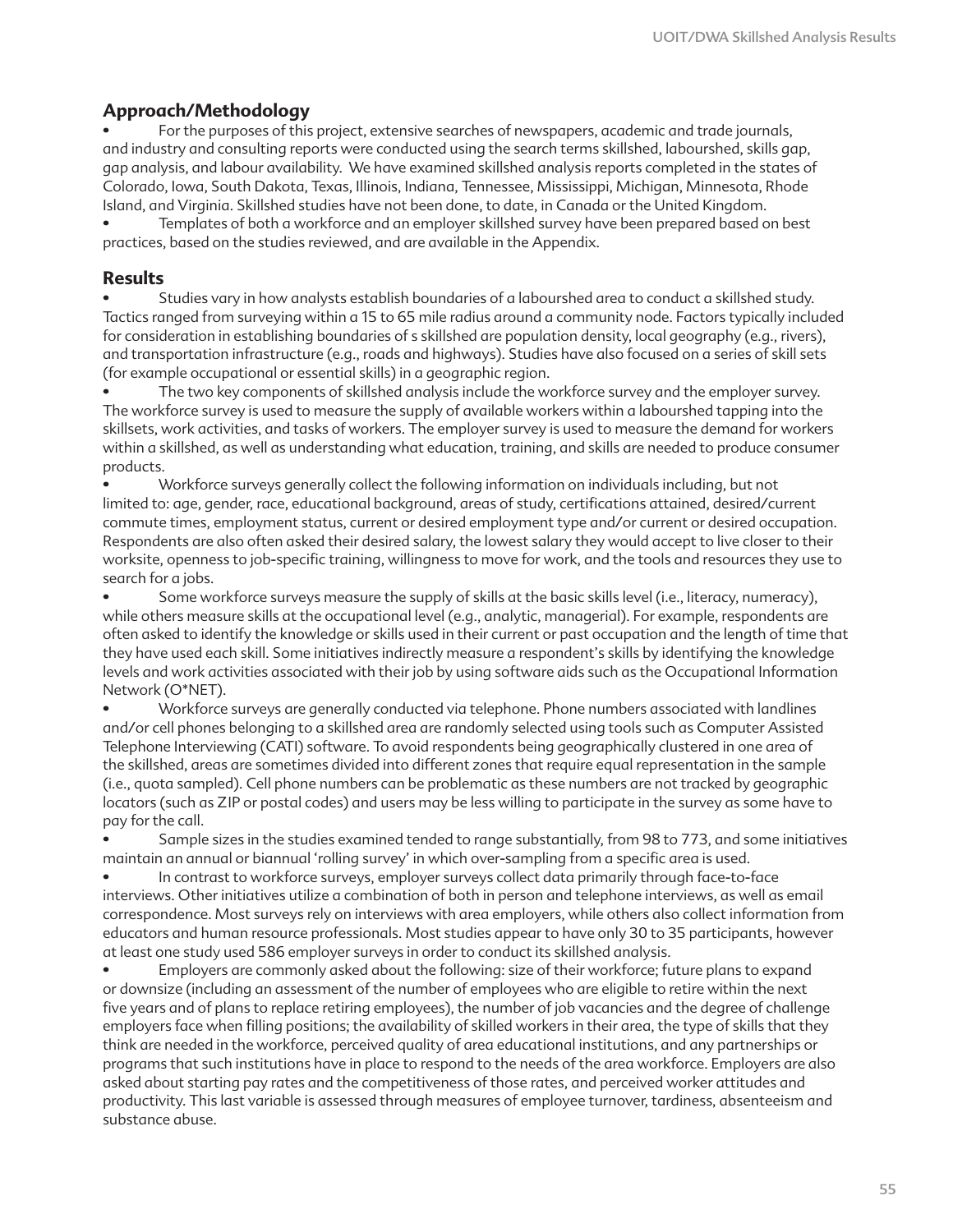• Studies vary greatly in the level of analysis conducted in each of the skillshed reports, ranging from simple data summaries, to assessments of workforce skill levels and/or recommendations about future directions. For example, the most detailed study reviewed included an in-depth analysis of three occupational clusters in the labourshed that were believed to have the most potential based on consideration of the labourshed trend analysis, current workforce needs, projected employment growth, and median wages. The study focused on these criteria in order for the region to make an easier transition in terms of advancing economic development and narrowing the skills gap.

### **Further Research / Research Gaps**

• Skillshed analysis is a promising technique for gathering relevant data needed to help with local economic planning. The methods surrounding this type of activity, however, have to be further refined and consistently documented. It appears there is no common practice for conducting skillshed studies.

• In reviewing publicly available skillshed reports, the target audience is not entirely clear. Many of the reports are intended for use by the business community to assist companies with decisions pertaining to site selection, relocation, expansion, employee retention and training requirements. Other reports indicate that the information is intended for use by broader community and economic development officials in order to help retain and expand existing businesses, recruit new businesses to the area, develop economic growth initiatives, and to create policies that ensure the workforce is adequately prepared to support emerging occupations and industries.

The economic impact of conducting skillshed analysis is unclear. There are generally no systematic follow-up efforts to assess or measure the impact of conducting skillshed analysis. Some surveys reveal that individuals who have used labourshed/skillshed reports were generally satisfied with the analysis and information provided. There are also periodic accounts of skillshed analysis serving as an effective economic tool, however these are largely unreferenced and anecdotal testimonials. There are some limited reports that availability of skilled and semi-skilled workers was reportedly improved and skills that were previously noted as being difficult to find became increasingly available. However, our search of newspaper articles has not produced any stories detailing economic development, economic growth, or a distinguishable effect on the unemployment rate in the region within the two years following the completion of a skillshed report.

• Future research should work on the development of better methods for measuring specific skills at a sufficient level of detail. The present measures of skills are too broad to be meaningful for assessing the exact skills gaps in the case of occupations that are changing and the new occupations that are emerging. Organizations are redefining jobs and recognizing a need for additional skills in their employees. Skill shortages are more related to workers not possessing the right combination of specific skills and experience, rather than a lack of general skills associated with a particular profession. This issue is reflected in survey feedback which indicated that some individuals find the results to be too generic, lacking job specific information.

Further research should also seek to develop better methods for evaluating and assessing the impact and effectiveness of skillshed initiatives. There is a need to establish criteria and methods for measuring benefits of such studies.

### **A Review of Skillshed Analysis Practices and Outcomes Final Report**

### **Context:**

Canadian companies are encountering increasing challenges in finding qualified job candidates with the right skill sets. The shortage of skills is affecting most sectors and regions of the country and impeding Canada's economic growth and innovation capacity particularly in technology-based and knowledge-based sectors. This presents a challenge to the Canadian economy and its workforce. There is growing need to know which specific skills are in short supply in various communities to be able to respond effectively to each situation, as communities differ in terms of their skills needs. Correspondingly, there is increasing demand for knowledge on conducting skills needs analysis at a local level. Unfortunately, in Canada, there has not been a single effective method identified for collecting such information. The purpose of this review of the American practice of skillshed analysis is to generate a synthesis of practices for conducting such a study, and to develop a template for use by pertinent stakeholders across this country.

Skillshed analysis is a process for evaluating and projecting skills needs at a skillshed level, which refers to the geographic area from which an employer draws its commuting employees and skills, education, and experience that the workforce possesses. The two elements that make this form of analysis unique include (i) its focus on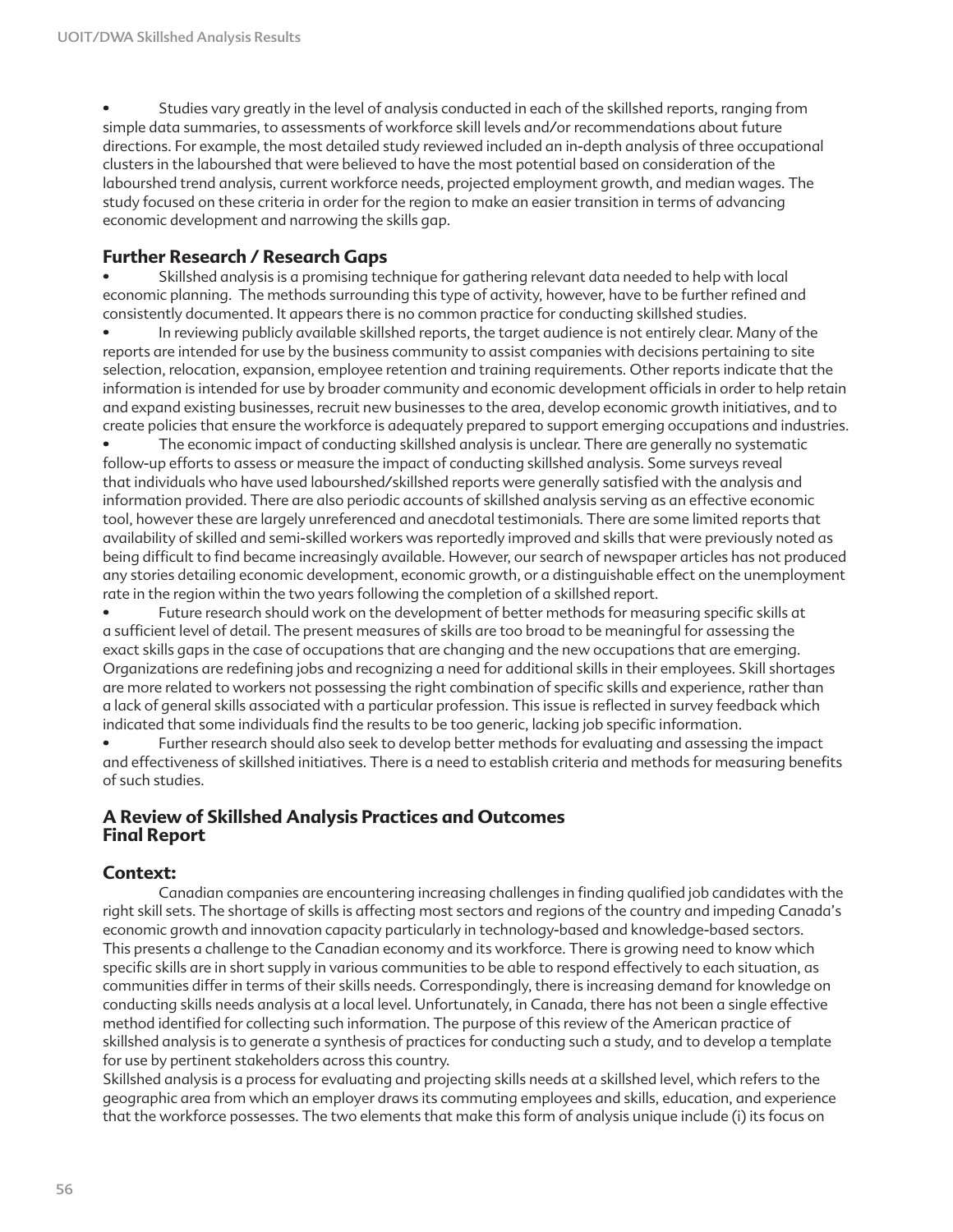the geographic area meaningful to employers and employees (as opposed to following municipal or provincial boundaries) and (ii) its focus on skills (as opposed to types of jobs).

Recently, we were approached by the Durham Workforce Authority (DWA) which "provides leadership in labour market planning through the creation of the annual labour market plan" and is one of 25 Workforce Planning Boards spread across Ontario. The DWA was looking for data that revealed more labour market information, information for site selectors, information for economic development, etc,. at the local level. The data that were available to them at provincial and federal levels were not effective in helping the members of this organization understand what they needed to do in their own region. The data analysis was too broad, showing amalgamated numbers which were of little use, and not specific to the employment needs of The Regional Municipality of Durham. They needed local data for local solutions. The goal was to create an understanding of the available skills and the desired skills within the area for which they were charged. The DWA was looking for data that could speak to the need to have the appropriate level of detail for their planning process.

The DWA also brought with them documentation on a practice that had been conducted in the United States, called a "skillshed analysis." They wanted to know if we could try to replicate it here. They stated that it looked like the level data and analysis that was provided in these studies would be appropriate for their planning process. Further, the Durham Region Local Training Board's mandate calls upon the DWA to promote and facilitate the development of a skilled, relevant, inclusive and adaptive labour force. The DWA's mandate outlines that this be achieved through improving the availability of labour market information, planning frameworks that advise on training and adjustment programs which can be deployed locally, and promotion of life-long learning within the region. They also suggested that if this skillshed analysis was successful within the Regional Municipality of Durham, that other Workforce Planning Boards have hinted that this might also be a useful in their communities.

Approach:

A number of studies were collected from a variety of sources on skillshed analyses that had been conducted in the United States by both private and public entities. Further, research was also collected and summarized on other similar data collection processes and reporting systems that currently exist here in Canada that have been used to assess similar issues: skills gap, labour shed, and labour studies. These studies were reviewed for methods used to collect this data, how the data from the studies were used, and whether the outcomes produced by the studies were useful. For the purposes of this project, extensive searches of newspapers, academic and trade journals, and industry and consulting reports were conducted using the search terms skillshed, labourshed, skills gap, gap analysis, and labour availability. We have examined reports completed in the states of Colorado, Iowa, South Dakota, Texas, Illinois, Indiana, Tennessee, Mississippi, Michigan, Minnesota and Virginia. Results from this review were used to build a template for both a workforce and an employer survey, using best practices that emerged out of this review. These survey templates are available in the Appendix.

#### **Literature review:**

Addressing the skills gap in the Canadian context:

Recently, there has been a significant amount of attention focused on the shortage of skilled workers and the growing challenges that Canadian companies face when trying to recruit employees who have the skills needed for a position. The shortage of skills, or the skills gap, may have a negative effect on a company's ability to be productive, profitable, and innovative. If occurring on a grand scale, this can reduce the country's competitiveness, prosperity, and potential for economic growth. As a result, the skills shortage has been described as "one of the great challenges facing Canada and has been identified as the country's leading economic issue."

The economic implications of the skills gap are illustrated by Stuckey and Munro, who estimate that, in the province of Ontario alone, the shortage of skills results in \$24.3 billion in lost Gross Domestic Product (GDP), \$4.4 billion in lost federal tax revenues, and \$3.7 billion in lost provincial tax revenues each year. On a more individual level, there is a growing disparity between the wages of employees who are considered to be 'more skilled' and the wages of employees who are considered to be 'less skilled.' As a result, marketable skills are now considered to be a "critical asset" for those who are searching for jobs and for those who already have jobs. In this sense, the skills gap can affect a person's employability and salary level and can, as a result, also influence one's quality of life.

While the concept of a skills gap has been subject to various different meanings and applications, at a more basic level, it refers to the difference between the skills required for a job and the skills possessed by a job-seeker.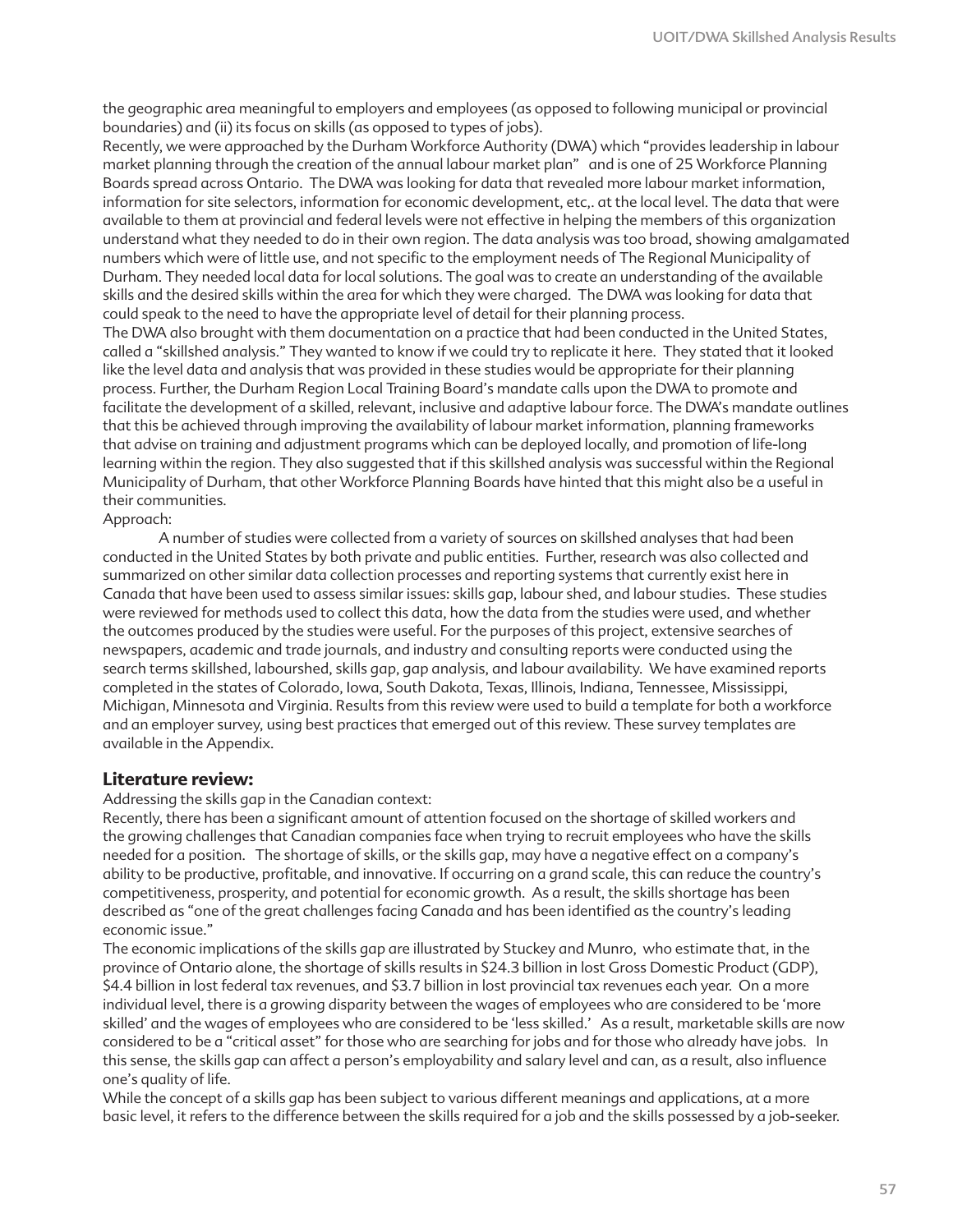The extent or severity of the skills gap is shown by the fact that workers are unable to find jobs and employers cannot find workers with the skill sets that they require. This is emphasized by Miner, who explains that there is a "looming shortage of skilled labour occurring in the midst of a surplus of unskilled labour."

The growing demand for skilled workers is closely associated with the development of a knowledge-based workplace, which has resulted in changes to both the nature and organization of work. As a result, jobs are now more specialized than in the past, and therefore require workers to have higher levels of education and skills.7, Jobs can be classified within the knowledge-based workplace depending on measures of research, development, and human capital. For example, a job or profession could be categorized as being of a high, medium, or lowknowledge depending on the proportion of employees who have a post-secondary education or the proportion of employees who conduct innovative research to advance their field.10

In order to illustrate the pervasive shift toward a knowledge-based workplace, the Canadian Council of Learning noted, in 2006, that, between 1991 and 2003, there was a 12% increase in the number of businesses in Canada. However, despite the moderate increase in the number of businesses over this period, there was a 78% growth in the number of high-knowledge businesses, a 14% growth in the number of medium-knowledge businesses, and a 3% decrease in the number of low-knowledge businesses.10 The demand for highly skilled workers that has accompanied the transition to a knowledge-based workplace is not unique to Canada; in a review of the transitioning economies in Hungary, Romania, and Russia, Commander and Kollo found a corresponding "strong bias against unskilled labour" in each nation.

One of the identifying features of the knowledge-based workplace is the presence of advanced and sophisticated technology, which can increase productivity and facilitate both communication and information sharing.10 This has contributed to the skills gap, as such technologies are constantly evolving and, as a result, require workers to continually engage in learning and skill upgrading. At the same time, the shortage of skills is intensified by a worker shortage, which may be the result of an aging population where a large number of the "Baby Boomer" generation will be retiring from the workforce over the next few decades.7, Another factor that has contributed to the skills gap is related to globalization and the growing competition that Canadian businesses face as a result of the increased level of skills held by people in developing countries.7 As a result of markets now being connected globally, labour that has in the past been completed by domestic unskilled workers is now often outsourced to foreign countries. This reduces the domestic demand for unskilled labour, which in turn increases the overall demand for skilled workers.5, 10

### **Solutions for the Skills Gap:**

Unsurprisingly, discussions of how to address the shortage of skills often focus on education. For example, Stuckey and Munro conclusively state that the shortage of skills is the "result of too many Ontarians not obtaining adequate levels of education." In this context, it would appear that the most basic solution to the skills gap is to re-train existing workers and to educate current students differently. Consequently, it follows that innovative measures are required within the education system in order to prepare the country's 'human resources' for the current and future demands of businesses and industries. However, despite education often being at the center of discussions on skill shortages, it is apparent that the education system is only one of many factors that are responsible for both creating and maintaining the skills gap. As such, in order for solutions to the skills shortage to have any merit or effectiveness, they must be formed through a comprehensive and rounded analysis that examines the issue as a whole.13,

It is worth noting that there is a degree of skepticism as to the existence and severity of a skills gap in Canada. For example, Burleton, Gulati, McDonald and Scarfone conclude that there is no evidence that the country is suffering a broad-based or aggregate-level skill shortage. While this may be the case, their findings do support the existence of skill mismatches at an occupational and regional level. In other words, studies done at the federal level have suggested that we Canadians may have the skilled workers we need within our own borders, but the local level knowledge suggests that those skilled labourers may not be where the jobs are. They conclude that "bold movement is warranted to maintain Canada's standard of living today and into the future." In order to do this, Burleton et al., in 2013, recommend that comprehensive and specific labour market information be collected in order to develop and guide targeted strategies and polices to address the skills gap. Furthermore, Custodia-Loria et al. suggest that "more creative solutions" be used to help match skilled employees with appropriate job openings, 13 and Act concludes that any forms of addressing the skill shortages must be practical in nature.8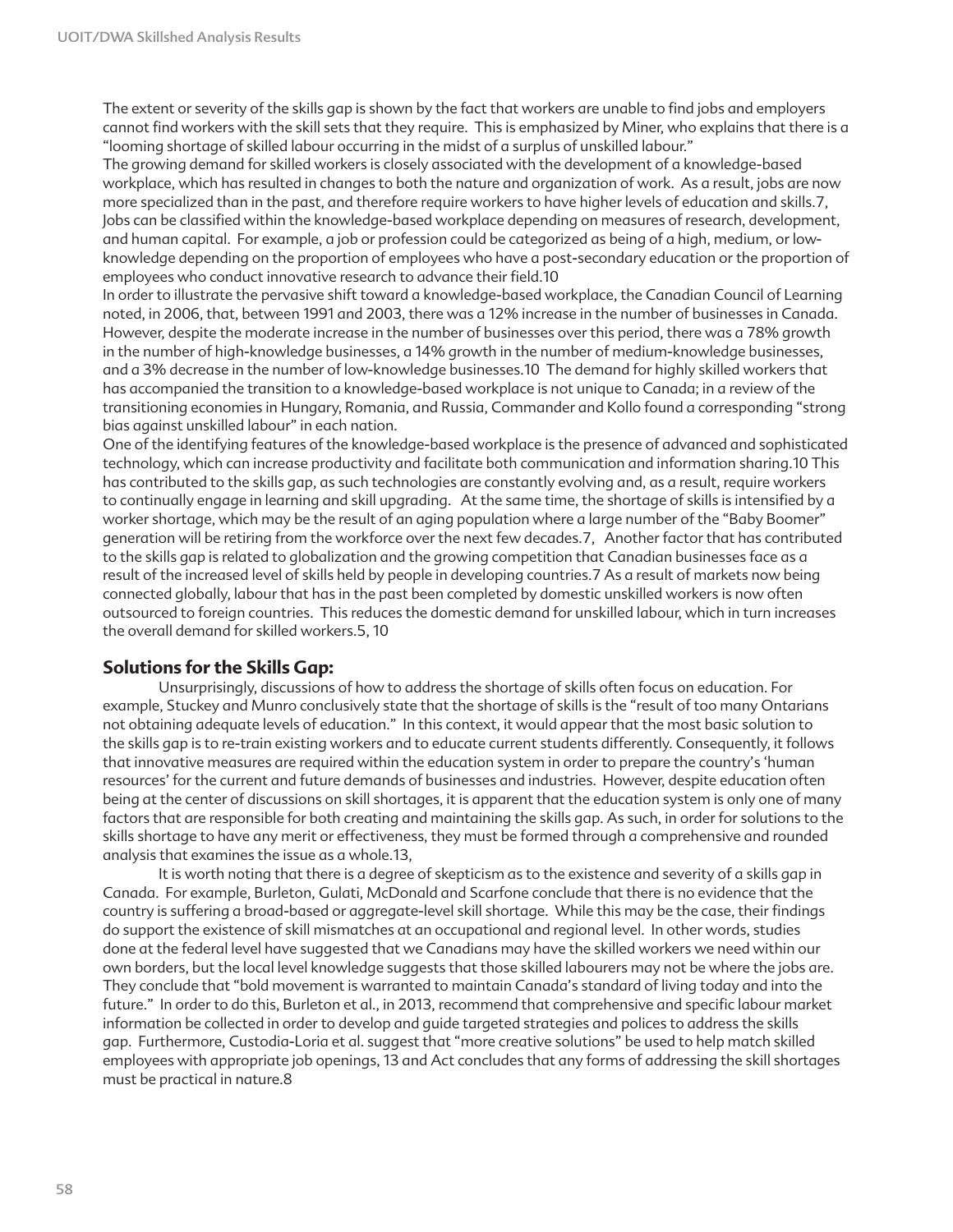#### **Measuring Skills in Canada:**

In Canada, there has not been a single effective method identified for collecting skills-based information at a local level, which is important because communities differ in terms of their skills needs. In other words, it is a safe assumption that the skills needed in Fort McMurray, AB, are not the same as those needed in Vancouver, BC, Saskatoon, SK, Trois-Rvieres, QU, or Charlottetown, PEI. This is a serious shortcoming in the effort to develop a skilled labour pool, as local skills-based information is not easily obtainable in a suitable format from other sources. While sources that provide information on labour gaps in Canada do exist, they generally focus on labour as opposed to the skills workers have. At the national level, the Canadian Occupational Projection System (which is maintained by Human Resources and Skills Development Canada) provides projections of labour demand and supply and identifies occupations that may face a shortage or surplus of workers. There are also numerous studies that have been conducted at a provincial, regional and even local level. However, these too have largely focused on labour shortages and surpluses, whether by industry or by the National Occupational Classification code, , instead of focusing on specific skill sets people possess.

Several challenges do exist when drawing conclusions from this type of information. First, it is often too broad to be meaningful for assessing the exact skills gaps that exist within a relatively small geographic area. For example, while there could be a sufficient number of representatives for a certain occupational group, there could still be a skills gap, as many individuals may lack certain critical skills required by employers in the area. This is shown in the case of information and communication workers, as Industry Canada, in 2010, has recognized that "skill shortages are more related to workers not possessing the right combination of specific skills and experience required by Canadian employers, rather than a lack of formal qualifications."

Second, the information collected at the national and provincial level is not very meaningful for employers, many of whom draw labour from a narrow geographic area, or for individuals who may not find travel or relocation to be a feasible option. The demand and supply of particular skills tends to differ substantially by locality across Canada, and there is a great need for knowledge on evaluating and projecting skills needs in an employer's specific recruiting area. This is supported by the Canadian Chamber of Commerce's observation that: "Educators may not be fully aware of local employers' needs. We need better systems for predicting future skills needs. There are limitations in the current labour market information, which is national and provincial, not local." Finally, while analysis of occupational groups can be valuable for industries characterized by a stable occupational structure and for research and policy development, such analysis is less useful when the required knowledge, skills and attributes of an occupation are changing, when new occupations are emerging, or when there are great ranges in the proficiencies associated with a given occupation. As such, knowledge of how local communities can evaluate and project their particular skills needs is critically required.

#### **What is a Skillshed Analysis?**

The concept of a skillshed analysis was created by the Institute for Decision Making at the University of Iowa in 1998. Their primary goal in developing this model was to respond to the needs of economic development groups, who were trying to form a nuanced understanding of the labour force in their area. In the state of Iowa, such studies continued to be conducted by the Institute for Decision Making until 2001, after which point the Iowa Workforce Development assumed responsibility for completing labourshed assessments.

A skillshed is defined as "the geographic area from which a region pulls its workforce and the skills, education, and experience that the workforce possesses." Closely related to the concept of a skillshed is a labourshed, which is the "area or region from which an employment center draws its commuting workers." Thus, whereas a labourshed refers to the geographic area from which a region recruits its workers, a skillshed refers specifically to the skills, education, and experiences of the workers who comprise this geographic area. Studying a workforce at the labourshed level is different than other assessments that focus on a specific region or community, as it involves the examination of a distribution of workers as they relate to a node community, regardless of any natural (i.e., rivers, mountains) or political (i.e., state borders, county lines) boundaries.

The general goal of a skillshed analysis is to compare the experiences and skills of an area's labour force with the reported needs of area employers. In other words, a skillshed analysis identifies and evaluates the supply and demand for labour with respect to the skills that are required to work within an occupation. , The main interest of these studies focuses on commuting patterns, current or desired wages, and skills. The focus on skills was linked to essential skills for comparison across multiple locations using devices such as surveys and information collected on and around these issues. In addition to showing the strengths of a region, this information can be examined in order to identify "which occupations or industries [a] region could grow into by understanding the difference between the current skill set and that skill set required by emerging markets."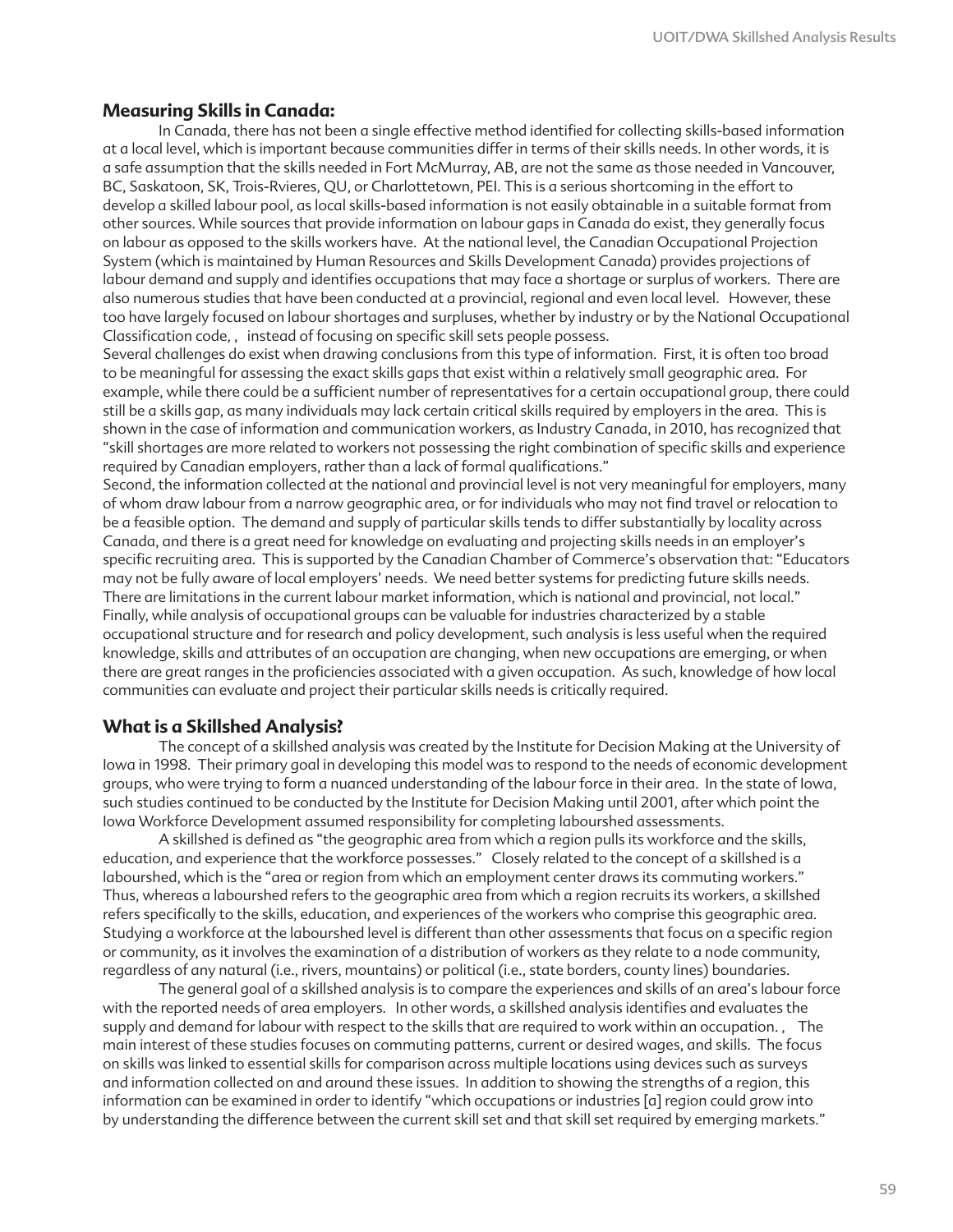Although such analyses have been called various different names (for example, skillshed, labourshed, labour availability, labour force, and labour market analyses), they are all similar in that they attempt to assess the skills and experiences of a workforce at the labourshed level. While there are differences in the scope and focus of these reports, this paper considers all studies that examine the skills of a workforce and/or potential workforce at the labourshed level.

### **Identifying the Boundaries of a Skillshed:**

Factors related to an area's geography and infrastructure may affect an individual's commute to work and can, therefore, play a role in determining the boundaries of a labourshed. For example, while one employee who lives a far distance from work may be able to easily commute on a highway, another employee who lives a short distance from work may face challenges as a result of a geographic obstacle such as regular dense street traffic, a lake, or river.27, It has been recognized that workers prefer to commute short distances, and that when this is not the case, they are likely to either move closer to their job or change jobs so that they are closer to their home. This is supported by the findings of the 2007 Labourshed Analysis for Boone and Winnebago, which found that 84% of employees live within 15 miles of their place of employment. As a result, employers tend to be less comfortable when hiring workers who commute long distances, as they perceive these individuals as being less committed to the company and more likely to leave for a job that is closer to their home.

Throughout the various skillshed reports, there does not appear to be a common practice in place for identifying the boundaries of an area's labourshed. Of the studies reviewed, the Labourshed Analysis for Boone and Winnebago Counties used the most conservative boundaries, which were identified as being within a 15 to 20 mile radius of the node community.34 Other studies determine labourshed boundaries using a 40 mile radius,28 a 45 mile radius,33 or a 65 mile radius from the node community. Of note, while laboursheds may be of a similar geographic size, they can vary greatly in terms of both population and population density.

### **Who can use the skillshed analysis?**

In reviewing publicly available reports, it is not entirely clear who uses the information that is provided by a skillshed analysis. However, it is apparent that many of the reports are primarily intended for recipients within the business community. For example, the Labour Availability Reports for East Central Indiana and Amarillo, Texas indicate that the availability of labour, the skills and experience of the workforce, and the cost of wages are among the most critical factors that a business considers when determining whether a location is appropriate for new or expanded operations. Similarly, Foote Consulting Group34 states that skillshed reports are an effective tool in understanding workforce issues as they relate to decisions of site selection, relocation, expansion, and employee retention and training requirements and opportunities.

Other skillshed reports indicate that the information being collected is intended for a broader or more general audience. In addition to current and prospective businesses, the information contained in a skillshed report can be used by community and economic development officials in order to retain and expand existing businesses and to recruit new businesses to the area. 24, 36, 37 Local governments and policy makers can use this information to develop economic growth initiatives and to create policies that ensure the workforce is adequately prepared to support emerging occupations and industries. This is often done in conjunction with educational institutions (i.e., colleges and universities), which may develop programs or modify an existing curriculum in order to respond to the needs of employers in the area.27 In Ontario, the DWA has offered that there is a need for the detailed and local data for economic development, to use in making decisions about site selection, essential skills and/or literacy based skills and programs, employment trends, and community and workplace planning.

On a more individual level, information collected on the gaps in labour supply and demand within an area can be used by local stakeholders to make decisions regarding the training and skills needed to transition between different occupations31 within a relatively small geographic location. In addition, this information can be used by "up-and-coming workers" in order to make informed decisions involving their education choices and future plans to enter the workforce.

### **Types of surveys used in skillshed analyses**

Skillshed analyses are often conducted using two surveys, carried out in the same geographic area over the same time frame. The first of these is given to individuals in the labourshed asking about current or desired skill sets, while the second is given to members of the business community where those skills would typically be used. Sections of both surveys are closely matched in style of questioning so that the results can be compared for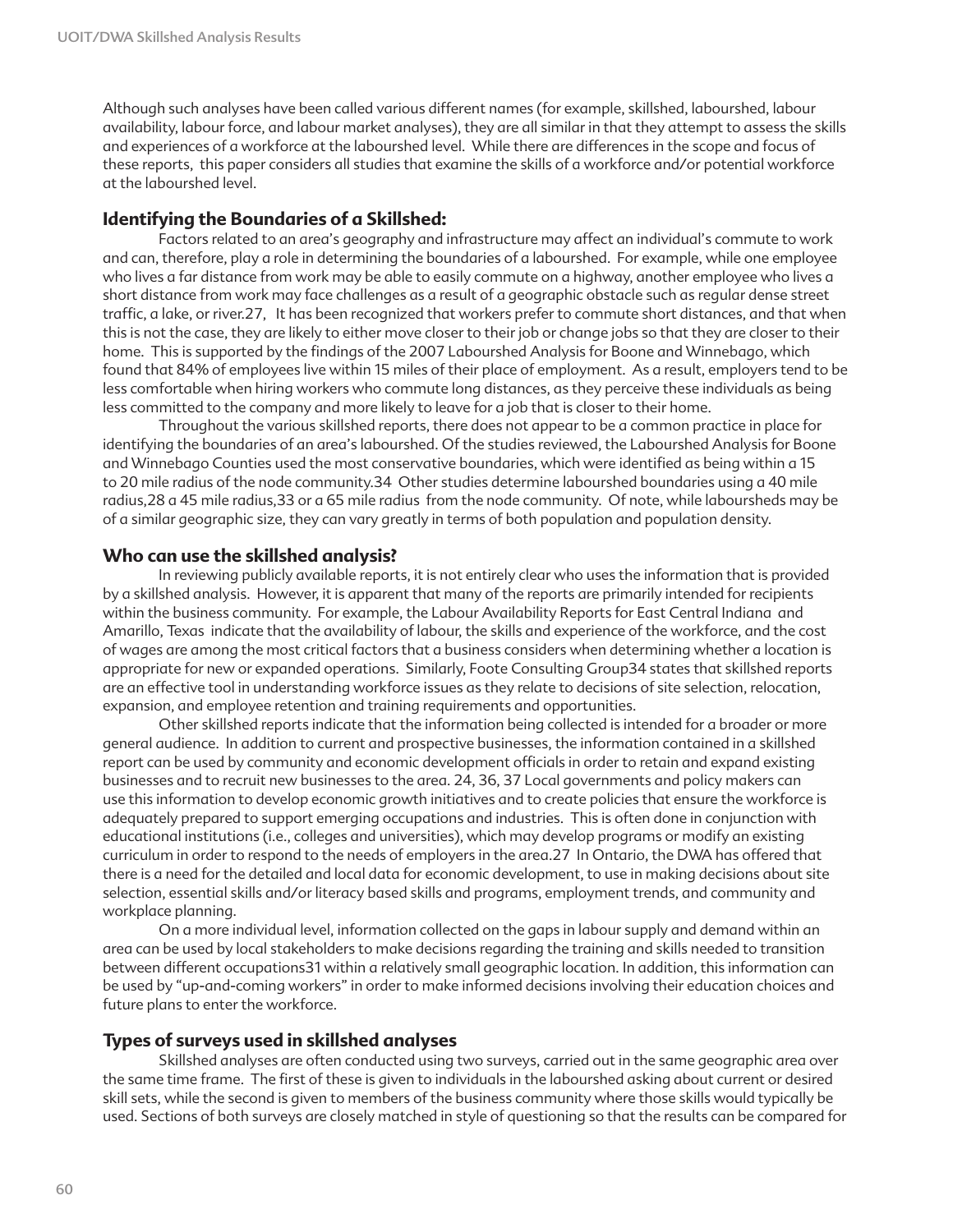analysis. Surveys can be broad based, taking an inventory of skills possessed and or/needed by both individuals and businesses within a geographic boundary. Alternatively they can be targeted to specific skills of specific sectors within a commuter radius around a key location where there is sector concentration. For example, a community skillshed team can decide to survey employers seeking specific knowledge-based skills, and systematically survey the workforce about whether they possess those skills.

#### **The Workforce Survey:**

One of the key components of a skillshed analysis is the workforce survey, which is used to measure the supply of available workers within a labourshed and "the knowledge, skills, and work activities those workers possess." Of the publicly available reports, information appears to be most commonly collected from individuals who are between the ages of 18 and 64 years, as it is believed that people between this age range are most likely to be either employed or willing to enter/re-enter the workforce.27 Interestingly, in an effort to assess the future workforce, the Northeastern Colorado Labour Force Study also collected data on the career and education plans of individuals between the ages of 16 and 18 years.33

Sample sizes for workforce surveys were not always disclosed, however when available, the number of participants who participated in this part of the assessment generally ranged from 98 to 773. The number of respondents included in a sample is dependent on the size of the population being studied; for example, in order to have a representative sample, Colorado State University Extension and Colorado Department of Local Affairs26 selected a sample size that would achieve a +/- 5% margin of error at a 95% confidence level. While most skillshed studies begin with data being collected from the labourshed that is under review, the state of Iowa maintains a continual 'rolling survey' in which over-sampling is used and respondents are identified through their ZIP code. This information is entered in a statewide labourshed database, from which data can be extracted for analysis as desired.24

All of the examined skillshed reports used a telephone survey to collect data on the area's workforce. Phone numbers were selected at random, and were at times obtained using Computer Assisted Telephone Interviewing (CATI) software. Using their ZIP code, respondents are classified as either living in the node community, living near the node community, or living in an outlying area in relation to the node community. In order to prevent respondents from being clustered in one area of the labourshed, quota sampling methods can be used. For example, Iowa Workforce Development divides each area being studied into three different zones that require equal representation in the sample.

Studies vary with respect to the use of landline and cell phone numbers to contact participants. While some studies do make use of both landline and cell phone numbers for the telephone survey, the Northeastern Colorado Labour Force Study does note that using cell phones to contact participants can be problematic because cell phone numbers are not tracked by ZIP code. Additionally, there are concerns that a cell phone user may be less willing to participate in the survey because he or she has to pay for the call.33

All of the skillshed studies collected demographic information from respondents, which included their age, gender and race. Table 1 provides a summary of the types of data collected with respect to a respondent's education, experience and skills. As is shown, all studies asked participants a range of questions with respect to their educational background, such as highest level of education completed, areas of study and certifications attained. Additionally, participants were often asked to indicate their area of employment or current occupation. For consistency with other labour market information, a common practice is for a respondent's occupation to be recoded according to the Standard Occupational Coding System, which is an occupation classification system that is maintained by the United States Department of Labour.41

Individuals participating in the workforce survey were also asked to identify their skills, which were generally measured at the occupational level. Respondents were often asked to identify the knowledge or skills used in their current or past occupation and the length of time that they have used each skill. The Iowa Workforce Development indirectly measures a respondent's skills by identifying the knowledge levels and work activities associated with their job. This is done using the Occupational Information Network (O\*NET), which was created by the United States Department of Labour and the North Carolina Employment Security Commission, and uses "a continuing worker survey [to maintain a] database of the knowledge, work activities, abilities, and distinguishing characteristics of each occupation."

All of the skillshed studies recognize that a region's potential workforce consists of both unemployed and underemployed persons. According to the Iowa Workforce Development,41 individuals are classified as being unemployed if they are actively seeking work or if they are a homemaker or retiree who is willing to enter or re-enter the workforce. Alternatively, underemployed individuals are those "who are working but who desire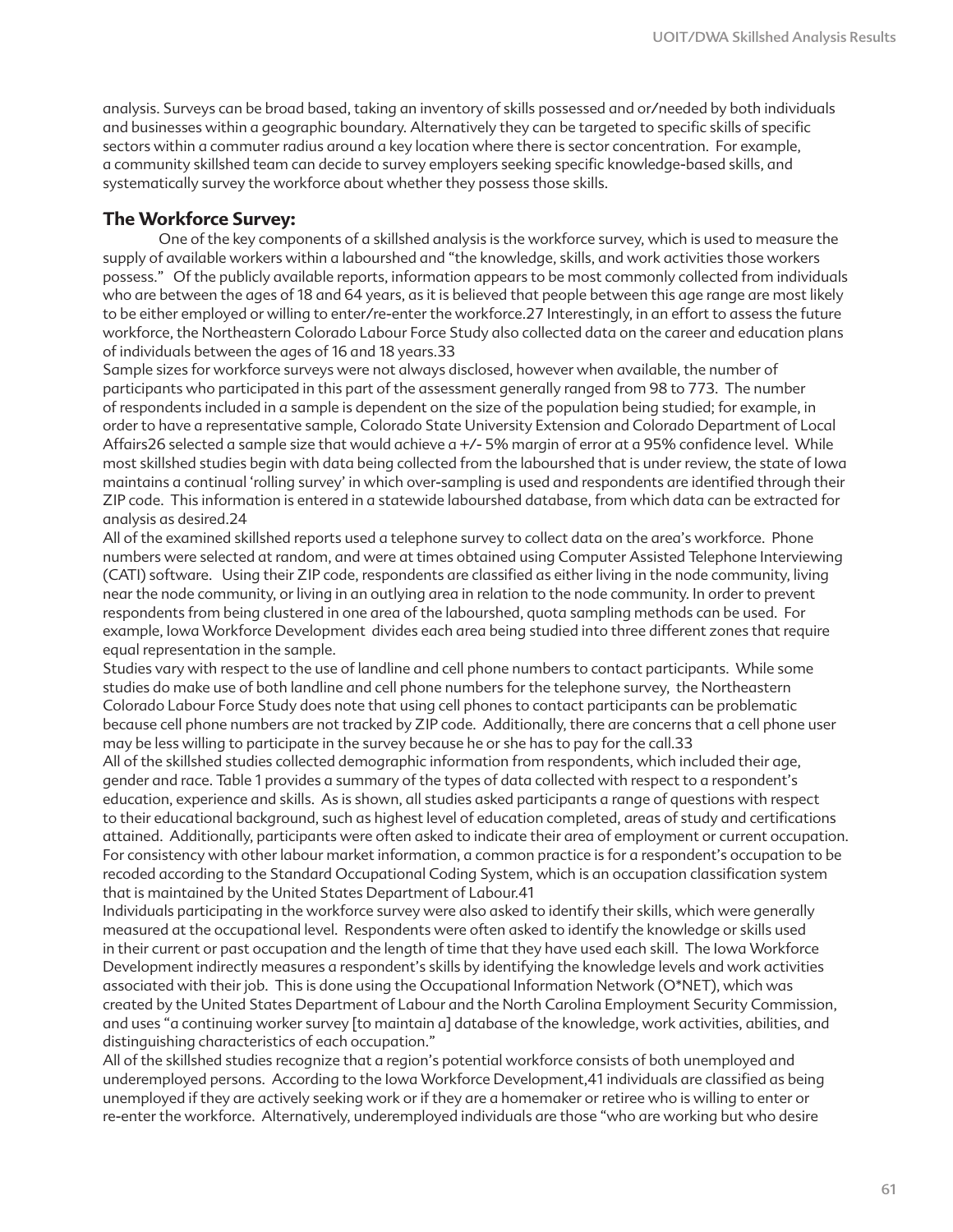better jobs and who appear to possess the skills, education, and experience to qualify them for those better jobs." Employed individuals are classified as being underemployed if they work less hours than what they desire, if they appear to have a mismatch of skills, or if they have a low income that places them below the poverty line.41 In order to assess the potential workforce, respondents are generally asked to identify how far they are willing to commute to work, their desired salary and the lowest salary they would accept, their openness to job-specific training, and the tools and resources they use to search for a jobs.

When analyzing the data collected from a workforce survey, some studies made an effort to validate the responses being provided by participants. This is evident in The Amarillo, Texas Area Labour Availability Report, as The Pathfinders37 removed any participants from the results who said they would accept a job for what was perceived to be an unreasonable wage. Similarly, for individuals who indicate that they are overqualified for their current job, the Iowa Workforce Development41 reviews the respondent's education, experience and skills in order to assess whether this is indeed the case.

Looking at how these surveys have been done, it is clear that there is a wide variability of what is collected in each survey, depending on several factors. A template of a workforce survey has been built and offered to the reader, in the Appendix, should they consider conducting a study of this type. We recommend this document be used as a facilitation tool and starting point for discussion about conducting such a study. Stakeholders may also wish to tailor their questions to the needs of the group.

### **The Employer Survey:**

A second key component of a skillshed analysis is the employer survey, which is used to measure the demand for workers within a labourshed and "the education, training, and skills required for…industries to produce…products and services for consumers." The majority of reports that were examined collected this data solely through interviews with area employers. This is grounded in the belief that employers provide a current and "expert opinion" of the labour situation in a particular area.34 Two exceptions to this method were the Longview, Texas Area Skillshed Analysis which collected information from both area employers and educators.28 In addition, on occasion, The Pathfinders also collected data from senior management and human resource professionals.

While a face-to-face interview was the most common method for administering the employer survey, The Pathfinders 28 did collect information for The Longview, Texas Area Skillshed Analysis through a combination of both in person and telephone interviews, as well as email correspondence. While sample sizes for the employer survey were not consistently disclosed in the publicly available reports, most studies that took place outside of the state of Iowa appeared to have between 30 and 35 participants. Similar to Iowa's labourshed database, the state conducts a continuing Workforce Needs Assessment, from which employer data for a specific region can be extracted as required. As a result of their statewide effort to collect employer data, the sample sizes for studies conducted in Iowa are significantly larger than studies that are conducted in other states. For example, the Mid Iowa Growth Partnership region used 586 employer surveys in order to conduct its skillshed analysis.29

In the studies examined, employers were asked to comment on the size of their workforce in terms of future plans to expand or downsize. In some studies, this included an assessment of the number of employees who are eligible to retire within the next five years and of plans to replace retiring employees. The employer surveys also collected information on the availability of area labour in terms of the number of job vacancies and the degree of challenge employers may face when filling positions.

Employers were asked to comment on the availability of skilled workers in their area and the type of skills that they see continually lacking in the workforce. According to the Iowa Workforce Development, a region's skill and education needs can also be inferred by the occupational demand for workers. In terms of education, respondents are often asked to evaluate the quality of area educational institutions, and to identify any partnerships or programs that such institutions have in place to respond to the needs of the area workforce.

Finally, many of the surveys asked respondents to identify their starting pay rates and whether they perceive these to be competitive with other area businesses. As is shown in Table 1, information was also often collected on perceived worker attitudes and productivity, which were assessed through measures of employee turnover, tardiness, absenteeism and substance abuse. As with the Employee/Workforce survey, a copy of a suggested template of the workforce survey has been built, and placed in the Appendix.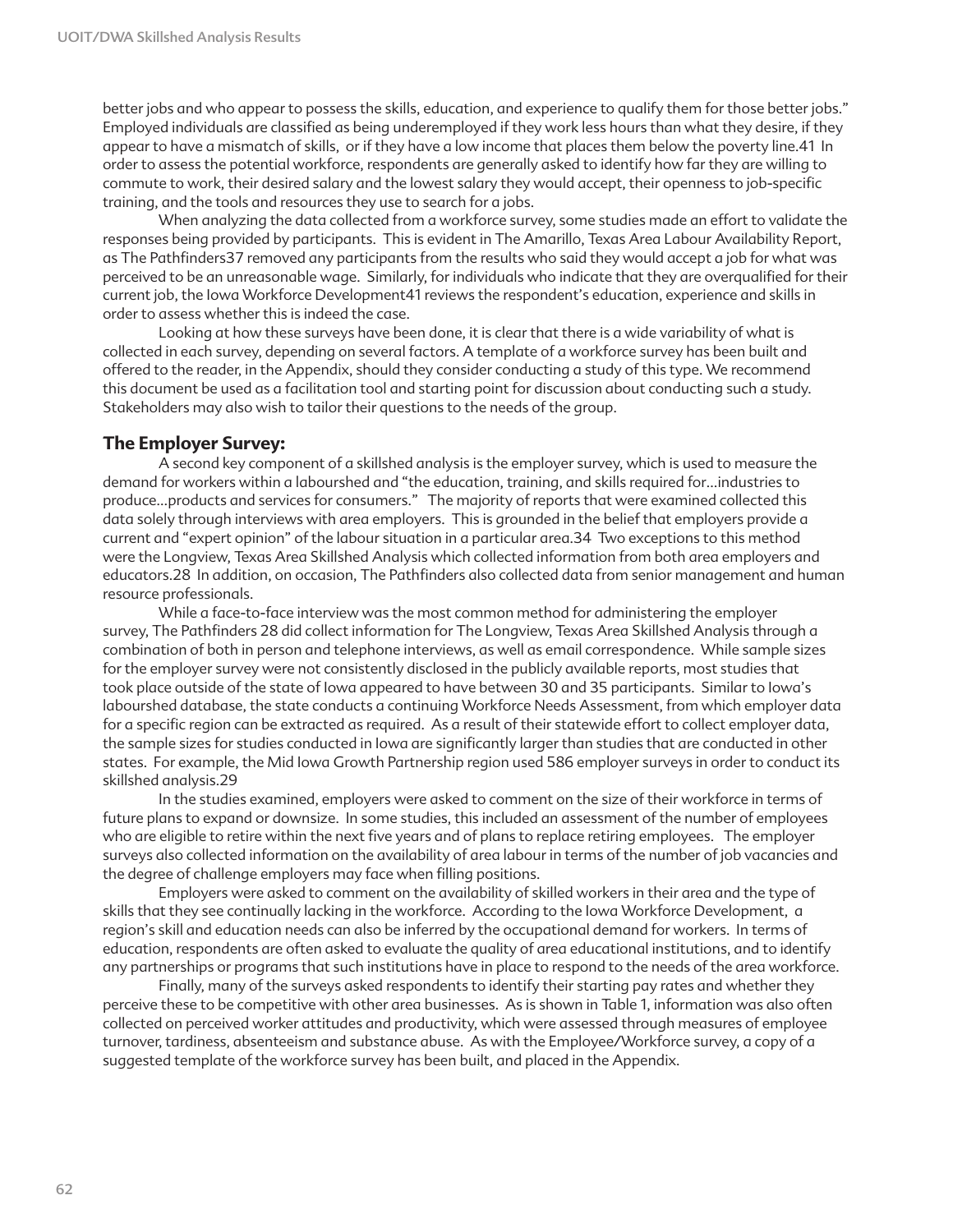#### **Who carries out skillshed analyses?**

While skillshed and labourshed studies may still be conducted by academic institutions,33 such assessments appear to be increasingly carried out by private consulting companies. The Pathfinders appear to be the most frequently used company when conducting publicly available skillshed reports; they primarily consult in the areas of strategic planning for economic development and business site-selection.36, 37 Regardless of which company or organization conducts the skillshed analysis, they are generally retained by either a local government or by an area's economic development corporation, workforce investment board, and/or chamber of commerce.

Despite this, it often remains unclear who provided funding for a skillshed analysis and how a financial contributor has affected the scope of the assessment and its execution. As is shown by the skillshed analyses conducted by Iowa Workforce Development, it is not uncommon for multiple parties (for example, different levels of government, economic development organizations, local businesses, educational institutions, utility companies, etc.) to pool resources in order to fund such assessments. To this end, it is important that the public and potential donors be educated as to the importance of studying a skillshed and the benefits that such an assessment would have for the community. Encouraging diverse community involvement and developing a sound financial strategy are effective methods which maybe more likely to result in data that more community stakeholders can use. This process should begin as early as possible as financial sponsors, once convinced of the usefulness of the project, may divide their contribution over multiple years.41

#### **What kinds of analyses are done with the data?**

There appears to be a large degree of variance in the level of analysis conducted in each of the skillshed reports that were examined. Some reports simply present a summary of the data collected, and do not form any specific conclusions or recommendations for the reader.36 Other studies include general conclusions that are based on the data collected; for example, Foote Consulting Group34 identifies the potential workforce, the distribution of workers within the labourshed, commuting patterns, and also makes general comments on the skills possessed by those in the workforce.

The most detailed skillshed analysis reviewed was conducted by Iowa Workforce Development, which brought together and analyzed information from the area's labourshed study, workforce needs assessment, and the Occupational Information Network (O\*NET). These reports include an in-depth analysis of the three occupational clusters in the labourshed that are believed to have the most potential based on consideration of the labourshed trend analysis, current workforce needs, and the projected employment growth and median wages.29, By focusing on these criteria, it is expected that the region will face "the path of least resistance" in terms of advancing economic development and narrowing the skills gap.

The skillshed reports completed by the Iowa Workforce Development can also be used for the purpose of assessing an individual's transferable skills. Through examining occupational profiles and performing a qualitative gap analysis, readers can create "job ladders", which map out the additional education, training and skills an individual needs to qualify for a successive job. This is shown, for example, in the Northeast Iowa Skillshed Report, which lists occupations that are closely related to the three identified emerging occupations in the region and identifies the shared and additional skills or education needed for a person to transition from a related occupation to one of the region's emerging occupations. In doing so, a person is able to identify any overlaps or gaps between emerging and related occupations, which can serve as a "career pathway."52 The Iowa Skillshed Gap Report illustrated this process for two occupation fields: nursing and those who are welders, cutters, solderers, and brazers. In each they looked at the occupational profile, knowledge requirements, and work activities, and tasks associated with the occupation. This process then generated lists of six other related occupations that use many of the same skills that an individual wishing to switch or upgrade jobs can consider. Similarly, Mihm-herold (2010) uses O\*NET information to identify the numerical difference between the knowledge and work levels possessed by dislocated workers in Northeast Iowa and the levels required to adequately complete a work activity. As a result, skills gaps can be quantified and prioritized, which encourages a more efficient use of limited resources, as resources can first be used to address the largest gaps.

Most of the skillshed studies compare their findings to other regions, which is done "for the purpose of making the data meaningful" and out of a recognition that prospect companies will consider a region on a comparative basis. As such, The Pathfinders often compare the labourshed's underemployed workforce with other areas that were surveyed in the past eighteen months. Additionally, when conducting the employer survey, The Pathfinders ask employers who are a part of a company that has operations in other regions of the country to compare the area's operations in terms of profitability and production. Similarly, Iowa Workforce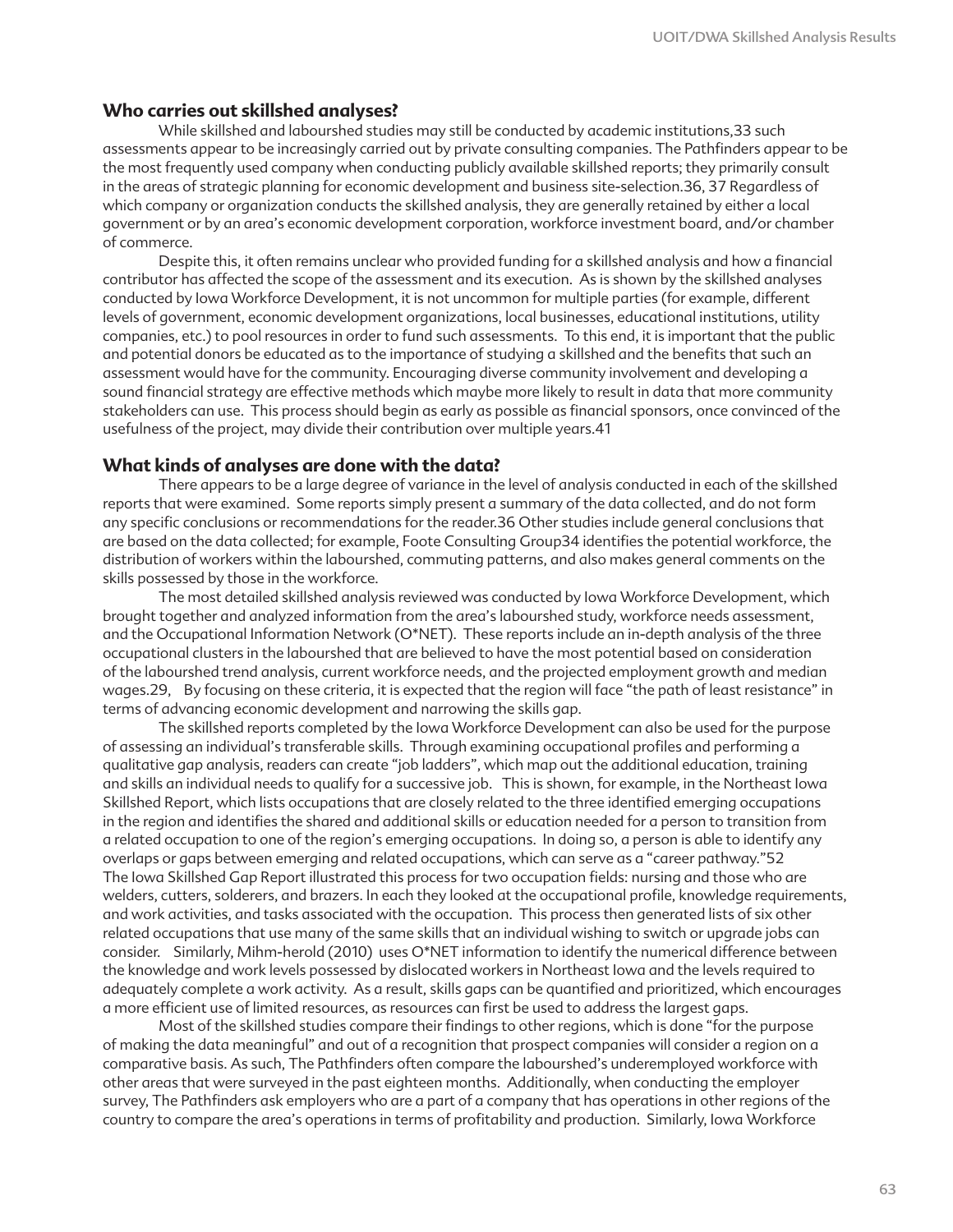Development24 notes that while there are no established methods for comparing labourshed data, results can be compared to the findings of previous studies that have been conducted in the region. For example, the Mid Iowa Growth Partnership Skillshed Analysis29 calculates a change in location quotient for each occupational category, which is used to identify how the concentration of occupational clusters in 2011 differs from the 2005 results.

#### **Benefits of a Skillshed Analysis:**

A review of the literature indicates that there have been no follow-up studies to assess or measure the actual benefit of conducting a skillshed analysis. Currently, the benefits of such reports have been revealed through unreferenced and anecdotal testimonials, which have indicated that the information provided has been both accurate and an effective economic development tool. Additionally, the impact of a skillshed analysis can be inferred through a comparison between the results of current and previous studies for the same region. For example, the Labourshed Analysis for Boone and Winnebago Counties notes that the availability of skilled and semi-skilled workers has improved since the area's 2005 report was completed, and that skills which were previously noted as being difficult to find have become increasingly available.34

Despite such indicators, the actual benefit of conducting a skillshed analysis remains unclear. It does not appear that post-survey impact assessments were not conducted at any of the sites. A search of newspaper articles did not return any conclusive evidence of economic development or growth in either the Mid Iowa or Longview, Texas region within the two years following the completion of their skillshed report. Moreover, the completion of a skillshed report does not appear to have had a distinguishable reducing effect on a region's unemployment rate, which is shown by increases in the rate of unemployment in the two years following the completion of Sioux City, Iowa's skillshed analysis and the sixteen months following the completion of Amarillo, Texas' labour availability report.

Nevertheless, in a survey conducted by the Iowa Workforce Development, individuals who have used a labourshed report indicate that they are generally satisfied with the analysis and information provided. Participant feedback also indicates that some individuals find the labourshed results to be too generic with regard to both industry and job specific information. Also, some respondents reported difficulties understanding skillshed reports, and indicated that they might benefit from some degree of training on how to interpret the data provided.

#### **Limitations of a Skillshed/Labourshed Analysis:**

Despite the benefits of studying a workforce skillshed at the labourshed level, there are notable limitations that are associated with this type of assessment. First, skillshed findings are based on a random sample of the labourshed's population, which means that results may not accurately reflect the entire area being studied.27 Similarly, the data collected from area employers may not accurately reflect all employers in the labourshed, as it is possible that businesses that do not have current vacancies or difficulties filling positions are less likely to respond to the survey. 24 Also, relying on an employer's perception of a skills gap or an individual's self-assessment of a skill can be problematic, as such evaluations are subjective in nature and generally lack consistency in the criteria used when making such an assessment. 8

All evaluations in a skillshed analysis are conducted at an aggregate or cluster level; studies do not provide specific information on individual occupations and cannot be used to identify the skills possessed or the skills required by individual workers. 41 As such, skillshed reports are not meant to be "stand-alone documents" with respect to decisions involving individual workers or individual occupations. They are also not immune from "large economic events" in a region, such as a new business locating in the area, a business closing, or mass layoffs. As a result of such factors, it is recognized that skillshed data only remains accurate for eighteen to twenty-four months.27

Finally, a labourshed is not always made up of a "perfectly concentric ring" around the node community; its boundaries may be affected by both geographic barriers and infrastructure developments, which could either increase or decrease a worker's travel time. Additionally, labourshed boundaries do overlap, which means that residents are attracted to work in multiple different geographic directions. While laboursheds can be easily identified, there is currently no way of assessing the actual impact that one labourshed has on another.27

#### **Summary and Recommendations:**

The skillshed analysis presents as an innovative technique to evaluate and project skills needs within an employer's specific recruiting area and may also be a promising tool for local economic planning. While the level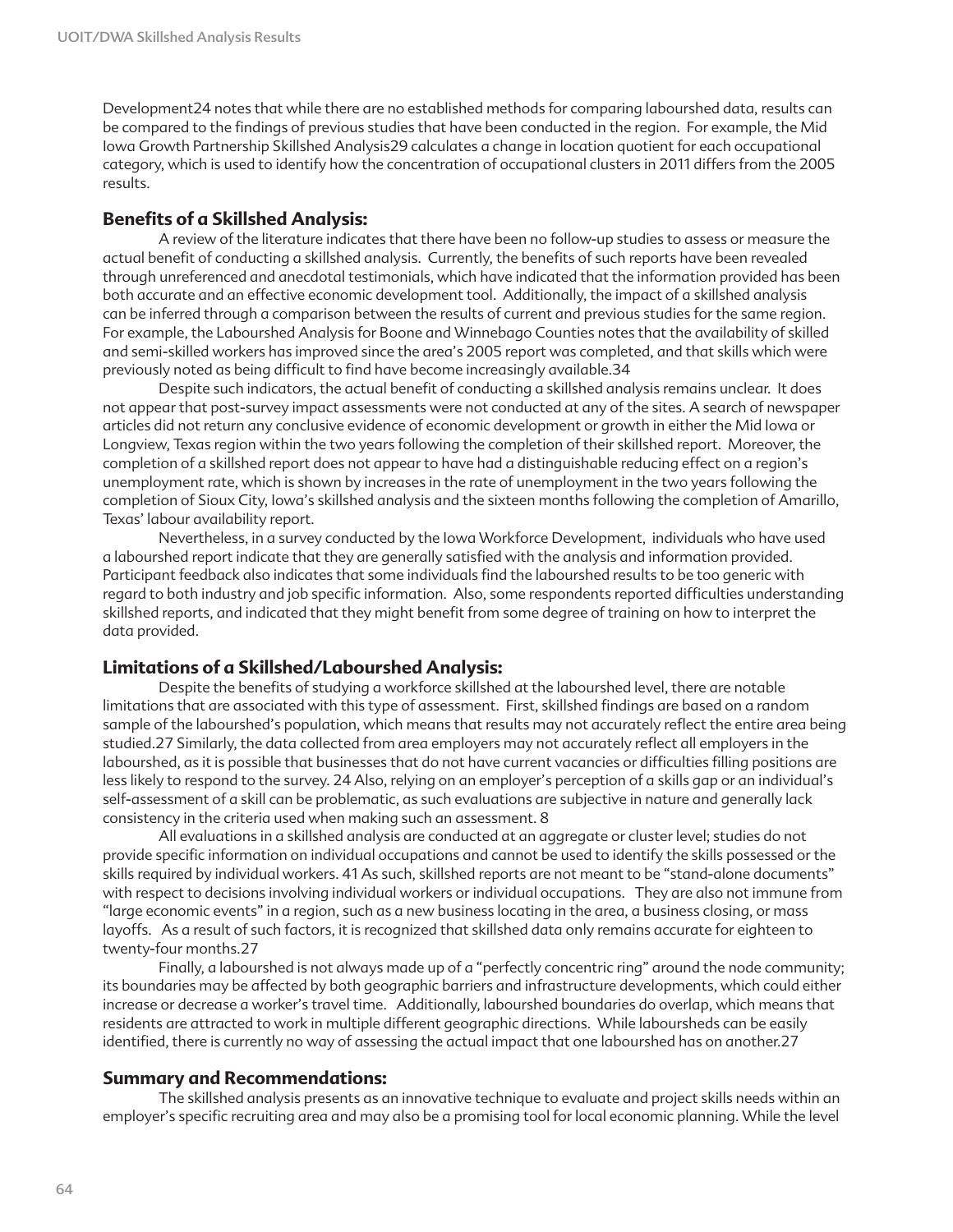of analysis does vary between reports, such assessments have been found to be a valuable tool in the effort to expand and recruit businesses to an area and in the development of policies related to the local skills gap issues. Despite these theoretical benefits, additional research is required on the actual effect that a skillshed analysis has on a region. To this end, future studies should consider conducting a follow-up assessment in order to evaluate the effect of a skillshed analysis in terms of economic development and the skills gap.

If conducting a skillshed analysis, we recommend a few practices that may help in assuring the effectiveness of the effort. First, it is important to determine, in advance, the exact purpose of the report and its target audience: Who the information is intended for and how it is going to be used? For example, reports intended to assist the business community with site selection decisions should contain different information than those intended to assist economic development officials in developing economic growth initiatives and to create policies that ensure the workforce is adequately prepared to support emerging occupations and industries. Knowing, in advance, what the data is to be used for can save considerable time and precious financial resources.

Second, it may be beneficial to collect information from examples of skillshed studies to see the number of ways that they have been done, and the lessons learned from these efforts. Creating a repository of examples and best practices is a good starting point for this type of survey given that the methodologies vary depending on community needs. Getting stakeholder input on these documents may also serve to guide a study that is right for a specific area. The process of choosing the right design to meet the needs of the community may also serve as an educational tool, the importance of which is listed below.

Third, these surveys require that they be done by telephone or in person using random samples to enhance response rates and create representative sample data which can be generalized to the larger community. Online surveys, albeit considerably cheaper to conduct, are not appropriate for this type of study as online surveys typically rely on volunteer samples. This means it is difficult to use the results of studies derived from volunteers (i.e., non random selection) to set policy as the sample is very likely not to be representative of the larger community. Although it may be tempting to try to save money by doing the online survey, getting individuals and employers to the website is often of considerable challenge. Telephone and in-person interviews can be expensive and therefore having a financial strategy is important before initiating the study. Stakeholders need to consider whether funding will be required for a one-time effort, or is the community willing to invest long term conducting a rolling survey, how will it be funded, and who will carry out the survey? Fourth, make reports easy to understand. The few follow-up survey results that were available in the literature

suggest that some users of such analyses experience difficulties understanding skillshed reports, and might benefit from assistance in interpreting the data provided. This education may also have to be done with stakeholders to understand the importance of gathering data/information from a skillshed and the benefits that such an assessment would have for the community. Finally, a skillshed study is of little value unless the data is used effectively. Having stakeholders and community members involved at the earliest points in the project may enhance promotion and education efforts around the study. We recommend that interested parties build in, fund, and conduct follow-up evaluation analyses to assess if, when, and how the data is actually used by stakeholders. Our findings suggest that this is rarely done. One way to do this is to have a media strategy for all stages of the project to educate the public and attract new stakeholders to the project.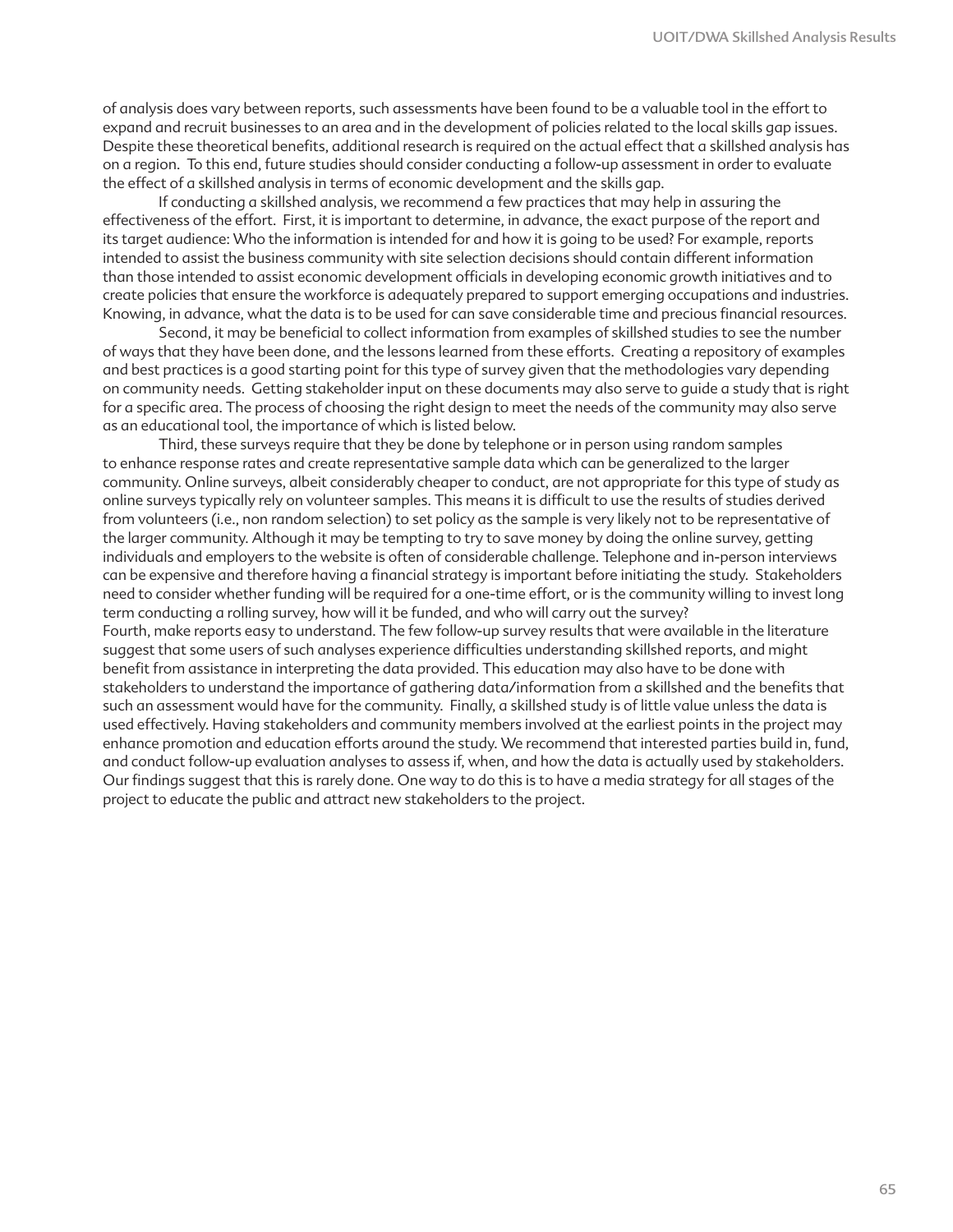### **Table 1: Summary of Skill Measures used by four organizations who regularly conduct skillshed analyses.**

| Variable.           | Colorado State<br>University<br>& Colorado<br>Department of Local<br><b>Affairs</b> | Foote Consulting<br>Group                                                                                                                                                                                    | The Pathfinders-<br><b>Skillshed Analysis</b>                                                                                                                                                                             | Iowa Workforce<br>Development-<br>Labourshed Analysis |
|---------------------|-------------------------------------------------------------------------------------|--------------------------------------------------------------------------------------------------------------------------------------------------------------------------------------------------------------|---------------------------------------------------------------------------------------------------------------------------------------------------------------------------------------------------------------------------|-------------------------------------------------------|
| Education           | -Highest level of<br>education completed                                            | -Primary area of<br>study<br>-Other areas of<br>education or formal<br>training<br>-Additional<br>certifications                                                                                             | -Highest level of<br>education completed                                                                                                                                                                                  | -Educational field of<br>study                        |
| Experience & Skills | -Name top 3 job skills                                                              | -Identify current and<br>primary occupation<br>-Name the most<br>important skills<br>or knowledge<br>base associated<br>with current/past<br>occupation<br>-Number of years<br>in current/past<br>occupation | -Identify current area<br>of employment<br>-Indicate whether<br>have a high,<br>moderate, or low skill<br>level for a series of<br>skill categories<br>-Identify the number<br>of years of experience<br>using each skill | -Identify current<br>occupation                       |
| Attitudes           |                                                                                     | -Employer ranks on<br>a scale from 1 to 10<br>employee turnover,<br>absenteeism,<br>attitudes, trainability,<br>alcohol and drug use,<br>and productivity                                                    | -Employer<br>ranks employee<br>turnover, tardiness,<br>absenteeism,<br>attitudes,<br>productivity, and<br>reliability as poor, fair,<br>good, or excellent<br>-Employer describes<br>substance abuse<br>testing practices |                                                       |

## **Appendix A**

Template surveys built using best recommendations from various studies.

- 1. Workforce Survey
- 2. Employer Survey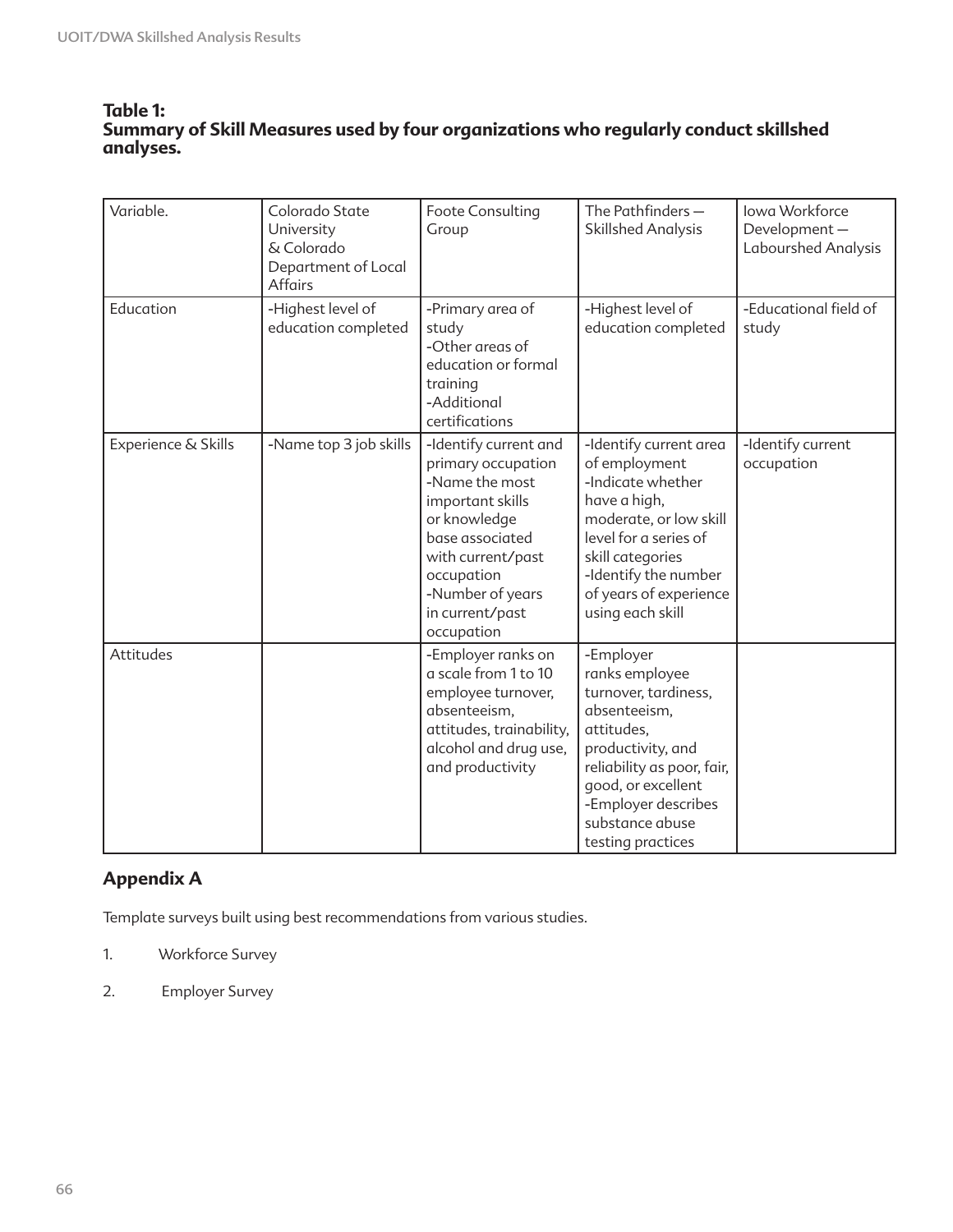## **Skillshed Workforce Survey - Template**

### **DEMOGRAPHIC INFORMATION**

Please share with us a little bit about yourself.

1. How old are you (in years)?

- 2. Please indicate your gender:
- ❍ Male
- ❍ Female
- ❍ Transgendered
- 3. What are the first 3 characters of your postal code? (i.e., L9L)

4a. What is the highest level of education that you have attained?

- ❍ No certificate, diploma, or degree
- ❍ High school certificate or equivalent
- ❍ Apprenticeship or trades certificate or diploma
- ❍ College, CEGEP, or other non-university certificate or diploma
- ❍ University certificate, diploma, or degree
- ❍ Graduate or post graduate degree
- ❍ Other, please specify:

4b. What is/was your field of study while attending school. If this question is not applicable to you, please write "not applicable."

5. What is your current employment status?

- Please choose all that apply:
- ❍ Employed full-time
- ❍ Employed part-time
- ❍ Unemployed
- ❍ Retired
- ❍ Home maker full-time
- ❍ Home maker part-time
- ❍ Student full-time
- ❍ Student part-time
- ❍ Self-employed
- ❍ No answer
- ❍ Other, please specify:

### **QUESTIONS FOR RESPONDENTS WHO ARE CURRENTLY WORKING**

Now we would like to know more about the jobs people have: If you answered yes to being EMPLOYED, full or part-time, please answer the following questions.

(If you are not currently employed please skip to question 19)

6. How many work places do you have? In other words, how many jobs do you currently hold?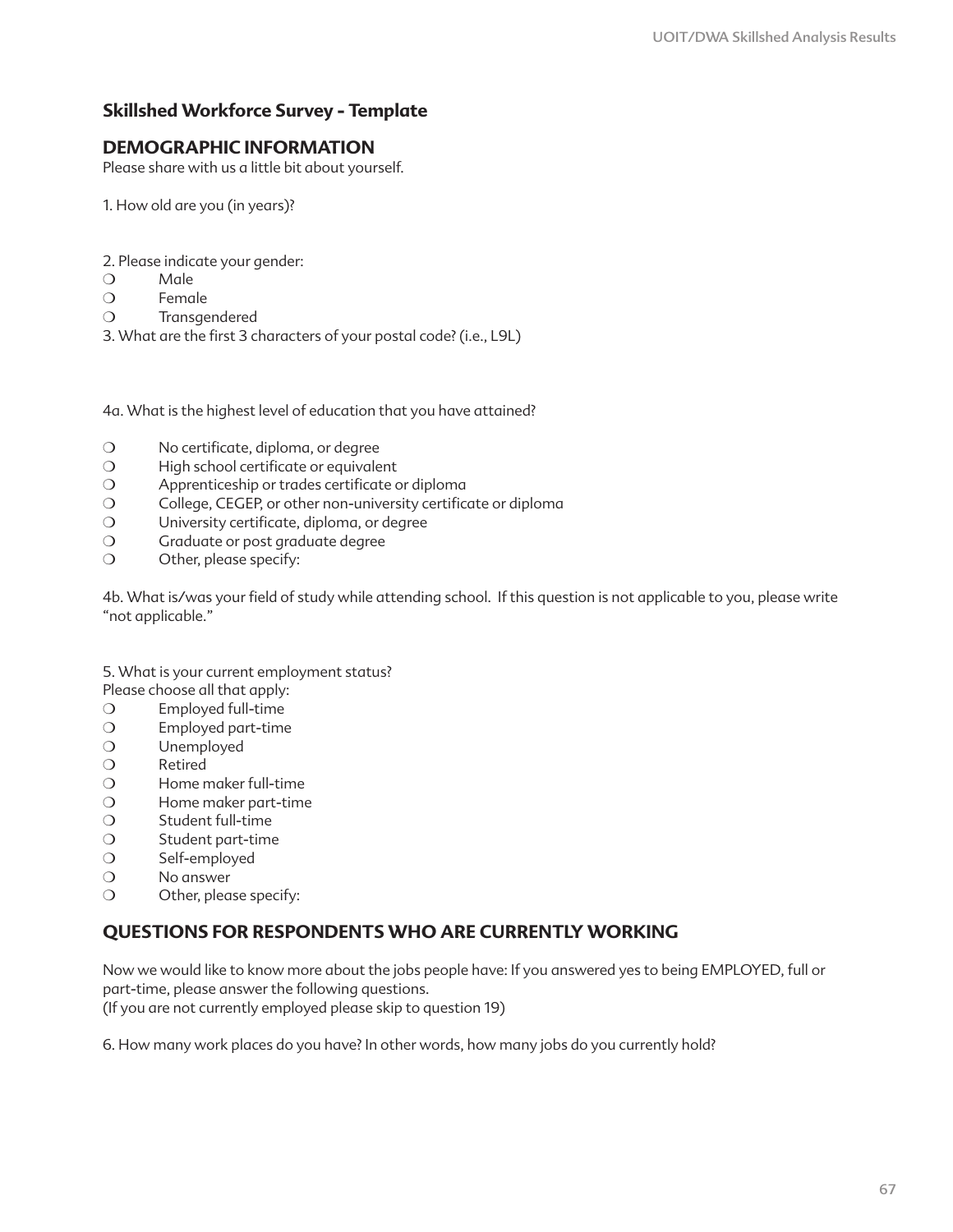7. Now, thinking of your primary employment, what type of business or organization do you work for?

- ❍ Accommodation, Food Services, and Hospitality
- ❍ Agriculture, Fishing and Hunting
- ❍ Construction
- ❍ Education and Training Services
- ❍ Entertainment, Arts, Recreation
- ❍ Finance and Insurance
- ❍ Forestry and Forest Industries
- ❍ Government
- O Health Care and Social Assistance
- ❍ Information and Cultural Industries
- ❍ Licensed Trade (i.e. Plumber, Electrician, etc.)
- ❍ Management of Companies and Enterprises
- ❍ Manufacturing (i.e. textiles or machinery, etc.)
- ❍ Mining, Quarrying, and Oil and Gas Extraction
- ❍ Not-For-Profit
- ❍ Nuclear Industry
- ❍ Professional, Scientific, and Technical Services
- ❍ Professional Services (i.e. Legal, Accounting, Real Estate, etc.)
- ❍ Public Administration
- ❍ Retail
- ❍ Transportation and Warehousing
- ❍ Waste Management and Remediation Services
- ❍ Other, please specify:
- 8. What is your current job title(s)?

9. How long have you been at your primary job? (For example, if you have been unemployed for 8 months, you would put 0 in the years box and 8 in the months box).

Years

Months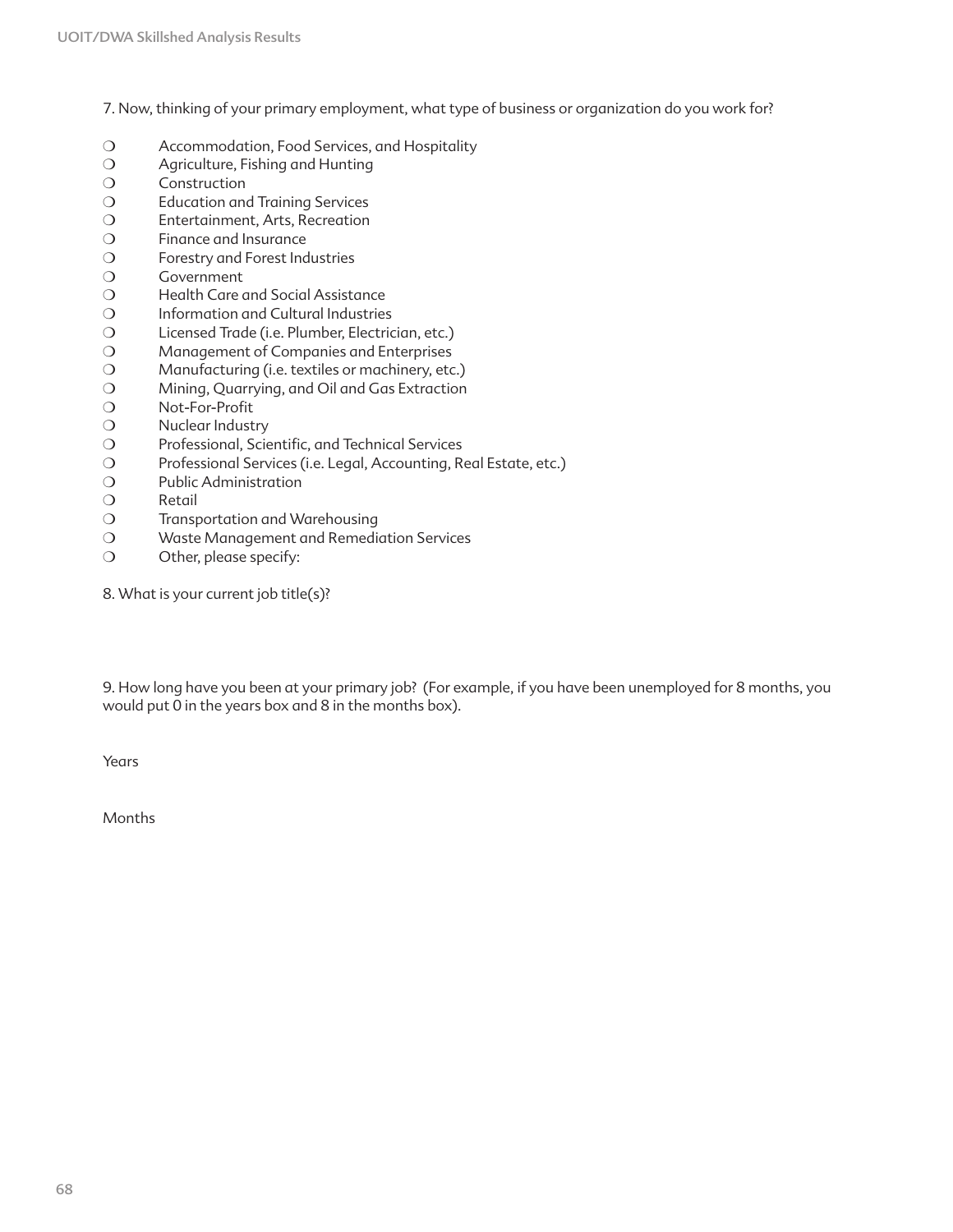10. What is your best estimate of your total PERSONAL income before taxes and deductions, from all sources during the past 12 months?

- ❍ Income loss
- ❍ No income
- ❍ Less than \$5000
- ❍ \$5000, or more but less than \$9,999
- ❍ \$10,000, or more but less than \$14,999
- ❍ \$15,000, or more but less than \$19,999
- ❍ \$20,000, or more but less than \$29,999
- ❍ \$30,000, or more but less than \$39,999
- ❍ \$40,000, or more but less than \$49,999
- ❍ \$50,000, or more but less than \$59,999
- ❍ \$60,000, or more but less than \$69,999
- ❍ \$70,000, or more but less than \$79,999
- ❍ \$80,000, or more but less than \$89,999
- ❍ \$90,000, or more but less than \$99,999
- ❍ \$100,000, or more but less than \$109,999
- ❍ \$110,000, or more but less than \$119,999 ❍ \$120,000, or more but less than \$129,999
- ❍ \$130,000, or more but less than \$139,999
- ❍ \$140,000, or more but less than \$149,999
- ❍ \$150,000 or more
- ❍ Don't know
- 
- ❍ Not applicable

11. Do you have any interest or are you willing to apply for a different job other than the one(s) you are currently in?

- ❍ Yes
- ❍ No
- ❍ Not applicable

12. We are interested in knowing about whether people who are currently employed are making what they feel they are worth. How much are you currently making per year and what would is your desired salary?

Current

Desired

13. How well do you feel you fit your current job based on your experience and education?

- ❍ I have all the skills and training I need to do my job
- ❍ I have more skills than this job requires
- ❍ I need more training to do my job effectively
- ❍ Not applicable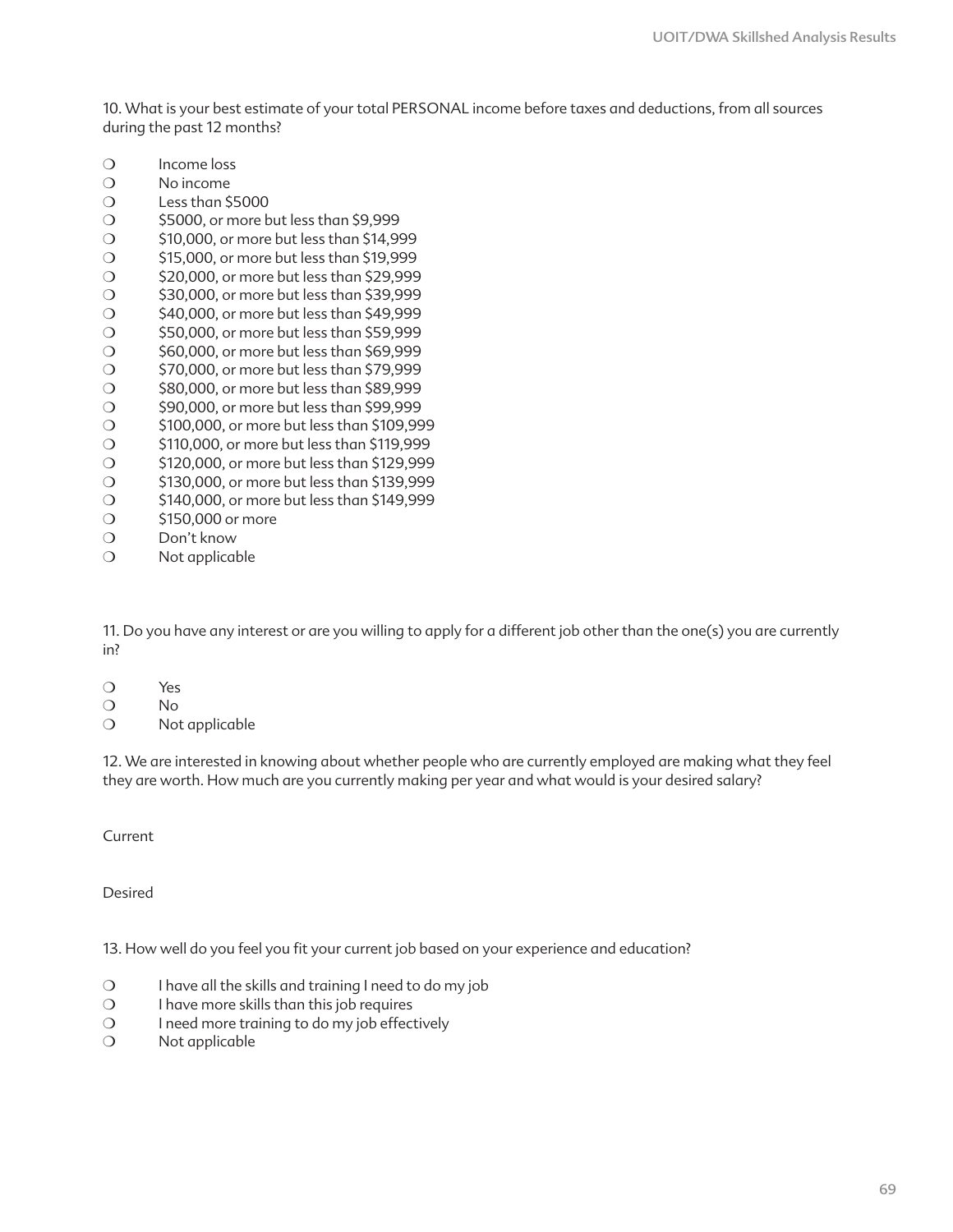## **SKILLS ON THE JOB**

We are now interested in learning a little bit about the skills you currently possess. What employable skills do you feel you currently have?

(Please answer questions 14a to 14f, with regards to your employable skills. We provide you with the skill set, an example, and skill options. Please select any skills from the options that you feel apply to your employable abilities).

14a. Reading Skills:

For example, an airline sales agent reads notices on a computer screen, such as special handling requirements or weather information.

Please choose all that apply:

- ❍ Do you scan written materials for information and/or overall meaning
- ❍ Do you read materials to understand, learn, critique or do evaluation
- ❍ Do you analyze and synthesize information from multiple sources for or from complex and lengthy text
- ❍ Other, please specify:

14b. Document Use Skills:

For example, a bricklayer interprets blueprints to determine the height, length and thickness of walls. Please choose all that apply:

- ❍ Do you read signs, labels or lists
- ❍ Do you read and understand information on graphs or charts
- ❍ Do you enter information into forms
- O Do you create or read schematic drawings
- ❍ Other, please specify:

14c. Numeracy Skills:

For example, payroll clerks monitor vacation entitlement to prepare budget and scheduling forecasts. Please choose all that apply:

- ❍ Do you make calculations
- O Do you make measurements
- ❍ Do you perform scheduling, budgeting or accounting activities
- ❍ Do you analyze data
- ❍ Do you make estimations
- ❍ Other, please specify:

14d. Writing Skills:

For example, human resources professionals write recommendations on issues such as workplace health and safety. Please choose all that apply:

- ❍ Do you write to organize or record information
- ❍ Do you write to inform or persuade
- ❍ Do you write to request information or justify a request
- ❍ Do you write an analysis or comparisons
- ❍ Other, please specify: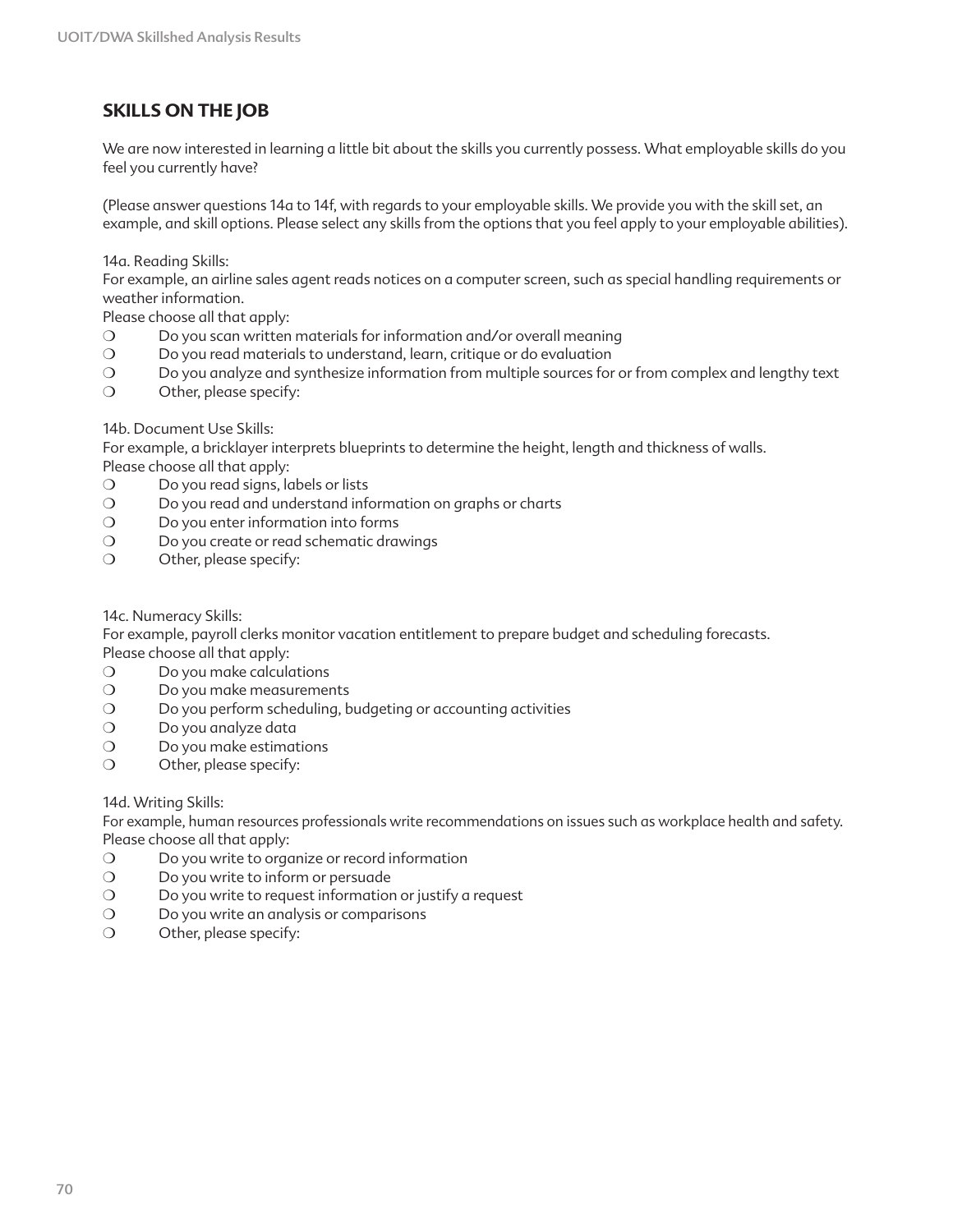14e. Computer Use Skills:

For example, telephone operators use customized software to scan databases for telephone numbers or long distance rates.

Please choose all that apply:

- ❍ Do you use different forms of technology such as cash registers or fax machines
- O Do you use word processing software
- ❍ Do you send and receive emails
- O Do you create and modify spreadsheets
- ❍ Do you navigate the internet
- ❍ Do you use tablets or smart phones for things like texting, instant messaging, emailing etc.
- ❍ Other, please specify:

14f. Which of the skills you selected, from 14a to 14e, are not used at your current place of employment? Please choose all that apply:

- ❍ Scan written materials for information and/or overall meaning
- ❍ Read materials to understand, learn, critique or evaluate
- ❍ Analyze and synthesize information from multiple sources for or from complex and lengthy text
- ❍ Read signs, labels or lists
- ❍ Understand information on graphs or charts
- ❍ Enter information into forms
- ❍ Create or read schematic drawings
- ❍ Make calculations
- ❍ Take measurements
- ❍ Perform scheduling, budgeting or accounting activities
- ❍ Analyze data
- ❍ Make estimations
- ❍ Write to organize or record information
- ❍ Write to inform or persuade
- ❍ Write to request information or justify a request
- ❍ Write an analysis or comparison
- ❍ Use different forms of technology such as cash registers or fax machines
- O Use word processing software
- ❍ Send and receive emails
- ❍ Create and modify spreadsheets
- ❍ Navigate the internet
- ❍ Other, please specify:

### **TRAVELLING TO WORK**

We would like to know a little bit about how much time you spend getting to work each day. Thinking about your primary place of employment…

15. Do you commute to your place of employment?

- ❍ Yes, I commute
- ❍ No, I work from home
- ❍ Not applicable

16. Approximately how many kilometers is it from your house to your place of employment, one way? If you work from home please place 0 in the space below.

17. Approximately how many minutes does it take you to travel to work, one way? (Please note that the system will accept a range, i.e. 20-35)

18. How many kilometers would you be willing to commute, one way, for a higher pay rate?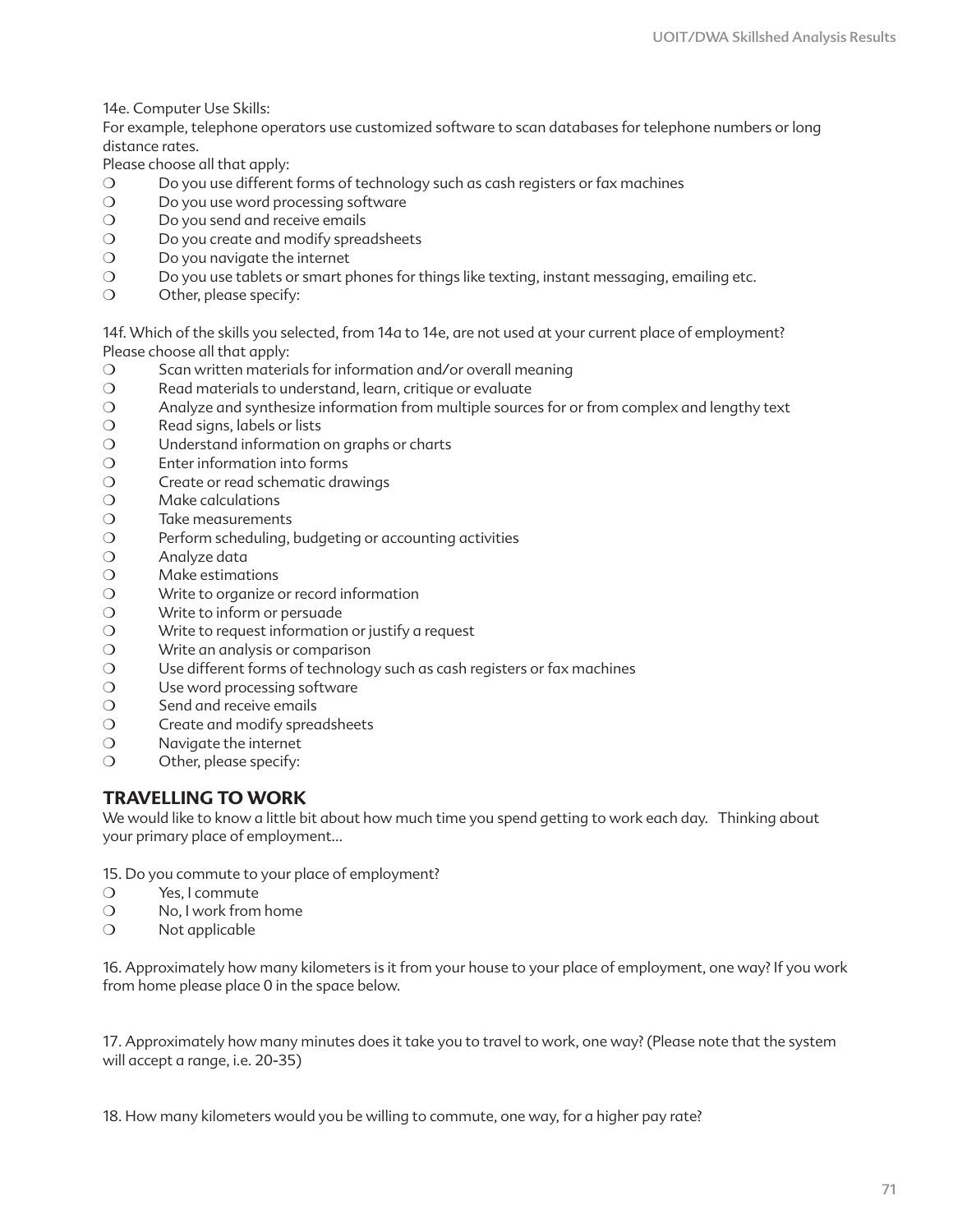### **FOR RESPONDENTS CURRENTLY NOT WORKING**

If you are currently unemployed, we would like know more about your situation (If this section does not apply to you please skip to question 27)

19. How long have you been unemployed? (For example, if you have been unemployed for 8 months, you would put 0 in the years box and 8 in the months box).

Years

Months

20. Do you have any interest in entering or re-entering the workforce full-time?

❍ Yes

❍ No

❍ Not applicable

21. If you are currently looking for work, would this be your first time entering the workforce in a full-time/long term position? In other words, have you had a full-time, long term job before?

❍ Yes

❍ No

❍ Not applicable

### **SKILLS YOU HAVE ACQUIRED**

We would now like to learn a little bit about the skills you feel you currently possess? Thinking back to your previous jobs, answer the questions below.

(Please answer questions 22a to 22e, with regards to your employable skills. We provide you with the skill set, an example, and skill options. Please select any skills from the options that you feel apply to your employable abilities).

22a. Reading Skills:

For example, an airline sales agent reads notices on a computer screen, such as special handling requirements or weather information.

Please choose all that apply:

- ❍ Have you scanned written materials for information and/or overall meaning
- ❍ Have you read materials to understand, learn, critique or do evaluation
- ❍ Have you analyzed and synthesized information from multiple sources for or from complex and lengthy text
- ❍ Other, please specify:

22b. Document Use Skills:

For example, a bricklayer interprets blueprints to determine the height, length and thickness of walls. Please choose all that apply:

- ❍ Have you read signs, labels or lists
- ❍ Have you read and understand information on graphs or charts
- ❍ Have you entered information into forms
- ❍ Have you created or read schematic drawings
- ❍ Other, please specify: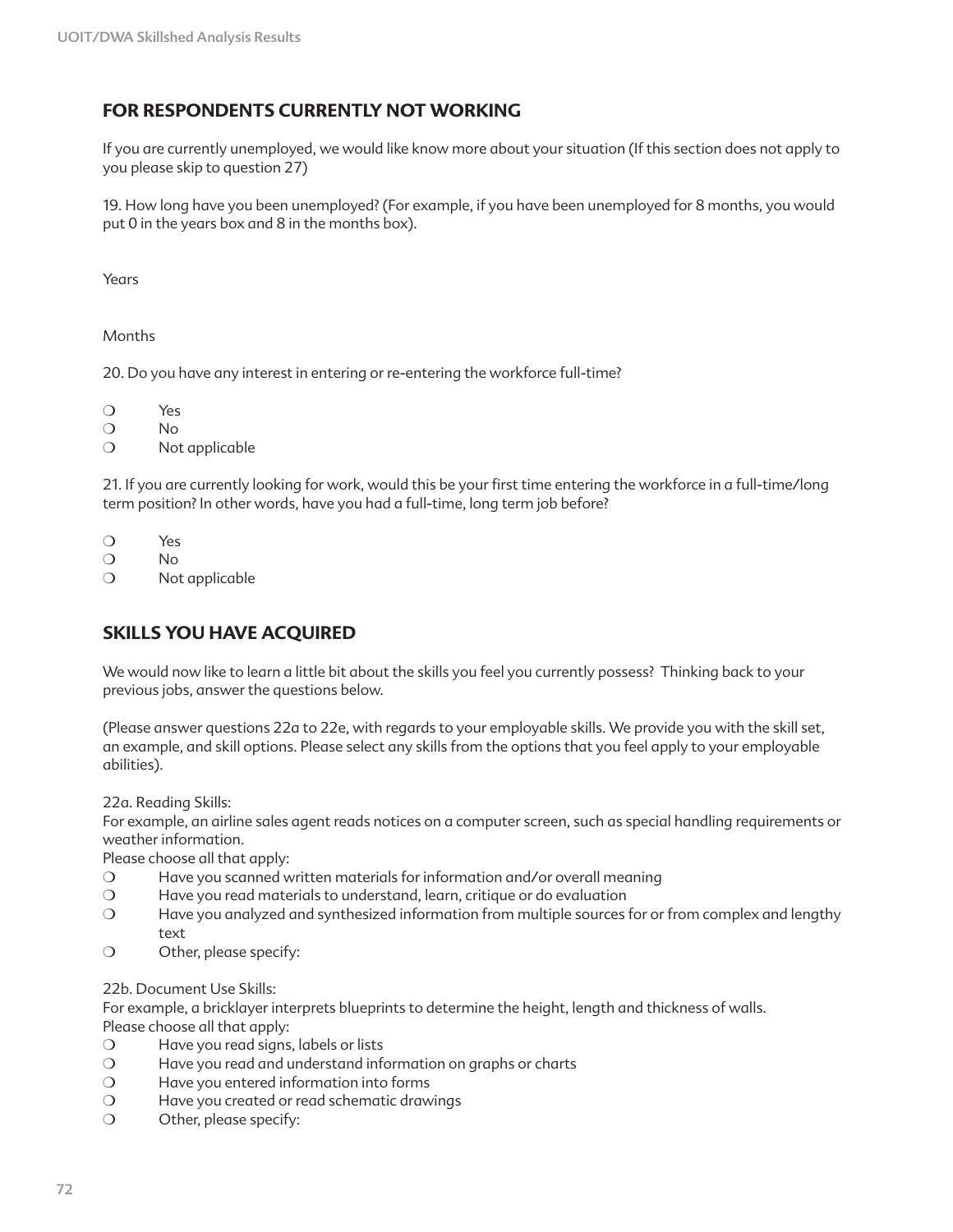22c. Numeracy Skills:

For example, payroll clerks monitor vacation entitlement to prepare budget and scheduling forecasts. Please choose all that apply:

- ❍ Have you made calculations
- ❍ Have you made measurements
- ❍ Have you performed scheduling, budgeting or accounting activities
- ❍ Have you analyzed data
- ❍ Have you made estimations
- ❍ Other:

#### 22d. Writing Skills:

For example, human resources professionals write recommendations on issues such as workplace health and safety.

Please choose all that apply:

- ❍ Have you written to organize or record information
- ❍ Have you written to inform or persuade
- ❍ Have you written to request information or justify a request
- ❍ Have you written an analysis or comparisons
- ❍ Other, please specify:

#### 22e. Computer Use Skills:

For example, telephone operators use customized software to scan databases for telephone numbers or long distance rates.

Please choose all that apply:

- ❍ Have you used different forms of technology such as cash registers or fax machines
- ❍ Have you used word processing software
- ❍ Have you sent and received emails
- ❍ Have you created and modified spreadsheets
- ❍ Have you navigated the internet
- ❍ Have you used tablets or smart phones for things like texting, instant messaging, emailing etc.
- ❍ Other, please specify:

23. What resources do you use in order to search for a job? [Note: this question can be tailored to resources within the skillshed area]

Please choose all that apply:

- ❍ Attend job fairs
- ❍ Government job banks
- O John Howard Society
- ❍ Online job search engines (i.e. Monster, Workopolis, etc.)
- O Other websites (i.e. Kijiji, Craigslist, etc.)
- ❍ Talk to friends and family about job opportunities
- ❍ [Local employment resource]
- ❍ [Local employment resource]
- ❍ Not applicable
- ❍ Other, please specify:

24a. If you are thinking about entering or re-entering the workforce, how far would you be willing to commute to work, one way? Please list the distance in kilometers.

24b. If you are thinking of entering or re-entering the workforce, what is the maximum time (in minutes) you would be willing to spend travelling to work one way?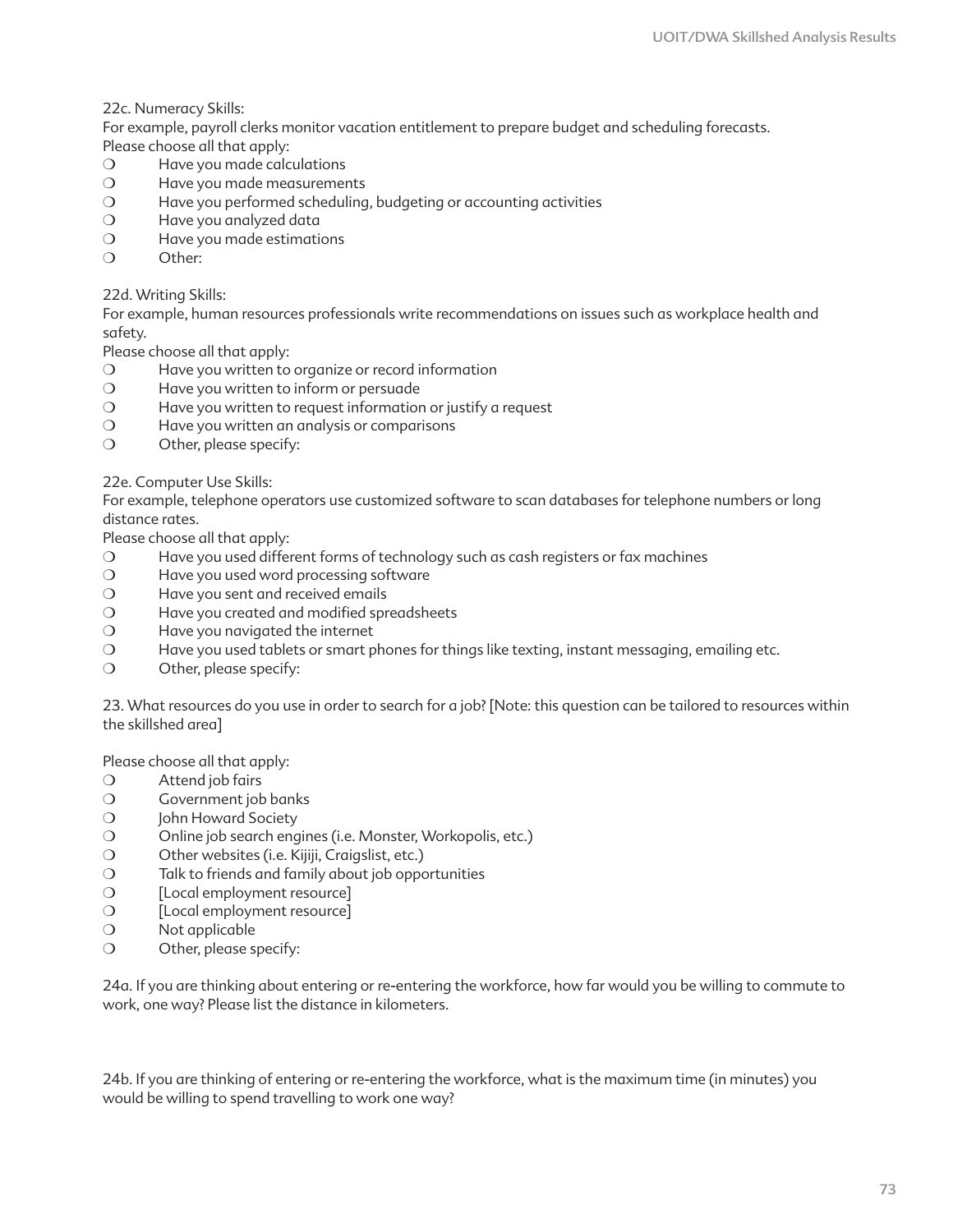25. If you were offered a job in your field that paid a lower salary than what you desired, but it was closer to home, would you consider taking it?

- ❍ Yes
- ❍ No
- ❍ Don't know

26. What would be your desired annual salary to enter or re-enter the workforce? Please round to the closest whole number.

#### VOLUNTEERISM

(Whether you are employed or unemployed, please answer the following questions, if you do not volunteer and these questions are not applicable to you please skip forward to question 30)

27. Do you volunteer?

- ❍ Yes
- ❍ No

28a. About how many hours a month do you volunteer, on average. If you do not volunteer, please place a zero (0) in the box below.

28b. If you feel comfortable, please share with us the name of the organization(s) you volunteer with (you may list any/all volunteer positions you currently hold):

29a. Do you feel at least some of the skills you listed, in this survey, are used at your volunteer position?

- ❍ Yes
- ❍ No

29b. Please explain what skills are utilized at your volunteer position:

### **GENERAL QUESTIONS**

Please answer these questions regardless of your employment status.

30. Now, thinking about the last time you searched for a job (if you are currently employed) or your current job search experiences (if you are not currently employed), please share with us some of the obstacles and challenges you have or are currently experiencing?

31. What do you feel you would require in terms of training and education in order to obtain the job you desire?

32a. Would you be willing to earn less if you were able to work closer to home?

- ❍ Yes
- ❍ No
- ❍ Not applicable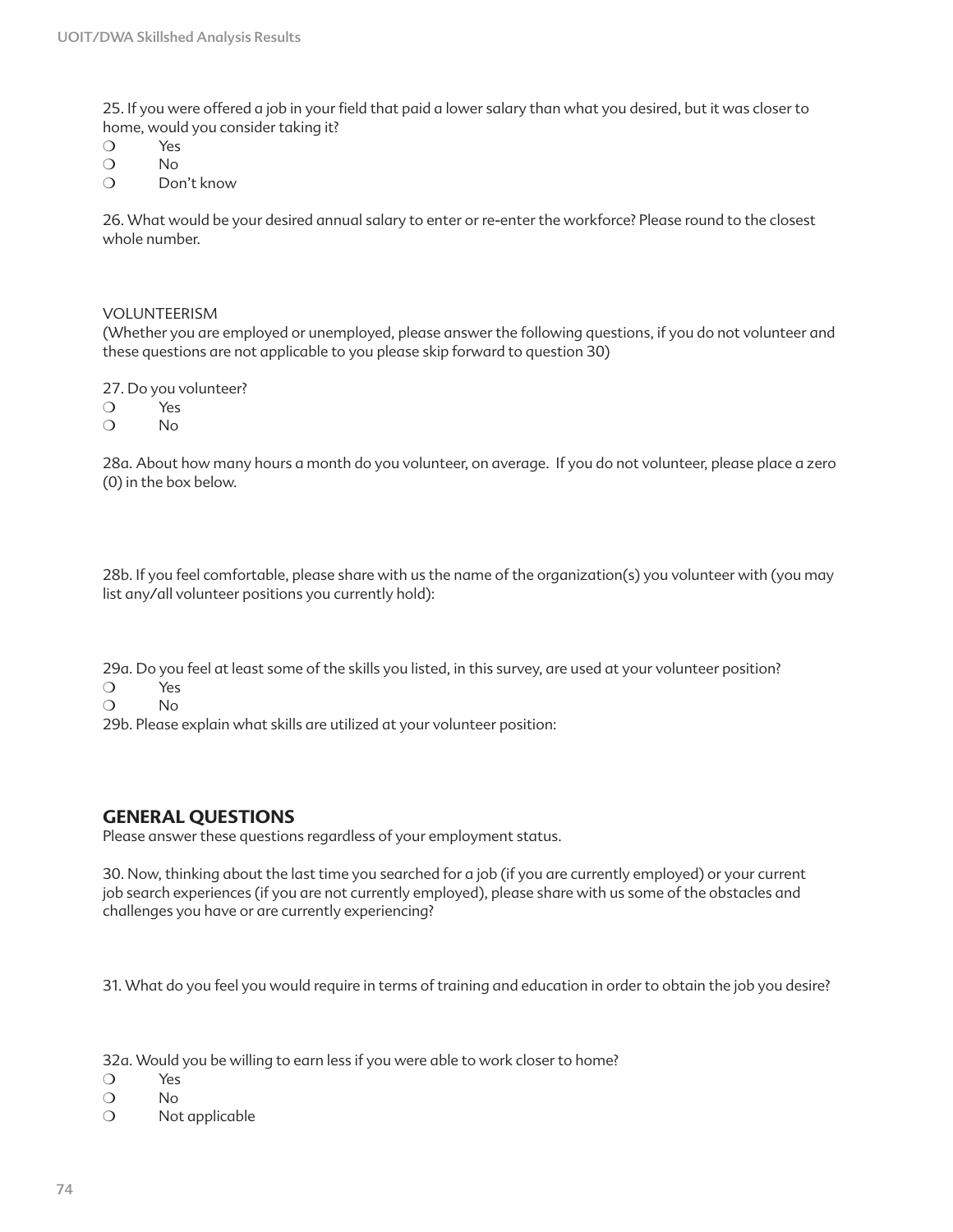32b. If you answered yes to 32a, what would be the minimum annual salary you would require to work locally?

Thank you for your feedback. We very much appreciate your time and effort in answering these questions.

### **Skillshed Employer Survey - Template**

### **INFORMATION ABOUT THE EMPLOYER**

First, we would like to get to know your business and gather some details about your employees and the employee structure of your business.

1. What is the name of your business/company/organization?

2. What are the first 3 characters of your business's postal code? (i.e., L9L)

- 3. What industry is your business/company/organization in?
- ❍ Accommodation, Food Services, and Hospitality
- ❍ Agriculture, Fishing and Hunting
- ❍ Construction
- ❍ Finance and Insurance
- ❍ Forestry and Forest Industries
- ❍ Government
- ❍ Health Care and Social Assistance
- ❍ Information and Cultural Industries
- ❍ Licensed Trades (i.e. Plumber, Electrician, etc.)
- ❍ Mining, Quarrying, and Oil and Gas Extraction
- ❍ Not-For-Profit
- ❍ Professional, Scientific, and Technical Services
- ❍ Professional Services (i.e. Legal, Accounting, Real Estate, etc.)
- ❍ Public Administration
- ❍ Transportation and Warehousing
- ❍ Waste Management and Remediation Services
- ❍ Other

4. What is your job title?

5. Other than yourself, how many full-time employees does your business/company/organization have?

6. Other than yourself, how many part-time employees does your business/company organization have?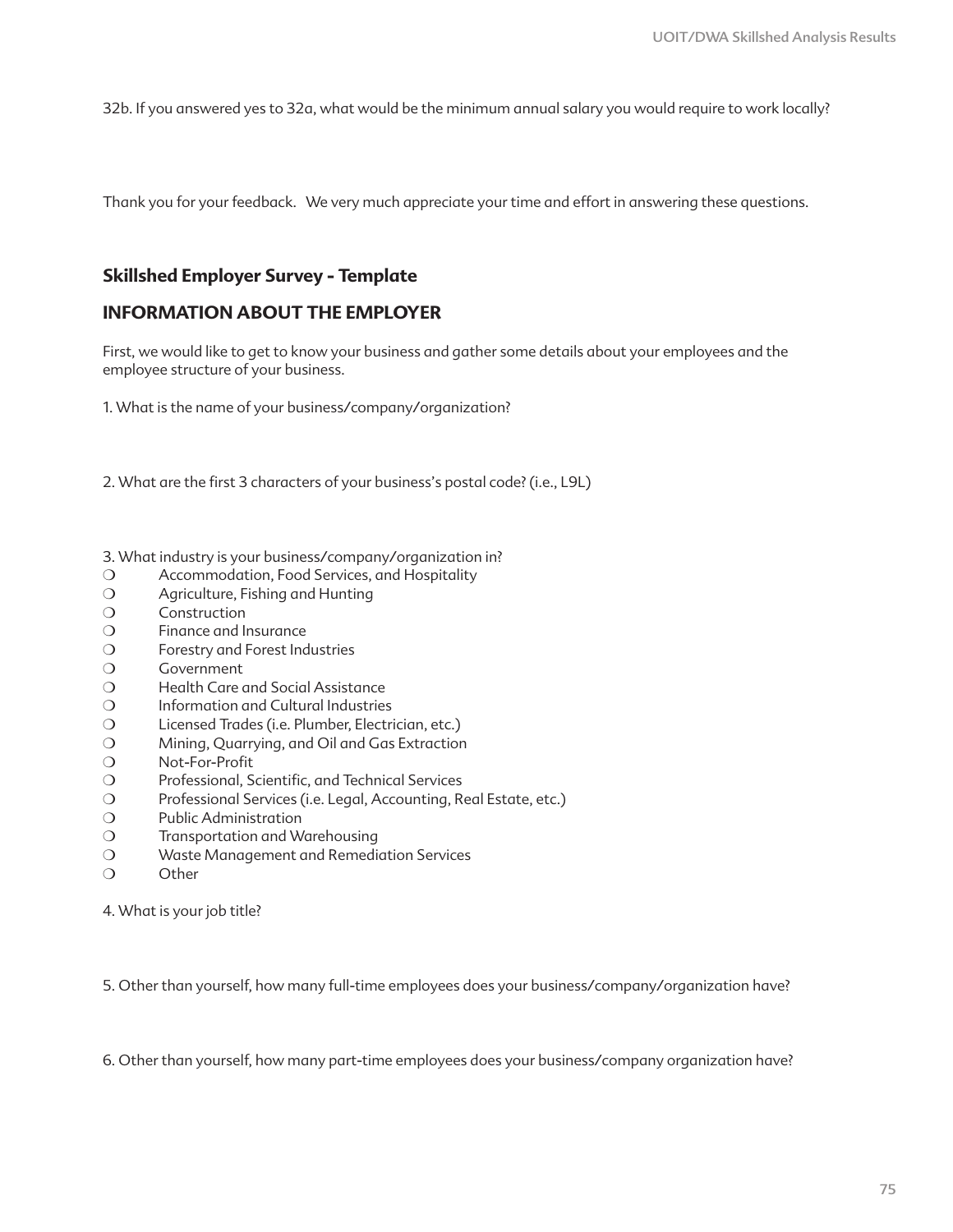7. How many of your employees are salaried and how many are paid hourly?

Salaried

Hourly

8. How many hours a week do your part-time and full-time employees work?

Part-time

Full-time

9. How many of your employees are contractual and how many are seasonal? If this does not apply to you please skip to the next question.

Contractual

Seasonal 10a. Do you have unionized employees? ❍ Yes

❍ No

❍ Not applicable

10b. If you answered yes to 11a, approximately what percentage of your employees are unionized? If none of your employees are unionized, please place a zero (0) in the box below.

11a. Do you have employees on layoff? (If you answer yes, please answer questions 11b & 11c, if you answered no please move on to question 12)

❍ Yes

❍ No

❍ Not applicable

11b. If you answered yes to question 12a, how many employees are on layoff?

11c. If you answered yes to question 12a, how long is the average layoff term? (Please state this in terms of months).

12. What is your average starting wage per hour at your business/company/organization?

 $\zeta$ Per hour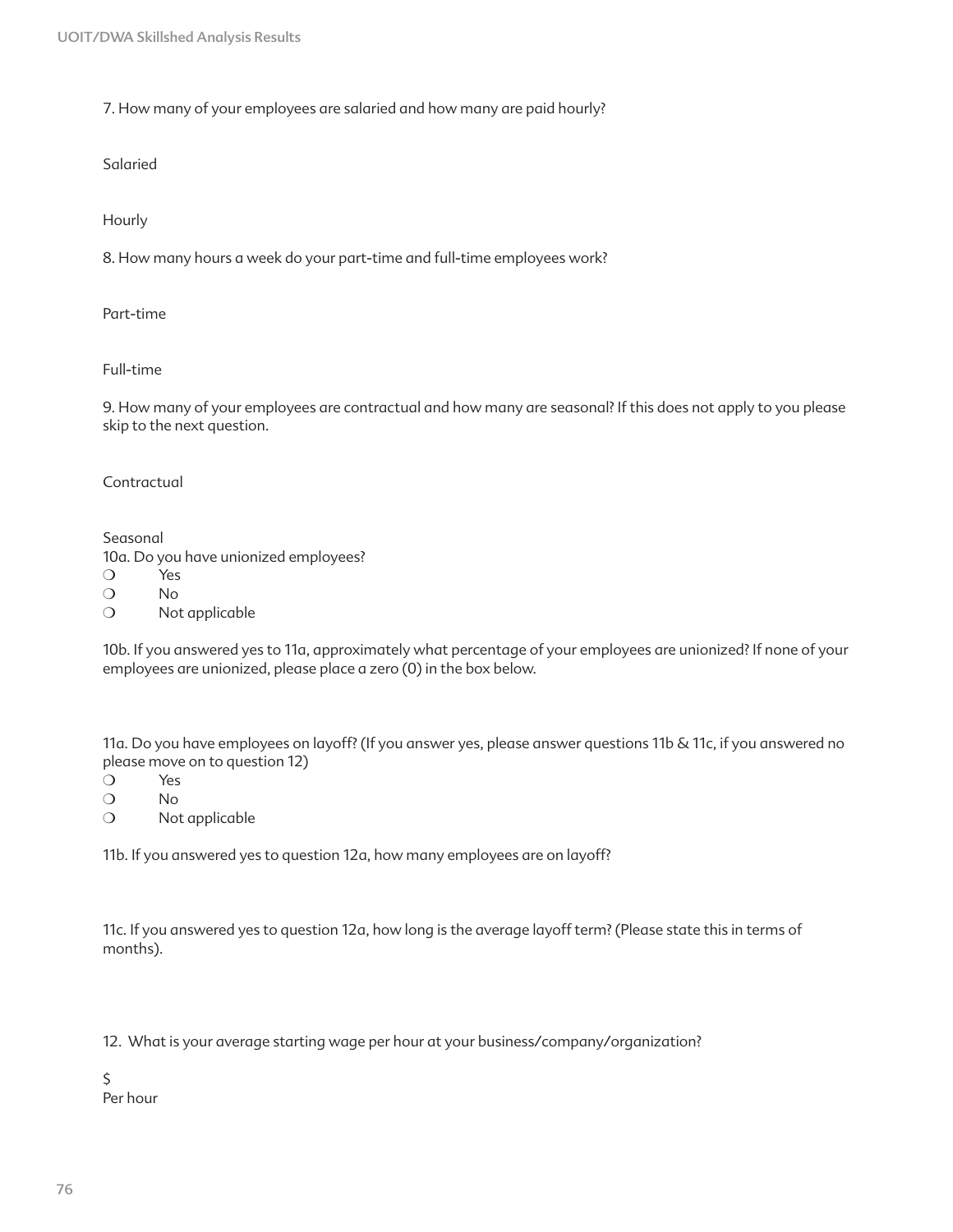# **SKILLS NEEDS**

Which of the following skills do you need from your workforce?

(Please answer questions 13a to 13f with regards to desired skills sets. There is an example provided for each skill set. Please select any options that are applicable to each skills desired from your workforce).

13a. Reading Skills:

For example, an airlines sales agent reads notices on a computer screen, such as special handling requirements or weather information.

Please choose all that apply:

- ❍ You would like your employees to be able to scan written materials for information and/or overall meaning
- ❍ You would like your employees to be able to read materials to understand, learn, critique or evaluate
- ❍ You would like your employees to be able to analyze and synthesize information from multiple sources for or from complex and lengthy text
- ❍ Other, please specify:

### 13b. Document Use Skills:

For example, a bricklayer interprets blueprints to determine the height, length and thickness of walls. Please choose all that apply:

- ❍ You would like your employees to be able to read signs, labels or lists
- ❍ You would like your employees to be able to understand information on graphs or charts
- ❍ You would like your employees to be able to enter information into forms
- ❍ You would like your employees to be able to create or read schematic drawings
- ❍ Other, please specify:

#### 13c. Numeracy Skills:

For example, payroll clerks monitor vacation entitlements to prepare budget and scheduling forecasts. Please choose all that apply:

- ❍ You would like your employees to be able to make calculations
- ❍ You would like your employees to be able to make measurements
- ❍ You would like your employees to be able to perform scheduling, budgeting or accounting activities
- ❍ You would like your employees to be able to analyze data
- ❍ You would like your employees to be able to make estimations
- ❍ Other, please specify:

13d. Writing Skills:

For example, Human resources professionals write recommendations on issues such as workplace health and safety.

Please choose all that apply:

- ❍ You would like your employees to be able to write to organize or record information
- ❍ You would like your employees to be able to write to inform or persuade
- ❍ You would like your employees to be able to write to request information or justify a request
- ❍ You would like your employees to be able to write an analysis or comparison
- ❍ Other, please specify: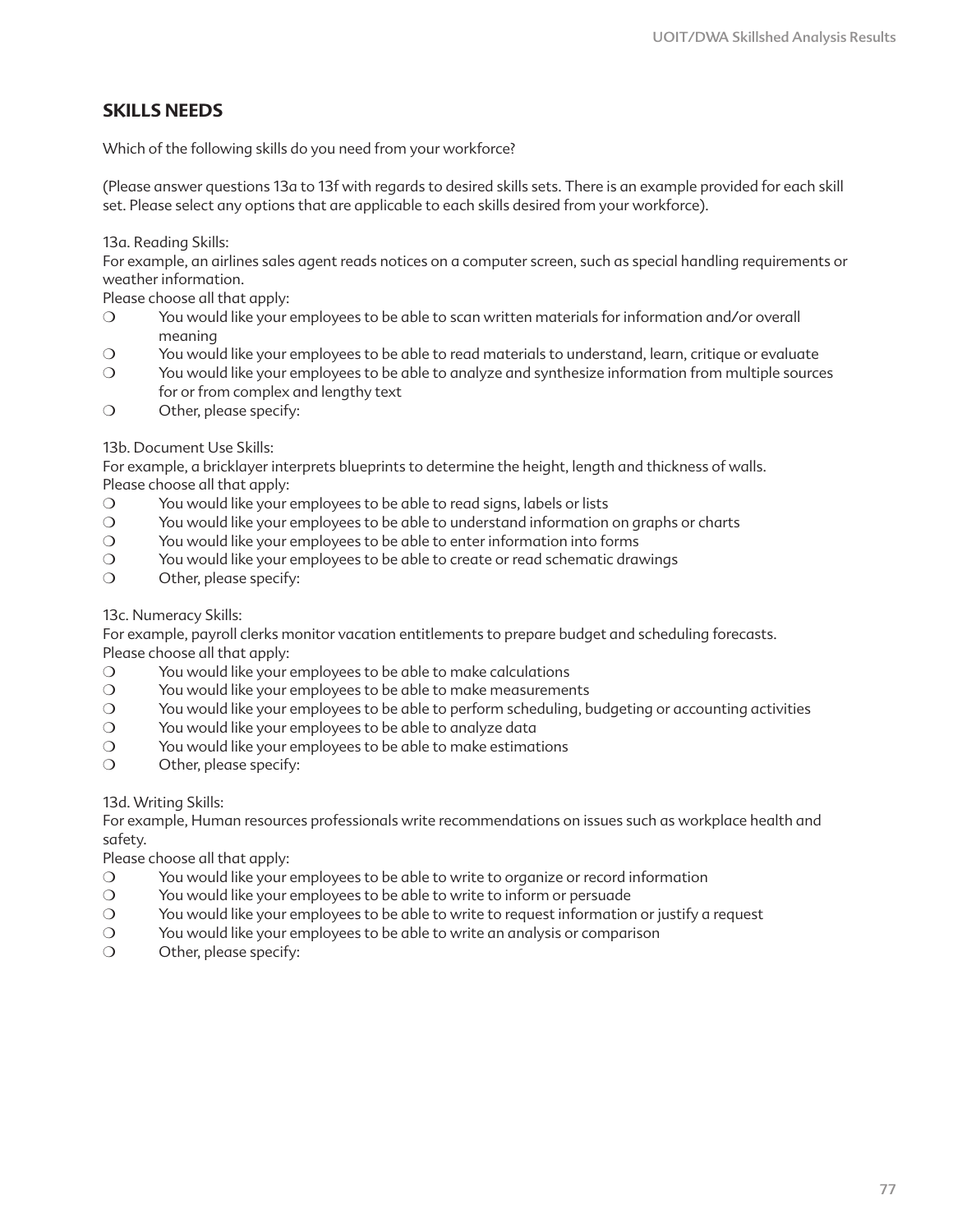13e. Computer Use Skills:

For example, telephone operators use customized software to scan databases for telephone numbers or long distance rates.

Please choose all that apply:

- ❍ You would like your employees to be able to use different forms of technology such as cash registers or fax machines
- ❍ You would like your employees to be able to use word processing software
- ❍ You would like your employees to be able to send and receive emails
- ❍ You would like your employees to be able to create and modify spreadsheets
- ❍ You would like your employees to be able to navigate the internet
- ❍ Other, please specify:

13f. Please provide us with any other comments you may have on the desired skills from your workforce (If you currently do not have any employees, please write 'not applicable' below).

14. Approximately what percentage of your employees come from each of the following areas? Please choose all that apply and provide a comment:

[Local boundary designation (i.e, neighbourhood, township, parish, etc.)]

[Local boundary designation (i.e, neighbourhood, township, parish, etc.)]

[Local boundary designation (i.e, neighbourhood, township, parish, etc.)]

 [Local boundary designation (i.e, neighbourhood, township, parish, etc.)] [Local boundary designation (i.e, neighbourhood, township, parish, etc.)]

[Local boundary designation (i.e, neighbourhood, township, parish, etc.)]

[Local boundary designation (i.e, neighbourhood, township, parish, etc.)]

[Local boundary designation (i.e, neighbourhood, township, parish, etc.)]

Other, please specify:

### **TRAINING AND RECRUITING EMPLOYEES**

We would now like to ask you some questions about training and recruiting of employees

15a. Are you trying to fill a position in your business/company/organization?

- ❍ Yes
- ❍ No
- ❍ Not applicable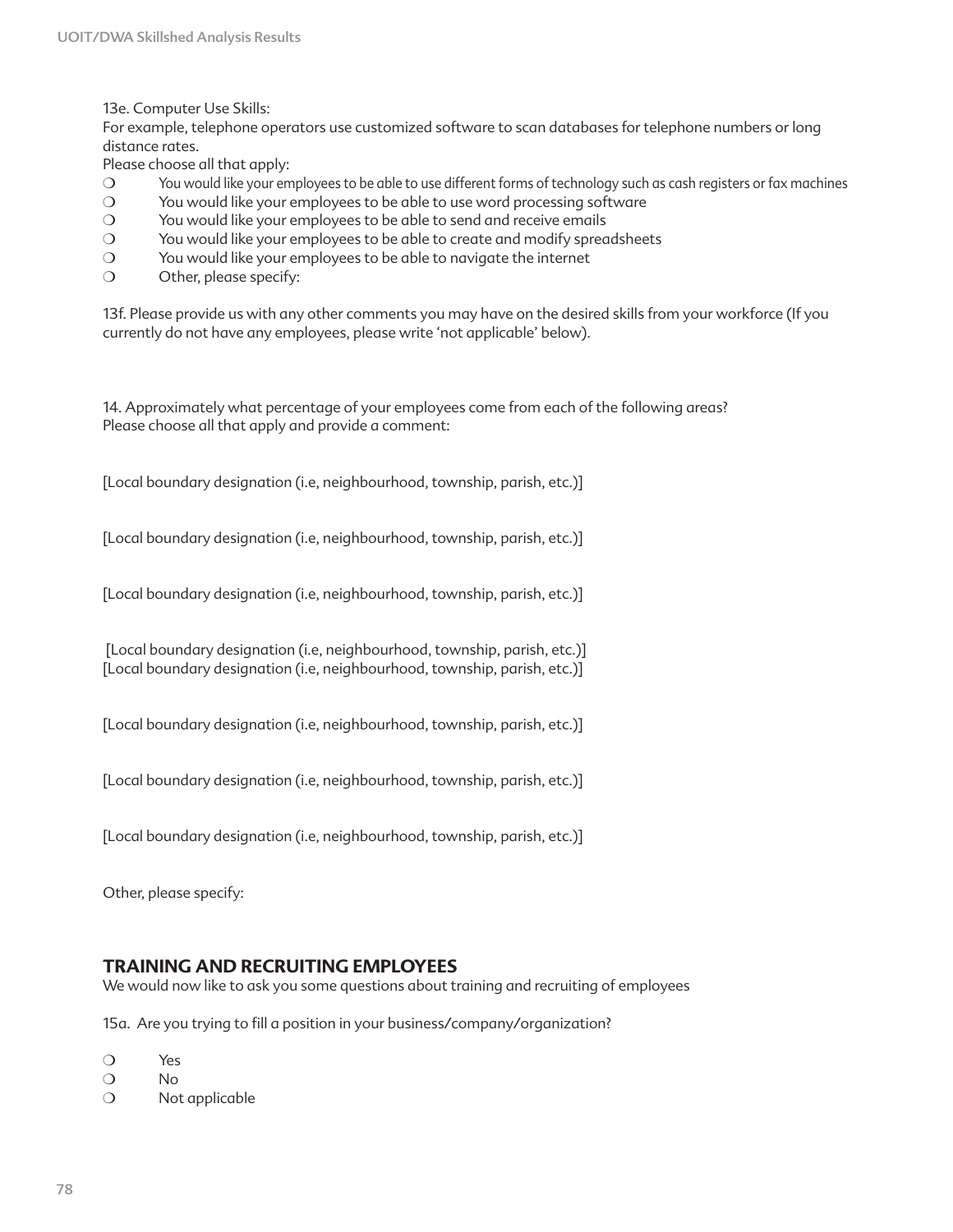15b. If you answered "yes" to the question above, how many positions are you currently trying to fill?

16. Now, thinking about your last series of hiring, about how long, on average, does it take to fill a position once it has been created, or vacated?

17. Please indicate what occupations you are having difficulty filling and retaining?

18. Thinking about all the jobs that you offer in your place of employment, which jobs do you think are the hardest to fill?

19. In the last year have you had any changes to the size of your workforce?

- ❍ Increased the number of employees
- ❍ Decreased the number of employees
- ❍ My workforce has stayed about the same size over the last year
- ❍ Not applicable

20. Thinking about the next five years are you looking to change the size of your workforce?

- ❍ Increased the number of employees
- ❍ Decreased the number of employees
- ❍ My workforce has stayed about the same size over the last year
- ❍ Not applicable

21. What are the methods your organization uses to recruit employees? Please choose all that apply:

Please choose all that apply:

- ❍ Attend job fairs
- ❍ Government job banks
- O John Howard Society
- ❍ Online job search engines (i.e. Monster, Workopolis, etc.)
- O Other websites (i.e. Kijiji, Craigslist, etc.)
- ❍ Talk to friends and family about job opportunities
- ❍ [Local employment resource]
- ❍ [Local employment resource]
- ❍ Not applicable
- ❍ Other, please specify: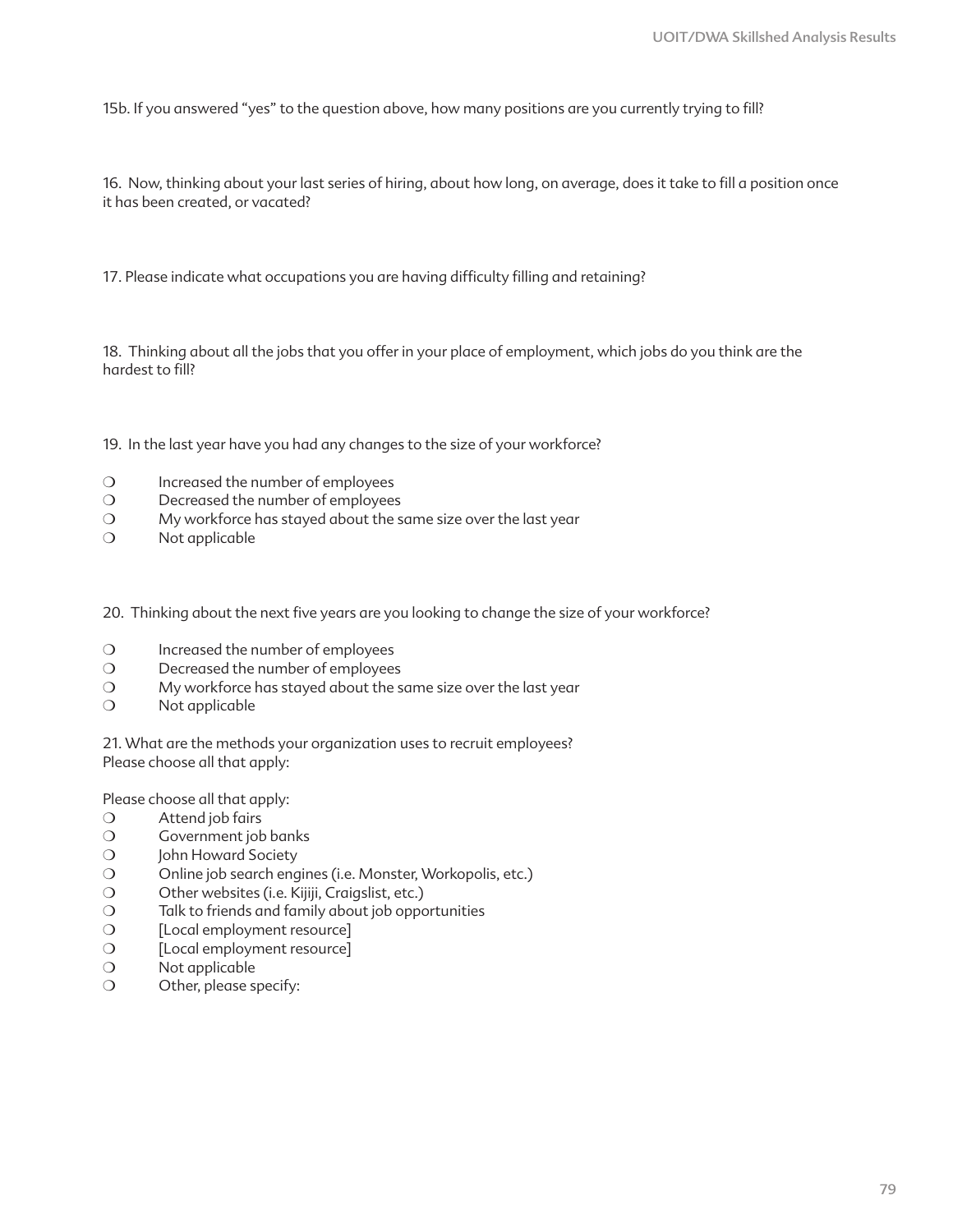22. Please rate the availability of services in the region of Durham:

|                            | $\mathbf{1}$ | $\overline{2}$ | 3                        | $\overline{4}$           | 5                        | 6               | $\overline{7}$           | Don't |
|----------------------------|--------------|----------------|--------------------------|--------------------------|--------------------------|-----------------|--------------------------|-------|
|                            | Poor         |                |                          | Average                  |                          |                 | Excel-<br>lent           | know  |
| Apprenticeship<br>training |              |                |                          |                          |                          | <b>Contract</b> | t.                       |       |
| Colleges                   |              |                |                          |                          |                          |                 |                          |       |
| Cultural facilities        |              |                |                          |                          |                          |                 |                          |       |
| Daycare<br>affordability   |              |                |                          |                          |                          |                 |                          |       |
| Daycare<br>availability    |              |                |                          |                          |                          |                 |                          |       |
| Electrical power           |              |                | $\overline{\phantom{a}}$ |                          |                          |                 | $\Box$                   |       |
| Housing<br>affordability   |              |                | $\overline{\phantom{a}}$ | $\overline{\phantom{a}}$ | $\overline{\phantom{a}}$ | $\Box$          | $\overline{\phantom{a}}$ |       |
| Housing<br>availability    |              |                |                          |                          |                          |                 |                          |       |
| Medical services           |              |                |                          |                          |                          |                 |                          |       |
| Other utilities            |              |                |                          |                          |                          |                 |                          |       |
| Private career<br>colleges |              |                |                          |                          |                          |                 |                          |       |
| Public<br>transportation   |              |                |                          |                          |                          |                 | $\overline{\phantom{0}}$ |       |
| Recreation                 |              |                |                          |                          |                          |                 |                          |       |
| Roads                      |              |                |                          |                          |                          |                 |                          |       |
| Secondary schools          |              |                |                          |                          |                          |                 |                          |       |
| Universities               | <b>D</b>     |                |                          |                          |                          |                 |                          |       |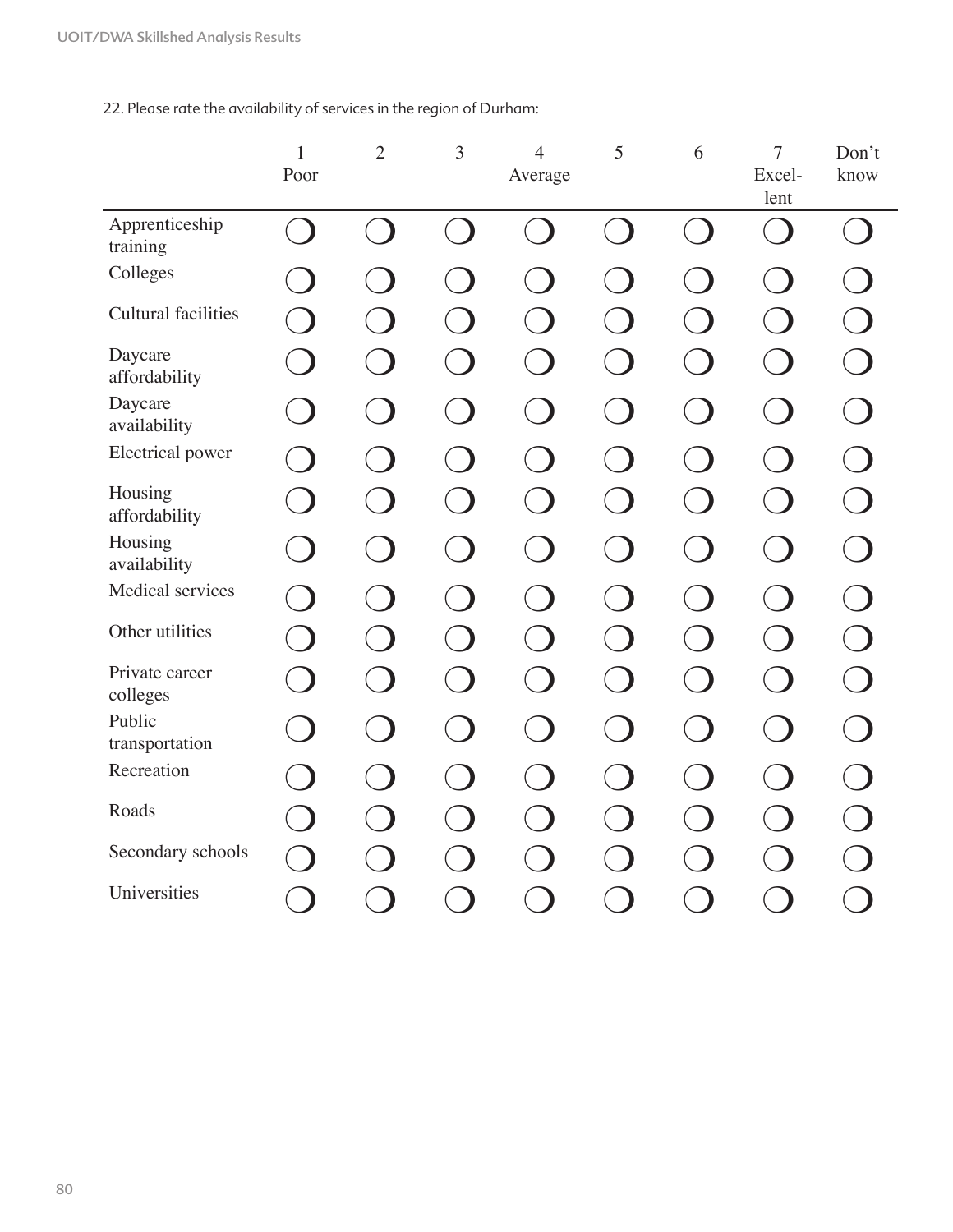23. Please rate the quality of services in the region of Durham:

|                            | $\mathbf{1}$ | $\mathbf{2}$             | 3                        | $\overline{4}$           | 5                        | 6      | $\tau$                   | Don't |
|----------------------------|--------------|--------------------------|--------------------------|--------------------------|--------------------------|--------|--------------------------|-------|
|                            | Poor         |                          |                          | Average                  |                          |        | Excel-<br>lent           | know  |
| Apprenticeship<br>training |              |                          |                          |                          |                          |        |                          |       |
| Colleges                   |              |                          |                          |                          |                          |        |                          |       |
| <b>Cultural facilities</b> |              |                          |                          |                          |                          |        |                          |       |
| Daycare<br>affordability   |              |                          |                          |                          |                          |        |                          |       |
| Daycare<br>availability    |              |                          |                          |                          |                          |        | - 1                      |       |
| Electrical power           |              |                          | <b>D</b>                 |                          | <b>D</b>                 |        | $\Box$                   |       |
| Housing<br>affordability   |              | $\overline{\phantom{a}}$ | $\overline{\phantom{a}}$ | $\overline{\phantom{a}}$ | $\overline{\phantom{a}}$ | $\Box$ | $\overline{\phantom{a}}$ |       |
| Housing<br>availability    |              |                          |                          |                          |                          |        |                          |       |
| Medical services           |              |                          |                          |                          |                          |        |                          |       |
| Other utilities            |              |                          |                          |                          |                          |        |                          |       |
| Private career<br>colleges |              |                          |                          |                          |                          |        |                          |       |
| Public<br>transportation   |              |                          |                          |                          |                          |        | $\blacksquare$           |       |
| Recreation                 |              |                          |                          |                          |                          |        |                          |       |
| Roads                      |              |                          |                          |                          |                          |        |                          |       |
| Secondary schools          |              |                          |                          |                          |                          |        |                          |       |
| Universities               |              |                          |                          |                          |                          |        |                          |       |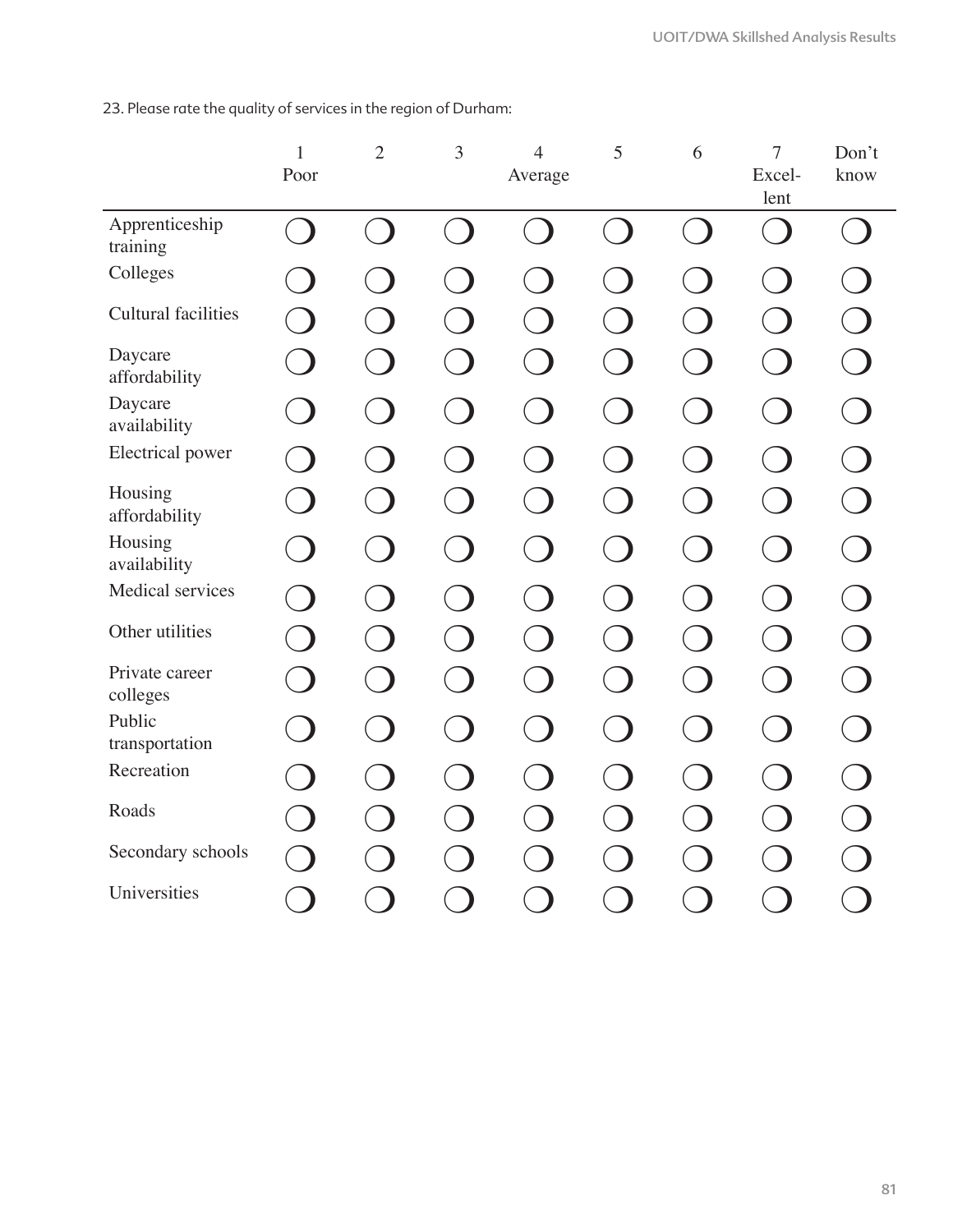24. Please rate the availability and ease with which you are able to fill company positions in the following categories:

|              | Poor | 2 | 3 | $\overline{4}$<br>Average | 5 | 6 | $\overline{7}$<br>Excel- | Don't<br>know |
|--------------|------|---|---|---------------------------|---|---|--------------------------|---------------|
| Skilled      |      |   |   |                           |   |   | lent                     |               |
| Semi-skilled |      |   |   |                           |   |   |                          |               |
| Unskilled    |      |   |   |                           |   |   |                          |               |
| Clerical     |      |   |   |                           |   |   |                          |               |
| Technical    |      |   |   |                           |   |   |                          |               |

25. Now, thinking about the business climate of your community please rate the following attributes of your community with respect to the community business climate:

|                           |      | $\overline{\phantom{0}}$ | J | $\overline{4}$ | 6 |        | Don't |
|---------------------------|------|--------------------------|---|----------------|---|--------|-------|
|                           | Poor |                          |   | Average        |   | Excel- | know  |
|                           |      |                          |   |                |   | lent   |       |
| Support for<br>businesses |      |                          |   |                |   |        |       |
| Communication             |      |                          |   |                |   |        |       |
| Quality of Life           |      |                          |   |                |   |        |       |

### **NEXT STEPS**

26. We would now like to get your thoughts of the next stages of employment for this region.

27. What education and/or training do you provide to ensure your employee becomes a "good fit" for your company?

28. Overall, what are the positive aspects of hiring in Durham Region?

29. What are the negative aspects of hiring in the region of Durham?

Thank you for your feedback. We very much appreciate your time and effort in answering these questions.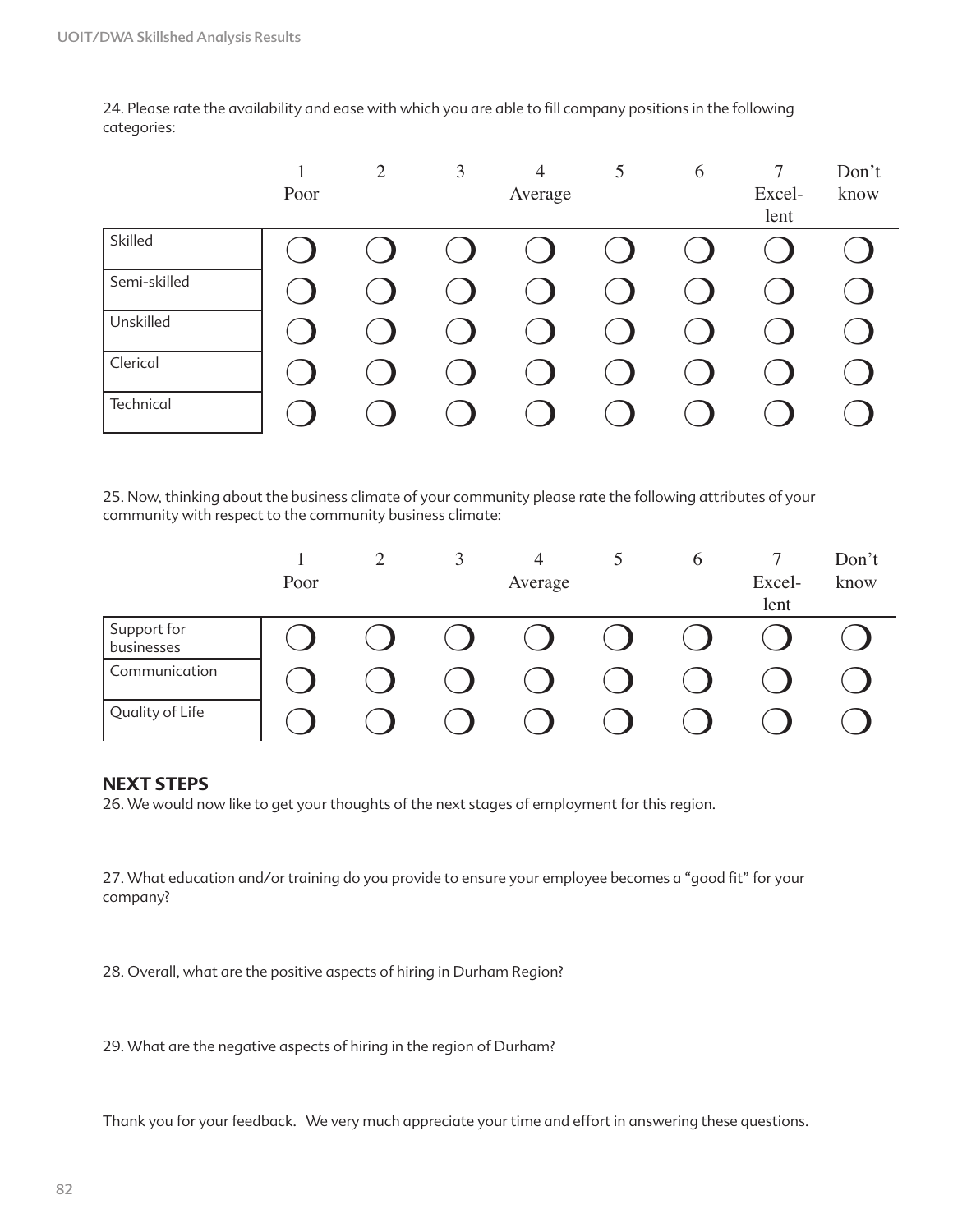# **Bibliography**

Studies focusing on the skills gap issue:

Act, Inc. (2011). A better measure of skills gaps: Utilizing ACT skill profile and assessment data for strategic skill research. Iowa City, IA: ACT. Retrieved from www.act.org/research/policymakers/pdf/abettermeasure.pdf

American Society for Training & Development. (2012). Bridging the skills gap: Help wanted, skills lacking – why the mismatch in today's economy? Alexandria, VA: American Society for Training & Development. Retrieved from nist.gov/mep/upload/Bridging-the-Skills-Gap\_2012.pdf

Burleton, D., Gulati, S., McDonald, C., & Scarfone, S. (2013). Jobs in Canada: Where, what and for whom? Toronto, ON: TD Economics. Retrieved from http://www.td.com/document/PDF/economics/special/JobsInCanada.pdf

Canadian Chamber of Commerce. (2012). Canada's skills crisis: What we heard, A Canadian Chamber of Commerce report on cross-country consultations in 2012. Ottawa, ON: The Canadian Chamber of Commerce. Retrieved from http://www.chamber.ca/download.aspx?t=0&pid=f1c0b24c-9bae-e211-8bd8-000c291b8abf

Canadian Chamber of Commerce. (2013). Closing the skills gap: Mapping a path for small business Toronto, ON: The Canadian Chamber of Commerce. Retrieved from http://www.chamber.ca/media/blog/130220\_SME\_Skills\_Symposium\_Report.pdf

Canadian Council on Learning. (2006). The skills gap in Canada: The knowledge intensity of Canadians' jobs is growing rapidly. Ottawa, ON: Canadian Council on Learning. Retrieved from http://www.cclcca.ca/pdfs/LessonsInLearning/Dec-21-06-The-skills-gap.pdf

Custodia-Lora, N., Glenn, L., & Legg, D. (2012). To close the skills gap, re-value the associate degree. New England Journal of Higher Education, 1.

Daggett, W. (nd). Jobs and the skills gap. Rexford, NY: International Center for Leadership in Education. Retrieved from http://www.maine.gov/education/diploma/jobsandskills.pdf

Deloitte. (2009). Mind the talent gap: Key findings from a global executive survey on IT talent. Toronto, ON: Deloitte Development. Retrieved from http://www.deloitte.com/assets/Dcom-Canada/Local%20 Assets/Documents/Consulting/ca\_consulting\_MindtheGap.pdf

Deloitte. (2011). Boiling point? The skills gap in U.S. manufacturing. Deloitte Development. Retrieved from http://www.themanufacturinginstitute.org/ ~/media/A07730B2A798437D98501E798C2E13AA.ashx

Gingras, Y. & Roy, R. (2000). Is there a skills gap in Canada? Canadian Public Policy, 26, 159- 174.

Gorman, M. (2011). A case study in effectively bridging the business skills gap for the Information Technology professional. Journal of Education for Business, 86, 17-24.

Hart, C., Stachow, G., Farrell, A., & Reed, G. (2007). Employer perceptions of skills gaps in retail: Issues and implications for UK retailers. International Journal of Retail & Distribution Management, 35(4), 271-288.

HP Education Services. (2005). Skills Gap Analysis. Hewlett-Packard Development. Retrieved from http://h10076.www1.hp.com/education/learning-solutions/service\_briefs/sb\_skills\_gap\_analysis.pdf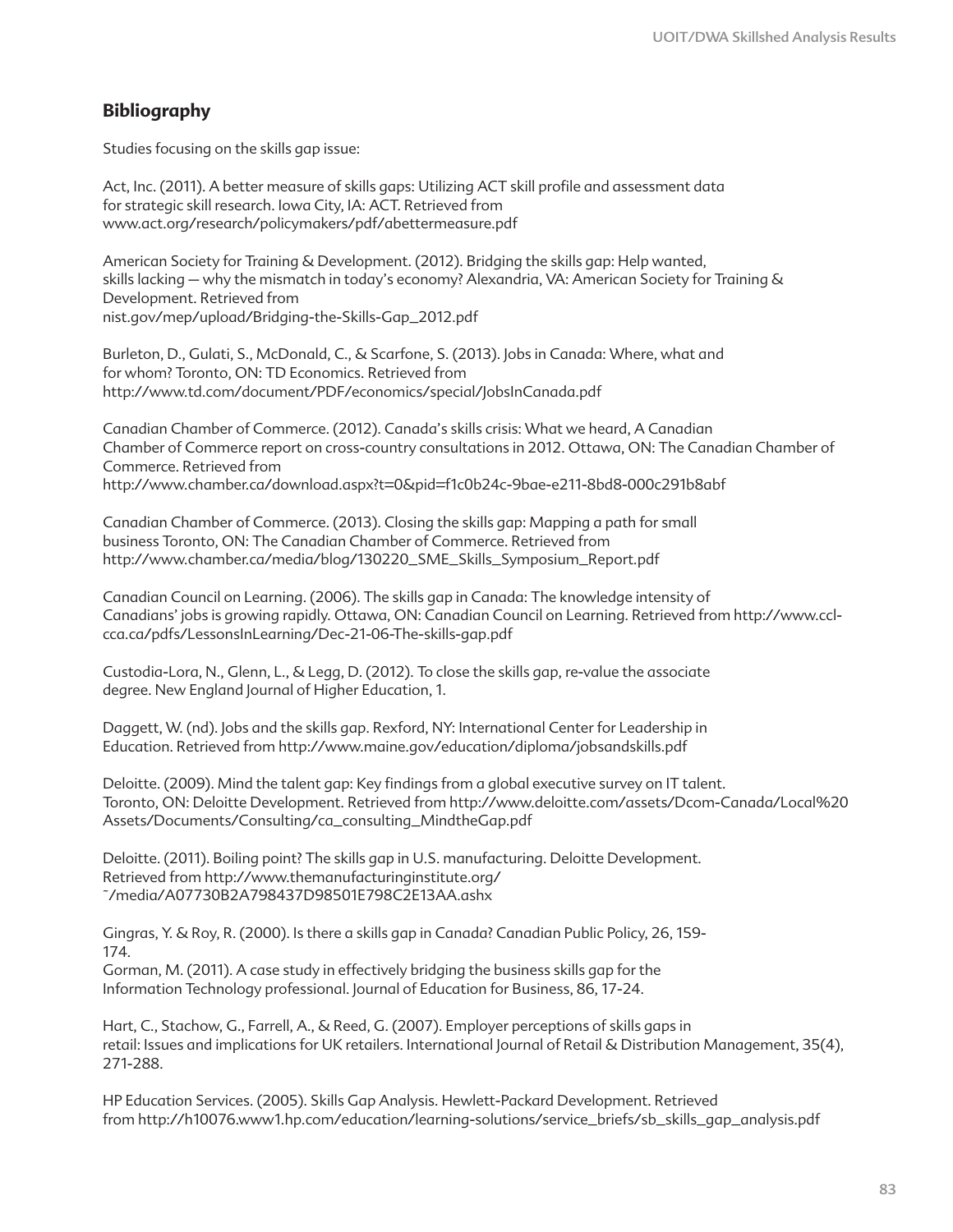Jackson, D., & Chapman, E. (2012). Non-technical skill gaps in Australian business graduates. Education + Training, 54(2/3), 95-113.

Johnson, S. & Gaston, B. (2011). Voices of the Oklahoma Aerospace Industry Leaders: Improving Oklahoma's Workforce and Ultimately our Economy – Skills Gap Analysis Report. Newcastle, OK: Anautics Inc. Retrieved from http://www.ok.gov/OAC/documents/Final%20Skills%20Gap%20Analysis%20 Report%206-1-2011.pdf

Kar, A., Das, A., & Das, S. (2013). Enhancing the quality and effectiveness of education: An innovative approach towards curtailing the skills gap. Srusti Management Review, 6(1), 131-140.

Liebowitz, J. (2004). Bridging the knowledge and skills gap: Tapping federal retirees. Public Personnel Management, 33(4), 421-448.

Lindorff, M. (2011). Skills gaps in Australian firms. Journal of vocational education and training, 63 (2), 247-259.

Stuckey, J., & Munro, D. (2013). The need to make skills work: The cost of Ontario's skills gap. Ottawa, ON: The Conference Board of Canada. Retrieved from http://www.collegesontario.org/Need\_to\_ Make\_Skills\_Work\_Report\_June\_2013.pdf

Studies on the importance of skills and skills assessments:

Commander, S. & Kollo, J. (2008). The changing demand for skills: Evidence from the transition. Economics of Transition, 16(2), 199-221.

Fenwick, T. (2006). Learning as grounding and flying: Knowledge, skill and transformation in changing work contexts. Journal of Industrial Relations, 48(5), 691-706.

Fenwick, T. & Hall, R. (2006). Skills in the knowledge economy: Changing meanings in changing conditions. Journal of Industrial Relations, 48(5), 571-574.

Lefebvre, R., Simonova, E., & Wang, L. (2012). Issue in focus: Labour shortages in skilled trades – the best guestimate? Ottawa, ON: The Certified General Accountants Association of Canada. Retrieved from http://ppm.cga-canada.org/en-ca/Documents/ca\_rep\_2012-07\_labour-shortage.pdf

Mihm-herold, W. (2010). "Considering human capital theory in assessment and training: Mapping the gap between current skills and the needs of a knowledge-based economy in northeast Iowa". Graduate Theses and Dissertations. Paper 11913. Retrieved from http://lib.dr.iastate.edu/cgi/viewcontent. cgi?article=2854&context=etd

Peters, R. & Beeson M. (2010). Reducing the gap between skills sought by employers and developed by education. Political Science & Politics, 43(4), 773-777.

Preece, R. (2011). Mind the gap: Avoiding a skills shortage. Occupational Health, 63(11), 12.

Roslyn Kunin & Associates, Inc. (2003). 2010 Winter Games: Labour supply and gap analysis. A report presented to the 2010 Winter Games Human Resources Planning Committee. Vancouver, BC: RKA Inc. Retrieved from http://www.go2hr.ca/sites/default/files/legacy/reports/2010\_labour\_supply.pdf

Society for Human Resource Management (2008). Critical skills needs and resources for the changing workforce. Alexandria, VA: Human Resource Management. Retrieved from https://www.shrm.org/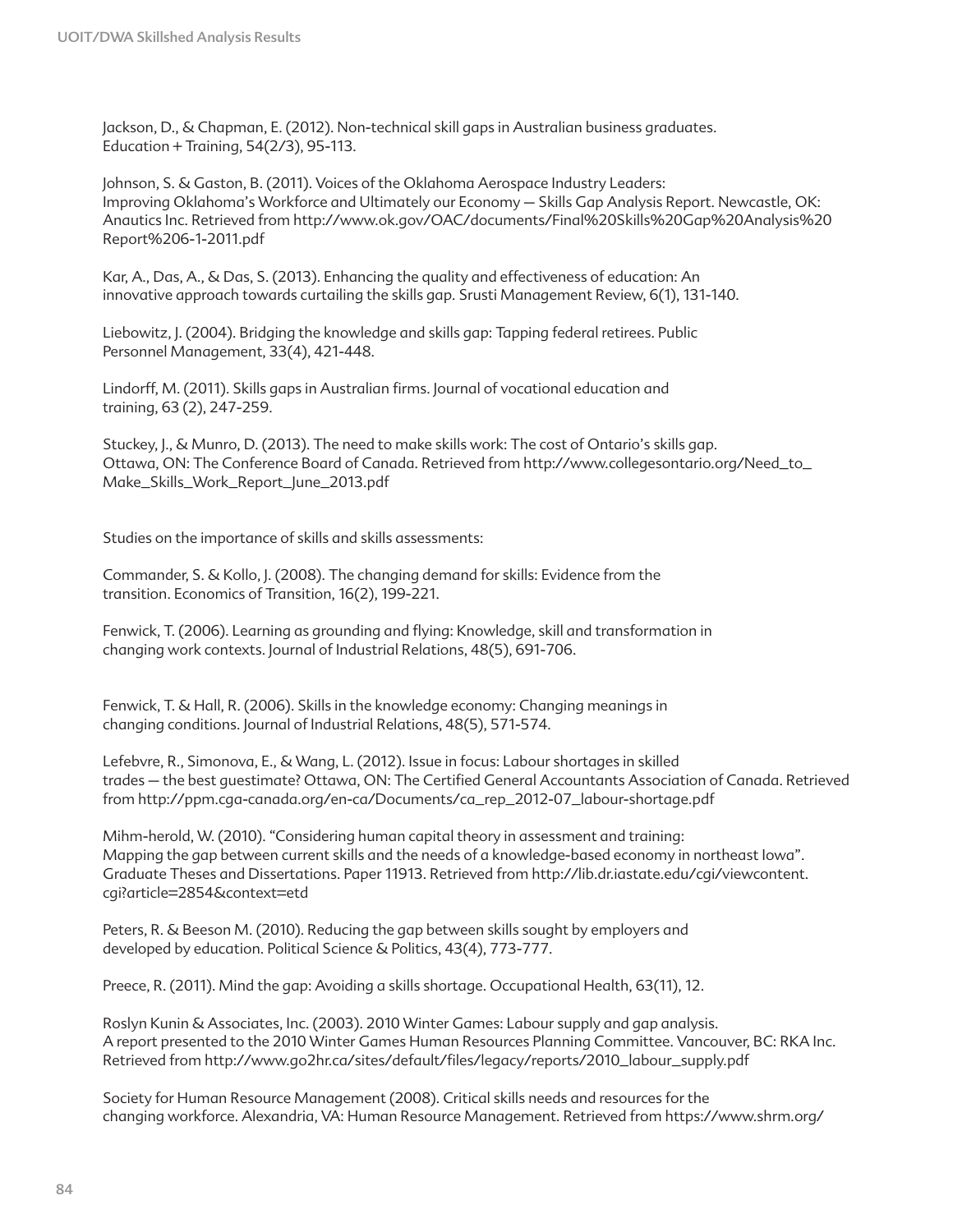Research/SurveyFindings/Articles/Documents/Critical%20Skills%20Needs%20and%20Resources%20 for%20the%20Changing%20Workforce%20Survey%20Report.pdf

Yan, B. (2006). Demand for skills in Canada: The role of foreign outsourcing and informationcommunication technology. The Canadian Journal of Economics, 39(1), 53-67.

Examples of skillshed, skills gap, and labourshed analyses:

Beatty, J. (2003). Burlington, Iowa: A place to grow! Customer Inter@ction Solutions, 22(5), 62- 63.

Cedar County Economic Development Commission. (2011). Laborshed Analysis: A Study of Workforce Characteristics. Des Moines, IA: Iowa Workforce Development. Retrieved from http://www. iowacityareadevelopment.com/files/ Laborshed%20Report%20with%20Cover%20-%20Tipton.pdf

Chmura Economics & Analytics. (2011). The Socioeconomic impact of uranium mining and milling in the Chatham labor shed, Virginia. Richmond, VA: Chmura Economics & Analytics. Retrieved from http://www.virginiauranium.com/wp-content/uploads/2012/10/Socioeconomic-Impact-11-29-11.pdf

Colorado State University Extension & Colorado Department of Local Affairs. (2008). Final Report: Northeastern Colorado Labor Force Study. Fort Collins, CO: Colorado State University Extension & Colorado Department of Local Affairs. Retrieved from http://www.ext.colostate.edu/cis/lf-final.pdf

Foote Consulting Group. (2011). Labor Shed Analysis, 2010 for the Boone & Winnebago Counties (IL) Area. Glendale, AZ: Foote Consulting Group. Retrieved from http://www.rockfordil.com/public/ resources/resource\_135/Laborshed\_Analysis\_2011.pdf

Hamilton County. (2011). Laborshed analysis: A study of workforce characteristics. Des Moines, IA: Iowa Workforce Development. Retrieved from http://www.iowaworkforce.org/lmi/labsur/ webstercityexecsum2010.pdf

Iowa Innovation Gateway. (2010). Skillshed Analysis: A Study of Occupational Clusters, Skills, & Gap Analysis. Des Moines, IA: Iowa Workforce Development. Retrieved from http://iowainnovationgateway. com/wp-content/uploads/2010/12/IIG-Skillshed-Technical-Report.pdf

Iowa Workforce Development. (n.d.). Iowa's Laborshed Studies Guide: Understanding the Workforce Availability Study. Des Moines: IA, Iowa Workforce Development. Retrieved from http://www. iowaworkforce.org/lmi/labsur/laborshed\_studies\_guide.pdf

Iowa Workforce Development. (2008). Davis County Laborshed Analysis: A Study f Workforce Characteristics. Des Moines, IA: Iowa Workforce Development. Retrieved from http://www.iowaworkforce.org/ lmi/labsur/bloomfieldexecsum08.pdf

Iowa Workforce Development. (2010). Skillshed Analysis: Guide to Identifying Your Workforce Skills. Des Moines, IA: Iowa Workforce Development. Retrieved from http://www.iowaworkforce.org/lmi/ labsur/skillshed\_gap\_report\_guide.pdf

Iowa Workforce Development. (2011a). Customer satisfaction survey: Laborshed studies. Des Moines, IA: Iowa Workforce Development. Retrieved from https://www.pdiowa.com/media/9815/IWD\_ customer\_satisfaction\_results\_laborshed\_studies.pdf

Iowa Workforce Development. (2011b). Iowa Skillshed Analysis: A Study of Occupational Clusters, Skills, & Gap Analysis Introduction & Methodology. Des Moines, IA: Iowa Workforce Development.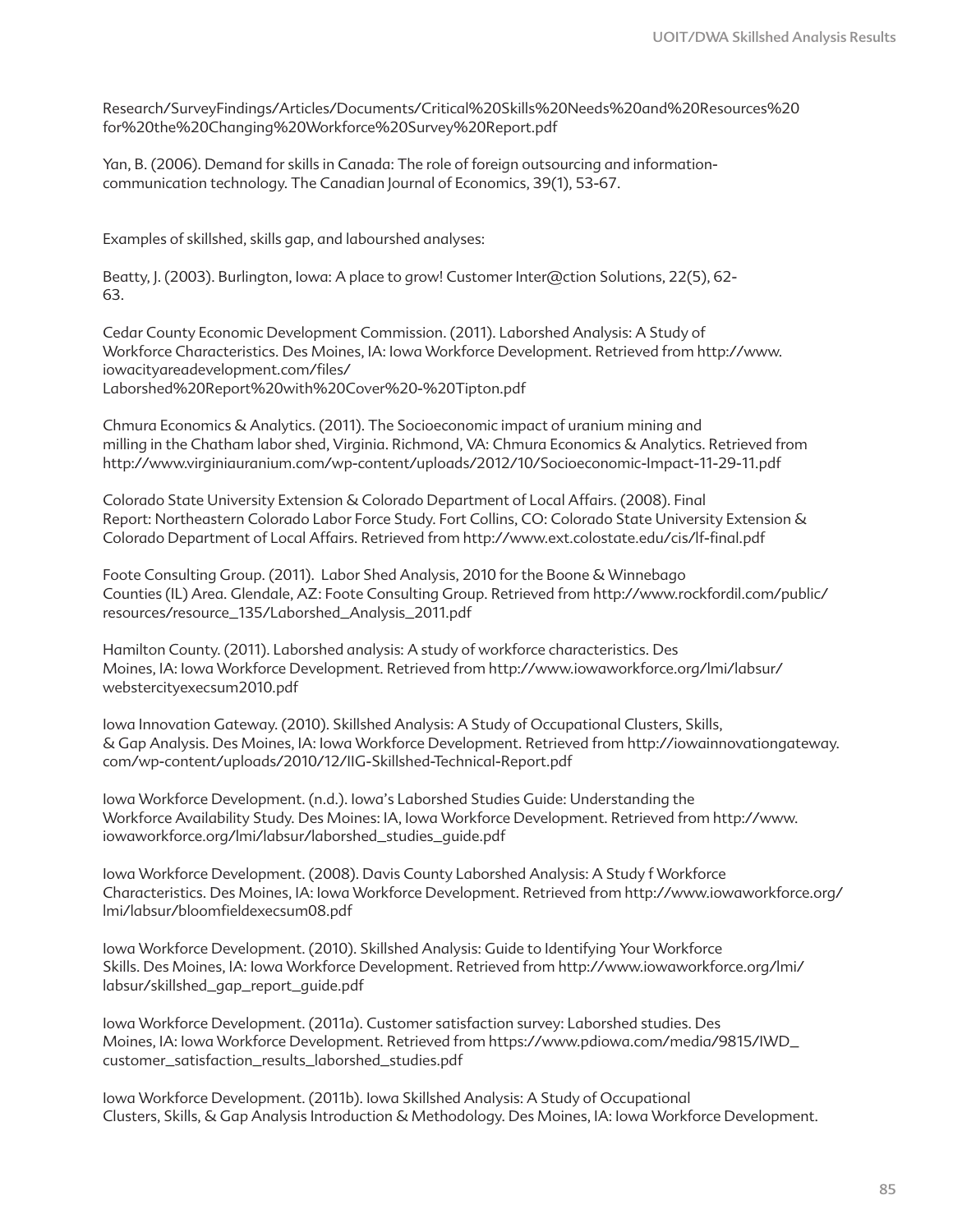Retrieved from http://www.iowaworkforce.org/lmi/labsur/skillshedintroductionandmethod.pdf

Iowa Workforce Development. (2011c). Workforce Needs Assessment. Des Moines, IA: Iowa Workforce Development. Retrieved from http://www.iowaworkforce.org/lmi/labsur/ statewideworkforceassessment2010.pdf

Iowa Workforce Development. (2012). Statewide Laborshed Analysis: A Study of Workforce Characteristics. Des Moines, IA: Iowa Workforce Development. Retrieved from http://www.iowaworkforce.org/ lmi/labsur/iowastatewidelaborshedreport2011.pdf

Mid Iowa Growth Partnership. (2011). Skillshed Analysis: A Study of Occupational Clusters, Skills, & Gap Analysis in the Mid Iowa Growth Partnership Region. Des Moines, IA: Iowa Workforce Development. Retrieved from http://www.iowafallsdevelopment.com/pdf/MIGP-2011%20Skillshed%20 Report.pdf

Miner, R. (2012). Jobs of the future: Options and opportunities. Toronto, ON: Miner Management Consultants. Retrieved from http://www.minerandminer.ca/data/Jobs\_of\_the\_Future\_Final.pdf

Ninigret Partners. (2012). Rhode Island defense industry skill gap study. Providence, RI: Ninigret Partners. Retrieved from http://www.rihric.com/pdfs/DefenseSkillGapReport.pdf

North Central Iowa Alliance. (2009). Regional Workforce Analysis: A Study of Workforce Characteristics. Des Moines, IA: Iowa Workforce Development. Retrieved from http://www.northcentraliowa. net/docs/Regional%20Executive%20Summary%20revised.pdf

Northeast Iowa Business Network. (2011). Regional Skillshed Analysis Executive Summary: A Study of Supply, Demand, and Skills Gap. Des Moines, IA: Iowa Workforce Development. Retrieved from http:// www.neiabiz.com/docs/ NE%20Iowa%20Skillshed%20Report%20Executive%20Summary%208.5x11.pdf

Northeast Iowa Business Network. (2012). Regional Skillshed Analysis: A Study of Supply, Demand, and Skills Gaps. Des Moines, IA: Iowa Workforce Development. Retrieved from http://www. iowaworkforce.org/lmi/labsur/neiowaskillshed.pdf

Opportunity Economic Development in SE Iowa. (2013). Regional Skillshed Analysis: A Study of Occupational Clusters, Skills, & Gap Analysis. Des Moines, IA: Iowa Workforce Development. Retrieved from http://www.appanoosecounty.org/media/userfiles/ subsite\_1/files/Appanoose/RegionalSkillshedDetailedReport.pdf

Palkington, R., Chaplain, D., & Conrad, D. Estimating potential labor supply in a mid-sized Iowa community. Economic Development Review, 16(1), 17-23.

Palmer, J. & Bisel, J. (2012). Michigan's agriculture cluster: A labor supply and demand profile and labor shed study. Bureau of Labor Market Information and Strategic Initiatives. Retrieved from http://milmi. org/admin/uploadedpublications/ 1981\_Agriculture\_Labor\_Shed.pdf Palmer, J. & Bisel, J. (2012). Michigan's energy cluster: A labor supply and demand profile and labor shed study. Bureau of Labor Market Information and Strategic Initiatives. Retrieved from http://milmi.org/ admin/uploadedpublications/ 1980\_Energy\_Labor\_Shed.pdf

Palmer, J. & Bisel, J. (2012). Michigan's healthcare cluster: A labor supply and demand profile and labor shed study. Bureau of Labor Market Information and Strategic Initiatives. Retrieved from http://milmi. org/admin/uploadedpublications/ 1982\_Healthcare\_Labor\_Shed.pdf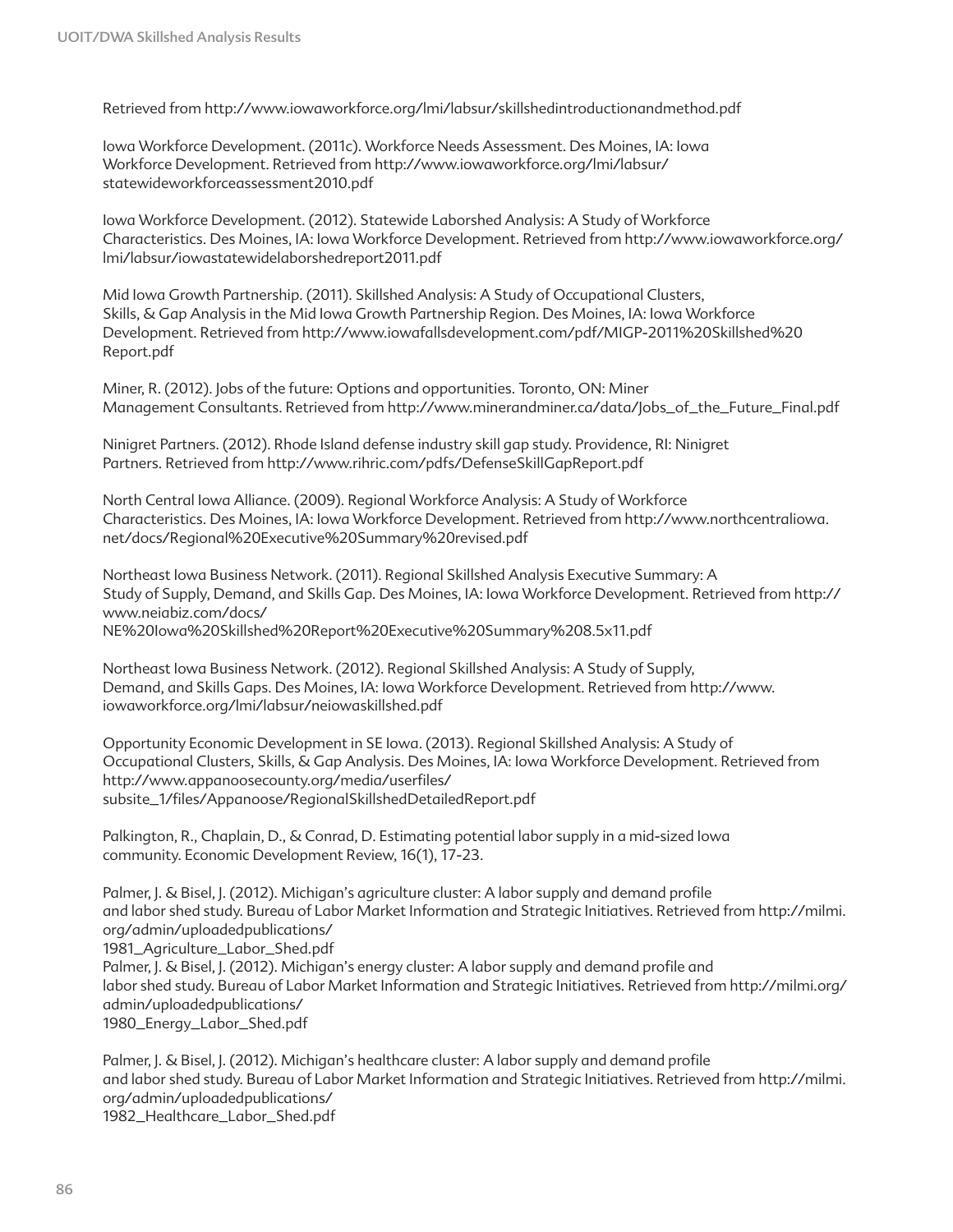Palmer, J. & Bisel, J. (2012). Michigan's IT cluster: A labor supply and demand profile and labor shed study. Bureau of Labor Market Information and Strategic Initiatives. Retrieved from http://milmi.org/ admin/uploadedpublications/1983\_IT\_Labor\_Shed.pdf

Palmer, J. & Bisel, J. (2012). Michigan's manufacturing cluster: A labor supply/demand profile and labor shed study. Bureau of Labor Market Information and Strategic Initiatives. Retrieved from http://milmi. org/admin/uploadedpublications/ 1979\_Manufacturing\_Labor\_Shed.pdf

South Central Iowa Area Partnership. (nd). Regional Skillshed Analysis Technical Report. Des Moines, IA: Iowa Workforce Development. Retrieved from http://www.ucda.us/news/documents/ SkillshedTechnicalReportSouthCentral.pdf

Southeast Iowa Great River Region. (2009). Skillshed Analysis: A Study of Occupational Clusters, Skills, & Gap Analysis in the Southeast Iowa Great River Region. Des Moines, IA: Iowa Workforce Development. Retrieved from http://www.greaterburlington.com/downloads/greatriverregionskillshed.pdf

The Pathfinders. (nd). East Mississippi Area Labor Availability Report Summary. Dallas, TX: The Pathfinders. Retrieved from http://www.embdc.org/embdc/assets/ File/Labor%20Availability%20summary%20-%20pathfinders.pdf

The Pathfinders. (2006). Culpeper County, Virginia Commuter Study. Dallas, TX: The Pathfinders. Retrieved from http://www.culpeperusa.com/ Culpeper\_Co\_\_VA\_Final\_Commuter\_July\_2006.pdf

The Pathfinders. (2012a). The Amarillo, Texas Area Labor Availability Report. Dallas, TX: The Pathfinders. Retrieved from http://amarilloedc.com/sites/default/files/files/ Underemployment%20Study%20Amarillo%20TX%20May%202012.pdf

The Pathfinders. (2012b). The East Central Indiana Western Area Labor Availability Report. Dallas, TX: The Pathfinders. Retrieved from http://www.muncie.com/media/docs/Labor%20Availability%20 Report%202012%20-%20Muncie%20Indiana%20Labor%20Market%20Area\_pdf%281%29.pdf

The Pathfinders. (2012c). The Longview, Texas Area Skill Shed Analysis. Dallas, TX: The Pathfinders. Retrieved from http://longviewusa.com/sites/longviewusa.com/ files/files/pdf/2012-SkillShed\_Lv.pdf

The Pathfinders. (2013). The Fort Hood Economic Region Labor Availability Report. Dallas, TX: The Pathfinders. Retrieved from http://copperascove-edc.com/downloads/DataCenter/Labor-Availability-Report-Feb-2013.pdf

TIP Strategies. (2007). A Labor Market Assessment for The Fort Campbell Region. Austin, TX: TIP Strategies. Retrieved from http://clarksvilletned.com/content/files/labor-market-assessment.pdf

# **Other areas of relevant interest:**

Bell, J. (2002). Welcome to the Neighborhood: Industry Experts and Consultants Compare Quality-of-Life Issues and Cost-Related Issues and Examine the Roles they Play in the Site Selection Process. Area Development Site and Facility Planning, 37(10), 28-31.

Berman, E., Bound, J., & Machin, S. (1998). Implications of skill-biased technological change: international evidence. Quarterly Journal of Economics, 113(4), 1245-79.